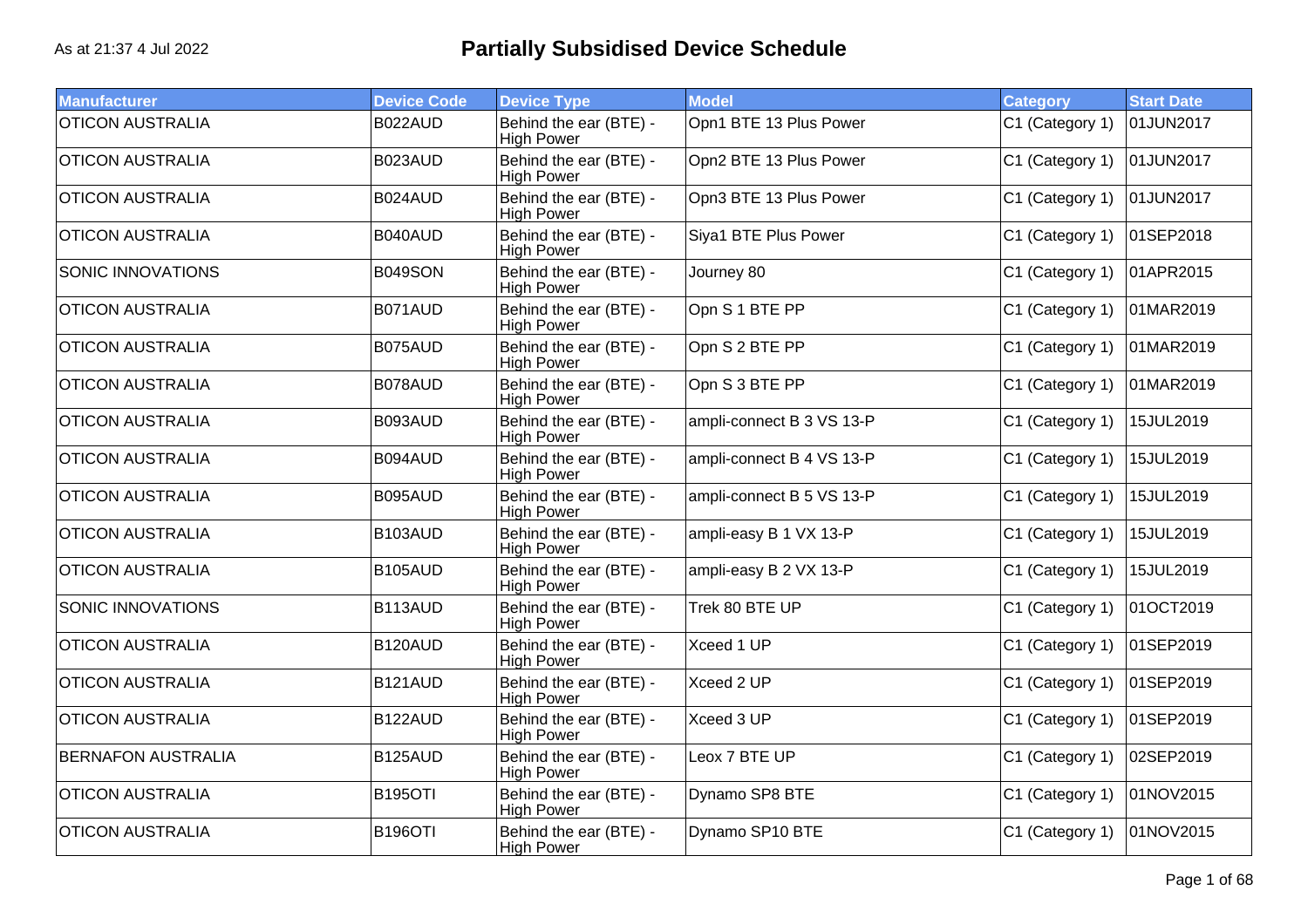| <b>Manufacturer</b>                 | <b>Device Code</b> | <b>Device Type</b>                          | <b>Model</b>                | <b>Category</b> | <b>Start Date</b> |
|-------------------------------------|--------------------|---------------------------------------------|-----------------------------|-----------------|-------------------|
| <b>EVERTONE PTY LTD</b>             | B128EVE            | Behind the ear (BTE) -<br><b>High Power</b> | Beat SHD 5 RS 675           | C1 (Category 1) | 10DEC2018         |
| <b>EVERTONE PTY LTD</b>             | B129EVE            | Behind the ear (BTE) -<br><b>High Power</b> | Beat SHD 3 RS 675           | C1 (Category 1) | 10DEC2018         |
| <b>EVERTONE PTY LTD</b>             | B130EVE            | Behind the ear (BTE) -<br><b>High Power</b> | Beat SHD 7 RS 675           | C1 (Category 1) | 10DEC2018         |
| <b>EVERTONE PTY LTD</b>             | B131EVE            | Behind the ear (BTE) -<br><b>High Power</b> | Beat SHD 9 RS 675           | C1 (Category 1) | 10DEC2018         |
| <b>EVERTONE PTY LTD</b>             | B132EVE            | Behind the ear (BTE) -<br><b>High Power</b> | Beat SHD 3 RS 13            | C1 (Category 1) | 10DEC2018         |
| <b>EVERTONE PTY LTD</b>             | B133EVE            | Behind the ear (BTE) -<br><b>High Power</b> | Beat SHD 5 RS 13            | C1 (Category 1) | 10DEC2018         |
| <b>EVERTONE PTY LTD</b>             | B134EVE            | Behind the ear (BTE) -<br><b>High Power</b> | Beat SHD 7 RS 13            | C1 (Category 1) | 10DEC2018         |
| <b>EVERTONE PTY LTD</b>             | B135EVE            | Behind the ear (BTE) -<br><b>High Power</b> | Beat SHD 9 RS 13            | C1 (Category 1) | 10DEC2018         |
| <b>EVERTONE PTY LTD</b>             | B196EVE            | Behind the ear (BTE) -<br><b>High Power</b> | beat ST 3-RT675 UP          | C1 (Category 1) | 01APR2022         |
| <b>EVERTONE PTY LTD</b>             | <b>B197EVE</b>     | Behind the ear (BTE) -<br><b>High Power</b> | beat ST 5-RT675 UP          | C1 (Category 1) | 01APR2022         |
| <b>EVERTONE PTY LTD</b>             | B198EVE            | Behind the ear (BTE) -<br><b>High Power</b> | beat ST 7-RT675 UP          | C1 (Category 1) | 01APR2022         |
| <b>EVERTONE PTY LTD</b>             | B199EVE            | Behind the ear (BTE) -<br><b>High Power</b> | beat ST 9-RT675 UP          | C1 (Category 1) | 01APR2022         |
| <b>GN HEARING AUSTRALIA PTY LTD</b> | B007GNH            | Behind the ear (BTE) -<br><b>High Power</b> | Beltone Trust 17 TST1786-DW | C1 (Category 1) | 01OCT2019         |
| <b>GN HEARING AUSTRALIA PTY LTD</b> | B008GNH            | Behind the ear (BTE) -<br><b>High Power</b> | Beltone Trust 9 TST986-DW   | C1 (Category 1) | 01OCT2019         |
| <b>GN HEARING AUSTRALIA PTY LTD</b> | B009GNH            | Behind the ear (BTE) -<br><b>High Power</b> | Beltone Trust 6 TST686-DW   | C1 (Category 1) | 01OCT2019         |
| <b>GN HEARING AUSTRALIA PTY LTD</b> | B040GNH            | Behind the ear (BTE) -<br><b>High Power</b> | ReSound ENZO Q 9 EQ988-DWHT | C1 (Category 1) | 16MAR2020         |
| <b>GN HEARING AUSTRALIA PTY LTD</b> | B041GNH            | Behind the ear (BTE) -<br><b>High Power</b> | ReSound ENZO Q 7 EQ788-DWHT | C1 (Category 1) | 16MAR2020         |
| <b>GN HEARING AUSTRALIA PTY LTD</b> | B042GNH            | Behind the ear (BTE) -<br><b>High Power</b> | ReSound ENZO Q 5 EQ598-DWHT | C1 (Category 1) | 16MAR2020         |
| <b>GN HEARING AUSTRALIA PTY LTD</b> | B043GNH            | Behind the ear (BTE) -<br><b>High Power</b> | ReSound ENZO Q 7 EQ798-DWHT | C1 (Category 1) | 16MAR2020         |
| <b>GN HEARING AUSTRALIA PTY LTD</b> | B044GNH            | Behind the ear (BTE) -<br><b>High Power</b> | ReSound ENZO Q 9 EQ998-DWHT | C1 (Category 1) | 16MAR2020         |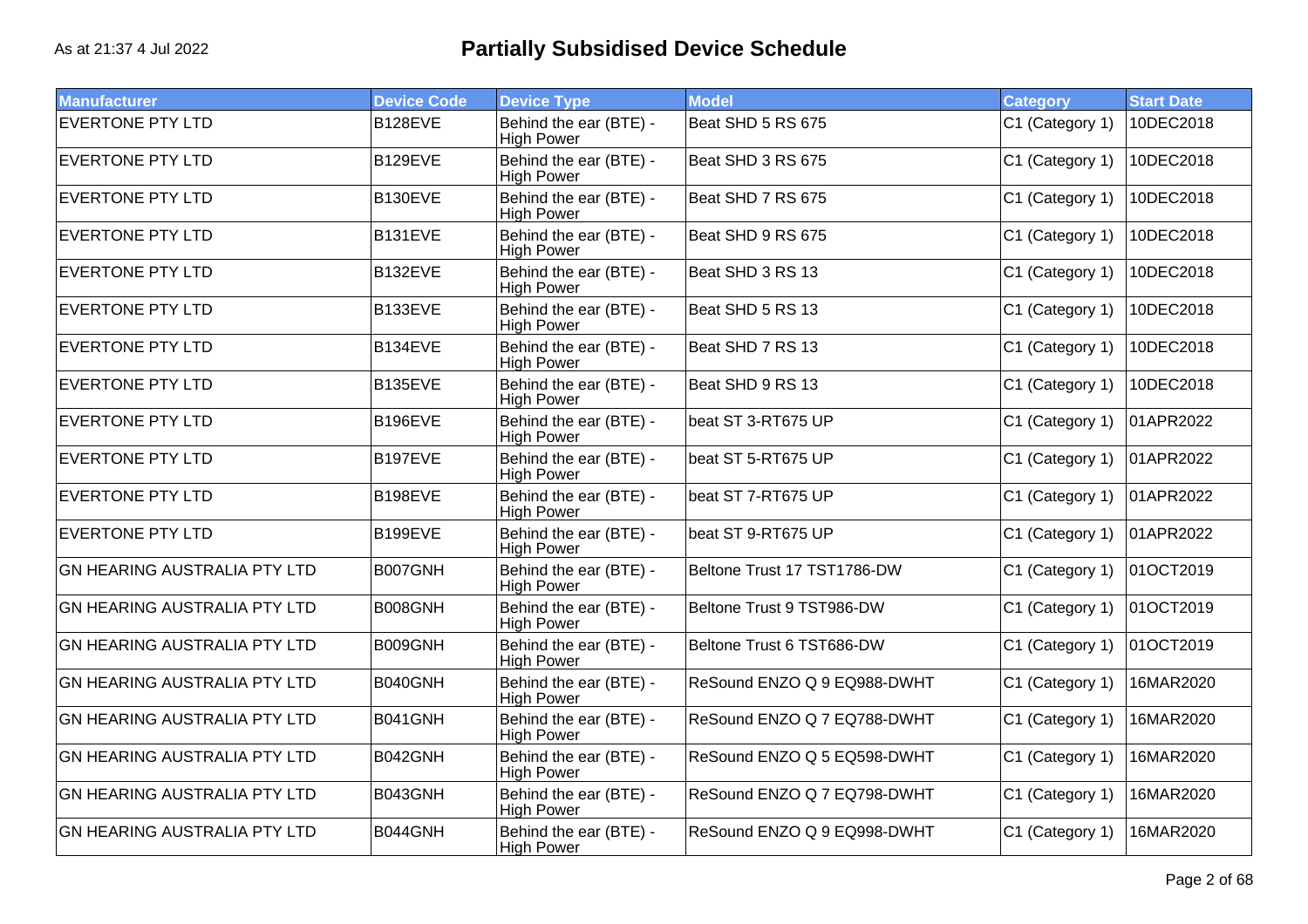| <b>Manufacturer</b>                 | <b>Device Code</b> | <b>Device Type</b>                          | <b>Model</b>                        | Category        | <b>Start Date</b> |
|-------------------------------------|--------------------|---------------------------------------------|-------------------------------------|-----------------|-------------------|
| <b>GN HEARING AUSTRALIA PTY LTD</b> | B045GNH            | Behind the ear (BTE) -<br><b>High Power</b> | ReSound ENZO Q 5 EQ588-DWHT         | C1 (Category 1) | 16MAR2020         |
| <b>GN HEARING AUSTRALIA PTY LTD</b> | B058GNH            | Behind the ear (BTE) -<br><b>High Power</b> | ReSound LiNX Quattro 9 RE988-DWT    | C1 (Category 1) | 16MAR2020         |
| <b>GN HEARING AUSTRALIA PTY LTD</b> | B059GNH            | Behind the ear (BTE) -<br><b>High Power</b> | ReSound LiNX Quattro 7 RE788-DWT    | C1 (Category 1) | 15MAR2020         |
| <b>GN HEARING AUSTRALIA PTY LTD</b> | B060GNH            | Behind the ear (BTE) -<br><b>High Power</b> | ReSound LINX Quattro 5 RE588-DWT    | C1 (Category 1) | 16MAR2020         |
| <b>GN HEARING AUSTRALIA PTY LTD</b> | B062GNH            | Behind the ear (BTE) -<br><b>High Power</b> | Beltone Boost Ultra 17 BBU1786-DWHT | C1 (Category 1) | 16MAR2020         |
| <b>GN HEARING AUSTRALIA PTY LTD</b> | B063GNH            | Behind the ear (BTE) -<br><b>High Power</b> | Beltone Boost Ultra 9 BBU986-DWHT   | C1 (Category 1) | 16MAR2020         |
| <b>GN HEARING AUSTRALIA PTY LTD</b> | B064GNH            | Behind the ear (BTE) -<br><b>High Power</b> | Beltone Boost Ultra 6 BBU686-DWHT   | C1 (Category 1) | 16MAR2020         |
| <b>GN HEARING AUSTRALIA PTY LTD</b> | B065GNH            | Behind the ear (BTE) -<br><b>High Power</b> | Beltone Boost Ultra 17 BBU1795-DWT  | C1 (Category 1) | 16MAR2020         |
| <b>GN HEARING AUSTRALIA PTY LTD</b> | B066GNH            | Behind the ear (BTE) -<br><b>High Power</b> | Beltone Boost Ultra 9 BBU995-DWT    | C1 (Category 1) | 16MAR2020         |
| <b>GN HEARING AUSTRALIA PTY LTD</b> | B067GNH            | Behind the ear (BTE) -<br><b>High Power</b> | Beltone Boost Ultra 6 BBU695-DWT    | C1 (Category 1) | 16MAR2020         |
| <b>GN HEARING AUSTRALIA PTY LTD</b> | B080GNH            | Behind the ear (BTE) -<br><b>High Power</b> | Beltone Amaze 17 AMZ1786-DWT        | C1 (Category 1) | 16MAR2020         |
| <b>GN HEARING AUSTRALIA PTY LTD</b> | B081GNH            | Behind the ear (BTE) -<br><b>High Power</b> | Beltone Amaze 9 AMZ986-DWT          | C1 (Category 1) | 16MAR2020         |
| <b>GN HEARING AUSTRALIA PTY LTD</b> | B082GNH            | Behind the ear (BTE) -<br><b>High Power</b> | Beltone Amaze 6 AMZ686-DWT          | C1 (Category 1) | 16MAR2020         |
| <b>GN HEARING AUSTRALIA PTY LTD</b> | B085GNH            | Behind the ear (BTE) -<br><b>High Power</b> | ampli-easy AE B 2 X3P 13P           | C1 (Category 1) | 22MAR2020         |
| <b>GN HEARING AUSTRALIA PTY LTD</b> | B091GNH            | Behind the ear (BTE) -<br><b>High Power</b> | ampli-connect B 5 XQ 13P            | C1 (Category 1) | 01JUL2020         |
| <b>GN HEARING AUSTRALIA PTY LTD</b> | B095GNH            | Behind the ear (BTE) -<br><b>High Power</b> | ampli-connect B 4 XQ 13P            | C1 (Category 1) | 01JUL2020         |
| <b>GN HEARING AUSTRALIA PTY LTD</b> | B099GNH            | Behind the ear (BTE) -<br><b>High Power</b> | ampli-connect B 3 XQ 13P            | C1 (Category 1) | 01JUL2020         |
| <b>GN HEARING AUSTRALIA PTY LTD</b> | B100GNH            | Behind the ear (BTE) -<br><b>High Power</b> | ampli-connect B 5 XQ 13SP           | C1 (Category 1) | 01JUL2020         |
| <b>GN HEARING AUSTRALIA PTY LTD</b> | B101GNH            | Behind the ear (BTE) -<br><b>High Power</b> | ampli-connect B 5 XQ 675            | C1 (Category 1) | 01JUL2020         |
| <b>GN HEARING AUSTRALIA PTY LTD</b> | B102GNH            | Behind the ear (BTE) -<br><b>High Power</b> | ampli-connect B 4 XQ 13SP           | C1 (Category 1) | 01JUL2020         |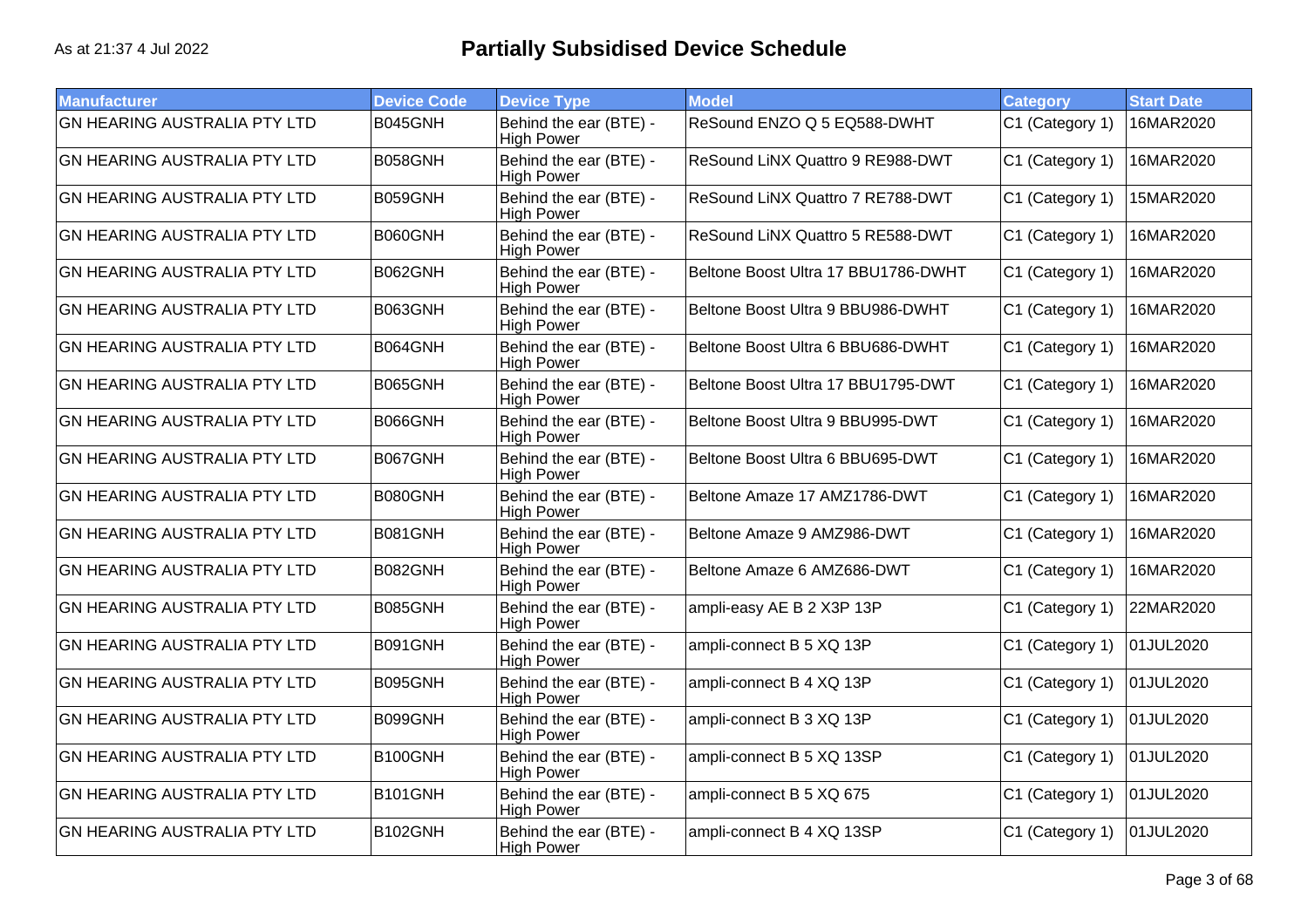| <b>Manufacturer</b>                 | <b>Device Code</b> | <b>Device Type</b>                          | <b>Model</b>                    | <b>Category</b> | <b>Start Date</b> |
|-------------------------------------|--------------------|---------------------------------------------|---------------------------------|-----------------|-------------------|
| <b>GN HEARING AUSTRALIA PTY LTD</b> | B103GNH            | Behind the ear (BTE) -<br><b>High Power</b> | ampli-connect B 4 XQ 675        | C1 (Category 1) | 01JUL2020         |
| <b>GN HEARING AUSTRALIA PTY LTD</b> | B104GNH            | Behind the ear (BTE) -<br><b>High Power</b> | ampli-connect B 3 XQ 13SP       | C1 (Category 1) | 01JUL2020         |
| <b>GN HEARING AUSTRALIA PTY LTD</b> | B105GNH            | Behind the ear (BTE) -<br><b>High Power</b> | ampli-connect B 3 XQ 675        | C1 (Category 1) | 01JUL2020         |
| <b>GN HEARING AUSTRALIA PTY LTD</b> | B148GNH            | Behind the ear (BTE) -<br><b>High Power</b> | Beltone Rely 4 RLY495-DW        | C1 (Category 1) | 01FEB2021         |
| <b>GN HEARING AUSTRALIA PTY LTD</b> | B152GNH            | Behind the ear (BTE) -<br><b>High Power</b> | Beltone Rely Level 4 RLY486 DWH | C1 (Category 1) | 01FEB2021         |
| <b>GN HEARING AUSTRALIA PTY LTD</b> | B155GNH            | Behind the ear (BTE) -<br><b>High Power</b> | ampli-easy B 2 KE 675           | C1 (Category 1) | 10MAY2021         |
| <b>GN HEARING AUSTRALIA PTY LTD</b> | B162GNH            | Behind the ear (BTE) -<br><b>High Power</b> | ReSound Key 4 KE488-DWH         | C1 (Category 1) | 01MAY2021         |
| <b>GN HEARING AUSTRALIA PTY LTD</b> | B163GNH            | Behind the ear (BTE) -<br><b>High Power</b> | ReSound Key 4 KE498-DW          | C1 (Category 1) | 01MAY2021         |
| <b>GN HEARING AUSTRALIA PTY LTD</b> | B186GNH            | Behind the ear (BTE) -<br><b>High Power</b> | ReSound One 7 RT788-DWC         | C1 (Category 1) | 04JUL2022         |
| <b>GN HEARING AUSTRALIA PTY LTD</b> | B187GNH            | Behind the ear (BTE) -<br><b>High Power</b> | ReSound One 5 RT588-DWC         | C1 (Category 1) | 04JUL2022         |
| <b>GN HEARING AUSTRALIA PTY LTD</b> | B188GNH            | Behind the ear (BTE) -<br><b>High Power</b> | ReSound One 9 RT988-DWHC        | C1 (Category 1) | 04JUL2022         |
| <b>GN HEARING AUSTRALIA PTY LTD</b> | B189GNH            | Behind the ear (BTE) -<br><b>High Power</b> | ReSound One 7 RT788-DWHC        | C1 (Category 1) | 04JUL2022         |
| <b>GN HEARING AUSTRALIA PTY LTD</b> | B190GNH            | Behind the ear (BTE) -<br><b>High Power</b> | ReSound One 5 RT588-DWHC        | C1 (Category 1) | 04JUL2022         |
| <b>GN HEARING AUSTRALIA PTY LTD</b> | B202GNH            | Behind the ear (BTE) -<br><b>High Power</b> | Imagine 17 IMG1786-DWC          | C1 (Category 1) | 02MAY2022         |
| <b>GN HEARING AUSTRALIA PTY LTD</b> | B203GNH            | Behind the ear (BTE) -<br><b>High Power</b> | Imagine 17 IMG1786-DWHC         | C1 (Category 1) | 02MAY2022         |
| <b>GN HEARING AUSTRALIA PTY LTD</b> | B205GNH            | Behind the ear (BTE) -<br><b>High Power</b> | Imagine 9 IMG986-DWC            | C1 (Category 1) | 02MAY2022         |
| <b>GN HEARING AUSTRALIA PTY LTD</b> | B206GNH            | Behind the ear (BTE) -<br><b>High Power</b> | Imagine 9 IMG986-DWHC           | C1 (Category 1) | 02MAY2022         |
| <b>GN HEARING AUSTRALIA PTY LTD</b> | B208GNH            | Behind the ear (BTE) -<br><b>High Power</b> | Imagine 6 IMG686-DWC            | C1 (Category 1) | 02MAY2022         |
| <b>GN HEARING AUSTRALIA PTY LTD</b> | B209GNH            | Behind the ear (BTE) -<br><b>High Power</b> | Imagine 6 IMG686-DWHC           | C1 (Category 1) | 02MAY2022         |
| <b>GN HEARING AUSTRALIA PTY LTD</b> | <b>B211GNH</b>     | Behind the ear (BTE) -<br><b>High Power</b> | Imagine 4 IMG486-DWC            | C1 (Category 1) | 02MAY2022         |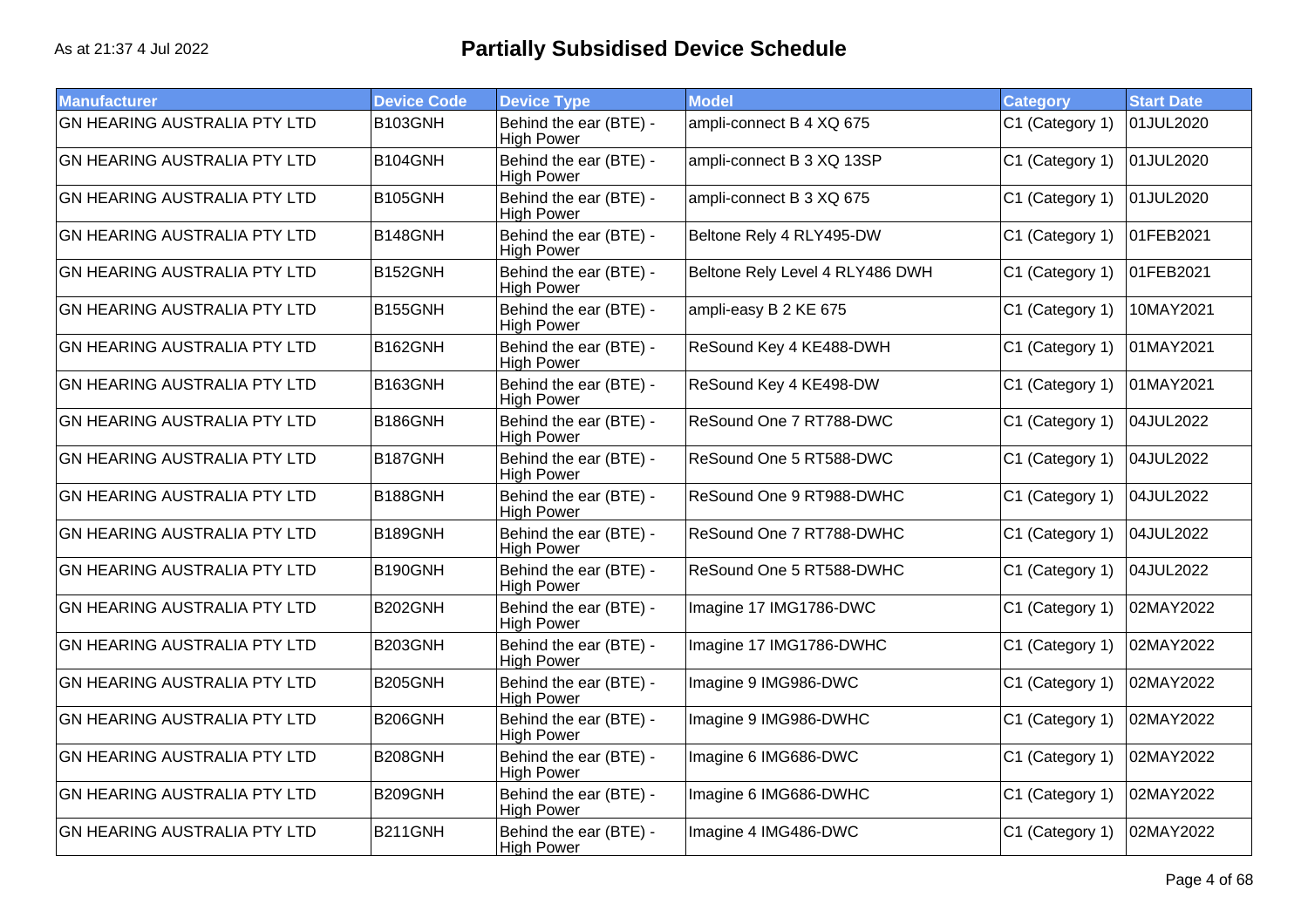| <b>Manufacturer</b>                 | <b>Device Code</b> | <b>Device Type</b>                          | <b>Model</b>           | <b>Category</b> | <b>Start Date</b> |
|-------------------------------------|--------------------|---------------------------------------------|------------------------|-----------------|-------------------|
|                                     |                    |                                             |                        |                 |                   |
| <b>GN HEARING AUSTRALIA PTY LTD</b> | B212GNH            | Behind the ear (BTE) -<br><b>High Power</b> | Imagine 4 IMG486-DWHC  | C1 (Category 1) | 02MAY2022         |
| <b>GN HEARING AUSTRALIA PTY LTD</b> | B228RES            | Behind the ear (BTE) -<br><b>High Power</b> | LINX 3D 9 LT988-DW     | C1 (Category 1) | 01MAY2017         |
| <b>GN HEARING AUSTRALIA PTY LTD</b> | B233RES            | Behind the ear (BTE) -<br><b>High Power</b> | LiNX 3D 7 LT788-DW     | C1 (Category 1) | 01MAY2017         |
| <b>GN HEARING AUSTRALIA PTY LTD</b> | B238RES            | Behind the ear (BTE) -<br><b>High Power</b> | LiNX 3D 5 LT588-DW     | C1 (Category 1) | 01MAY2017         |
| SONOVA AUSTRALIA PTY LTD            | B478PHO            | Behind the ear (BTE) -<br><b>High Power</b> | Naida Link UP          | C1 (Category 1) | 23JAN2017         |
| SONOVA AUSTRALIA PTY LTD            | B524PHO            | Behind the ear (BTE) -<br><b>High Power</b> | Unitron T Stride P 600 | C1 (Category 1) | 06MAR2017         |
| SONOVA AUSTRALIA PTY LTD            | B525PHO            | Behind the ear (BTE) -<br><b>High Power</b> | Unitron T Stride P 700 | C1 (Category 1) | 06MAR2017         |
| SONOVA AUSTRALIA PTY LTD            | B526PHO            | Behind the ear (BTE) -<br><b>High Power</b> | Unitron T Stride P 800 | C1 (Category 1) | 06MAR2017         |
| SONOVA AUSTRALIA PTY LTD            | B527PHO            | Behind the ear (BTE) -<br><b>High Power</b> | Unitron T Stride P Pro | C1 (Category 1) | 06MAR2017         |
| SONOVA AUSTRALIA PTY LTD            | B548PHO            | Behind the ear (BTE) -<br><b>High Power</b> | Naida B90-SP           | C1 (Category 1) | 29MAR2018         |
| SONOVA AUSTRALIA PTY LTD            | B558PHO            | Behind the ear (BTE) -<br><b>High Power</b> | Sky B90-SP             | C1 (Category 1) | 23APR2018         |
| SONOVA AUSTRALIA PTY LTD            | B559PHO            | Behind the ear (BTE) -<br><b>High Power</b> | Sky B70-SP             | C1 (Category 1) | 23APR2018         |
| SONOVA AUSTRALIA PTY LTD            | B560PHO            | Behind the ear (BTE) -<br><b>High Power</b> | Sky B50-SP             | C1 (Category 1) | 23APR2018         |
| SONOVA AUSTRALIA PTY LTD            | B561PHO            | Behind the ear (BTE) -<br><b>High Power</b> | Sky B90-UP             | C1 (Category 1) | 23APR2018         |
| SONOVA AUSTRALIA PTY LTD            | B562PHO            | Behind the ear (BTE) -<br><b>High Power</b> | Sky B70-UP             | C1 (Category 1) | 23APR2018         |
| SONOVA AUSTRALIA PTY LTD            | B563PHO            | Behind the ear (BTE) -<br><b>High Power</b> | Sky B50-UP             | C1 (Category 1) | 23APR2018         |
| SONOVA AUSTRALIA PTY LTD            | B567PHO            | Behind the ear (BTE) -<br><b>High Power</b> | Naida B70-SP           | C1 (Category 1) | 29MAR2018         |
| SONOVA AUSTRALIA PTY LTD            | B568PHO            | Behind the ear (BTE) -<br><b>High Power</b> | Naida B50-SP           | C1 (Category 1) | 29MAR2018         |
| SONOVA AUSTRALIA PTY LTD            | B569PHO            | Behind the ear (BTE) -<br><b>High Power</b> | Naida B90-UP           | C1 (Category 1) | 29MAR2018         |
| SONOVA AUSTRALIA PTY LTD            | B570PHO            | Behind the ear (BTE) -<br><b>High Power</b> | Naida B70-UP           | C1 (Category 1) | 29MAR2018         |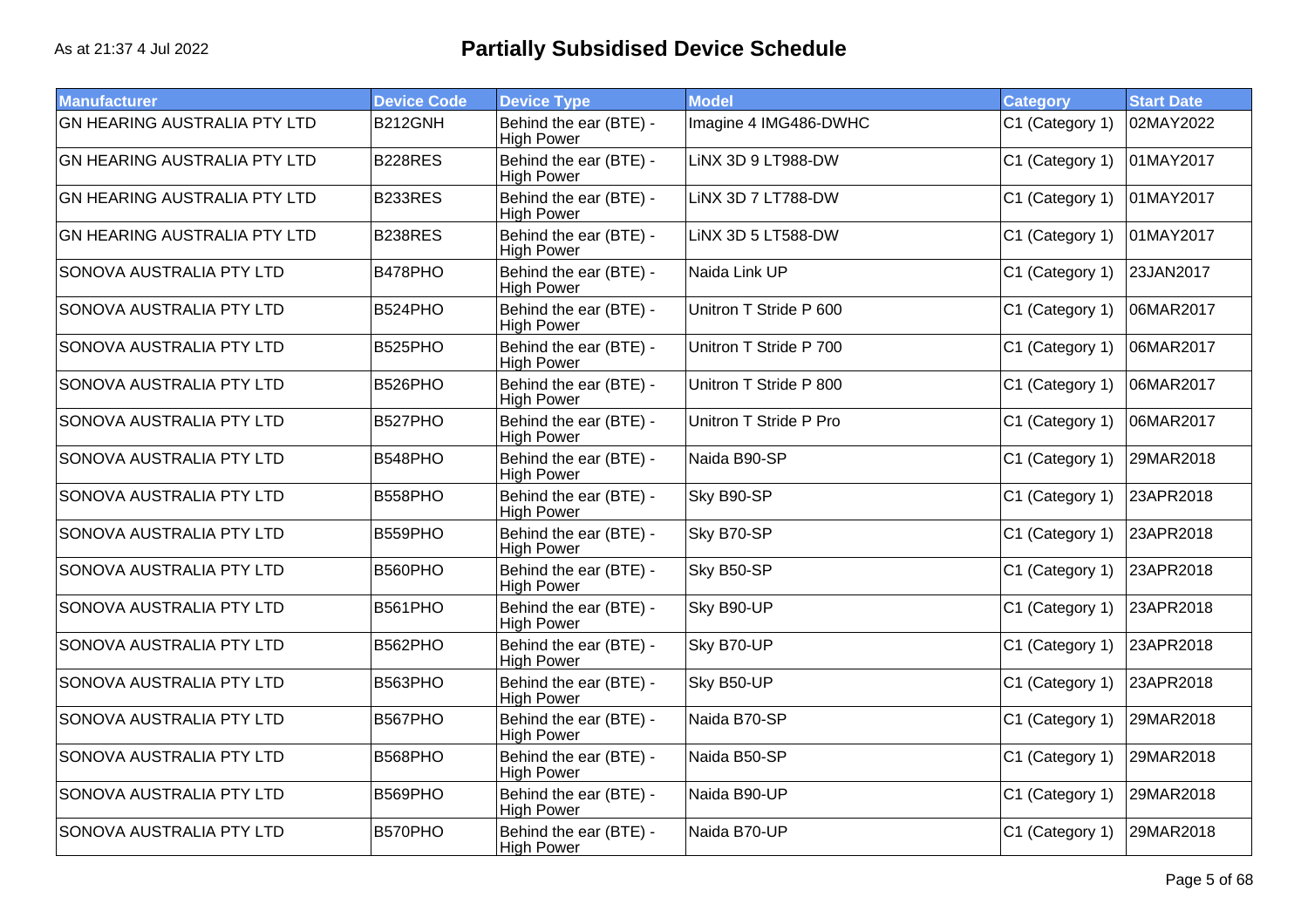| <b>Manufacturer</b>             | <b>Device Code</b> | <b>Device Type</b>                          | <b>Model</b>         | <b>Category</b> | <b>Start Date</b> |
|---------------------------------|--------------------|---------------------------------------------|----------------------|-----------------|-------------------|
| <b>SONOVA AUSTRALIA PTY LTD</b> | B571PHO            | Behind the ear (BTE) -<br><b>High Power</b> | Naida B50-UP         | C1 (Category 1) | 29MAR2018         |
| SONOVA AUSTRALIA PTY LTD        | B572PHO            | Behind the ear (BTE) -<br><b>High Power</b> | Naida B30-SP         | C1 (Category 1) | 29MAR2018         |
| SONOVA AUSTRALIA PTY LTD        | B573PHO            | Behind the ear (BTE) -<br><b>High Power</b> | Naida B30-UP         | C1 (Category 1) | 29MAR2018         |
| SONOVA AUSTRALIA PTY LTD        | B586PHO            | Behind the ear (BTE) -<br><b>High Power</b> | Unitron T Max SP 600 | C1 (Category 1) | 15OCT2018         |
| SONOVA AUSTRALIA PTY LTD        | B587PHO            | Behind the ear (BTE) -<br><b>High Power</b> | Unitron T Max UP 600 | C1 (Category 1) | 15OCT2018         |
| SONOVA AUSTRALIA PTY LTD        | B588PHO            | Behind the ear (BTE) -<br><b>High Power</b> | Unitron T Max SP 700 | C1 (Category 1) | 15OCT2018         |
| SONOVA AUSTRALIA PTY LTD        | B589PHO            | Behind the ear (BTE) -<br><b>High Power</b> | Unitron T Max UP 700 | C1 (Category 1) | 15OCT2018         |
| SONOVA AUSTRALIA PTY LTD        | B590PHO            | Behind the ear (BTE) -<br><b>High Power</b> | Unitron T Max SP 800 | C1 (Category 1) | 15OCT2018         |
| SONOVA AUSTRALIA PTY LTD        | B591PHO            | Behind the ear (BTE) -<br><b>High Power</b> | Unitron T Max UP 800 | C1 (Category 1) | 15OCT2018         |
| SONOVA AUSTRALIA PTY LTD        | B592PHO            | Behind the ear (BTE) -<br><b>High Power</b> | Unitron T Max SP Pro | C1 (Category 1) | 15OCT2018         |
| SONOVA AUSTRALIA PTY LTD        | B593PHO            | Behind the ear (BTE) -<br><b>High Power</b> | Unitron T Max UP Pro | C1 (Category 1) | 15OCT2018         |
| SONOVA AUSTRALIA PTY LTD        | B659PHO            | Behind the ear (BTE) -<br><b>High Power</b> | Naída M90-SP         | C1 (Category 1) | 30MAR2020         |
| SONOVA AUSTRALIA PTY LTD        | B660PHO            | Behind the ear (BTE) -<br><b>High Power</b> | Naída M70-SP         | C1 (Category 1) | 30MAR2020         |
| SONOVA AUSTRALIA PTY LTD        | <b>B661PHO</b>     | Behind the ear (BTE) -<br><b>High Power</b> | Naída M50-SP         | C1 (Category 1) | 30MAR2020         |
| SONOVA AUSTRALIA PTY LTD        | B662PHO            | Behind the ear (BTE) -<br><b>High Power</b> | Naída M30-SP         | C1 (Category 1) | 30MAR2020         |
| SONOVA AUSTRALIA PTY LTD        | B697PHO            | Behind the ear (BTE) -<br><b>High Power</b> | Phonak Sky M90-SP    | C1 (Category 1) | 31AUG2020         |
| SONOVA AUSTRALIA PTY LTD        | B700PHO            | Behind the ear (BTE) -<br><b>High Power</b> | Phonak Sky M70-SP    | C1 (Category 1) | 31AUG2020         |
| SONOVA AUSTRALIA PTY LTD        | B703PHO            | Behind the ear (BTE) -<br><b>High Power</b> | Phonak Sky M50-SP    | C1 (Category 1) | 31AUG2020         |
| SONOVA AUSTRALIA PTY LTD        | B712PHO            | Behind the ear (BTE) -<br><b>High Power</b> | Naída P30-UP         | C1 (Category 1) | 08MAR2021         |
| SONOVA AUSTRALIA PTY LTD        | B713PHO            | Behind the ear (BTE) -<br><b>High Power</b> | Naída P50-UP         | C1 (Category 1) | 08MAR2021         |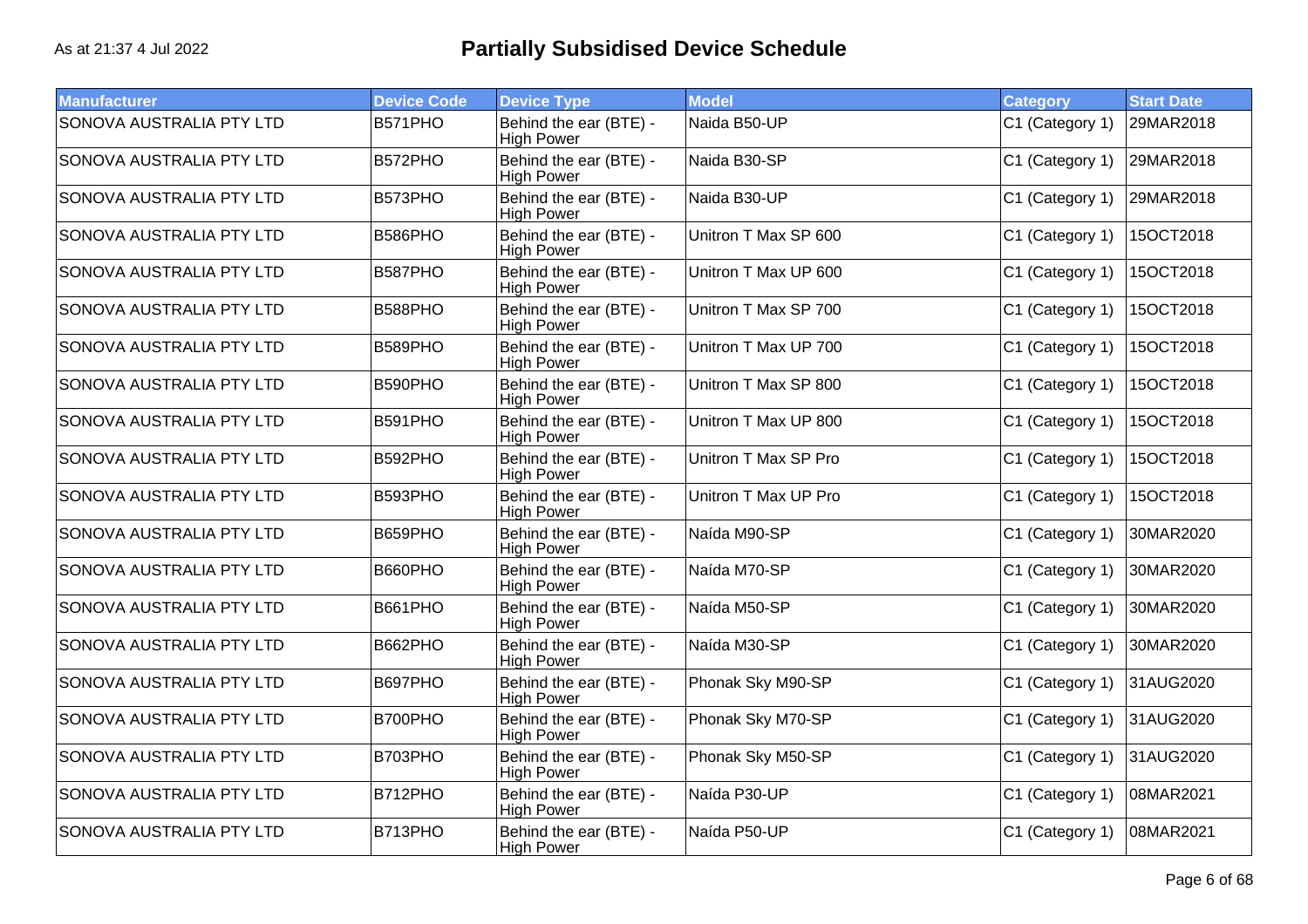| <b>Manufacturer</b>                                     | <b>Device Code</b> | <b>Device Type</b>                          | <b>Model</b>                      | <b>Category</b> | <b>Start Date</b> |
|---------------------------------------------------------|--------------------|---------------------------------------------|-----------------------------------|-----------------|-------------------|
| SONOVA AUSTRALIA PTY LTD                                | B714PHO            | Behind the ear (BTE) -<br><b>High Power</b> | Naída P70-UP                      | C1 (Category 1) | 08MAR2021         |
| SONOVA AUSTRALIA PTY LTD                                | B715PHO            | Behind the ear (BTE) -<br><b>High Power</b> | Naída P90-UP                      | C1 (Category 1) | 08MAR2021         |
| SONOVA AUSTRALIA PTY LTD                                | B736PHO            | Behind the ear (BTE) -<br><b>High Power</b> | Naída Link M                      | C1 (Category 1) | 14MAY2021         |
| SONOVA AUSTRALIA PTY LTD                                | B746PHO            | Behind the ear (BTE) -<br><b>High Power</b> | Stride B-UP 5                     | C1 (Category 1) | 28OCT2021         |
| SONOVA AUSTRALIA PTY LTD                                | B747PHO            | Behind the ear (BTE) -<br><b>High Power</b> | Stride B-UP 7                     | C1 (Category 1) | 28OCT2021         |
| SONOVA AUSTRALIA PTY LTD                                | B748PHO            | Behind the ear (BTE) -<br><b>High Power</b> | Stride B-UP 9                     | C1 (Category 1) | 28OCT2021         |
| <b>STARKEY LABORATORIES AUSTRALIA</b><br>PTY LTD        | B408STA            | Behind the ear (BTE) -<br><b>High Power</b> | Muse iQ i1600 BTE 13 Power Plus   | C1 (Category 1) | 02APR2018         |
| STARKEY LABORATORIES AUSTRALIA<br><b>PTY LTD</b>        | <b>B450STA</b>     | Behind the ear (BTE) -<br><b>High Power</b> | Livio Edge AI RIC R AP 70         | C1 (Category 1) | 01JUL2020         |
| STARKEY LABORATORIES AUSTRALIA<br>PTY LTD               | B452STA            | Behind the ear (BTE) -<br><b>High Power</b> | Livio Edge AI RIC 312 AP 70       | C1 (Category 1) | 01JUL2020         |
| STARKEY LABORATORIES AUSTRALIA<br>PTY LTD               | B454STA            | Behind the ear (BTE) -<br><b>High Power</b> | Livio Edge AI micro RIC 312 AP 70 | C1 (Category 1) | 01JUL2020         |
| <b>STARKEY LABORATORIES AUSTRALIA</b><br>PTY LTD        | B457STA            | Behind the ear (BTE) -<br><b>High Power</b> | Livio AI 2000 RIC R AP 70         | C1 (Category 1) | 01JUL2020         |
| STARKEY LABORATORIES AUSTRALIA<br>PTY LTD               | B459STA            | Behind the ear (BTE) -<br><b>High Power</b> | Livio AI 2000 RIC 312 AP 70       | C1 (Category 1) | 01JUL2020         |
| STARKEY LABORATORIES AUSTRALIA<br><b>PTY LTD</b>        | B461STA            | Behind the ear (BTE) -<br><b>High Power</b> | Livio AI 2000 micro RIC 312 AP 70 | C1 (Category 1) | 01JUL2020         |
| STARKEY LABORATORIES AUSTRALIA<br>PTY LTD               | B464STA            | Behind the ear (BTE) -<br><b>High Power</b> | Livio AI 1600 RIC R AP 70         | C1 (Category 1) | 01JUL2020         |
| STARKEY LABORATORIES AUSTRALIA<br><b>PTY LTD</b>        | <b>B466STA</b>     | Behind the ear (BTE) -<br><b>High Power</b> | Livio AI 1600 RIC 312 AP 70       | C1 (Category 1) | 01JUL2020         |
| <b>STARKEY LABORATORIES AUSTRALIA</b><br>PTY LTD        | B468STA            | Behind the ear (BTE) -<br><b>High Power</b> | Livio AI 1600 micro RIC 312 AP 70 | C1 (Category 1) | 01JUL2020         |
| STARKEY LABORATORIES AUSTRALIA<br>PTY LTD               | B471STA            | Behind the ear (BTE) -<br><b>High Power</b> | Livio AI 1200 RIC R AP 70         | C1 (Category 1) | 01JUL2020         |
| STARKEY LABORATORIES AUSTRALIA<br><b>PTY LTD</b>        | B473STA            | Behind the ear (BTE) -<br><b>High Power</b> | Livio AI 1200 RIC 312 AP 70       | C1 (Category 1) | 01JUL2020         |
| <b>STARKEY LABORATORIES AUSTRALIA</b><br><b>PTY LTD</b> | B475STA            | Behind the ear (BTE) -<br><b>High Power</b> | Livio AI 1200 micro RIC 312 AP 70 | C1 (Category 1) | 01JUL2020         |
| STARKEY LABORATORIES AUSTRALIA<br><b>PTY LTD</b>        | B484STA            | Behind the ear (BTE) -<br><b>High Power</b> | Evolv AI 2400 RIC R AP 70         | C1 (Category 1) | 29MAR2022         |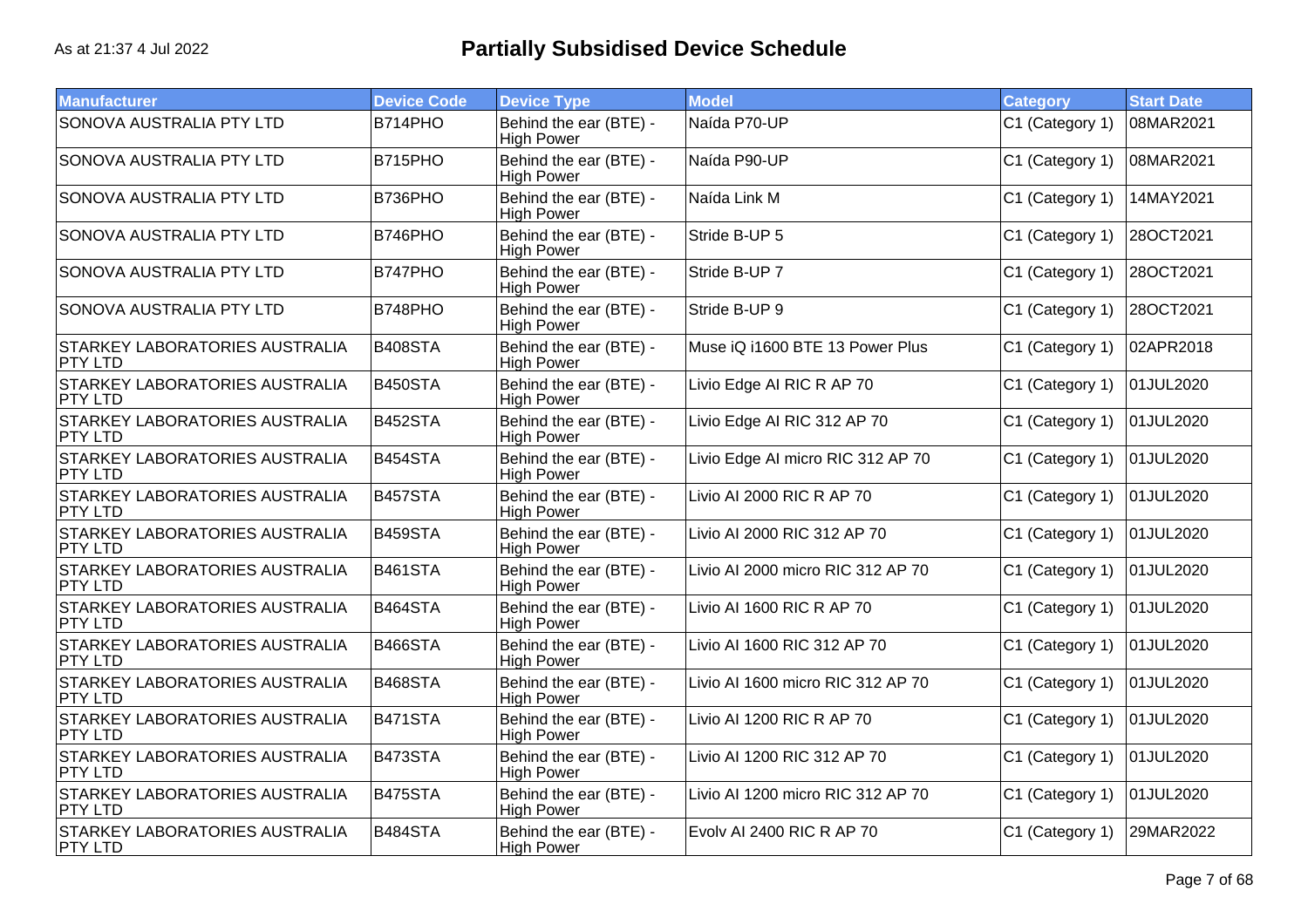| <b>Manufacturer</b>                                     | <b>Device Code</b> | <b>Device Type</b>                          | <b>Model</b>                      | <b>Category</b> | <b>Start Date</b> |
|---------------------------------------------------------|--------------------|---------------------------------------------|-----------------------------------|-----------------|-------------------|
| <b>STARKEY LABORATORIES AUSTRALIA</b><br>PTY LTD        | B486STA            | Behind the ear (BTE) -<br><b>High Power</b> | Evolv AI 2400 RIC 312 AP 70       | C1 (Category 1) | 29MAR2022         |
| STARKEY LABORATORIES AUSTRALIA<br>PTY LTD               | B488STA            | Behind the ear (BTE) -<br><b>High Power</b> | Evolv AI 2400 micro RIC 312 AP 70 | C1 (Category 1) | 29MAR2022         |
| STARKEY LABORATORIES AUSTRALIA<br><b>PTY LTD</b>        | B489STA            | Behind the ear (BTE) -<br><b>High Power</b> | Evolv AI 2400 BTE 13 Power Plus   | C1 (Category 1) | 29MAR2022         |
| STARKEY LABORATORIES AUSTRALIA<br>PTY LTD               | B493STA            | Behind the ear (BTE) -<br><b>High Power</b> | Evolv AI 2000 RIC R AP 70         | C1 (Category 1) | 29MAR2022         |
| STARKEY LABORATORIES AUSTRALIA<br>PTY LTD               | B495STA            | Behind the ear (BTE) -<br><b>High Power</b> | Evoly AI 2000 RIC 312 AP 70       | C1 (Category 1) | 29MAR2022         |
| <b>STARKEY LABORATORIES AUSTRALIA</b><br>PTY LTD        | <b>B497STA</b>     | Behind the ear (BTE) -<br><b>High Power</b> | Evolv AI 2000 micro RIC 312 AP 70 | C1 (Category 1) | 29MAR2022         |
| STARKEY LABORATORIES AUSTRALIA<br>PTY LTD               | B498STA            | Behind the ear (BTE) -<br><b>High Power</b> | Evlov AI 2000 BTE 13 Power Plus   | C1 (Category 1) | 29MAR2022         |
| STARKEY LABORATORIES AUSTRALIA<br><b>PTY LTD</b>        | <b>B502STA</b>     | Behind the ear (BTE) -<br><b>High Power</b> | Evolv AI 1600 RIC R AP 70         | C1 (Category 1) | 29MAR2022         |
| STARKEY LABORATORIES AUSTRALIA<br><b>PTY LTD</b>        | B504STA            | Behind the ear (BTE) -<br><b>High Power</b> | Evoly AI 1600 RIC 3AP 70          | C1 (Category 1) | 29MAR2022         |
| STARKEY LABORATORIES AUSTRALIA<br><b>PTY LTD</b>        | B506STA            | Behind the ear (BTE) -<br><b>High Power</b> | Evoly AI 1600 micro RIC 312 AP 70 | C1 (Category 1) | 29MAR2022         |
| <b>STARKEY LABORATORIES AUSTRALIA</b><br>PTY LTD        | <b>B507STA</b>     | Behind the ear (BTE) -<br><b>High Power</b> | Evolv AI 1600 BTE 13 Power Plus   | C1 (Category 1) | 29MAR2022         |
| <b>STARKEY LABORATORIES AUSTRALIA</b><br>PTY LTD        | B511STA            | Behind the ear (BTE) -<br><b>High Power</b> | Evolv AI 1200 RIC R AP 70         | C1 (Category 1) | 29MAR2022         |
| STARKEY LABORATORIES AUSTRALIA<br><b>PTY LTD</b>        | B513STA            | Behind the ear (BTE) -<br><b>High Power</b> | Evolv AI 1200 RIC 312 AP 70       | C1 (Category 1) | 29MAR2022         |
| <b>STARKEY LABORATORIES AUSTRALIA</b><br><b>PTY LTD</b> | B515STA            | Behind the ear (BTE) -<br><b>High Power</b> | Evolv AI 1200 micro RIC 312 AP 70 | C1 (Category 1) | 29MAR2022         |
| STARKEY LABORATORIES AUSTRALIA<br>PTY LTD               | B516STA            | Behind the ear (BTE) -<br><b>High Power</b> | Evoly AI 1200 BTE 13 Power Plus   | C1 (Category 1) | 29MAR2022         |
| Specsavers Pty Ltd                                      | <b>B205SPE</b>     | Behind the ear (BTE) -<br><b>High Power</b> | Advance 219 SP Li                 | C1 (Category 1) | 26APR2021         |
| Specsavers Pty Ltd                                      | B210SPE            | Behind the ear (BTE) -<br><b>High Power</b> | Advance 319 SP Li                 | C1 (Category 1) | 26APR2021         |
| Specsavers Pty Ltd                                      | <b>B216SPE</b>     | Behind the ear (BTE) -<br><b>High Power</b> | Advance 419 SP Li                 | C1 (Category 1) | 26APR2021         |
| Specsavers Pty Ltd                                      | <b>B221SPE</b>     | Behind the ear (BTE) -<br><b>High Power</b> | Advance 619 SP Li                 | C1 (Category 1) | 26APR2021         |
| Specsavers Pty Ltd                                      | B227SPE            | Behind the ear (BTE) -<br><b>High Power</b> | Advance 819 SP Li                 | C1 (Category 1) | 26APR2021         |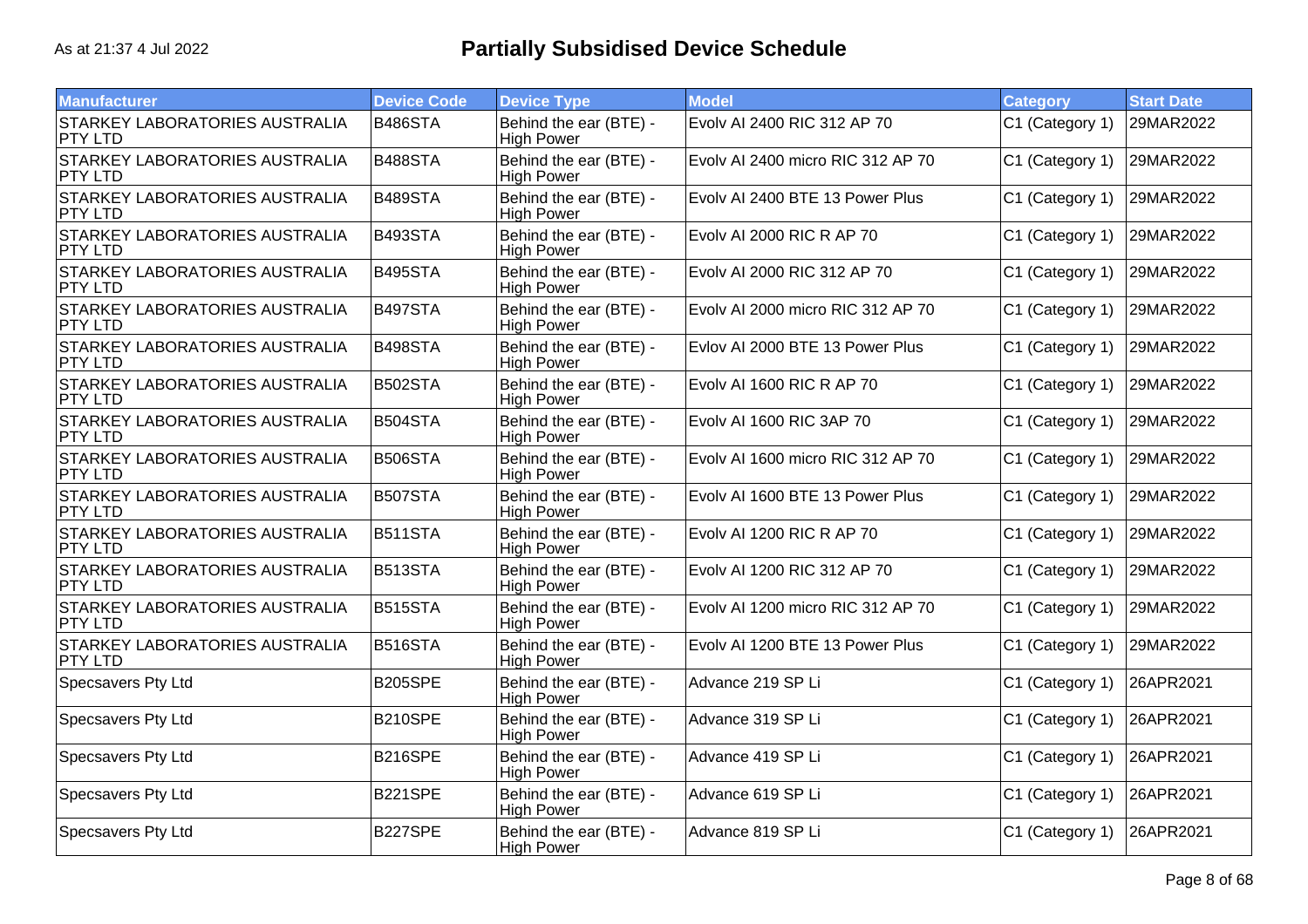| <b>Manufacturer</b>                  | <b>Device Code</b> | <b>Device Type</b>                          | <b>Model</b>             | <b>Category</b> | <b>Start Date</b> |
|--------------------------------------|--------------------|---------------------------------------------|--------------------------|-----------------|-------------------|
| Specsavers Pty Ltd                   | B248SPE            | Behind the ear (BTE) -<br><b>High Power</b> | Advance 471 UP           | C1 (Category 1) | 11MAR2022         |
| Specsavers Pty Ltd                   | <b>B249SPE</b>     | Behind the ear (BTE) -<br><b>High Power</b> | Advance 671 UP           | C1 (Category 1) | 11MAR2022         |
| Specsavers Pty Ltd                   | B250SPE            | Behind the ear (BTE) -<br><b>High Power</b> | Advance 771 UP           | C1 (Category 1) | 11MAR2022         |
| Specsavers Pty Ltd                   | B251SPE            | Behind the ear (BTE) -<br><b>High Power</b> | Advance 871 UP           | C1 (Category 1) | 11MAR2022         |
| Signia Australia & New Zealand       | B295SIE            | Behind the ear (BTE) -<br><b>High Power</b> | Motion 7px SP            | C1 (Category 1) | 01FEB2017         |
| Signia Australia & New Zealand       | <b>B296SIE</b>     | Behind the ear (BTE) -<br><b>High Power</b> | Motion 5px SP            | C1 (Category 1) | 01FEB2017         |
| Signia Australia & New Zealand       | <b>B297SIE</b>     | Behind the ear (BTE) -<br><b>High Power</b> | Motion 3px SP            | C1 (Category 1) | 01FEB2017         |
| Signia Australia & New Zealand       | B307SIE            | Behind the ear (BTE) -<br><b>High Power</b> | Motion 2px SP            | C1 (Category 1) | 01AUG2017         |
| Signia Australia & New Zealand       | B419SIE            | Behind the ear (BTE) -<br><b>High Power</b> | Motion C&G P 1X          | C1 (Category 1) | 20JAN2021         |
| Signia Australia & New Zealand       | <b>B420SIE</b>     | Behind the ear (BTE) -<br><b>High Power</b> | Motion C&G P 2X          | C1 (Category 1) | 20JAN2021         |
| Signia Australia & New Zealand       | B421SIE            | Behind the ear (BTE) -<br><b>High Power</b> | Motion C&G P 3X          | C1 (Category 1) | 20JAN2021         |
| Signia Australia & New Zealand       | B422SIE            | Behind the ear (BTE) -<br><b>High Power</b> | Motion C&G P 5X          | C1 (Category 1) | 19JAN2021         |
| Signia Australia & New Zealand       | B423SIE            | Behind the ear (BTE) -<br><b>High Power</b> | Motion C&G P 7X          | C1 (Category 1) | 20JAN2021         |
| Signia Australia & New Zealand       | <b>B424SIE</b>     | Behind the ear (BTE) -<br><b>High Power</b> | Motion C&G SP 1X         | C1 (Category 1) | 20JAN2021         |
| Signia Australia & New Zealand       | <b>B425SIE</b>     | Behind the ear (BTE) -<br><b>High Power</b> | Motion C&G SP 2X         | C1 (Category 1) | 20JAN2021         |
| Signia Australia & New Zealand       | B426SIE            | Behind the ear (BTE) -<br><b>High Power</b> | Motion C&G SP 3X         | C1 (Category 1) | 20JAN2021         |
| Signia Australia & New Zealand       | B427SIE            | Behind the ear (BTE) -<br><b>High Power</b> | Motion C&G SP 5X         | C1 (Category 1) | 20JAN2021         |
| Signia Australia & New Zealand       | B428SIE            | Behind the ear (BTE) -<br><b>High Power</b> | Motion C&G SP 7X         | C1 (Category 1) | 20JAN2021         |
| WS Audiology Australia & New Zealand | B432SIE            | Behind the ear (BTE) -<br><b>High Power</b> | Ampli-Energy B 5MC RP SI | C1 (Category 1) | 15MAR2021         |
| WS Audiology Australia & New Zealand | B433SIE            | Behind the ear (BTE) -<br><b>High Power</b> | Ampli-Energy B 4MC RP SI | C1 (Category 1) | 15MAR2021         |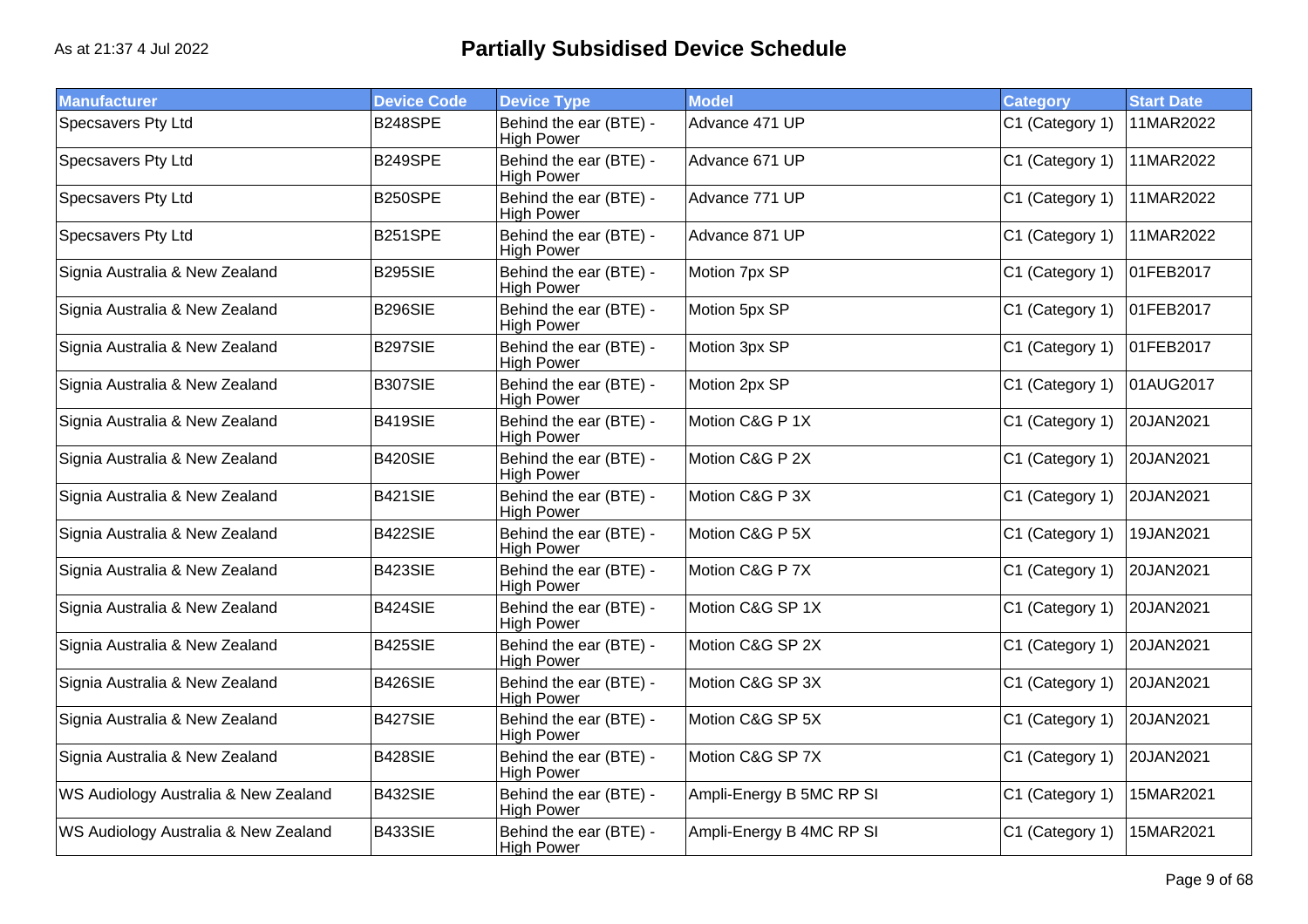| Manufacturer                         | <b>Device Code</b> | <b>Device Type</b>                          | <b>Model</b>             | <b>Category</b> | <b>Start Date</b> |
|--------------------------------------|--------------------|---------------------------------------------|--------------------------|-----------------|-------------------|
| WS Audiology Australia & New Zealand | B434SIE            | Behind the ear (BTE) -<br><b>High Power</b> | Ampli-Energy B 3MC RP SI | C1 (Category 1) | 15MAR2021         |
| <b>BERNAFON AUSTRALIA</b>            | B014AUD            | Behind the ear (BTE)                        | Zerena 7 miniRITE        | C2 (Category 2) | 01JUN2017         |
| <b>BERNAFON AUSTRALIA</b>            | B015AUD            | Behind the ear (BTE)                        | Zerena 5 miniRITE        | C2 (Category 2) | 01JUN2017         |
| <b>BERNAFON AUSTRALIA</b>            | B016AUD            | Behind the ear (BTE)                        | Zerena 9 miniRITE T      | C2 (Category 2) | 01JUN2017         |
| <b>BERNAFON AUSTRALIA</b>            | B017AUD            | Behind the ear (BTE)                        | Zerena 7 miniRITE T      | C2 (Category 2) | 01JUN2017         |
| <b>BERNAFON AUSTRALIA</b>            | B018AUD            | Behind the ear (BTE)                        | Zerena 5 miniRITE T      | C2 (Category 2) | 01JUN2017         |
| <b>BERNAFON AUSTRALIA</b>            | B019AUD            | Behind the ear (BTE)                        | Zerena 9 BTE 105         | C2 (Category 2) | 01JUN2017         |
| <b>BERNAFON AUSTRALIA</b>            | B020AUD            | Behind the ear (BTE)                        | Zerena 7 BTE 105         | C2 (Category 2) | 01JUN2017         |
| <b>BERNAFON AUSTRALIA</b>            | B021AUD            | Behind the ear (BTE)                        | Zerena 5 BTE 105         | C2 (Category 2) | 01JUN2017         |
| <b>BERNAFON AUSTRALIA</b>            | B030AUD            | Behind the ear (BTE)                        | Zerena 3 BTE 105         | C2 (Category 2) | 01SEP2018         |
| <b>OTICON AUSTRALIA</b>              | B041AUD            | Behind the ear (BTE)                        | Siya1 BTE 85             | C2 (Category 2) | 01SEP2018         |
| <b>SONIC INNOVATIONS</b>             | <b>B065SON</b>     | Behind the ear (BTE)                        | Cheer 60 mini RITE       | C2 (Category 2) | 01OCT2015         |
| <b>BERNAFON AUSTRALIA</b>            | B082AUD            | Behind the ear (BTE)                        | Viron 9 BTE 105          | C2 (Category 2) | 01APR2019         |
| <b>BERNAFON AUSTRALIA</b>            | B086AUD            | Behind the ear (BTE)                        | Viron 7 BTE 105          | C2 (Category 2) | 01APR2019         |
| <b>BERNAFON AUSTRALIA</b>            | B090AUD            | Behind the ear (BTE)                        | Viron 5 BTE 105          | C2 (Category 2) | 01APR2019         |
| <b>OTICON AUSTRALIA</b>              | B102AUD            | Behind the ear (BTE)                        | ampli-easy B 1 VX 13-M   | C2 (Category 2) | 15JUL2019         |
| <b>OTICON AUSTRALIA</b>              | B104AUD            | Behind the ear (BTE)                        | ampli-easy B 2 VX 13-M   | C2 (Category 2) | 15JUL2019         |
| SONIC INNOVATIONS                    | B115AUD            | Behind the ear (BTE)                        | Trek 80 BTE SP           | C2 (Category 2) | 01OCT2019         |
| <b>OTICON AUSTRALIA</b>              | B117AUD            | Behind the ear (BTE)                        | Xceed 1 SP               | C2 (Category 2) | 01SEP2019         |
| <b>OTICON AUSTRALIA</b>              | B118AUD            | Behind the ear (BTE)                        | Xceed 2 SP               | C2 (Category 2) | 01SEP2019         |
| <b>OTICON AUSTRALIA</b>              | B119AUD            | Behind the ear (BTE)                        | Xceed 3 SP               | C2 (Category 2) | 01SEP2019         |
| <b>BERNAFON AUSTRALIA</b>            | B123AUD            | Behind the ear (BTE)                        | Leox 7 BTE SP            | C2 (Category 2) | 02SEP2019         |
| <b>BERNAFON AUSTRALIA</b>            | B134AUD            | Behind the ear (BTE)                        | Viron 3 BTE 105          | C2 (Category 2) | 06APR2020         |
| <b>BERNAFON AUSTRALIA</b>            | B135AUD            | Behind the ear (BTE)                        | Viron 1 BTE 105          | C2 (Category 2) | 06APR2020         |
| <b>OTICON AUSTRALIA</b>              | B146AUD            | Behind the ear (BTE)                        | Ruby 1 BTE PP            | C2 (Category 2) | 02MAR2020         |
| <b>OTICON AUSTRALIA</b>              | B150AUD            | Behind the ear (BTE)                        | Ruby 2 BTE PP            | C2 (Category 2) | 02MAR2020         |
| <b>OTICON AUSTRALIA</b>              | B152AUD            | Behind the ear (BTE)                        | Ruby 1 BTE 85            | C2 (Category 2) | 02MAR2020         |
| <b>OTICON AUSTRALIA</b>              | B153AUD            | Behind the ear (BTE)                        | Ruby 2 BTE 85            | C2 (Category 2) | 02MAR2020         |
| <b>OTICON AUSTRALIA</b>              | B154AUD            | Behind the ear (BTE)                        | ampli-easy B 2 VS 13-P   | C2 (Category 2) | 06APR2020         |
| <b>OTICON AUSTRALIA</b>              | B155AUD            | Behind the ear (BTE)                        | ampli-easy B 2 VS 13-M   | C2 (Category 2) | 06APR2020         |
| <b>EVERTONE PTY LTD</b>              | B109EVE            | Behind the ear (BTE)                        | Rega R                   | C2 (Category 2) | 18NOV2017         |
| <b>EVERTONE PTY LTD</b>              | B110EVE            | Behind the ear (BTE)                        | Kami R                   | C2 (Category 2) | 18NOV2017         |
| <b>EVERTONE PTY LTD</b>              | B111EVE            | Behind the ear (BTE)                        | Sino R                   | C2 (Category 2) | 18NOV2017         |
| <b>EVERTONE PTY LTD</b>              | B112EVE            | Behind the ear (BTE)                        | Jam SHD 3 RS 13          | C2 (Category 2) | 04DEC2017         |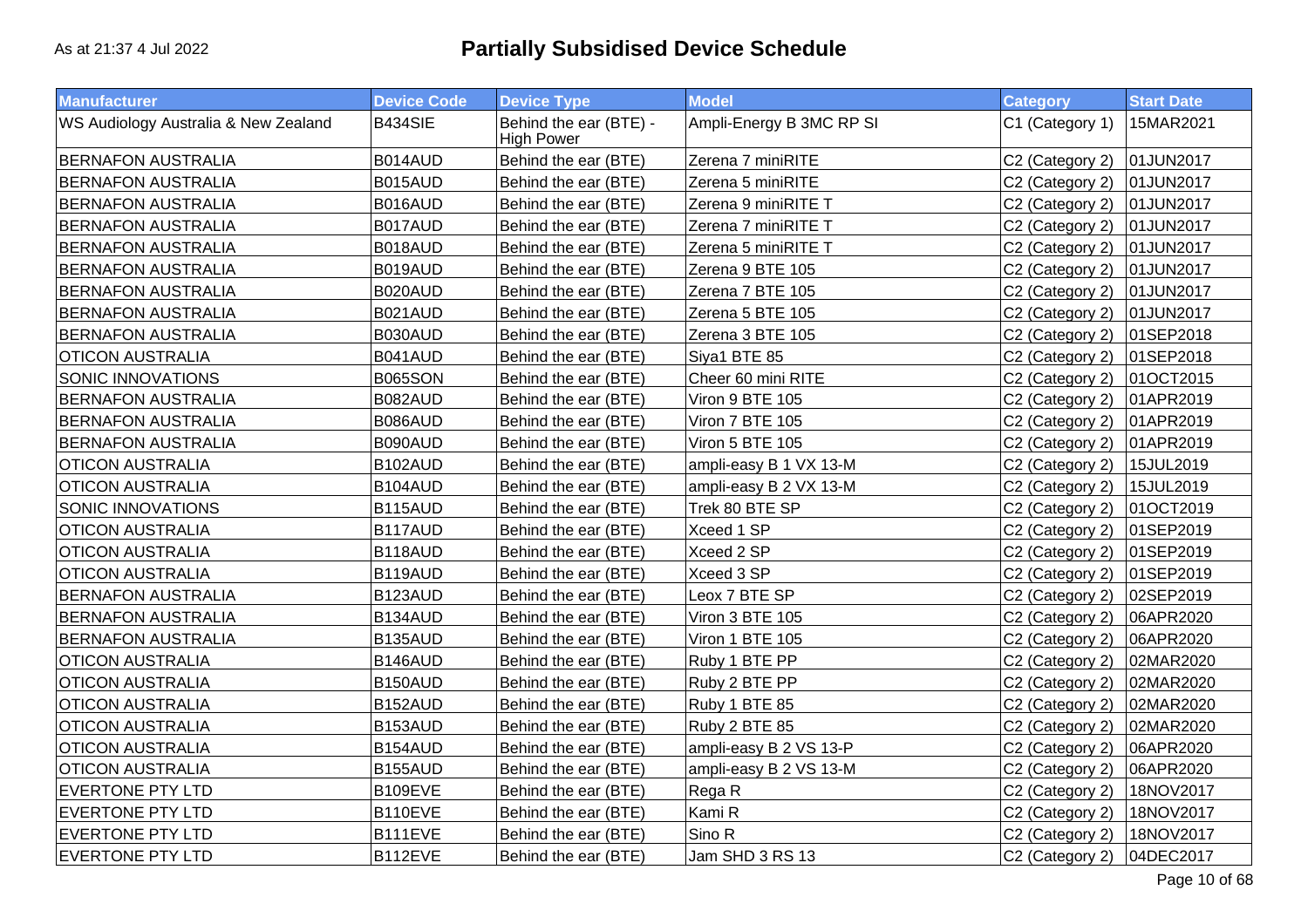| <b>Manufacturer</b>     | <b>Device Code</b> | <b>Device Type</b>   | <b>Model</b>         | <b>Category</b>             | <b>Start Date</b> |
|-------------------------|--------------------|----------------------|----------------------|-----------------------------|-------------------|
| <b>EVERTONE PTY LTD</b> | B113EVE            | Behind the ear (BTE) | Jam SHD 5 RS 13      | C2 (Category 2)             | 04DEC2017         |
| <b>EVERTONE PTY LTD</b> | B114EVE            | Behind the ear (BTE) | Jam SHD 7 RS 13      | C2 (Category 2)             | 04DEC2017         |
| <b>EVERTONE PTY LTD</b> | B115EVE            | Behind the ear (BTE) | Jam SHD 9 RS 13      | C2 (Category 2)             | 04DEC2017         |
| <b>EVERTONE PTY LTD</b> | B137EVE            | Behind the ear (BTE) | AQ Jam SHD 3 RS      | C2 (Category 2)             | 11MAR2019         |
| <b>EVERTONE PTY LTD</b> | B138EVE            | Behind the ear (BTE) | AQ Jam SHD 5 RS      | C2 (Category 2)             | 11MAR2019         |
| <b>EVERTONE PTY LTD</b> | B139EVE            | Behind the ear (BTE) | AQ Jam SHD 7 RS      | C2 (Category 2)             | 11MAR2019         |
| <b>EVERTONE PTY LTD</b> | B140EVE            | Behind the ear (BTE) | AQ Jam SHD 9 RS      | C2 (Category 2)             | 11MAR2019         |
| <b>EVERTONE PTY LTD</b> | B149EVE            | Behind the ear (BTE) | Lewi R               | C2 (Category 2)             | 25NOV2019         |
| <b>EVERTONE PTY LTD</b> | B150EVE            | Behind the ear (BTE) | Risa R               | C2 (Category 2)             | 25NOV2019         |
| <b>EVERTONE PTY LTD</b> | B151EVE            | Behind the ear (BTE) | AQ Jam XC-3 R        | C <sub>2</sub> (Category 2) | 01FEB2020         |
| <b>EVERTONE PTY LTD</b> | B152EVE            | Behind the ear (BTE) | AQ Jam XC-5 R        | C2 (Category 2)             | 01FEB2020         |
| <b>EVERTONE PTY LTD</b> | B153EVE            | Behind the ear (BTE) | AQ Jam XC-7 R        | C2 (Category 2)             | 01FEB2020         |
| <b>EVERTONE PTY LTD</b> | B154EVE            | Behind the ear (BTE) | AQ Jam XC-9 R        | C2 (Category 2)             | 01FEB2020         |
| <b>EVERTONE PTY LTD</b> | B155EVE            | Behind the ear (BTE) | AQ Sound XC Pro 3R   | C2 (Category 2)             | 03JUL2020         |
| <b>EVERTONE PTY LTD</b> | B156EVE            | Behind the ear (BTE) | AQ Sound XC Pro 5 R  | C2 (Category 2)             | 03JUL2020         |
| <b>EVERTONE PTY LTD</b> | B157EVE            | Behind the ear (BTE) | AQ Sound XC Pro 7 R  | C2 (Category 2)             | 03JUL2020         |
| <b>EVERTONE PTY LTD</b> | B158EVE            | Behind the ear (BTE) | AQ Sound XC Pro 9 R  | C2 (Category 2)             | 03JUL2020         |
| <b>EVERTONE PTY LTD</b> | B159EVE            | Behind the ear (BTE) | AQ Sound XC Pro 3 RT | C2 (Category 2)             | 03JUL2020         |
| <b>EVERTONE PTY LTD</b> | B160EVE            | Behind the ear (BTE) | AQ Sound XC Pro 5 RT | C2 (Category 2)             | 03JUL2020         |
| <b>EVERTONE PTY LTD</b> | B161EVE            | Behind the ear (BTE) | AQ Sound XC Pro 7 RT | C2 (Category 2)             | 03JUL2020         |
| <b>EVERTONE PTY LTD</b> | B162EVE            | Behind the ear (BTE) | AQ Sound XC Pro 9 RT | C2 (Category 2)             | 03JUL2020         |
| <b>EVERTONE PTY LTD</b> | B163EVE            | Behind the ear (BTE) | Sound XC Pro 3 R312  | C2 (Category 2)             | 03JUL2020         |
| <b>EVERTONE PTY LTD</b> | B164EVE            | Behind the ear (BTE) | Sound XC Pro 5 R312  | C2 (Category 2)             | 03JUL2020         |
| <b>EVERTONE PTY LTD</b> | B165EVE            | Behind the ear (BTE) | Sound XC Pro 7 R312  | C2 (Category 2)             | 03JUL2020         |
| <b>EVERTONE PTY LTD</b> | B166EVE            | Behind the ear (BTE) | Sound XC Pro 9 R312  | C2 (Category 2)             | 03JUL2020         |
| <b>EVERTONE PTY LTD</b> | B170EVE            | Behind the ear (BTE) | $Flow + S 312 RIC$   | C2 (Category 2)             | 03JUL2020         |
| <b>EVERTONE PTY LTD</b> | B171EVE            | Behind the ear (BTE) | AQ Jam XC Pro 9-R    | C2 (Category 2)             | 08AUG2020         |
| <b>EVERTONE PTY LTD</b> | B172EVE            | Behind the ear (BTE) | AQ Jam XC Pro 7-R    | C2 (Category 2)             | 08AUG2020         |
| <b>EVERTONE PTY LTD</b> | B173EVE            | Behind the ear (BTE) | AQ Jam XC Pro 5-R    | C2 (Category 2)             | 08AUG2020         |
| <b>EVERTONE PTY LTD</b> | B174EVE            | Behind the ear (BTE) | AQ Jam XC Pro 3-R    | C2 (Category 2)             | 08AUG2020         |
| <b>EVERTONE PTY LTD</b> | <b>B191EVE</b>     | Behind the ear (BTE) | AQ sound ST 1-RT     | C2 (Category 2)             | 18FEB2022         |
| <b>EVERTONE PTY LTD</b> | B192EVE            | Behind the ear (BTE) | Sound ST 1-R312      | C <sub>2</sub> (Category 2) | 18FEB2022         |
| <b>EVERTONE PTY LTD</b> | B193EVE            | Behind the ear (BTE) | AQ sound ST 1-R      | C2 (Category 2)             | 18FEB2022         |
| <b>EVERTONE PTY LTD</b> | B200EVE            | Behind the ear (BTE) | AQ beat ST 3 R       | C2 (Category 2)             | 01APR2022         |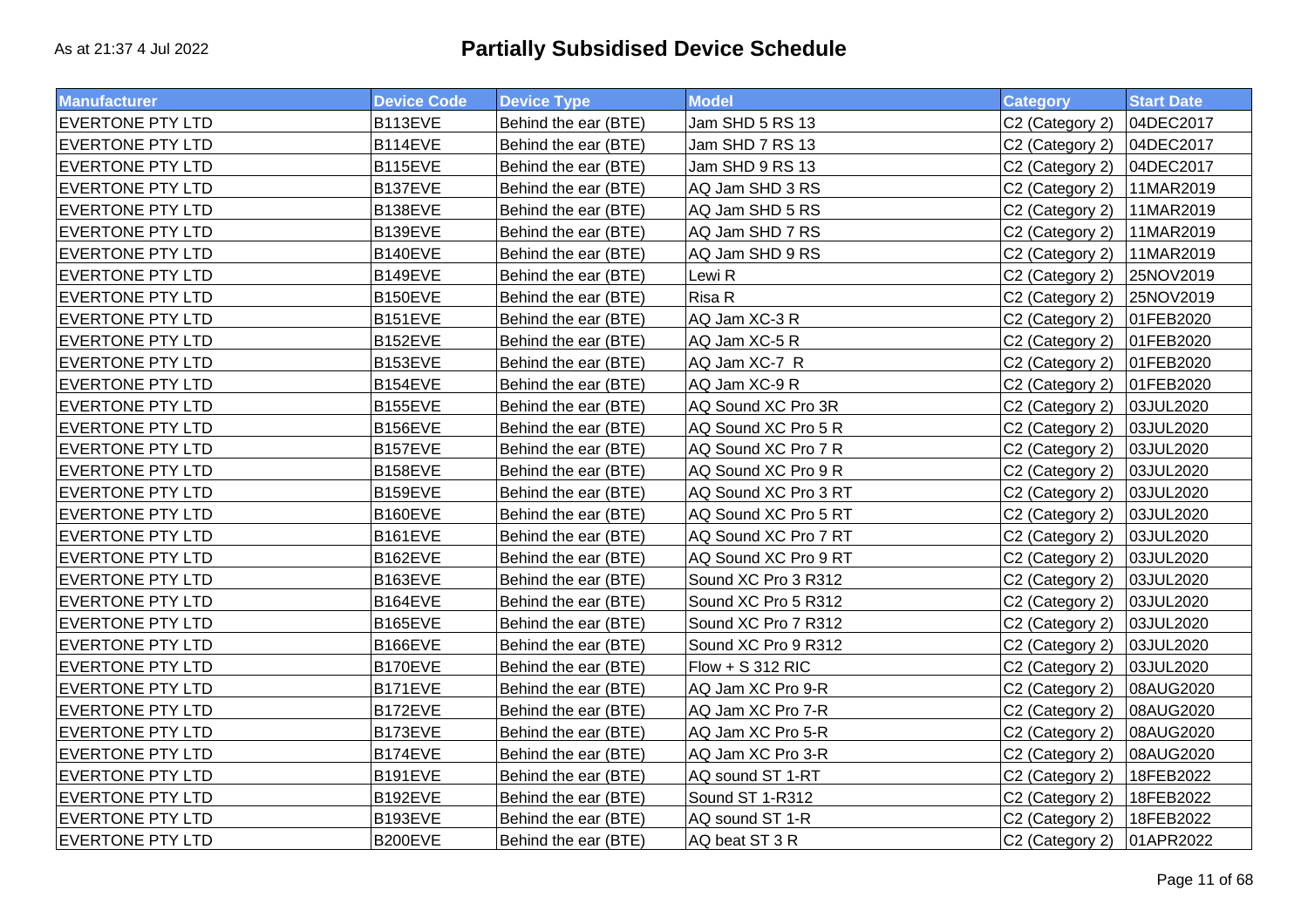| <b>Manufacturer</b>                 | <b>Device Code</b> | <b>Device Type</b>   | <b>Model</b>                      | <b>Category</b>             | <b>Start Date</b> |
|-------------------------------------|--------------------|----------------------|-----------------------------------|-----------------------------|-------------------|
| <b>EVERTONE PTY LTD</b>             | <b>B201EVE</b>     | Behind the ear (BTE) | AQ beat ST 5 R                    | C2 (Category 2)             | 01APR2022         |
| <b>EVERTONE PTY LTD</b>             | B202EVE            | Behind the ear (BTE) | AQ beat ST 7 R                    | C2 (Category 2)             | 01APR2022         |
| <b>EVERTONE PTY LTD</b>             | <b>B203EVE</b>     | Behind the ear (BTE) | AQ beat ST 9 R                    | C2 (Category 2)             | 01APR2022         |
| GN HEARING AUSTRALIA PTY LTD        | B001GNH            | Behind the ear (BTE) | Beltone Amaze 17 AMZ1763-DRWC     | C2 (Category 2)             | 01OCT2019         |
| GN HEARING AUSTRALIA PTY LTD        | B002GNH            | Behind the ear (BTE) | Beltone Amaze 9 AMZ963-DRWC       | C2 (Category 2)             | 01OCT2019         |
| GN HEARING AUSTRALIA PTY LTD        | B003GNH            | Behind the ear (BTE) | Beltone Amaze 6 AMZ663-DRWC       | C2 (Category 2)             | 01OCT2019         |
| GN HEARING AUSTRALIA PTY LTD        | B004GNH            | Behind the ear (BTE) | Beltone Amaze 17 AMZ1764-DRW      | C2 (Category 2)             | 01OCT2019         |
| <b>GN HEARING AUSTRALIA PTY LTD</b> | B005GNH            | Behind the ear (BTE) | Beltone Amaze 9 AMZ964-DRW        | C2 (Category 2)             | 01OCT2019         |
| <b>GN HEARING AUSTRALIA PTY LTD</b> | B006GNH            | Behind the ear (BTE) | Beltone Amaze 6 AMZ664-DRW        | C2 (Category 2)             | 01OCT2019         |
| GN HEARING AUSTRALIA PTY LTD        | B010GNH            | Behind the ear (BTE) | Beltone Trust 17 TST1776-DW       | C2 (Category 2)             | 01OCT2019         |
| GN HEARING AUSTRALIA PTY LTD        | B011GNH            | Behind the ear (BTE) | Beltone Trust 9 TST976-DW         | C2 (Category 2)             | 01OCT2019         |
| GN HEARING AUSTRALIA PTY LTD        | B012GNH            | Behind the ear (BTE) | Beltone Trust 6 TST676-DW         | C2 (Category 2)             | 01OCT2019         |
| GN HEARING AUSTRALIA PTY LTD        | B013GNH            | Behind the ear (BTE) | Beltone Trust 17 TST1766-DW       | C2 (Category 2)             | 01OCT2019         |
| GN HEARING AUSTRALIA PTY LTD        | B014GNH            | Behind the ear (BTE) | Beltone Trust 9 TST966-DW         | C2 (Category 2)             | 01OCT2019         |
| GN HEARING AUSTRALIA PTY LTD        | B015GNH            | Behind the ear (BTE) | Beltone Trust 6 TST666-DW         | C2 (Category 2)             | 01OCT2019         |
| GN HEARING AUSTRALIA PTY LTD        | B016GNH            | Behind the ear (BTE) | Beltone Trust 17 TST1764-DRW      | C2 (Category 2)             | 01OCT2019         |
| GN HEARING AUSTRALIA PTY LTD        | B017GNH            | Behind the ear (BTE) | Beltone Trust 9 TST964-DRW        | C2 (Category 2)             | 01OCT2019         |
| GN HEARING AUSTRALIA PTY LTD        | B018GNH            | Behind the ear (BTE) | Beltone Trust 6 TST664-DRW        | C2 (Category 2)             | 01OCT2019         |
| GN HEARING AUSTRALIA PTY LTD        | B019GNH            | Behind the ear (BTE) | Beltone Trust TST 17 1763-DRW     | C2 (Category 2)             | 01OCT2019         |
| GN HEARING AUSTRALIA PTY LTD        | B020GNH            | Behind the ear (BTE) | Beltone Trust 9 TST963-DRW        | C2 (Category 2)             | 01OCT2019         |
| GN HEARING AUSTRALIA PTY LTD        | B021GNH            | Behind the ear (BTE) | Beltone Trust 6 TST663-DRW        | C2 (Category 2)             | 01OCT2019         |
| <b>GN HEARING AUSTRALIA PTY LTD</b> | B046GNH            | Behind the ear (BTE) | ReSound LiNX Quattro RE961-DRW    | C2 (Category 2)             | 16MAR2020         |
| GN HEARING AUSTRALIA PTY LTD        | B047GNH            | Behind the ear (BTE) | ReSound LiNX Quattro RE761-DRW    | C2 (Category 2)             | 16MAR2020         |
| <b>GN HEARING AUSTRALIA PTY LTD</b> | B048GNH            | Behind the ear (BTE) | ReSound LiNX Quattro RE561-DRW    | C2 (Category 2)             | 16MAR2020         |
| <b>GN HEARING AUSTRALIA PTY LTD</b> | B049GNH            | Behind the ear (BTE) | ReSound LINX Quattro 9 RE962-DRWT | C2 (Category 2)             | 16MAR2020         |
| GN HEARING AUSTRALIA PTY LTD        | B050GNH            | Behind the ear (BTE) | ReSound LiNX Quattro 7 RE762-DRWT | C2 (Category 2)             | 16MAR2020         |
| GN HEARING AUSTRALIA PTY LTD        | B051GNH            | Behind the ear (BTE) | ReSound LiNX Quattro 5 RE562-DRWT | C2 (Category 2)             | 16MAR2020         |
| <b>GN HEARING AUSTRALIA PTY LTD</b> | B052GNH            | Behind the ear (BTE) | ReSound LiNX Quattro 9 RE967-DWT  | C2 (Category 2)             | 16MAR2020         |
| GN HEARING AUSTRALIA PTY LTD        | B053GNH            | Behind the ear (BTE) | ReSound LiNX Quattro 7 RE767-DWT  | C2 (Category 2)             | 16MAR2020         |
| GN HEARING AUSTRALIA PTY LTD        | B054GNH            | Behind the ear (BTE) | ReSound LiNX Quattro 5 RE567-DWT  | C2 (Category 2)             | 16MAR2020         |
| GN HEARING AUSTRALIA PTY LTD        | B055GNH            | Behind the ear (BTE) | ReSound LiNX Quattro 9 RE977-DWT  | C2 (Category 2)             | 16MAR2020         |
| GN HEARING AUSTRALIA PTY LTD        | B056GNH            | Behind the ear (BTE) | ReSound LiNX Quattro 7 RE777-DWT  | C2 (Category 2)             | 16MAR2020         |
| GN HEARING AUSTRALIA PTY LTD        | B057GNH            | Behind the ear (BTE) | ReSound LiNX Quattro 5 RE577-DWT  | C2 (Category 2)             | 16MAR2020         |
| <b>GN HEARING AUSTRALIA PTY LTD</b> | B069GNH            | Behind the ear (BTE) | Beltone Amaze 9 AMZ963-DRW        | C <sub>2</sub> (Category 2) | 16MAR2020         |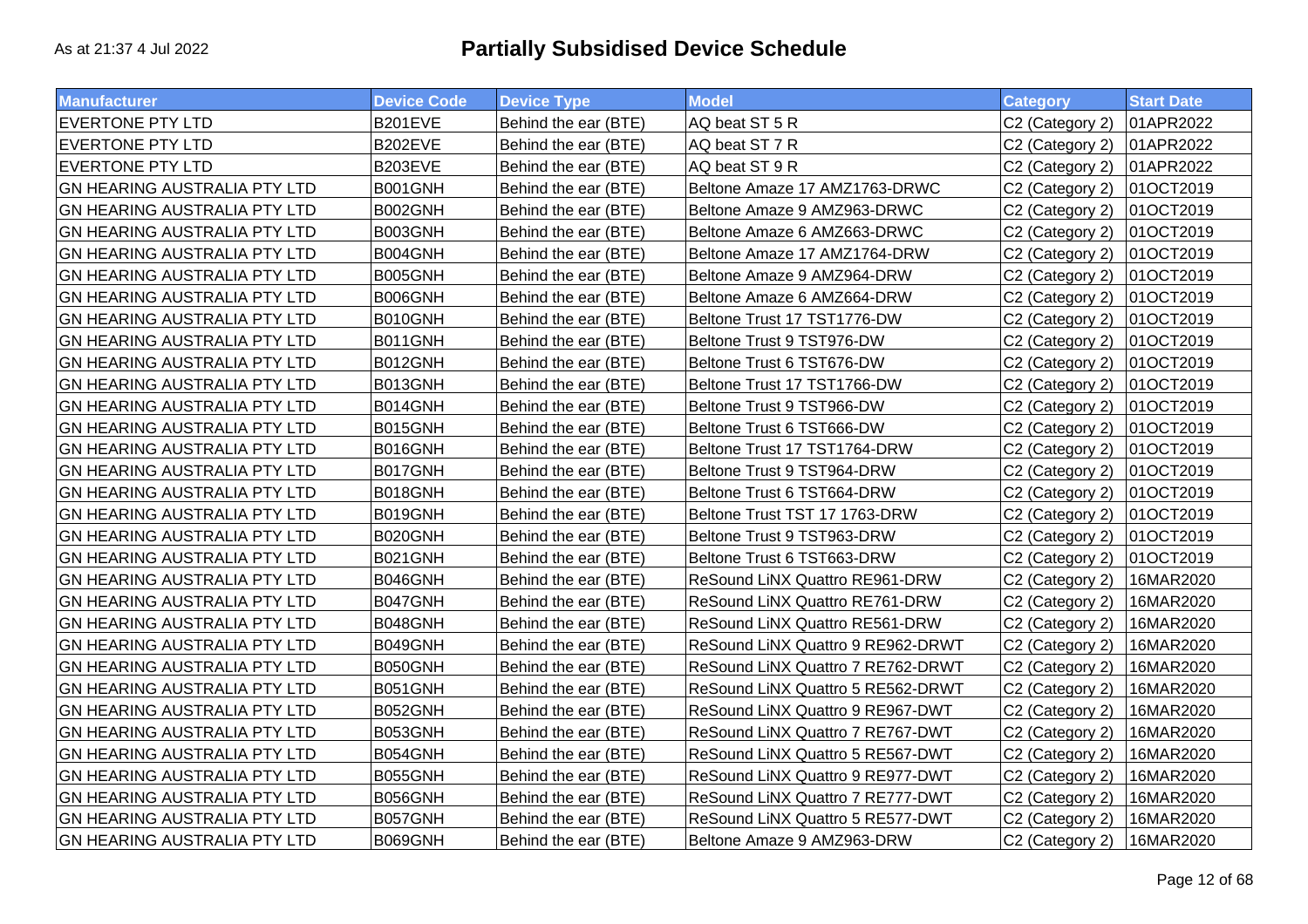| <b>Manufacturer</b>                 | <b>Device Code</b> | <b>Device Type</b>   | <b>Model</b>                    | <b>Category</b>             | <b>Start Date</b> |
|-------------------------------------|--------------------|----------------------|---------------------------------|-----------------------------|-------------------|
| <b>GN HEARING AUSTRALIA PTY LTD</b> | B070GNH            | Behind the ear (BTE) | Beltone Amaze 6 AMZ663-DRW      | C2 (Category 2)             | 16MAR2020         |
| <b>GN HEARING AUSTRALIA PTY LTD</b> | B071GNH            | Behind the ear (BTE) | Beltone Amaze 17 AMZ1764-DRWT   | C2 (Category 2)             | 16MAR2020         |
| <b>GN HEARING AUSTRALIA PTY LTD</b> | B072GNH            | Behind the ear (BTE) | Beltone Amaze 9 AMZ964-DRWT     | C2 (Category 2)             | 16MAR2020         |
| <b>GN HEARING AUSTRALIA PTY LTD</b> | B073GNH            | Behind the ear (BTE) | Beltone Amaze 6 AMZ664-DRWT     | C2 (Category 2)             | 16MAR2020         |
| <b>GN HEARING AUSTRALIA PTY LTD</b> | B074GNH            | Behind the ear (BTE) | Beltone Amaze 17 AMZ1766-DWT    | C2 (Category 2)             | 16MAR2020         |
| <b>GN HEARING AUSTRALIA PTY LTD</b> | B075GNH            | Behind the ear (BTE) | Beltone Amaze 9 AMZ966-DWT      | C2 (Category 2)             | 16MAR2020         |
| <b>GN HEARING AUSTRALIA PTY LTD</b> | B076GNH            | Behind the ear (BTE) | Beltone Amaze 6 AMZ666-DWT      | C2 (Category 2)             | 16MAR2020         |
| GN HEARING AUSTRALIA PTY LTD        | B077GNH            | Behind the ear (BTE) | Beltone Amaze 17 AMZ1776-DWT    | C2 (Category 2)             | 16MAR2020         |
| <b>GN HEARING AUSTRALIA PTY LTD</b> | B078GNH            | Behind the ear (BTE) | Beltone Amaze 9 AMZ976-DWT      | C2 (Category 2)             | 16MAR2020         |
| GN HEARING AUSTRALIA PTY LTD        | B079GNH            | Behind the ear (BTE) | Beltone Amaze 6 AMZ676-DWT      | C2 (Category 2)             | 16MAR2020         |
| <b>GN HEARING AUSTRALIA PTY LTD</b> | B084GNH            | Behind the ear (BTE) | ampli-mini R 2 X3 312           | C2 (Category 2)             | 22MAR2020         |
| <b>GN HEARING AUSTRALIA PTY LTD</b> | B086GNH            | Behind the ear (BTE) | ampli-easy AE B 2 X3P 13        | C2 (Category 2)             | 22MAR2020         |
| <b>GN HEARING AUSTRALIA PTY LTD</b> | B087GNH            | Behind the ear (BTE) | Beltone Amaze 17 AMZ1763-DRW    | C2 (Category 2)             | 16MAR2020         |
| <b>GN HEARING AUSTRALIA PTY LTD</b> | B088GNH            | Behind the ear (BTE) | ampli-connect R 5 XQ 312        | C2 (Category 2)             | 01JUL2020         |
| <b>GN HEARING AUSTRALIA PTY LTD</b> | B089GNH            | Behind the ear (BTE) | ampli-connect B 5 XQ 312        | C2 (Category 2)             | 01JUL2020         |
| <b>GN HEARING AUSTRALIA PTY LTD</b> | B090GNH            | Behind the ear (BTE) | ampli-connect B 5 XQ 13         | C2 (Category 2)             | 01JUL2020         |
| <b>GN HEARING AUSTRALIA PTY LTD</b> | B092GNH            | Behind the ear (BTE) | ampli-connect R 4 XQ 312        | C2 (Category 2)             | 01JUL2020         |
| <b>GN HEARING AUSTRALIA PTY LTD</b> | B093GNH            | Behind the ear (BTE) | ampli-connect B 4 XQ 312        | C2 (Category 2)             | 01JUL2020         |
| <b>GN HEARING AUSTRALIA PTY LTD</b> | B094GNH            | Behind the ear (BTE) | ampli-connect B 4 XQ 13         | C2 (Category 2)             | 01JUL2020         |
| <b>GN HEARING AUSTRALIA PTY LTD</b> | B096GNH            | Behind the ear (BTE) | ampli-connect R 3 XQ 312        | C2 (Category 2)             | 01JUL2020         |
| <b>GN HEARING AUSTRALIA PTY LTD</b> | B097GNH            | Behind the ear (BTE) | ampli-connect B 3 XQ 312        | C2 (Category 2)             | 01JUN2020         |
| <b>GN HEARING AUSTRALIA PTY LTD</b> | B098GNH            | Behind the ear (BTE) | ampli-connect B 3 XQ 13         | C2 (Category 2)             | 01JUL2020         |
| <b>GN HEARING AUSTRALIA PTY LTD</b> | B106GNH            | Behind the ear (BTE) | Beltone Imagine 17 IMG1763-DRWC | C <sub>2</sub> (Category 2) | 01SEP2020         |
| <b>GN HEARING AUSTRALIA PTY LTD</b> | B107GNH            | Behind the ear (BTE) | Beltone Imagine 9 IMG963-DRWC   | C2 (Category 2)             | 01SEP2020         |
| GN HEARING AUSTRALIA PTY LTD        | B108GNH            | Behind the ear (BTE) | Beltone Imagine 6 IMG663-DRWC   | C2 (Category 2)             | 01SEP2020         |
| <b>GN HEARING AUSTRALIA PTY LTD</b> | B109GNH            | Behind the ear (BTE) | Beltone Imagine 17 IMG1763-DRW  | C2 (Category 2)             | 01SEP2020         |
| GN HEARING AUSTRALIA PTY LTD        | B110GNH            | Behind the ear (BTE) | Beltone Imagine 9 IMG963-DRW    | C2 (Category 2)             | 01SEP2020         |
| <b>GN HEARING AUSTRALIA PTY LTD</b> | B111GNH            | Behind the ear (BTE) | Beltone Imagine 6 IMG663-DRW    | C2 (Category 2)             | 01SEP2020         |
| <b>GN HEARING AUSTRALIA PTY LTD</b> | B112GNH            | Behind the ear (BTE) | Beltone Imagine 17 IMG1764-DRW  | C2 (Category 2)             | 01SEP2020         |
| <b>GN HEARING AUSTRALIA PTY LTD</b> | B113GNH            | Behind the ear (BTE) | Beltone Imagine 9 IMG964-DRW    | C2 (Category 2)             | 01SEP2020         |
| <b>GN HEARING AUSTRALIA PTY LTD</b> | B114GNH            | Behind the ear (BTE) | Beltone Imagine 6 IMG664-DRW    | C2 (Category 2)             | 01SEP2020         |
| <b>GN HEARING AUSTRALIA PTY LTD</b> | B115GNH            | Behind the ear (BTE) | Beltone Imagine 4 IMG463-DRW    | C2 (Category 2)             | 01OCT2020         |
| <b>GN HEARING AUSTRALIA PTY LTD</b> | B116GNH            | Behind the ear (BTE) | Beltone Imagine 4 IMG464-DRW    | C2 (Category 2)             | 01OCT2020         |
| <b>GN HEARING AUSTRALIA PTY LTD</b> | B119GNH            | Behind the ear (BTE) | ReSound ONE 9 RT961-DRWC        | C2 (Category 2)             | 01DEC2020         |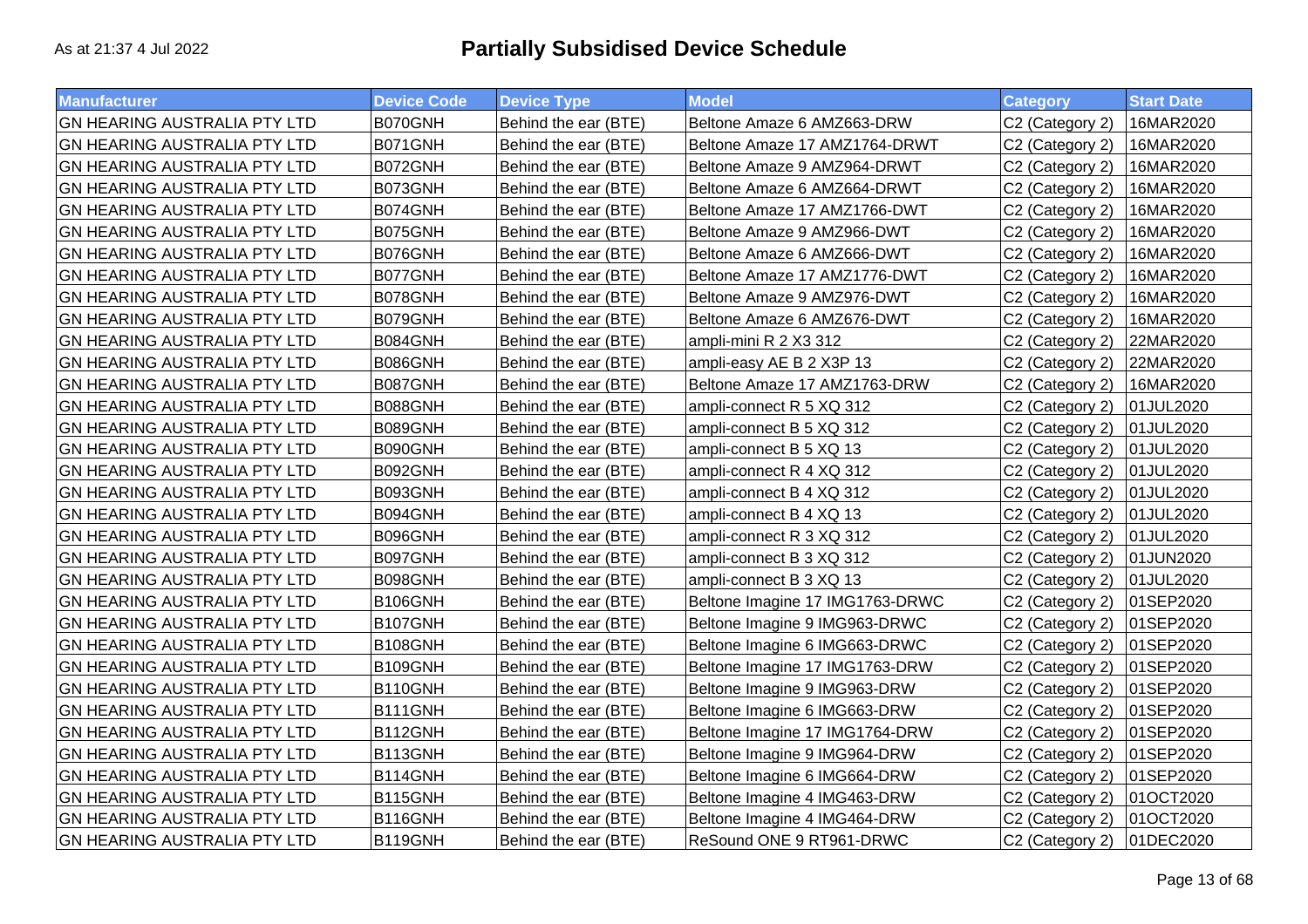| <b>Manufacturer</b>                 | <b>Device Code</b> | <b>Device Type</b>   | <b>Model</b>               | <b>Category</b> | <b>Start Date</b> |
|-------------------------------------|--------------------|----------------------|----------------------------|-----------------|-------------------|
| <b>GN HEARING AUSTRALIA PTY LTD</b> | B120GNH            | Behind the ear (BTE) | ReSound ONE 7 RT761-DRWC   | C2 (Category 2) | 01DEC2020         |
| <b>GN HEARING AUSTRALIA PTY LTD</b> | B121GNH            | Behind the ear (BTE) | ReSound ONE 5 RT561-DRWC   | C2 (Category 2) | 01DEC2020         |
| <b>GN HEARING AUSTRALIA PTY LTD</b> | B122GNH            | Behind the ear (BTE) | ReSound ONE 9 RT961-DRW    | C2 (Category 2) | 01DEC2020         |
| <b>GN HEARING AUSTRALIA PTY LTD</b> | B123GNH            | Behind the ear (BTE) | ReSound ONE 7 RT761-DRW    | C2 (Category 2) | 01DEC2020         |
| <b>GN HEARING AUSTRALIA PTY LTD</b> | B124GNH            | Behind the ear (BTE) | ReSound ONE 5 RT561-DRW    | C2 (Category 2) | 01DEC2020         |
| <b>GN HEARING AUSTRALIA PTY LTD</b> | B125GNH            | Behind the ear (BTE) | ReSound ONE 9 RT962-DRW    | C2 (Category 2) | 01DEC2020         |
| GN HEARING AUSTRALIA PTY LTD        | B126GNH            | Behind the ear (BTE) | ReSound ONE 7 RT762-DRW    | C2 (Category 2) | 01DEC2020         |
| <b>GN HEARING AUSTRALIA PTY LTD</b> | B127GNH            | Behind the ear (BTE) | ReSound ONE 5 RT562-DRW    | C2 (Category 2) | 01DEC2020         |
| GN HEARING AUSTRALIA PTY LTD        | B128GNH            | Behind the ear (BTE) | ampli-energy R 5 ON R      | C2 (Category 2) | 01DEC2020         |
| <b>GN HEARING AUSTRALIA PTY LTD</b> | B129GNH            | Behind the ear (BTE) | ampli-energy R 4 ON R      | C2 (Category 2) | 01DEC2020         |
| <b>GN HEARING AUSTRALIA PTY LTD</b> | B130GNH            | Behind the ear (BTE) | ampli-energy R 3 ON R      | C2 (Category 2) | 01DEC2020         |
| <b>GN HEARING AUSTRALIA PTY LTD</b> | B131GNH            | Behind the ear (BTE) | ampli-connect R 5 ON 312   | C2 (Category 2) | 01DEC2020         |
| <b>GN HEARING AUSTRALIA PTY LTD</b> | B132GNH            | Behind the ear (BTE) | ampli-connect R 4 ON 312   | C2 (Category 2) | 01DEC2020         |
| <b>GN HEARING AUSTRALIA PTY LTD</b> | B133GNH            | Behind the ear (BTE) | ampli-connect R 3 ON 312   | C2 (Category 2) | 01DEC2020         |
| <b>GN HEARING AUSTRALIA PTY LTD</b> | B134GNH            | Behind the ear (BTE) | ampli-connect R 5 ON 13T   | C2 (Category 2) | 01DEC2020         |
| GN HEARING AUSTRALIA PTY LTD        | B135GNH            | Behind the ear (BTE) | ampli-connect R 4 ON 13T   | C2 (Category 2) | 01DEC2020         |
| <b>GN HEARING AUSTRALIA PTY LTD</b> | B136GNH            | Behind the ear (BTE) | ampli-connect R 3 ON 13T   | C2 (Category 2) | 01DEC2020         |
| <b>GN HEARING AUSTRALIA PTY LTD</b> | B137GNH            | Behind the ear (BTE) | Beltone Rely 4 RLY463-DRW  | C2 (Category 2) | 01FEB2021         |
| <b>GN HEARING AUSTRALIA PTY LTD</b> | B138GNH            | Behind the ear (BTE) | Beltone Rely 3 RLY363-DRW  | C2 (Category 2) | 01FEB2021         |
| <b>GN HEARING AUSTRALIA PTY LTD</b> | B139GNH            | Behind the ear (BTE) | Beltone Rely 4 RLY464-DRW  | C2 (Category 2) | 01FEB2021         |
| <b>GN HEARING AUSTRALIA PTY LTD</b> | B141GNH            | Behind the ear (BTE) | Beltone Rely 4 RLY463-DRWC | C2 (Category 2) | 01FEB2021         |
| <b>GN HEARING AUSTRALIA PTY LTD</b> | B142GNH            | Behind the ear (BTE) | Beltone Rely 4RLY466-DW    | C2 (Category 2) | 01FEB2021         |
| <b>GN HEARING AUSTRALIA PTY LTD</b> | B144GNH            | Behind the ear (BTE) | Beltone Rely 4 RLY476-DW   | C2 (Category 2) | 01FEB2021         |
| <b>GN HEARING AUSTRALIA PTY LTD</b> | B153GNH            | Behind the ear (BTE) | ampli-easy B 2 KE 312      | C2 (Category 2) | 10MAY2021         |
| <b>GN HEARING AUSTRALIA PTY LTD</b> | B154GNH            | Behind the ear (BTE) | ampli-easy B 2 KE 13       | C2 (Category 2) | 10MAY2021         |
| <b>GN HEARING AUSTRALIA PTY LTD</b> | B156GNH            | Behind the ear (BTE) | ampli-energy R 2 KE R      | C2 (Category 2) | 10MAY2021         |
| <b>GN HEARING AUSTRALIA PTY LTD</b> | B157GNH            | Behind the ear (BTE) | ReSound Key 4 KE461-DRW    | C2 (Category 2) | 01MAY2021         |
| <b>GN HEARING AUSTRALIA PTY LTD</b> | B158GNH            | Behind the ear (BTE) | ReSound Key 4 KE461-DRWC   | C2 (Category 2) | 01MAY2021         |
| <b>GN HEARING AUSTRALIA PTY LTD</b> | B159GNH            | Behind the ear (BTE) | ReSound Key 4 KE462-DRW    | C2 (Category 2) | 01MAY2021         |
| <b>GN HEARING AUSTRALIA PTY LTD</b> | B160GNH            | Behind the ear (BTE) | ReSound Key 4 KE467-DW     | C2 (Category 2) | 01MAY2021         |
| <b>GN HEARING AUSTRALIA PTY LTD</b> | B161GNH            | Behind the ear (BTE) | ReSound Key 4 KE477-DW     | C2 (Category 2) | 01MAY2021         |
| <b>GN HEARING AUSTRALIA PTY LTD</b> | B164GNH            | Behind the ear (BTE) | ReSound Key 3 KE361-DRW    | C2 (Category 2) | 01MAY2021         |
| <b>GN HEARING AUSTRALIA PTY LTD</b> | B165GNH            | Behind the ear (BTE) | ReSound Key 3 KE362-DRW    | C2 (Category 2) | 01MAY2021         |
| <b>GN HEARING AUSTRALIA PTY LTD</b> | B170GNH            | Behind the ear (BTE) | ReSound One 9 RT977-DWC    | C2 (Category 2) | 04JUL2022         |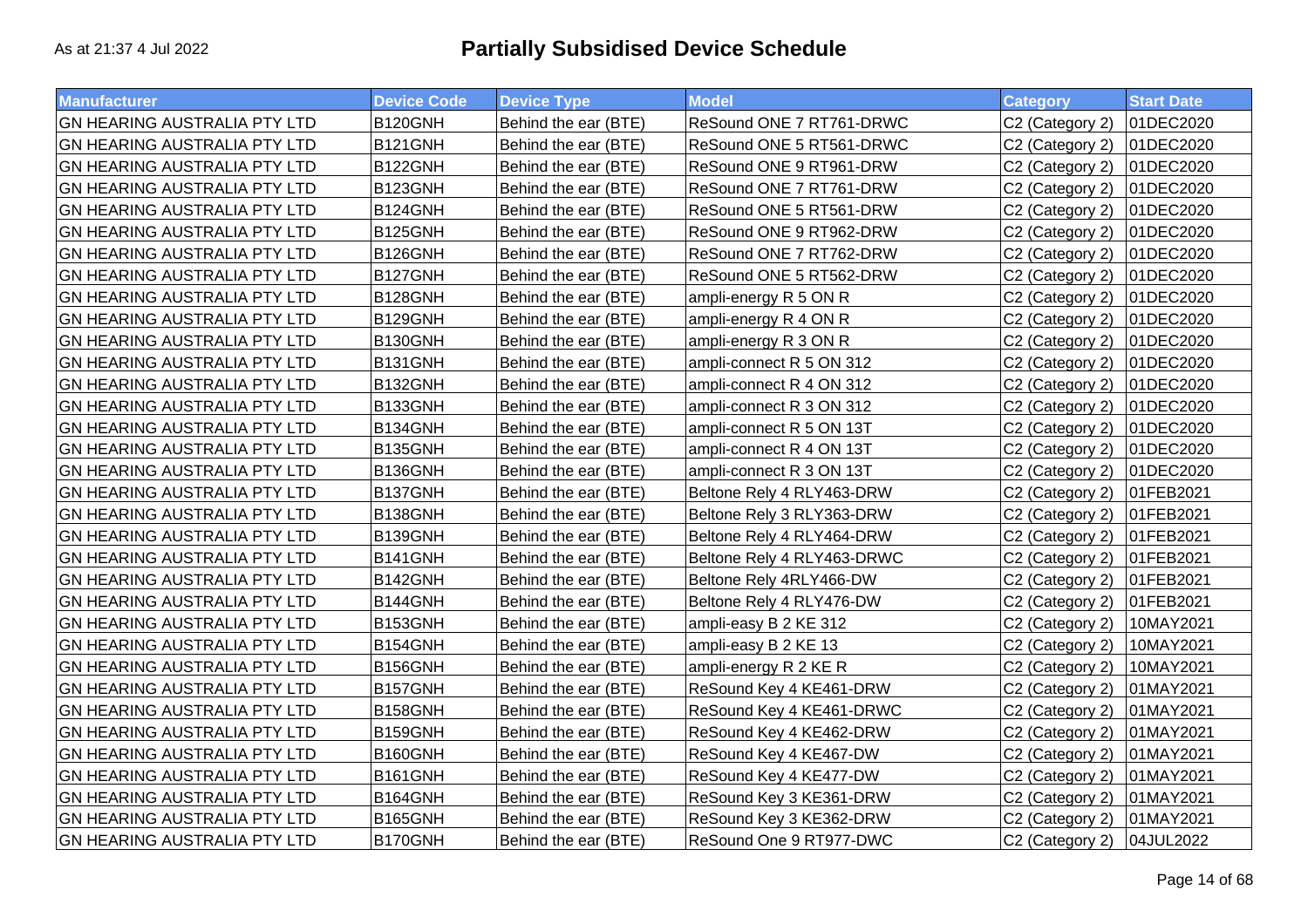| <b>Manufacturer</b>                 | <b>Device Code</b> | <b>Device Type</b>   | <b>Model</b>                    | <b>Category</b> | <b>Start Date</b> |
|-------------------------------------|--------------------|----------------------|---------------------------------|-----------------|-------------------|
| GN HEARING AUSTRALIA PTY LTD        | B171GNH            | Behind the ear (BTE) | ReSound One 7 RT777-DWC         | C2 (Category 2) | 04JUL2022         |
| <b>GN HEARING AUSTRALIA PTY LTD</b> | B172GNH            | Behind the ear (BTE) | ReSound One 5 RT577-DWC         | C2 (Category 2) | 04JUL2022         |
| GN HEARING AUSTRALIA PTY LTD        | <b>B173GNH</b>     | Behind the ear (BTE) | ReSound One 9 RT988-DWC         | C2 (Category 2) | 04JUL2022         |
| GN HEARING AUSTRALIA PTY LTD        | B201GNH            | Behind the ear (BTE) | Imagine 17 IMG1776-DWC          | C2 (Category 2) | 02MAY2022         |
| GN HEARING AUSTRALIA PTY LTD        | B204GNH            | Behind the ear (BTE) | Imagine 9 IMG976-DWC            | C2 (Category 2) | 02MAY2022         |
| <b>GN HEARING AUSTRALIA PTY LTD</b> | B207GNH            | Behind the ear (BTE) | Imagine 6 IMG676-DWC            | C2 (Category 2) | 02MAY2022         |
| GN HEARING AUSTRALIA PTY LTD        | B210GNH            | Behind the ear (BTE) | Imagine 4 IMG476-DWC            | C2 (Category 2) | 02MAY2022         |
| GN HEARING AUSTRALIA PTY LTD        | B213GNH            | Behind the ear (BTE) | Ampli Mini R 2 KE 312           | C2 (Category 2) | 28APR2022         |
| GN HEARING AUSTRALIA PTY LTD        | B229RES            | Behind the ear (BTE) | LINX 3D 9 LT977-DW              | C2 (Category 2) | 01MAY2017         |
| GN HEARING AUSTRALIA PTY LTD        | <b>B230RES</b>     | Behind the ear (BTE) | LINX 3D 9 LT967-DW              | C2 (Category 2) | 01MAY2017         |
| GN HEARING AUSTRALIA PTY LTD        | B231RES            | Behind the ear (BTE) | LINX 3D 9 LT962-DRW             | C2 (Category 2) | 01MAY2017         |
| GN HEARING AUSTRALIA PTY LTD        | B232RES            | Behind the ear (BTE) | LINX 3D 9 LT961-DRW             | C2 (Category 2) | 01MAY2017         |
| GN HEARING AUSTRALIA PTY LTD        | B234RES            | Behind the ear (BTE) | LINX 3D 7 LT777-DW              | C2 (Category 2) | 01MAY2017         |
| GN HEARING AUSTRALIA PTY LTD        | B235RES            | Behind the ear (BTE) | LINX 3D 7 LT767-DW              | C2 (Category 2) | 01MAY2017         |
| <b>GN HEARING AUSTRALIA PTY LTD</b> | <b>B236RES</b>     | Behind the ear (BTE) | LINX 3D 7 LT762-DRW             | C2 (Category 2) | 01MAY2017         |
| GN HEARING AUSTRALIA PTY LTD        | B237RES            | Behind the ear (BTE) | LINX 3D 7 LT761-DRW             | C2 (Category 2) | 01MAY2017         |
| <b>GN HEARING AUSTRALIA PTY LTD</b> | B239RES            | Behind the ear (BTE) | LINX 3D 5 LT577-DW              | C2 (Category 2) | 01MAY2017         |
| GN HEARING AUSTRALIA PTY LTD        | <b>B240RES</b>     | Behind the ear (BTE) | LINX 3D 5 LT567-DW              | C2 (Category 2) | 01MAY2017         |
| GN HEARING AUSTRALIA PTY LTD        | B241RES            | Behind the ear (BTE) | LINX 3D 5 LT562-DRW             | C2 (Category 2) | 01MAY2017         |
| GN HEARING AUSTRALIA PTY LTD        | B242RES            | Behind the ear (BTE) | LINX 3D 5 LT561-DRW             | C2 (Category 2) | 01MAY2017         |
| GN HEARING AUSTRALIA PTY LTD        | B249RES            | Behind the ear (BTE) | ReSound LiNX Quattro RE961-DRWC | C2 (Category 2) | 01SEP2018         |
| GN HEARING AUSTRALIA PTY LTD        | <b>B250RES</b>     | Behind the ear (BTE) | ReSound LiNX Quattro RE761-DRWC | C2 (Category 2) | 01SEP2018         |
| GN HEARING AUSTRALIA PTY LTD        | B253RES            | Behind the ear (BTE) | ReSound LINX Quattro RE561-DRWC | C2 (Category 2) | 01MAR2019         |
| GN HEARING AUSTRALIA PTY LTD        | B276RES            | Behind the ear (BTE) | ampli-connect R 5 XQ 13         | C2 (Category 2) | 08JUL2019         |
| <b>GN HEARING AUSTRALIA PTY LTD</b> | B277RES            | Behind the ear (BTE) | ampli-connect R 4 XQ 13         | C2 (Category 2) | 08JUL2019         |
| GN HEARING AUSTRALIA PTY LTD        | B278RES            | Behind the ear (BTE) | ampli-connect R 3 XQ 13         | C2 (Category 2) | 08JUL2019         |
| GN HEARING AUSTRALIA PTY LTD        | <b>B280RES</b>     | Behind the ear (BTE) | ampli-energy R 5 XQ R           | C2 (Category 2) | 08JUL2019         |
| GN HEARING AUSTRALIA PTY LTD        | B281RES            | Behind the ear (BTE) | ampli-energy R 4 XQ R           | C2 (Category 2) | 08JUL2019         |
| GN HEARING AUSTRALIA PTY LTD        | B282RES            | Behind the ear (BTE) | ampli-energy R 3 XQ R           | C2 (Category 2) | 08JUL2019         |
| SONOVA AUSTRALIA PTY LTD            | B480PHO            | Behind the ear (BTE) | Bolero B30-M                    | C2 (Category 2) | 20MAR2017         |
| SONOVA AUSTRALIA PTY LTD            | B481PHO            | Behind the ear (BTE) | Bolero B30-P                    | C2 (Category 2) | 20MAR2017         |
| SONOVA AUSTRALIA PTY LTD            | B482PHO            | Behind the ear (BTE) | Bolero B30-SP                   | C2 (Category 2) | 20MAR2017         |
| SONOVA AUSTRALIA PTY LTD            | B483PHO            | Behind the ear (BTE) | Bolero B50-M                    | C2 (Category 2) | 20MAR2017         |
| <b>SONOVA AUSTRALIA PTY LTD</b>     | B484PHO            | Behind the ear (BTE) | Bolero B50-P                    | C2 (Category 2) | 20MAR2017         |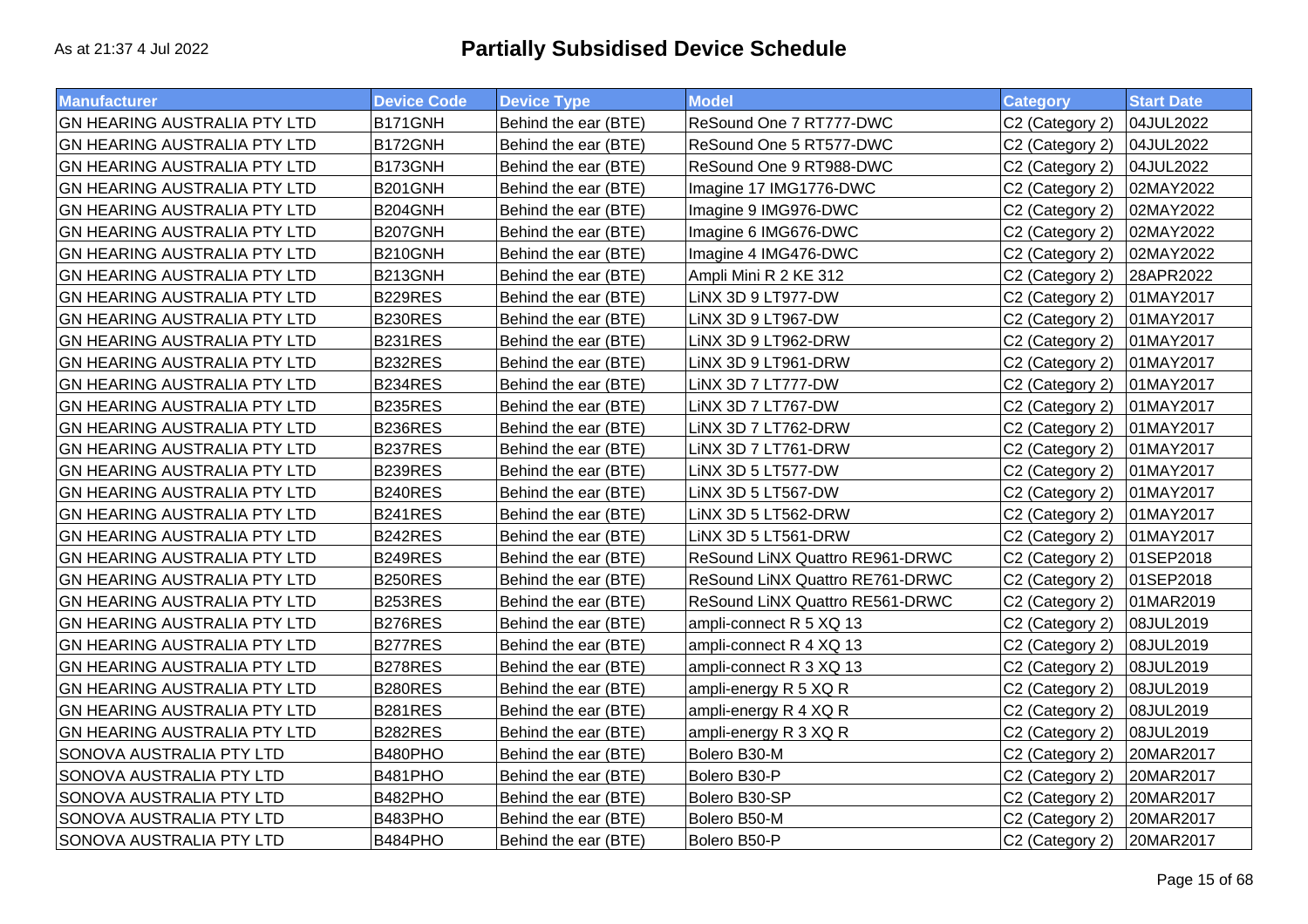| <b>Manufacturer</b>      | <b>Device Code</b> | <b>Device Type</b>   | <b>Model</b>              | <b>Category</b>             | <b>Start Date</b> |
|--------------------------|--------------------|----------------------|---------------------------|-----------------------------|-------------------|
| SONOVA AUSTRALIA PTY LTD | B485PHO            | Behind the ear (BTE) | Bolero B50-SP             | C2 (Category 2)             | 20MAR2017         |
| SONOVA AUSTRALIA PTY LTD | B486PHO            | Behind the ear (BTE) | Bolero B70-M              | C <sub>2</sub> (Category 2) | 20MAR2017         |
| SONOVA AUSTRALIA PTY LTD | B487PHO            | Behind the ear (BTE) | Bolero B70-P              | C2 (Category 2)             | 20MAR2017         |
| SONOVA AUSTRALIA PTY LTD | B488PHO            | Behind the ear (BTE) | Bolero B70-SP             | C2 (Category 2)             | 20MAR2017         |
| SONOVA AUSTRALIA PTY LTD | B489PHO            | Behind the ear (BTE) | Bolero B90-M              | C2 (Category 2)             | 20MAR2017         |
| SONOVA AUSTRALIA PTY LTD | B490PHO            | Behind the ear (BTE) | Bolero B90-P              | C2 (Category 2)             | 20MAR2017         |
| SONOVA AUSTRALIA PTY LTD | B491PHO            | Behind the ear (BTE) | Bolero B90-SP             | C2 (Category 2)             | 20MAR2017         |
| SONOVA AUSTRALIA PTY LTD | B492PHO            | Behind the ear (BTE) | Bolero B50-PR             | C2 (Category 2)             | 20MAR2017         |
| SONOVA AUSTRALIA PTY LTD | B493PHO            | Behind the ear (BTE) | Bolero B70-PR             | C2 (Category 2)             | 20MAR2017         |
| SONOVA AUSTRALIA PTY LTD | B494PHO            | Behind the ear (BTE) | Bolero B90-PR             | C2 (Category 2)             | 20MAR2017         |
| SONOVA AUSTRALIA PTY LTD | B514PHO            | Behind the ear (BTE) | Unitron T Stride M 600    | C2 (Category 2)             | 06MAR2017         |
| SONOVA AUSTRALIA PTY LTD | B515PHO            | Behind the ear (BTE) | Unitron T Stride M 700    | C2 (Category 2)             | 06MAR2017         |
| SONOVA AUSTRALIA PTY LTD | B516PHO            | Behind the ear (BTE) | Unitron T Stride M 800    | C2 (Category 2)             | 06MAR2017         |
| SONOVA AUSTRALIA PTY LTD | B517PHO            | Behind the ear (BTE) | Unitron T Stride M Pro    | C2 (Category 2)             | 06MAR2017         |
| SONOVA AUSTRALIA PTY LTD | B519PHO            | Behind the ear (BTE) | Unitron T Stride Dura 600 | C2 (Category 2)             | 06MAR2017         |
| SONOVA AUSTRALIA PTY LTD | B520PHO            | Behind the ear (BTE) | Unitron T Stride Dura 700 | C2 (Category 2)             | 06MAR2017         |
| SONOVA AUSTRALIA PTY LTD | B521PHO            | Behind the ear (BTE) | Unitron T Stride Dura 800 | C2 (Category 2)             | 06MAR2017         |
| SONOVA AUSTRALIA PTY LTD | B522PHO            | Behind the ear (BTE) | Unitron T Stride Dura Pro | C2 (Category 2)             | 06MAR2017         |
| SONOVA AUSTRALIA PTY LTD | B546PHO            | Behind the ear (BTE) | Naida B70-R RIC           | C <sub>2</sub> (Category 2) | 29MAR2018         |
| SONOVA AUSTRALIA PTY LTD | B547PHO            | Behind the ear (BTE) | Naida B50-R RIC           | C2 (Category 2)             | 29MAR2018         |
| SONOVA AUSTRALIA PTY LTD | B549PHO            | Behind the ear (BTE) | Sky B90-M                 | C2 (Category 2)             | 23APR2018         |
| SONOVA AUSTRALIA PTY LTD | B550PHO            | Behind the ear (BTE) | Sky B70-M                 | C2 (Category 2)             | 23APR2018         |
| SONOVA AUSTRALIA PTY LTD | B551PHO            | Behind the ear (BTE) | Sky B50-M                 | C2 (Category 2)             | 23APR2018         |
| SONOVA AUSTRALIA PTY LTD | B552PHO            | Behind the ear (BTE) | Sky B90-P                 | C2 (Category 2)             | 23APR2018         |
| SONOVA AUSTRALIA PTY LTD | B553PHO            | Behind the ear (BTE) | Sky B70-P                 | C2 (Category 2)             | 23APR2018         |
| SONOVA AUSTRALIA PTY LTD | B554PHO            | Behind the ear (BTE) | Sky B50-P                 | C2 (Category 2)             | 23APR2018         |
| SONOVA AUSTRALIA PTY LTD | B555PHO            | Behind the ear (BTE) | Sky B90-PR                | C <sub>2</sub> (Category 2) | 23APR2018         |
| SONOVA AUSTRALIA PTY LTD | B556PHO            | Behind the ear (BTE) | Sky B70-PR                | C2 (Category 2)             | 23APR2018         |
| SONOVA AUSTRALIA PTY LTD | B557PHO            | Behind the ear (BTE) | Sky B50-PR                | C2 (Category 2)             | 23APR2018         |
| SONOVA AUSTRALIA PTY LTD | B564PHO            | Behind the ear (BTE) | Sky B90-RIC               | C2 (Category 2)             | 23APR2018         |
| SONOVA AUSTRALIA PTY LTD | B565PHO            | Behind the ear (BTE) | Sky B70-RIC               | C2 (Category 2)             | 23APR2018         |
| SONOVA AUSTRALIA PTY LTD | B566PHO            | Behind the ear (BTE) | Sky B50-RIC               | C2 (Category 2)             | 23APR2018         |
| SONOVA AUSTRALIA PTY LTD | B635PHO            | Behind the ear (BTE) | Bolero M90-M              | C2 (Category 2)             | 30SEP2019         |
| SONOVA AUSTRALIA PTY LTD | B636PHO            | Behind the ear (BTE) | Bolero M70-M              | C2 (Category 2)             | 30SEP2019         |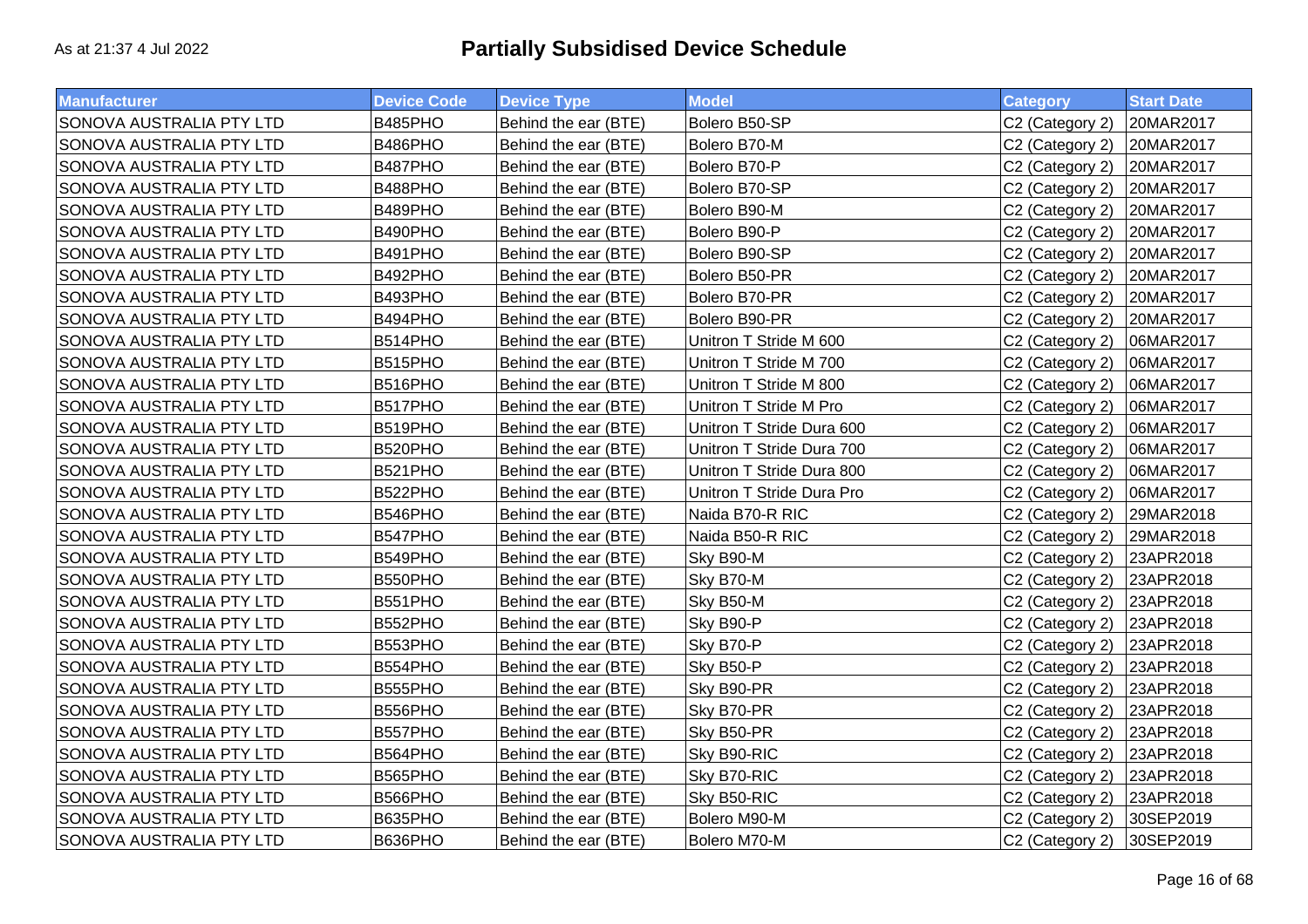| <b>Manufacturer</b>      | <b>Device Code</b> | <b>Device Type</b>   | <b>Model</b>             | <b>Category</b> | <b>Start Date</b> |
|--------------------------|--------------------|----------------------|--------------------------|-----------------|-------------------|
| SONOVA AUSTRALIA PTY LTD | B637PHO            | Behind the ear (BTE) | Bolero M50-M             | C2 (Category 2) | 30SEP2019         |
| SONOVA AUSTRALIA PTY LTD | B638PHO            | Behind the ear (BTE) | Bolero M30-M             | C2 (Category 2) | 30SEP2019         |
| SONOVA AUSTRALIA PTY LTD | B639PHO            | Behind the ear (BTE) | Bolero M90-PR            | C2 (Category 2) | 24NOV2019         |
| SONOVA AUSTRALIA PTY LTD | B640PHO            | Behind the ear (BTE) | Bolero M70-PR            | C2 (Category 2) | 24NOV2019         |
| SONOVA AUSTRALIA PTY LTD | B641PHO            | Behind the ear (BTE) | Bolero M50-PR            | C2 (Category 2) | 24NOV2019         |
| SONOVA AUSTRALIA PTY LTD | B642PHO            | Behind the ear (BTE) | Bolero M30-PR            | C2 (Category 2) | 24NOV2019         |
| SONOVA AUSTRALIA PTY LTD | B643PHO            | Behind the ear (BTE) | ampli-easy B M PH 2      | C2 (Category 2) | 30SEP2019         |
| SONOVA AUSTRALIA PTY LTD | B644PHO            | Behind the ear (BTE) | ampli-connect B M PH 3   | C2 (Category 2) | 30SEP2019         |
| SONOVA AUSTRALIA PTY LTD | B645PHO            | Behind the ear (BTE) | ampli-connect B M PH 4   | C2 (Category 2) | 30SEP2019         |
| SONOVA AUSTRALIA PTY LTD | B646PHO            | Behind the ear (BTE) | ampli-connect B M PH 5   | C2 (Category 2) | 30SEP2019         |
| SONOVA AUSTRALIA PTY LTD | <b>B671PHO</b>     | Behind the ear (BTE) | DX Stride P R 9          | C2 (Category 2) | 06APR2020         |
| SONOVA AUSTRALIA PTY LTD | B672PHO            | Behind the ear (BTE) | DX Stride P R 7          | C2 (Category 2) | 06APR2020         |
| SONOVA AUSTRALIA PTY LTD | B673PHO            | Behind the ear (BTE) | DX Stride P R 5          | C2 (Category 2) | 06APR2020         |
| SONOVA AUSTRALIA PTY LTD | B674PHO            | Behind the ear (BTE) | DX Stride P R 3          | C2 (Category 2) | 06APR2020         |
| SONOVA AUSTRALIA PTY LTD | B695PHO            | Behind the ear (BTE) | Phonak Sky M90-M         | C2 (Category 2) | 31AUG2020         |
| SONOVA AUSTRALIA PTY LTD | B696PHO            | Behind the ear (BTE) | Phonak Sky M90-PR        | C2 (Category 2) | 31AUG2020         |
| SONOVA AUSTRALIA PTY LTD | B698PHO            | Behind the ear (BTE) | Phonak Sky M70-M         | C2 (Category 2) | 31DEC2020         |
| SONOVA AUSTRALIA PTY LTD | B699PHO            | Behind the ear (BTE) | Phonak Sky M70-PR        | C2 (Category 2) | 31AUG2020         |
| SONOVA AUSTRALIA PTY LTD | B701PHO            | Behind the ear (BTE) | Phonak Sky M50-M         | C2 (Category 2) | 31AUG2020         |
| SONOVA AUSTRALIA PTY LTD | B702PHO            | Behind the ear (BTE) | Phonak Sky M50-PR        | C2 (Category 2) | 31AUG2020         |
| SONOVA AUSTRALIA PTY LTD | B705PHO            | Behind the ear (BTE) | DX Stride M 5            | C2 (Category 2) | 12OCT2020         |
| SONOVA AUSTRALIA PTY LTD | B706PHO            | Behind the ear (BTE) | DX Stride M 7            | C2 (Category 2) | 12OCT2020         |
| SONOVA AUSTRALIA PTY LTD | B707PHO            | Behind the ear (BTE) | DX Stride M 9            | C2 (Category 2) | 12OCT2020         |
| SONOVA AUSTRALIA PTY LTD | B708PHO            | Behind the ear (BTE) | Naida P30-PR             | C2 (Category 2) | 08MAR2021         |
| SONOVA AUSTRALIA PTY LTD | B709PHO            | Behind the ear (BTE) | Naída P50-PR             | C2 (Category 2) | 08MAR2021         |
| SONOVA AUSTRALIA PTY LTD | B710PHO            | Behind the ear (BTE) | Naída P70-PR             | C2 (Category 2) | 08MAR2021         |
| SONOVA AUSTRALIA PTY LTD | <b>B711PHO</b>     | Behind the ear (BTE) | Naída P90-PR             | C2 (Category 2) | 08MAR2021         |
| SONOVA AUSTRALIA PTY LTD | <b>B737PHO</b>     | Behind the ear (BTE) | ampli-energy B 5 P RP PH | C2 (Category 2) | 01JUN2021         |
| SONOVA AUSTRALIA PTY LTD | B738PHO            | Behind the ear (BTE) | ampli-energy B 4 P RP PH | C2 (Category 2) | 01JUN2021         |
| SONOVA AUSTRALIA PTY LTD | B739PHO            | Behind the ear (BTE) | ampli-energy B 3 P RP PH | C2 (Category 2) | 01JUN2021         |
| SONOVA AUSTRALIA PTY LTD | B740PHO            | Behind the ear (BTE) | ampli-energy B 2 P RP PH | C2 (Category 2) | 01JUN2021         |
| SONOVA AUSTRALIA PTY LTD | B741PHO            | Behind the ear (BTE) | Stride B-PR 3            | C2 (Category 2) | 28OCT2021         |
| SONOVA AUSTRALIA PTY LTD | B742PHO            | Behind the ear (BTE) | Stride B-PR 5            | C2 (Category 2) | 28OCT2021         |
| SONOVA AUSTRALIA PTY LTD | B743PHO            | Behind the ear (BTE) | Stride B-PR 7            | C2 (Category 2) | 28OCT2021         |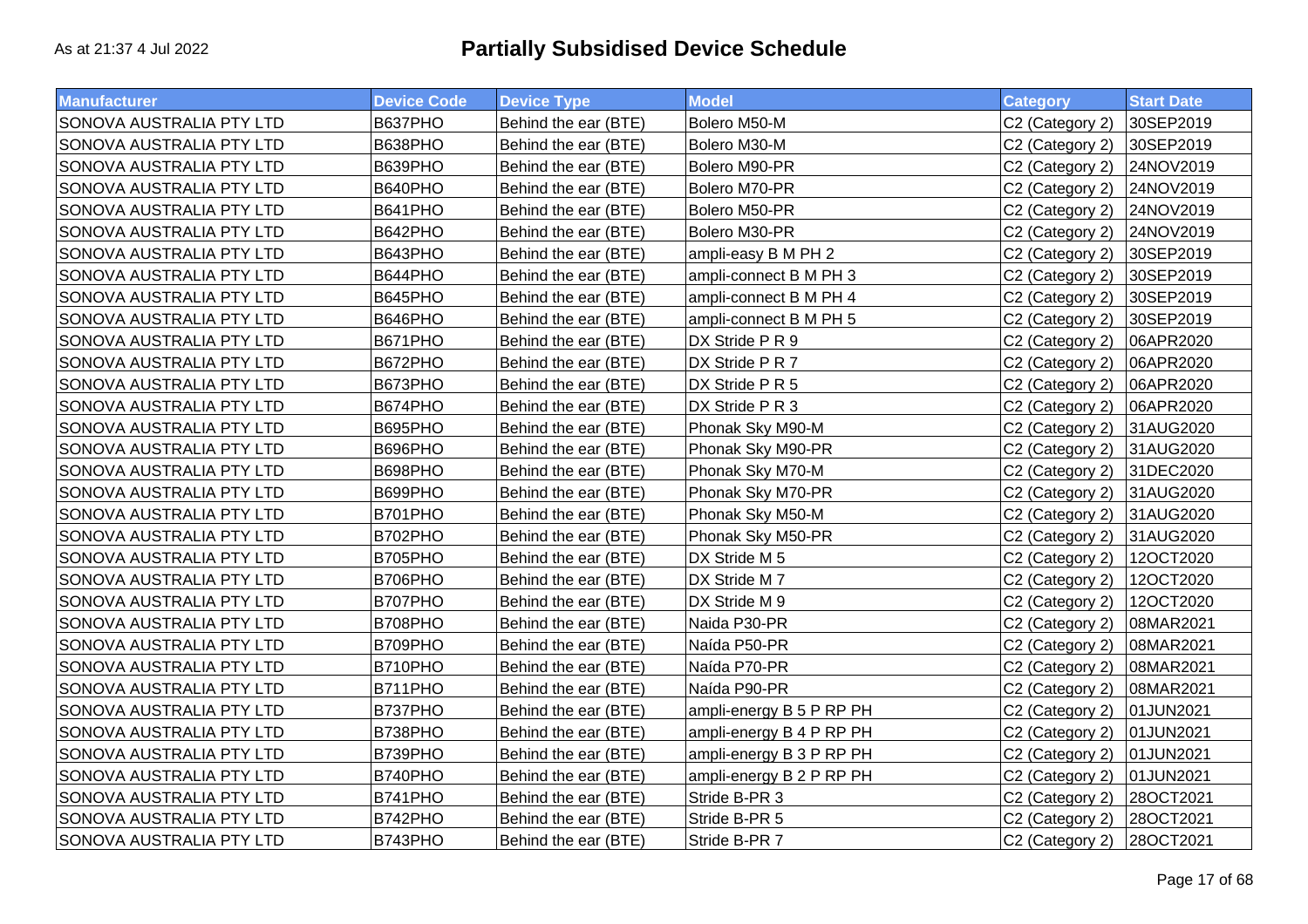| <b>Manufacturer</b>                                     | <b>Device Code</b> | <b>Device Type</b>   | <b>Model</b>                   | Category        | <b>Start Date</b> |
|---------------------------------------------------------|--------------------|----------------------|--------------------------------|-----------------|-------------------|
| SONOVA AUSTRALIA PTY LTD                                | B744PHO            | Behind the ear (BTE) | Stride B-PR 9                  | C2 (Category 2) | 28OCT2021         |
| SONOVA AUSTRALIA PTY LTD                                | B749PHO            | Behind the ear (BTE) | Naida B90-R RIC (prev B545PHO) | C2 (Category 2) | 02FEB2022         |
| SONOVA AUSTRALIA PTY LTD                                | B754PHO            | Behind the ear (BTE) | <b>Sky Link M</b>              | C2 (Category 2) | 16MAY2022         |
| STARKEY LABORATORIES AUSTRALIA<br>PTY LTD               | B399STA            | Behind the ear (BTE) | Muse iQ i1200 miniBTE 312      | C2 (Category 2) | 02APR2018         |
| STARKEY LABORATORIES AUSTRALIA<br><b>PTY LTD</b>        | <b>B455STA</b>     | Behind the ear (BTE) | Livio Edge AI BTE 13           | C2 (Category 2) | 01JUL2020         |
| STARKEY LABORATORIES AUSTRALIA<br>PTY LTD               | <b>B462STA</b>     | Behind the ear (BTE) | Livio AI 2000 BTE 13           | C2 (Category 2) | 01JUL2020         |
| STARKEY LABORATORIES AUSTRALIA<br>PTY LTD               | <b>B469STA</b>     | Behind the ear (BTE) | Livio AI 1600 BTE 13           | C2 (Category 2) | 01JUL2020         |
| STARKEY LABORATORIES AUSTRALIA<br>PTY LTD               | <b>B476STA</b>     | Behind the ear (BTE) | Livio AI 1200 BTE 13           | C2 (Category 2) | 01JUL2020         |
| STARKEY LABORATORIES AUSTRALIA<br><b>PTY LTD</b>        | B478STA            | Behind the ear (BTE) | Livio Edge AI BTE R            | C2 (Category 2) | 02NOV2020         |
| STARKEY LABORATORIES AUSTRALIA<br><b>PTY LTD</b>        | B479STA            | Behind the ear (BTE) | Livio AI 2000 BTE R            | C2 (Category 2) | 02NOV2020         |
| STARKEY LABORATORIES AUSTRALIA<br>PTY LTD               | <b>B480STA</b>     | Behind the ear (BTE) | Livio AI 1600 BTE R            | C2 (Category 2) | 02NOV2020         |
| <b>STARKEY LABORATORIES AUSTRALIA</b><br><b>PTY LTD</b> | <b>B481STA</b>     | Behind the ear (BTE) | Livio AI 1200 BTE R            | C2 (Category 2) | 02NOV2020         |
| STARKEY LABORATORIES AUSTRALIA<br>PTY LTD               | <b>B482STA</b>     | Behind the ear (BTE) | Livio 1000 BTE R               | C2 (Category 2) | 02NOV2020         |
| STARKEY LABORATORIES AUSTRALIA<br>PTY LTD               | <b>B490STA</b>     | Behind the ear (BTE) | Evolv AI 2400 BTE 13           | C2 (Category 2) | 29MAR2022         |
| STARKEY LABORATORIES AUSTRALIA<br>PTY LTD               | <b>B491STA</b>     | Behind the ear (BTE) | Evolv 2400 AI BTE R            | C2 (Category 2) | 29MAR2022         |
| STARKEY LABORATORIES AUSTRALIA<br>PTY LTD               | B499STA            | Behind the ear (BTE) | Evolv AI 2000 BTE 13           | C2 (Category 2) | 29MAR2022         |
| STARKEY LABORATORIES AUSTRALIA<br><b>PTY LTD</b>        | <b>B500STA</b>     | Behind the ear (BTE) | Evolv AI 2000 BTE R            | C2 (Category 2) | 29MAR2022         |
| STARKEY LABORATORIES AUSTRALIA<br><b>PTY LTD</b>        | <b>B508STA</b>     | Behind the ear (BTE) | Evolv AI 1600 BTE 13           | C2 (Category 2) | 29MAR2022         |
| STARKEY LABORATORIES AUSTRALIA<br><b>PTY LTD</b>        | <b>B509STA</b>     | Behind the ear (BTE) | Evolv AI 1600 BTE R            | C2 (Category 2) | 29MAR2022         |
| STARKEY LABORATORIES AUSTRALIA<br>PTY LTD               | <b>B517STA</b>     | Behind the ear (BTE) | Evolv AI 1200 BTE 13           | C2 (Category 2) | 29MAR2022         |
| STARKEY LABORATORIES AUSTRALIA<br><b>PTY LTD</b>        | <b>B518STA</b>     | Behind the ear (BTE) | Evolv AI 1200 BTE R            | C2 (Category 2) | 29MAR2022         |
| Specsavers Pty Ltd                                      | <b>B191SPE</b>     | Behind the ear (BTE) | Advance 470 M 312              | C2 (Category 2) | 01NOV2020         |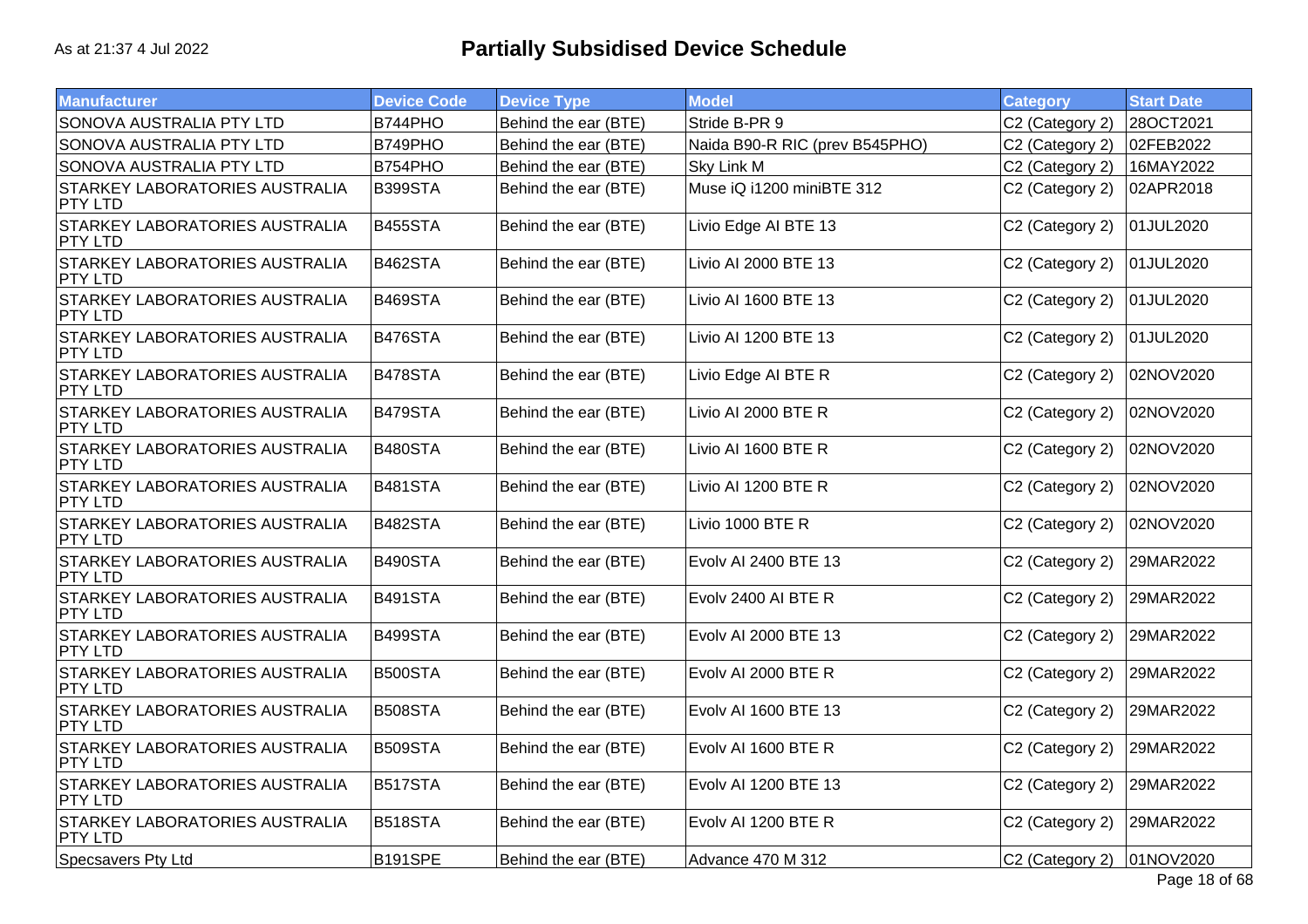| <b>Manufacturer</b>            | <b>Device Code</b> | <b>Device Type</b>   | <b>Model</b>           | <b>Category</b>             | <b>Start Date</b> |
|--------------------------------|--------------------|----------------------|------------------------|-----------------------------|-------------------|
| Specsavers Pty Ltd             | B192SPE            | Behind the ear (BTE) | Advance 670 M 312      | C2 (Category 2)             | 01NOV2020         |
| Specsavers Pty Ltd             | B193SPE            | Behind the ear (BTE) | Advance 770 M 312      | C <sub>2</sub> (Category 2) | 01NOV2020         |
| Specsavers Pty Ltd             | B194SPE            | Behind the ear (BTE) | Advance 870 M 312      | C2 (Category 2)             | 01NOV2020         |
| Specsavers Pty Ltd             | <b>B195SPE</b>     | Behind the ear (BTE) | Advance 470 P Li       | C2 (Category 2)             | 01NOV2020         |
| Specsavers Pty Ltd             | B196SPE            | Behind the ear (BTE) | Advance 670 P Li       | C2 (Category 2)             | 01NOV2020         |
| Specsavers Pty Ltd             | B197SPE            | Behind the ear (BTE) | Advance 770 P Li       | C <sub>2</sub> (Category 2) | 01NOV2020         |
| Specsavers Pty Ltd             | B198SPE            | Behind the ear (BTE) | Advance 870 P Li       | C2 (Category 2)             | 01NOV2020         |
| Specsavers Pty Ltd             | B203SPE            | Behind the ear (BTE) | Advance 219 OTE Li     | C2 (Category 2)             | 26APR2021         |
| Specsavers Pty Ltd             | B204SPE            | Behind the ear (BTE) | Advance 219 P Li       | C <sub>2</sub> (Category 2) | 26APR2021         |
| Specsavers Pty Ltd             | <b>B208SPE</b>     | Behind the ear (BTE) | Advance 319 OTE Li     | C2 (Category 2)             | 26APR2021         |
| Specsavers Pty Ltd             | B209SPE            | Behind the ear (BTE) | Advance 319 P Li       | C2 (Category 2)             | 26APR2021         |
| Specsavers Pty Ltd             | B214SPE            | Behind the ear (BTE) | Advance 419 OTE Li     | C2 (Category 2)             | 26APR2021         |
| Specsavers Pty Ltd             | B215SPE            | Behind the ear (BTE) | Advance 419 P Li       | C2 (Category 2)             | 26APR2021         |
| Specsavers Pty Ltd             | B219SPE            | Behind the ear (BTE) | Advance 619 OTE Li     | C2 (Category 2)             | 26APR2021         |
| Specsavers Pty Ltd             | B220SPE            | Behind the ear (BTE) | Advance 619 P Li       | C2 (Category 2)             | 26APR2021         |
| Specsavers Pty Ltd             | B225SPE            | Behind the ear (BTE) | Advance 819 OTE Li     | C <sub>2</sub> (Category 2) | 26APR2021         |
| Specsavers Pty Ltd             | B226SPE            | Behind the ear (BTE) | Advance 819 P Li       | C2 (Category 2)             | 26APR2021         |
| Specsavers Pty Ltd             | B243SPE            | Behind the ear (BTE) | Advance 471 PR         | C2 (Category 2)             | 11MAR2022         |
| Specsavers Pty Ltd             | B244SPE            | Behind the ear (BTE) | Advance 671 PR         | C2 (Category 2)             | 11MAR2022         |
| Specsavers Pty Ltd             | B245SPE            | Behind the ear (BTE) | Advance 771 PR         | C2 (Category 2)             | 11MAR2022         |
| Specsavers Pty Ltd             | B246SPE            | Behind the ear (BTE) | Advance 871 PR         | C2 (Category 2)             | 11MAR2022         |
| Specsavers Pty Ltd             | B262SPE            | Behind the ear (BTE) | Advance 690 miniBTE TR | C2 (Category 2)             | 03JUN2022         |
| Specsavers Pty Ltd             | B263SPE            | Behind the ear (BTE) | Advance 590 miniBTE TR | C2 (Category 2)             | 03JUN2022         |
| Specsavers Pty Ltd             | B264SPE            | Behind the ear (BTE) | Advance 490 miniBTE TR | C2 (Category 2)             | 03JUN2022         |
| Specsavers Pty Ltd             | B265SPE            | Behind the ear (BTE) | Advance 390 miniBTE TR | C2 (Category 2)             | 03JUN2022         |
| Specsavers Pty Ltd             | B266SPE            | Behind the ear (BTE) | Advance 290 miniBTE TR | C2 (Category 2)             | 03JUN2022         |
| Specsavers Pty Ltd             | B267SPE            | Behind the ear (BTE) | Advance 690 miniBTE T  | C2 (Category 2)             | 03JUN2022         |
| Specsavers Pty Ltd             | B268SPE            | Behind the ear (BTE) | Advance 590 miniBTE T  | C2 (Category 2)             | 03JUN2022         |
| Specsavers Pty Ltd             | B269SPE            | Behind the ear (BTE) | Advance 490 miniBTE T  | C2 (Category 2)             | 03JUN2022         |
| Specsavers Pty Ltd             | B270SPE            | Behind the ear (BTE) | Advance 390 miniBTE T  | C2 (Category 2)             | 03JUN2022         |
| Signia Australia & New Zealand | <b>B326SIE</b>     | Behind the ear (BTE) | Motion 13 BT 3nx BTE   | C2 (Category 2)             | 180CT2017         |
| Signia Australia & New Zealand | B327SIE            | Behind the ear (BTE) | Motion 13 BT 5nx BTE   | C2 (Category 2)             | 180CT2017         |
| Signia Australia & New Zealand | <b>B328SIE</b>     | Behind the ear (BTE) | Motion 13 BT 7nx BTE   | C2 (Category 2)             | 180CT2017         |
| Signia Australia & New Zealand | <b>B329SIE</b>     | Behind the ear (BTE) | Motion 13 P BT 7nx     | C <sub>2</sub> (Category 2) | 19MAR2018         |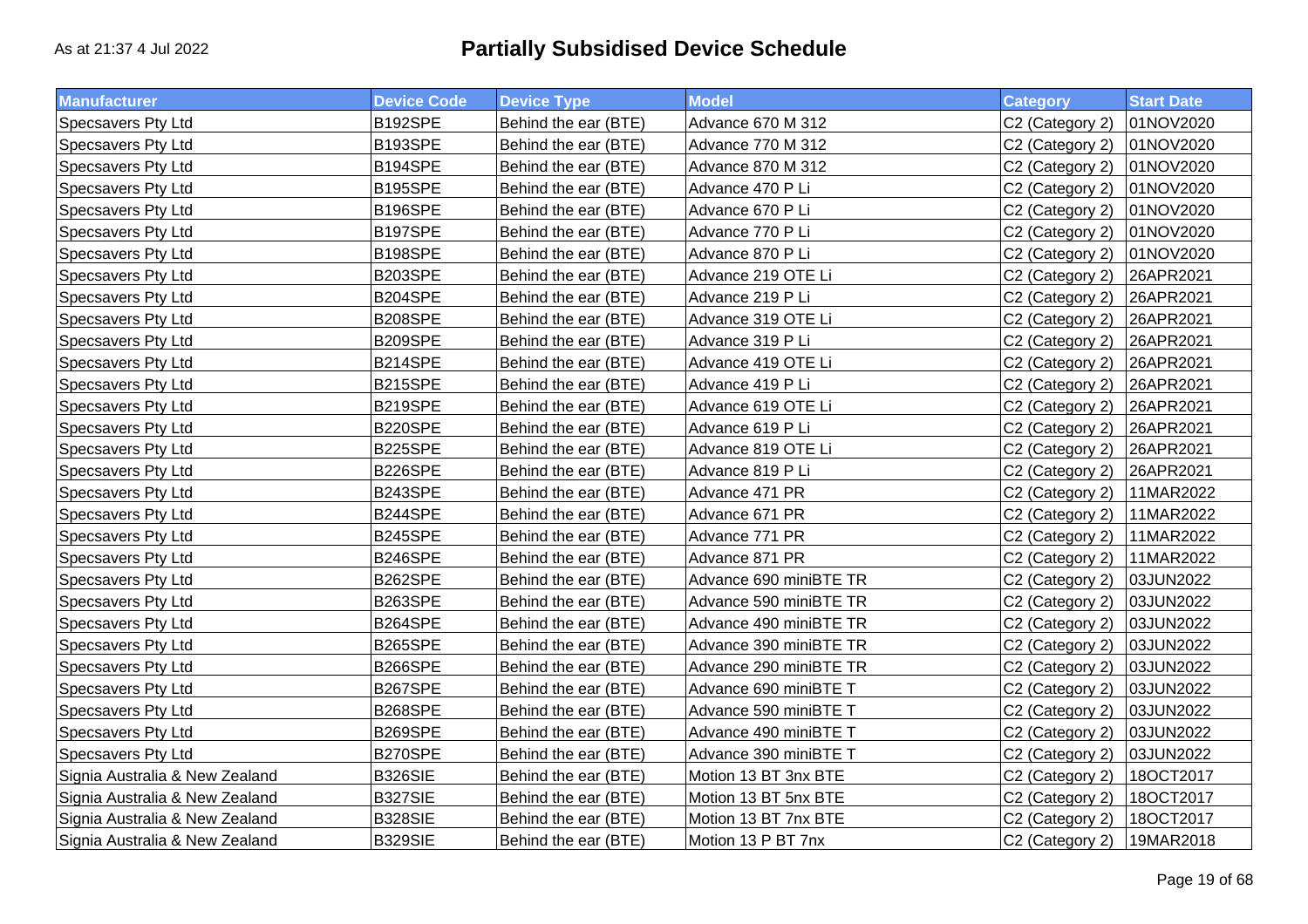| <b>Manufacturer</b>                  | <b>Device Code</b> | <b>Device Type</b>   | <b>Model</b>                    | <b>Category</b>             | <b>Start Date</b> |
|--------------------------------------|--------------------|----------------------|---------------------------------|-----------------------------|-------------------|
| Signia Australia & New Zealand       | <b>B330SIE</b>     | Behind the ear (BTE) | Motion 13 P BT 5nx              | C2 (Category 2)             | 19MAR2018         |
| Signia Australia & New Zealand       | <b>B331SIE</b>     | Behind the ear (BTE) | Motion 13 P BT 3nx              | C2 (Category 2)             | 19MAR2018         |
| Signia Australia & New Zealand       | <b>B369SIE</b>     | Behind the ear (BTE) | Motion 13 P BT 2nx              | C2 (Category 2)             | 01OCT2019         |
| Signia Australia & New Zealand       | B414SIE            | Behind the ear (BTE) | Motion C&G 1X                   | C2 (Category 2)             | 20JAN2021         |
| Signia Australia & New Zealand       | B415SIE            | Behind the ear (BTE) | Motion C&G 2X                   | C2 (Category 2)             | 20JAN2021         |
| Signia Australia & New Zealand       | B416SIE            | Behind the ear (BTE) | Motion C&G 3X                   | C2 (Category 2)             | 20JAN2021         |
| Signia Australia & New Zealand       | <b>B417SIE</b>     | Behind the ear (BTE) | Motion C&G 5X                   | C2 (Category 2)             | 20JAN2021         |
| Signia Australia & New Zealand       | B418SIE            | Behind the ear (BTE) | Motion C&G 7X                   | C <sub>2</sub> (Category 2) | 20JAN2021         |
| WS Audiology Australia & New Zealand | B437SIE            | Behind the ear (BTE) | ampli-mini R 2 MC 312 T SI      | C2 (Category 2)             | 15MAR2021         |
| Signia Australia & New Zealand       | B442SIE            | Behind the ear (BTE) | Pure C&G T 7AX                  | C2 (Category 2)             | 01MAY2021         |
| Signia Australia & New Zealand       | B443SIE            | Behind the ear (BTE) | Pure C&G T 5AX                  | C2 (Category 2)             | 01MAY2021         |
| Signia Australia & New Zealand       | B444SIE            | Behind the ear (BTE) | Pure C&G T 3AX                  | C2 (Category 2)             | 01MAY2021         |
| Widex Australia & New Zealand        | B447SIE            | Behind the ear (BTE) | Widex Magnify 50 RIC 312 D      | C2 (Category 2)             | 01MAY2021         |
| Widex Australia & New Zealand        | B450SIE            | Behind the ear (BTE) | Widex Magnify 110 BTE 13D       | C2 (Category 2)             | 01MAY2021         |
| Widex Australia & New Zealand        | B451SIE            | Behind the ear (BTE) | Widex Magnify 110 RIC 312 D     | C2 (Category 2)             | 01MAY2021         |
| Widex Australia & New Zealand        | B470SIE            | Behind the ear (BTE) | Widex Moment 110 BTE 13 D       | C2 (Category 2)             | 01JUN2021         |
| Widex Australia & New Zealand        | B471SIE            | Behind the ear (BTE) | Widex Moment 220 BTE 13 D       | C2 (Category 2)             | 01JUN2021         |
| Widex Australia & New Zealand        | B472SIE            | Behind the ear (BTE) | Widex Moment 330 BTE 13 D       | C2 (Category 2)             | 01JUN2021         |
| Widex Australia & New Zealand        | B473SIE            | Behind the ear (BTE) | Widex Moment 440 BTE 13 D       | C2 (Category 2)             | 01JUN2021         |
| Widex Australia & New Zealand        | B474SIE            | Behind the ear (BTE) | Widex EVOKE440 E4-FASHION       | C2 (Category 2)             | 01JUN2021         |
| Widex Australia & New Zealand        | B475SIE            | Behind the ear (BTE) | Widex EVOKE330 E3-FASHION       | C2 (Category 2)             | 01JUN2021         |
| Widex Australia & New Zealand        | B476SIE            | Behind the ear (BTE) | Widex EVOKE220 E2-FASHION       | C2 (Category 2)             | 01JUN2021         |
| Widex Australia & New Zealand        | B477SIE            | Behind the ear (BTE) | Widex EVOKE110 E1-FASHION       | C2 (Category 2)             | 01JUN2021         |
| Widex Australia & New Zealand        | B478SIE            | Behind the ear (BTE) | Widex EVOKE440 E4-FASHION-POWER | C2 (Category 2)             | 01JUN2021         |
| Widex Australia & New Zealand        | <b>B479SIE</b>     | Behind the ear (BTE) | Widex EVOKE330 E3-FASHION-POWER | C2 (Category 2)             | 01JUN2021         |
| Widex Australia & New Zealand        | B480SIE            | Behind the ear (BTE) | Widex EVOKE220 E2-FASHION-POWER | C2 (Category 2)             | 01JUN2021         |
| Widex Australia & New Zealand        | B481SIE            | Behind the ear (BTE) | Widex EVOKE110 E1-FASHION-POWER | C2 (Category 2)             | 01JUN2021         |
| Widex Australia & New Zealand        | B486SIE            | Behind the ear (BTE) | Widex EVOKE 440 E4-BTE 13 D     | C2 (Category 2)             | 01JUN2021         |
| Widex Australia & New Zealand        | B487SIE            | Behind the ear (BTE) | Widex EVOKE 330 E3-BTE 13 D     | C2 (Category 2)             | 01JUN2021         |
| Widex Australia & New Zealand        | B488SIE            | Behind the ear (BTE) | Widex EVOKE 220 E2-BTE 13 D     | C2 (Category 2)             | 01JUN2021         |
| Widex Australia & New Zealand        | B489SIE            | Behind the ear (BTE) | Widex EVOKE 110 E1-BTE 13 D     | C2 (Category 2)             | 01JUN2021         |
| Widex Australia & New Zealand        | B490SIE            | Behind the ear (BTE) | Widex MOMENT 440 M4-RIC 312 D   | C2 (Category 2)             | 01JUL2021         |
| Widex Australia & New Zealand        | B491SIE            | Behind the ear (BTE) | Widex MOMENT 330 M3-RIC 312 D   | C2 (Category 2)             | 01JUN2021         |
| Widex Australia & New Zealand        | B492SIE            | Behind the ear (BTE) | Widex MOMENT 220 M2-RIC 312 D   | C2 (Category 2)             | 01JUN2021         |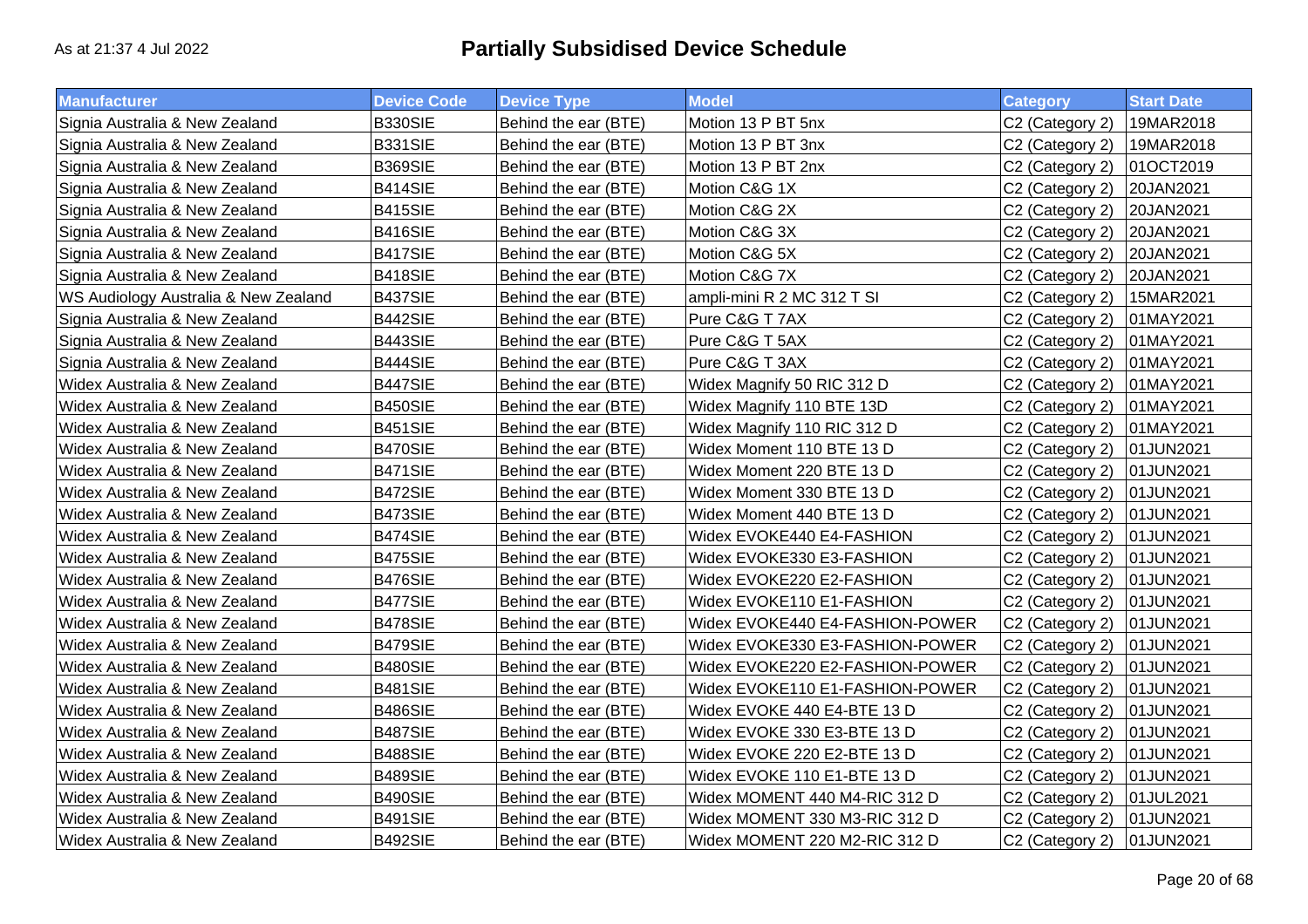| <b>Manufacturer</b>           | <b>Device Code</b> | <b>Device Type</b>                 | <b>Model</b>                  | <b>Category</b> | <b>Start Date</b> |
|-------------------------------|--------------------|------------------------------------|-------------------------------|-----------------|-------------------|
| Widex Australia & New Zealand | <b>B493SIE</b>     | Behind the ear (BTE)               | Widex MOMENT 110 M1-RIC 312 D | C2 (Category 2) | 01JUN2021         |
| Widex Australia & New Zealand | <b>B494SIE</b>     | Behind the ear (BTE)               | Widex EVOKE 50 FS             | C2 (Category 2) | 01JUN2021         |
| Widex Australia & New Zealand | <b>B495SIE</b>     | Behind the ear (BTE)               | Widex EVOKE 50 FS2            | C2 (Category 2) | 01JUN2021         |
| Widex Australia & New Zealand | <b>B500SIE</b>     | Behind the ear (BTE)               | Widex EVOKE440 E4-FUSION      | C2 (Category 2) | 01JUN2021         |
| Widex Australia & New Zealand | <b>B501SIE</b>     | Behind the ear (BTE)               | Widex EVOKE330 E3-FUSION      | C2 (Category 2) | 01JUN2021         |
| Widex Australia & New Zealand | <b>B502SIE</b>     | Behind the ear (BTE)               | Widex EVOKE220 E2-FUSION      | C2 (Category 2) | 01JUN2021         |
| Widex Australia & New Zealand | <b>B503SIE</b>     | Behind the ear (BTE)               | Widex EVOKE110 E1-FUSION      | C2 (Category 2) | 01JUN2021         |
| Widex Australia & New Zealand | <b>B505SIE</b>     | Behind the ear (BTE)               | Widex EVOKE440 E4-FUSION2     | C2 (Category 2) | 01JUN2021         |
| Widex Australia & New Zealand | <b>B506SIE</b>     | Behind the ear (BTE)               | Widex EVOKE330 E3-FUSION2     | C2 (Category 2) | 01JUN2021         |
| Widex Australia & New Zealand | <b>B507SIE</b>     | Behind the ear (BTE)               | Widex EVOKE220 E2-FUSION2     | C2 (Category 2) | 01JUN2021         |
| Widex Australia & New Zealand | <b>B508SIE</b>     | Behind the ear (BTE)               | Widex EVOKE110 E1-FUSION2     | C2 (Category 2) | 01JUN2021         |
| Widex Australia & New Zealand | <b>B516SIE</b>     | Behind the ear (BTE)               | Widex Magnify 110 BTE R D     | C2 (Category 2) | 01SEP2021         |
| Widex Australia & New Zealand | <b>B517SIE</b>     | Behind the ear (BTE)               | Widex Moment 110 BTE R D      | C2 (Category 2) | 01SEP2021         |
| Widex Australia & New Zealand | <b>B518SIE</b>     | Behind the ear (BTE)               | Widex Moment 220 BTE R D      | C2 (Category 2) | 01SEP2021         |
| Widex Australia & New Zealand | <b>B519SIE</b>     | Behind the ear (BTE)               | Widex Moment 330 BTE R D      | C2 (Category 2) | 01SEP2021         |
| Widex Australia & New Zealand | <b>B520SIE</b>     | Behind the ear (BTE)               | Widex Moment 440 BTE R D      | C2 (Category 2) | 01SEP2021         |
| <b>OTICON AUSTRALIA</b>       | B002AUD            | Behind the ear (BTE) -<br>Open Ear | Opn2 miniRITE                 | C2 (Category 2) | 31OCT2016         |
| <b>OTICON AUSTRALIA</b>       | B003AUD            | Behind the ear (BTE) -<br>Open Ear | Opn3 miniRITE                 | C2 (Category 2) | 31OCT2016         |
| <b>SONIC INNOVATIONS</b>      | B004AUD            | Behind the ear (BTE) -<br>Open Ear | Enchant 100 miniRITE          | C2 (Category 2) | 18MAY2017         |
| SONIC INNOVATIONS             | B005AUD            | Behind the ear (BTE) -<br>Open Ear | Enchant 100 miniRITE T        | C2 (Category 2) | 18MAY2017         |
| SONIC INNOVATIONS             | B006AUD            | Behind the ear (BTE) -<br>Open Ear | Enchant 100 BTE 105           | C2 (Category 2) | 18MAY2017         |
| SONIC INNOVATIONS             | B007AUD            | Behind the ear (BTE) -<br>Open Ear | Enchant 80 miniRITE           | C2 (Category 2) | 18MAY2017         |
| <b>SONIC INNOVATIONS</b>      | B008AUD            | Behind the ear (BTE) -<br>Open Ear | Enchant 80 miniRITE T         | C2 (Category 2) | 18MAY2017         |
| <b>SONIC INNOVATIONS</b>      | B009AUD            | Behind the ear (BTE) -<br>Open Ear | Enchant 80 BTE 105            | C2 (Category 2) | 18MAY2017         |
| SONIC INNOVATIONS             | B010AUD            | Behind the ear (BTE) -<br>Open Ear | Enchant 60 miniRITE           | C2 (Category 2) | 18MAY2017         |
| SONIC INNOVATIONS             | B011AUD            | Behind the ear (BTE) -<br>Open Ear | Enchant 60 miniRITE T         | C2 (Category 2) | 18MAY2017         |
| SONIC INNOVATIONS             | B012AUD            | Behind the ear (BTE) -<br>Open Ear | Enchant 60 BTE 105            | C2 (Category 2) | 18MAY2017         |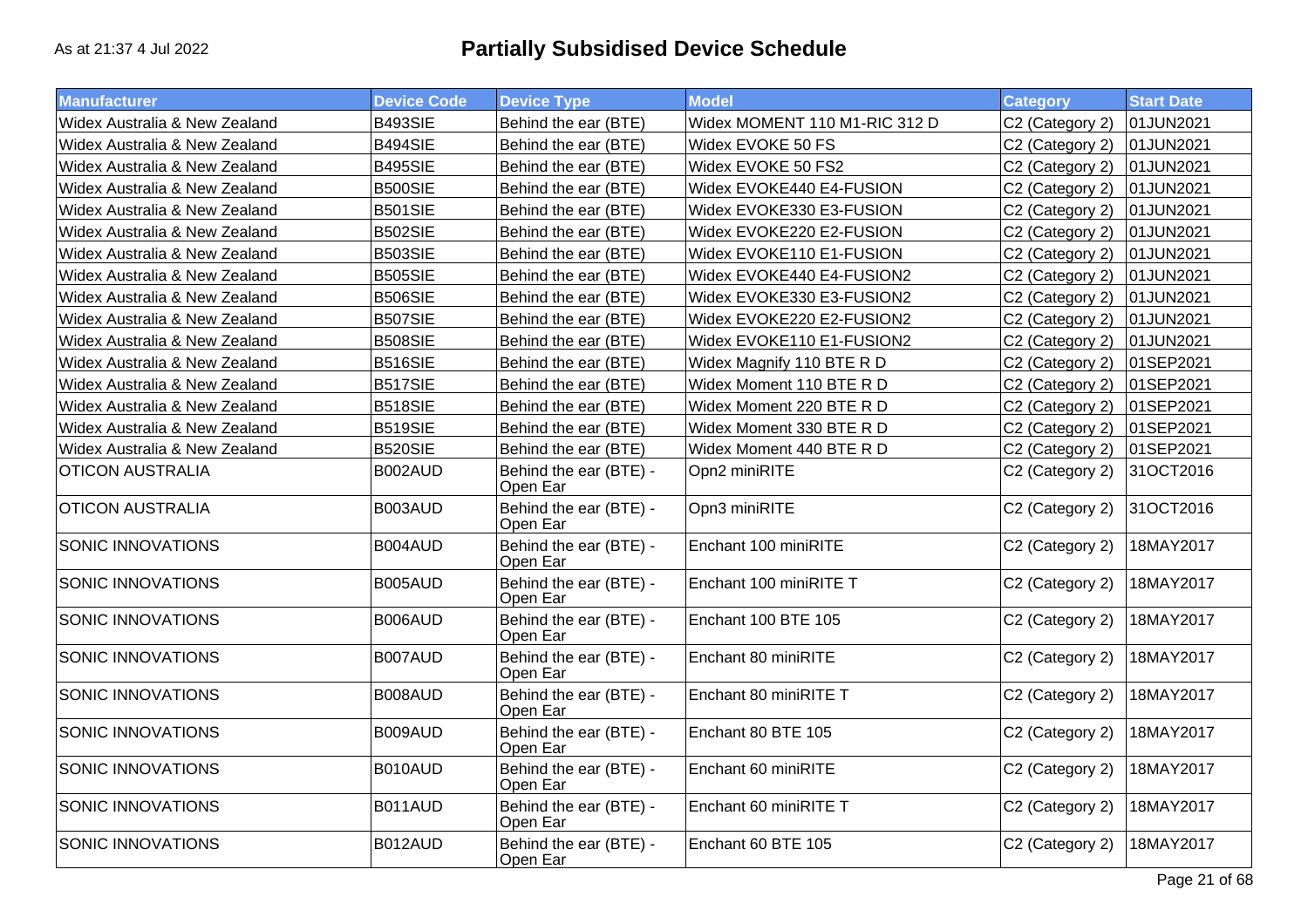| <b>Manufacturer</b>       | <b>Device Code</b> | <b>Device Type</b>                 | <b>Model</b>           | <b>Category</b> | <b>Start Date</b> |
|---------------------------|--------------------|------------------------------------|------------------------|-----------------|-------------------|
| <b>BERNAFON AUSTRALIA</b> | B013AUD            | Behind the ear (BTE) -<br>Open Ear | Zerena 9 miniRITE      | C2 (Category 2) | 01JUN2017         |
| <b>OTICON AUSTRALIA</b>   | B025AUD            | Behind the ear (BTE) -<br>Open Ear | Opn1 miniRITE-T        | C2 (Category 2) | 01JUN2017         |
| <b>OTICON AUSTRALIA</b>   | B026AUD            | Behind the ear (BTE) -<br>Open Ear | Opn2 miniRITE-T        | C2 (Category 2) | 01JUN2017         |
| <b>OTICON AUSTRALIA</b>   | B027AUD            | Behind the ear (BTE) -<br>Open Ear | Opn3 miniRITE-T        | C2 (Category 2) | 01JUN2017         |
| <b>BERNAFON AUSTRALIA</b> | B028AUD            | Behind the ear (BTE) -<br>Open Ear | Zerena 3 miniRITE      | C2 (Category 2) | 01SEP2018         |
| <b>BERNAFON AUSTRALIA</b> | B029AUD            | Behind the ear (BTE) -<br>Open Ear | Zerena 3 miniRITE T    | C2 (Category 2) | 01SEP2018         |
| <b>BERNAFON AUSTRALIA</b> | B031AUD            | Behind the ear (BTE) -<br>Open Ear | Zerena 1 miniRITE      | C2 (Category 2) | 01SEP2018         |
| <b>BERNAFON AUSTRALIA</b> | B032AUD            | Behind the ear (BTE) -<br>Open Ear | Zerena 1 miniRITE T    | C2 (Category 2) | 01SEP2018         |
| <b>SONIC INNOVATIONS</b>  | B034AUD            | Behind the ear (BTE) -<br>Open Ear | Enchant 40 miniRITE    | C2 (Category 2) | 01SEP2018         |
| SONIC INNOVATIONS         | B035AUD            | Behind the ear (BTE) -<br>Open Ear | Enchant 40 miniRITE T  | C2 (Category 2) | 01SEP2018         |
| SONIC INNOVATIONS         | B036AUD            | Behind the ear (BTE) -<br>Open Ear | Enchant 40 BTE 105     | C2 (Category 2) | 01SEP2018         |
| SONIC INNOVATIONS         | B037AUD            | Behind the ear (BTE) -<br>Open Ear | Enchant 20 miniRITE    | C2 (Category 2) | 01SEP2018         |
| <b>SONIC INNOVATIONS</b>  | B038AUD            | Behind the ear (BTE) -<br>Open Ear | Enchant 20 miniRITE T  | C2 (Category 2) | 01SEP2018         |
| <b>OTICON AUSTRALIA</b>   | B042AUD            | Behind the ear (BTE) -<br>Open Ear | Siya1 miniRITE         | C2 (Category 2) | 01SEP2018         |
| <b>OTICON AUSTRALIA</b>   | B043AUD            | Behind the ear (BTE) -<br>Open Ear | Siya1 miniRITE-T       | C2 (Category 2) | 01SEP2018         |
| <b>OTICON AUSTRALIA</b>   | B046AUD            | Behind the ear (BTE) -<br>Open Ear | Siya2 miniRITE         | C2 (Category 2) | 01SEP2018         |
| <b>OTICON AUSTRALIA</b>   | B047AUD            | Behind the ear (BTE) -<br>Open Ear | Siya2 miniRITE-T       | C2 (Category 2) | 01SEP2018         |
| <b>BERNAFON AUSTRALIA</b> | B051AUD            | Behind the ear (BTE) -<br>Open Ear | Mirum 3 Nano RITE      | C2 (Category 2) | 01OCT2018         |
| <b>BERNAFON AUSTRALIA</b> | B052AUD            | Behind the ear (BTE) -<br>Open Ear | Mirum 3 Pico RITE      | C2 (Category 2) | 01OCT2018         |
| SONIC INNOVATIONS         | B057AUD            | Behind the ear (BTE) -<br>Open Ear | Captivate 100 miniRITE | C2 (Category 2) | 01MAR2019         |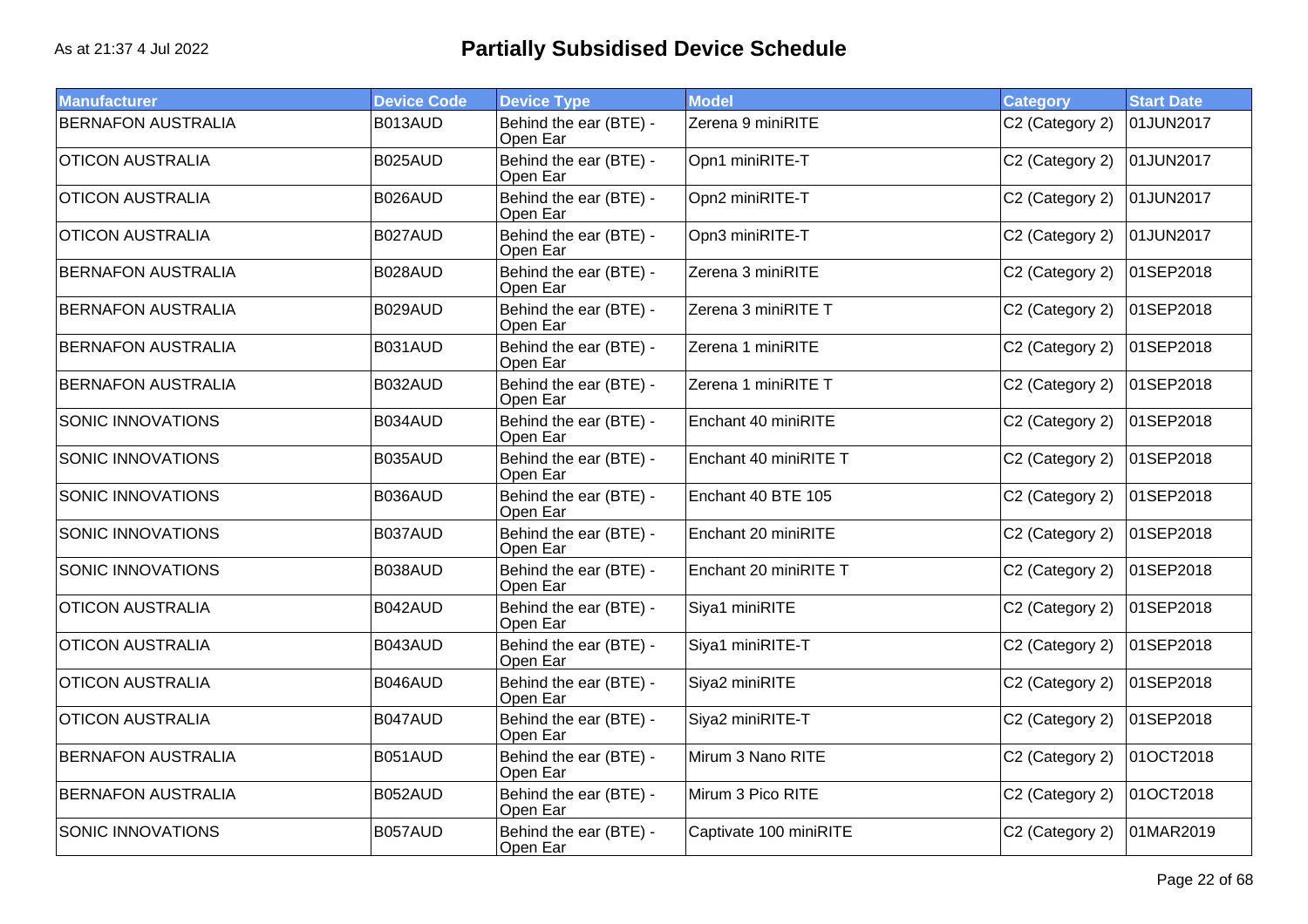| <b>Manufacturer</b>       | <b>Device Code</b> | <b>Device Type</b>                 | <b>Model</b>               | <b>Category</b> | <b>Start Date</b> |
|---------------------------|--------------------|------------------------------------|----------------------------|-----------------|-------------------|
| <b>SONIC INNOVATIONS</b>  | B058AUD            | Behind the ear (BTE) -<br>Open Ear | Captivate 100 miniRITE T   | C2 (Category 2) | 01MAR2019         |
| SONIC INNOVATIONS         | B059AUD            | Behind the ear (BTE) -<br>Open Ear | Captivate 100 miniRITE T R | C2 (Category 2) | 01MAR2019         |
| SONIC INNOVATIONS         | B060AUD            | Behind the ear (BTE) -<br>Open Ear | Captivate 100 BTE 105      | C2 (Category 2) | 01MAR2019         |
| <b>SONIC INNOVATIONS</b>  | B061AUD            | Behind the ear (BTE) -<br>Open Ear | Captivate 80 miniRITE      | C2 (Category 2) | 01MAR2019         |
| <b>SONIC INNOVATIONS</b>  | B062AUD            | Behind the ear (BTE) -<br>Open Ear | Captivate 80 miniRITE T    | C2 (Category 2) | 01MAR2019         |
| <b>SONIC INNOVATIONS</b>  | B063AUD            | Behind the ear (BTE) -<br>Open Ear | Captivate 80 miniRITE T R  | C2 (Category 2) | 01MAR2019         |
| SONIC INNOVATIONS         | B064AUD            | Behind the ear (BTE) -<br>Open Ear | Captivate 80 BTE 105       | C2 (Category 2) | 01MAR2019         |
| <b>SONIC INNOVATIONS</b>  | B065AUD            | Behind the ear (BTE) -<br>Open Ear | Captivate 60 miniRITE      | C2 (Category 2) | 01MAR2019         |
| <b>SONIC INNOVATIONS</b>  | B066AUD            | Behind the ear (BTE) -<br>Open Ear | Captivate 60 miniRITE T    | C2 (Category 2) | 01MAR2019         |
| <b>SONIC INNOVATIONS</b>  | B067AUD            | Behind the ear (BTE) -<br>Open Ear | Captivate 60 miniRITE T R  | C2 (Category 2) | 01MAR2019         |
| SONIC INNOVATIONS         | B068AUD            | Behind the ear (BTE) -<br>Open Ear | Captivate 60 BTE 105       | C2 (Category 2) | 01MAR2019         |
| <b>SONIC INNOVATIONS</b>  | <b>B068SON</b>     | Behind the ear (BTE) -<br>Open Ear | Cheer 20 mini RITE         | C2 (Category 2) | 01APR2016         |
| <b>OTICON AUSTRALIA</b>   | B069AUD            | Behind the ear (BTE) -<br>Open Ear | Opn S 1 miniRITE           | C2 (Category 2) | 01MAR2019         |
| <b>OTICON AUSTRALIA</b>   | B070AUD            | Behind the ear (BTE) -<br>Open Ear | Opn S 1 miniRITE-T         | C2 (Category 2) | 01MAR2019         |
| <b>OTICON AUSTRALIA</b>   | B072AUD            | Behind the ear (BTE) -<br>Open Ear | Opn S 1 miniRITE R         | C2 (Category 2) | 01MAR2019         |
| <b>OTICON AUSTRALIA</b>   | B073AUD            | Behind the ear (BTE) -<br>Open Ear | Opn S 2 miniRITE           | C2 (Category 2) | 01MAR2019         |
| <b>OTICON AUSTRALIA</b>   | B074AUD            | Behind the ear (BTE) -<br>Open Ear | Opn S 2 miniRITE-T         | C2 (Category 2) | 01MAR2019         |
| <b>OTICON AUSTRALIA</b>   | B076AUD            | Behind the ear (BTE) -<br>Open Ear | Opn S 3 miniRITE           | C2 (Category 2) | 01MAR2019         |
| <b>OTICON AUSTRALIA</b>   | B077AUD            | Behind the ear (BTE) -<br>Open Ear | Opn S 3 miniRITE-T         | C2 (Category 2) | 01MAR2019         |
| <b>BERNAFON AUSTRALIA</b> | B079AUD            | Behind the ear (BTE) -<br>Open Ear | Viron 9 miniRITE           | C2 (Category 2) | 01APR2019         |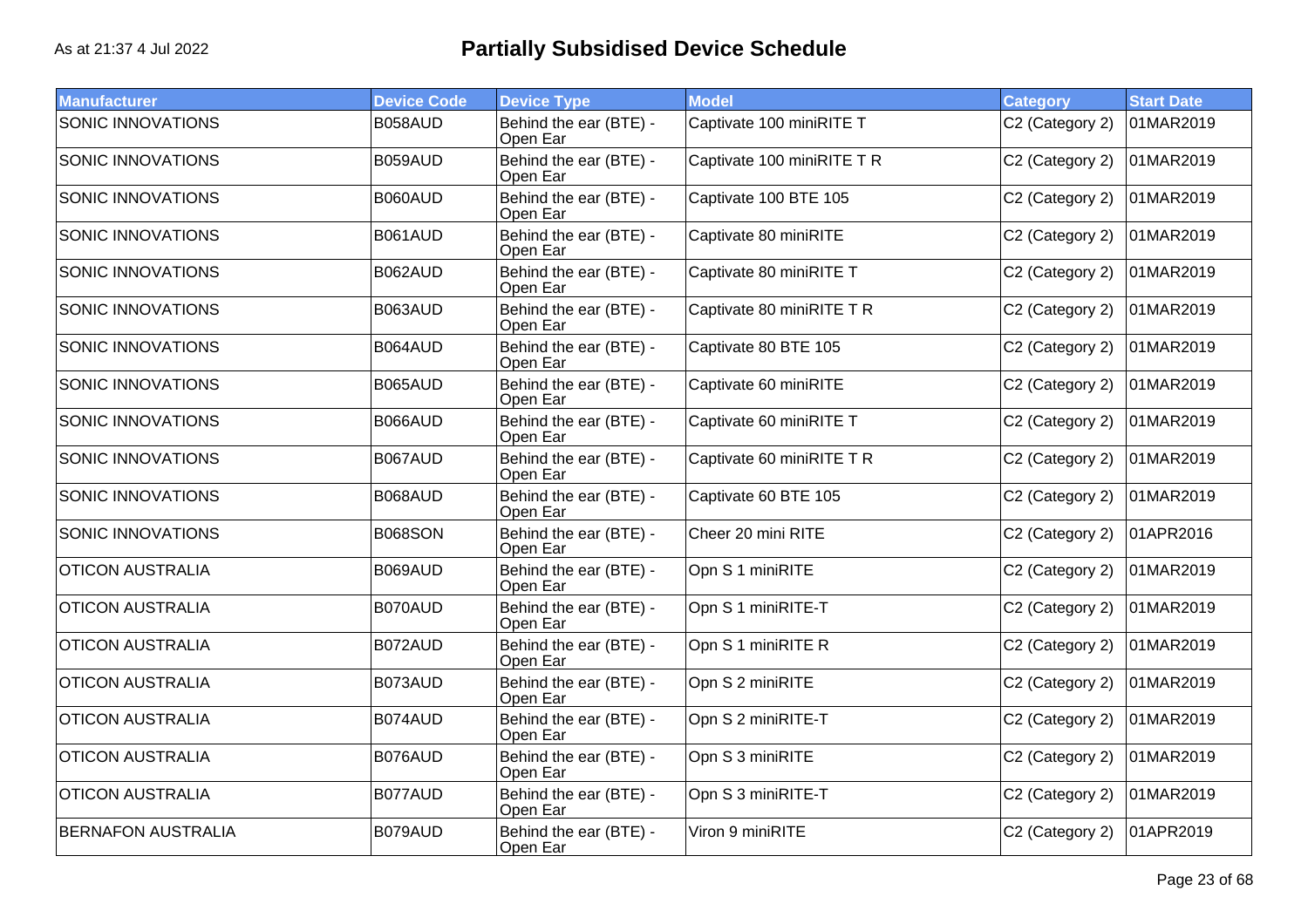| <b>Manufacturer</b>       | <b>Device Code</b> | <b>Device Type</b>                 | <b>Model</b>               | <b>Category</b> | <b>Start Date</b> |
|---------------------------|--------------------|------------------------------------|----------------------------|-----------------|-------------------|
| <b>BERNAFON AUSTRALIA</b> | B080AUD            | Behind the ear (BTE) -<br>Open Ear | Viron 9 miniRITE T         | C2 (Category 2) | 01APR2019         |
| <b>BERNAFON AUSTRALIA</b> | B081AUD            | Behind the ear (BTE) -<br>Open Ear | Viron 9 miniRITE TR        | C2 (Category 2) | 01APR2019         |
| <b>BERNAFON AUSTRALIA</b> | B083AUD            | Behind the ear (BTE) -<br>Open Ear | Viron 7 miniRITE           | C2 (Category 2) | 01APR2019         |
| <b>BERNAFON AUSTRALIA</b> | B084AUD            | Behind the ear (BTE) -<br>Open Ear | Viron 7 miniRITE T         | C2 (Category 2) | 01APR2019         |
| <b>BERNAFON AUSTRALIA</b> | B085AUD            | Behind the ear (BTE) -<br>Open Ear | Viron 7 miniRITE T R       | C2 (Category 2) | 01APR2019         |
| <b>BERNAFON AUSTRALIA</b> | B087AUD            | Behind the ear (BTE) -<br>Open Ear | Viron 5 miniRITE           | C2 (Category 2) | 01APR2019         |
| <b>BERNAFON AUSTRALIA</b> | B088AUD            | Behind the ear (BTE) -<br>Open Ear | Viron 5 miniRITE T         | C2 (Category 2) | 01APR2019         |
| <b>BERNAFON AUSTRALIA</b> | B089AUD            | Behind the ear (BTE) -<br>Open Ear | Viron 5 miniRITE T R       | C2 (Category 2) | 01APR2019         |
| <b>OTICON AUSTRALIA</b>   | B091AUD            | Behind the ear (BTE) -<br>Open Ear | Opn S 2 miniRITE R         | C2 (Category 2) | 06MAY2019         |
| <b>OTICON AUSTRALIA</b>   | B092AUD            | Behind the ear (BTE) -<br>Open Ear | Opn S 3 miniRITE R         | C2 (Category 2) | 06MAY2019         |
| <b>OTICON AUSTRALIA</b>   | B096AUD            | Behind the ear (BTE) -<br>Open Ear | ampli-connect R 3 VS 312   | C2 (Category 2) | 15JUL2019         |
| <b>OTICON AUSTRALIA</b>   | B097AUD            | Behind the ear (BTE) -<br>Open Ear | ampli-connect R 4 VS 312   | C2 (Category 2) | 15JUL2019         |
| <b>OTICON AUSTRALIA</b>   | B098AUD            | Behind the ear (BTE) -<br>Open Ear | ampli-connect R 3 VS 312 T | C2 (Category 2) | 15JUL2019         |
| <b>OTICON AUSTRALIA</b>   | B099AUD            | Behind the ear (BTE) -<br>Open Ear | ampli-connect R 4 VS 312 T | C2 (Category 2) | 15JUL2019         |
| <b>OTICON AUSTRALIA</b>   | B100AUD            | Behind the ear (BTE) -<br>Open Ear | ampli-connect R 5 VS 312   | C2 (Category 2) | 15JUL2019         |
| <b>OTICON AUSTRALIA</b>   | B101AUD            | Behind the ear (BTE) -<br>Open Ear | ampli-connect R 5 VS 312 T | C2 (Category 2) | 15JUL2019         |
| <b>OTICON AUSTRALIA</b>   | B106AUD            | Behind the ear (BTE) -<br>Open Ear | ampli-energy R 5 VS R      | C2 (Category 2) | 15JUL2019         |
| <b>OTICON AUSTRALIA</b>   | B107AUD            | Behind the ear (BTE) -<br>Open Ear | ampli-energy R 3 VS R      | C2 (Category 2) | 15JUL2019         |
| <b>OTICON AUSTRALIA</b>   | B108AUD            | Behind the ear (BTE) -<br>Open Ear | ampli-energy R 4 VS R      | C2 (Category 2) | 15JUL2019         |
| <b>OTICON AUSTRALIA</b>   | B109AUD            | Behind the ear (BTE) -<br>Open Ear | ampli-mini R 1 VX 312      | C2 (Category 2) | 15JUL2019         |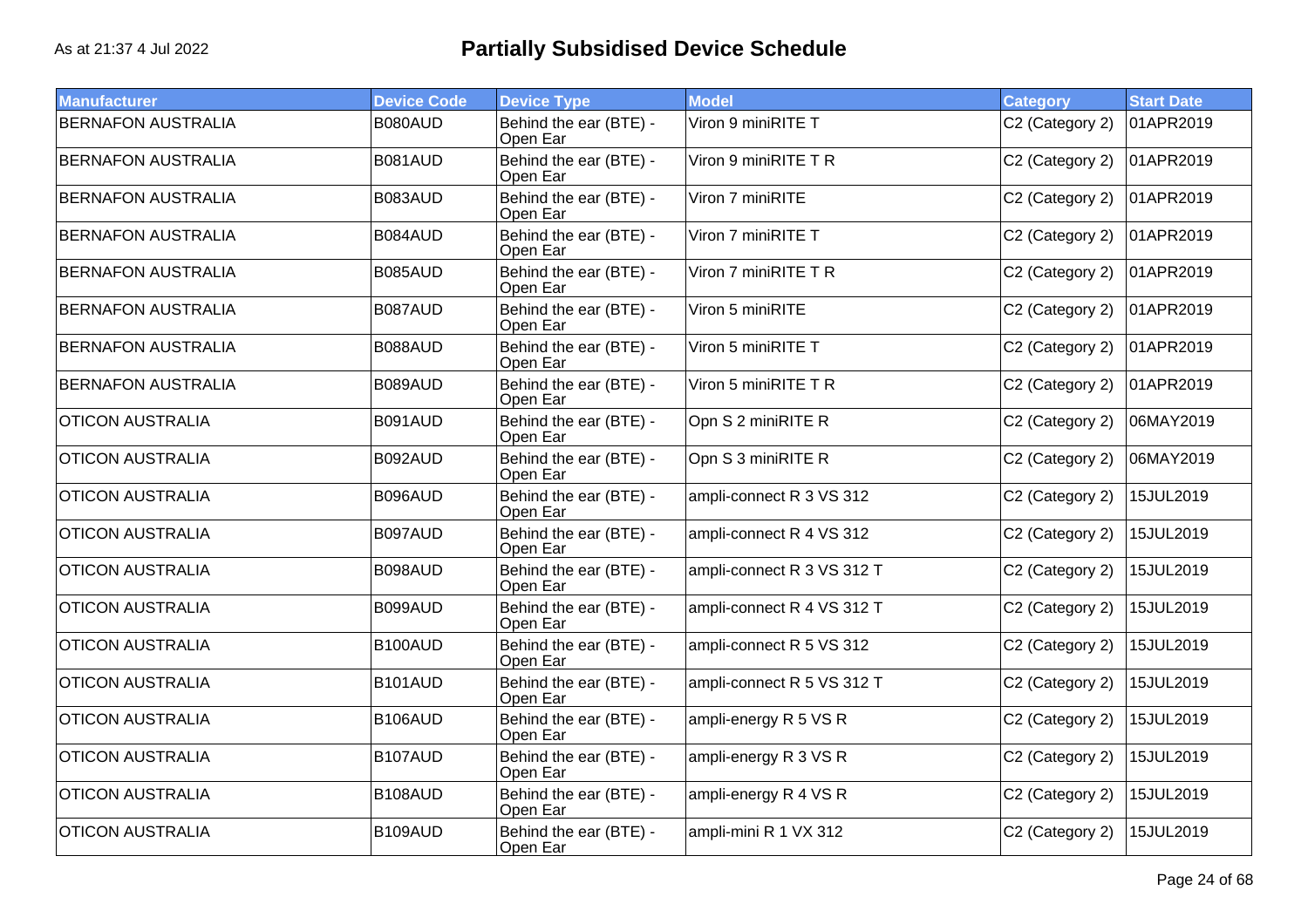| <b>Manufacturer</b>       | <b>Device Code</b> | <b>Device Type</b>                 | <b>Model</b>              | <b>Category</b> | <b>Start Date</b> |
|---------------------------|--------------------|------------------------------------|---------------------------|-----------------|-------------------|
| <b>OTICON AUSTRALIA</b>   | B110AUD            | Behind the ear (BTE) -<br>Open Ear | ampli-mini R 1 VX 312 T   | C2 (Category 2) | 15JUL2019         |
| <b>OTICON AUSTRALIA</b>   | B111AUD            | Behind the ear (BTE) -<br>Open Ear | ampli-mini R 2 VX 312     | C2 (Category 2) | 15JUL2019         |
| <b>OTICON AUSTRALIA</b>   | B112AUD            | Behind the ear (BTE) -<br>Open Ear | ampli-mini R 2 VX 312 T   | C2 (Category 2) | 15JUL2019         |
| <b>BERNAFON AUSTRALIA</b> | B128AUD            | Behind the ear (BTE) -<br>Open Ear | Viron 3 miniRITE          | C2 (Category 2) | 06APR2020         |
| <b>BERNAFON AUSTRALIA</b> | B129AUD            | Behind the ear (BTE) -<br>Open Ear | Viron 1 miniRITE          | C2 (Category 2) | 06APR2020         |
| <b>BERNAFON AUSTRALIA</b> | B130AUD            | Behind the ear (BTE) -<br>Open Ear | Viron 3 miniRITE T        | C2 (Category 2) | 06APR2020         |
| <b>BERNAFON AUSTRALIA</b> | B131AUD            | Behind the ear (BTE) -<br>Open Ear | Viron 1 miniRITE T        | C2 (Category 2) | 06APR2020         |
| <b>BERNAFON AUSTRALIA</b> | B132AUD            | Behind the ear (BTE) -<br>Open Ear | Viron 3 miniRITE T R      | C2 (Category 2) | 06APR2020         |
| <b>BERNAFON AUSTRALIA</b> | B133AUD            | Behind the ear (BTE) -<br>Open Ear | Viron 1 miniRITE T R      | C2 (Category 2) | 06APR2020         |
| <b>SONIC INNOVATIONS</b>  | B136AUD            | Behind the ear (BTE) -<br>Open Ear | Captivate 40 miniRITE T R | C2 (Category 2) | 01APR2020         |
| <b>SONIC INNOVATIONS</b>  | B137AUD            | Behind the ear (BTE) -<br>Open Ear | Captivate 40 miniRITE T   | C2 (Category 2) | 01APR2020         |
| <b>SONIC INNOVATIONS</b>  | B138AUD            | Behind the ear (BTE) -<br>Open Ear | Captivate 40 miniRITE     | C2 (Category 2) | 01APR2020         |
| <b>SONIC INNOVATIONS</b>  | B139AUD            | Behind the ear (BTE) -<br>Open Ear | Captivate 40 BTE 105      | C2 (Category 2) | 01APR2020         |
| <b>SONIC INNOVATIONS</b>  | B140AUD            | Behind the ear (BTE) -<br>Open Ear | Captivate 20 miniRITE T R | C2 (Category 2) | 01APR2020         |
| SONIC INNOVATIONS         | B141AUD            | Behind the ear (BTE) -<br>Open Ear | Captivate 20 miniRITE T   | C2 (Category 2) | 01APR2020         |
| <b>SONIC INNOVATIONS</b>  | B142AUD            | Behind the ear (BTE) -<br>Open Ear | Captivate 20 miniRITE     | C2 (Category 2) | 01APR2020         |
| <b>SONIC INNOVATIONS</b>  | B143AUD            | Behind the ear (BTE) -<br>Open Ear | Captivate 20 BTE 105      | C2 (Category 2) | 01APR2020         |
| <b>OTICON AUSTRALIA</b>   | B144AUD            | Behind the ear (BTE) -<br>Open Ear | Ruby 1 miniRITE           | C2 (Category 2) | 02MAR2020         |
| <b>OTICON AUSTRALIA</b>   | B145AUD            | Behind the ear (BTE) -<br>Open Ear | Ruby 1 miniRITE-T         | C2 (Category 2) | 02MAR2020         |
| <b>OTICON AUSTRALIA</b>   | B147AUD            | Behind the ear (BTE) -<br>Open Ear | Ruby 1 miniRITE R         | C2 (Category 2) | 02MAR2020         |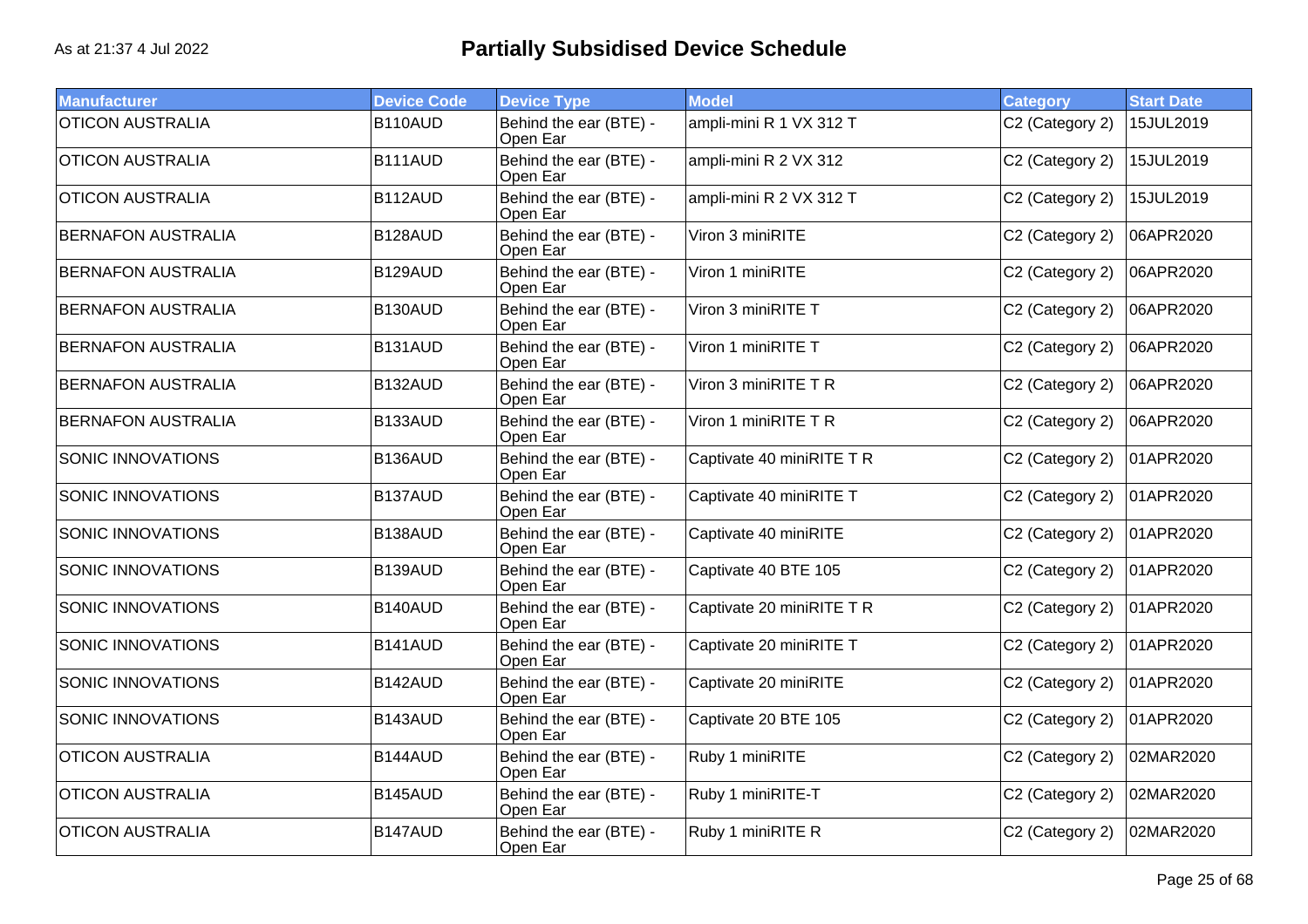| <b>Manufacturer</b>       | <b>Device Code</b> | <b>Device Type</b>                 | <b>Model</b>             | <b>Category</b> | <b>Start Date</b> |
|---------------------------|--------------------|------------------------------------|--------------------------|-----------------|-------------------|
| <b>OTICON AUSTRALIA</b>   | B148AUD            | Behind the ear (BTE) -<br>Open Ear | Ruby 2 miniRITE          | C2 (Category 2) | 02MAR2020         |
| <b>OTICON AUSTRALIA</b>   | B149AUD            | Behind the ear (BTE) -<br>Open Ear | Ruby 2 miniRITE-T        | C2 (Category 2) | 02MAR2020         |
| <b>OTICON AUSTRALIA</b>   | B151AUD            | Behind the ear (BTE) -<br>Open Ear | Ruby 2 miniRITE R        | C2 (Category 2) | 02MAR2020         |
| <b>OTICON AUSTRALIA</b>   | B156AUD            | Behind the ear (BTE) -<br>Open Ear | ampli-mini R 2 VS 312    | C2 (Category 2) | 06MAR2020         |
| <b>OTICON AUSTRALIA</b>   | B157AUD            | Behind the ear (BTE) -<br>Open Ear | ampli-mini R 2 VS 312 T  | C2 (Category 2) | 06APR2020         |
| <b>OTICON AUSTRALIA</b>   | B158AUD            | Behind the ear (BTE) -<br>Open Ear | ampli-energy R 2 VS R    | C2 (Category 2) | 06APR2020         |
| <b>OTICON AUSTRALIA</b>   | B159AUD            | Behind the ear (BTE) -<br>Open Ear | ampli-easy B 1 VS 13-P   | C2 (Category 2) | 06APR2020         |
| <b>OTICON AUSTRALIA</b>   | B160AUD            | Behind the ear (BTE) -<br>Open Ear | ampli-easy B 1 VS 13-M   | C2 (Category 2) | 06APR2020         |
| <b>OTICON AUSTRALIA</b>   | B161AUD            | Behind the ear (BTE) -<br>Open Ear | ampli-mini R 1 VS 312    | C2 (Category 2) | 06APR2020         |
| <b>OTICON AUSTRALIA</b>   | B162AUD            | Behind the ear (BTE) -<br>Open Ear | ampli-mini R 1 VS 312 T  | C2 (Category 2) | 06APR2020         |
| <b>BERNAFON AUSTRALIA</b> | B163AUD            | Behind the ear (BTE) -<br>Open Ear | Alpha 9 miniRITE T R     | C2 (Category 2) | 16DEC2020         |
| <b>BERNAFON AUSTRALIA</b> | B164AUD            | Behind the ear (BTE) -<br>Open Ear | Alpha 7 miniRITE T R     | C2 (Category 2) | 16DEC2020         |
| <b>BERNAFON AUSTRALIA</b> | B165AUD            | Behind the ear (BTE) -<br>Open Ear | Alpha 5 miniRITE T R     | C2 (Category 2) | 16DEC2020         |
| <b>SONIC INNOVATIONS</b>  | B166AUD            | Behind the ear (BTE) -<br>Open Ear | Radiant 100 miniRITE T R | C2 (Category 2) | 17DEC2020         |
| SONIC INNOVATIONS         | B167AUD            | Behind the ear (BTE) -<br>Open Ear | Radiant 80 miniRITE T R  | C2 (Category 2) | 17DEC2020         |
| <b>SONIC INNOVATIONS</b>  | B168AUD            | Behind the ear (BTE) -<br>Open Ear | Radiant 60 miniRITE T R  | C2 (Category 2) | 17DEC2020         |
| <b>OTICON AUSTRALIA</b>   | B169AUD            | Behind the ear (BTE) -<br>Open Ear | Oticon More 1 miniRITE R | C2 (Category 2) | 01JAN2021         |
| <b>OTICON AUSTRALIA</b>   | B170AUD            | Behind the ear (BTE) -<br>Open Ear | Oticon More 2 miniRITE R | C2 (Category 2) | 01JAN2021         |
| <b>OTICON AUSTRALIA</b>   | B171AUD            | Behind the ear (BTE) -<br>Open Ear | Oticon More 3 miniRITE R | C2 (Category 2) | 01JAN2021         |
| <b>OTICON AUSTRALIA</b>   | B172AUD            | Behind the ear (BTE) -<br>Open Ear | ampli-energy R 5 PO R    | C2 (Category 2) | 01APR2021         |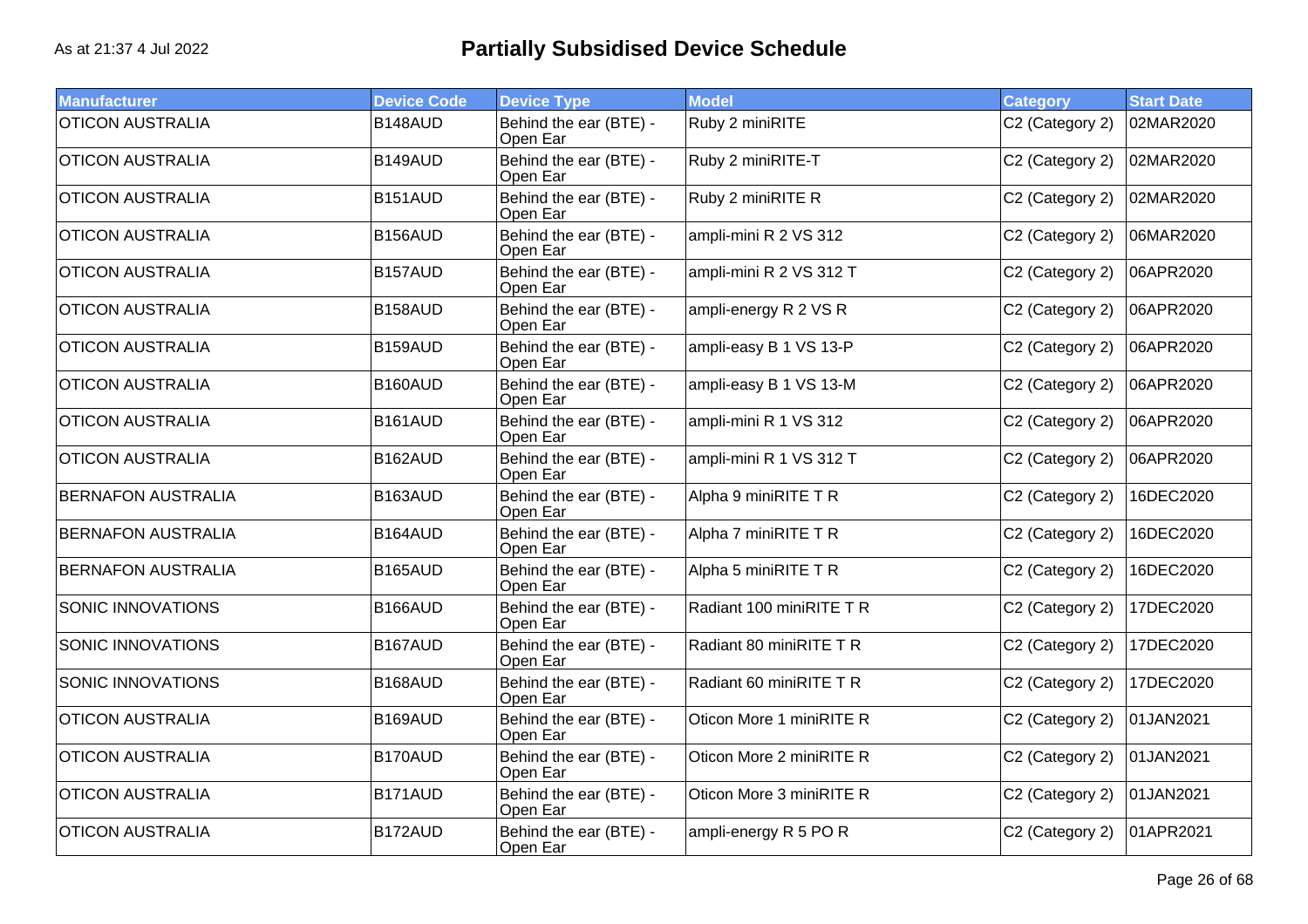| <b>Manufacturer</b>       | <b>Device Code</b> | <b>Device Type</b>                 | <b>Model</b>             | <b>Category</b> | <b>Start Date</b> |
|---------------------------|--------------------|------------------------------------|--------------------------|-----------------|-------------------|
| <b>OTICON AUSTRALIA</b>   | B173AUD            | Behind the ear (BTE) -<br>Open Ear | ampli-energy R 4 PO R    | C2 (Category 2) | 01APR2021         |
| <b>OTICON AUSTRALIA</b>   | B174AUD            | Behind the ear (BTE) -<br>Open Ear | ampli-energy R 3 PO R    | C2 (Category 2) | 01APR2021         |
| <b>OTICON AUSTRALIA</b>   | B175AUD            | Behind the ear (BTE) -<br>Open Ear | Oticon More 1 miniRITE T | C2 (Category 2) | 17AUG2021         |
| <b>OTICON AUSTRALIA</b>   | B176AUD            | Behind the ear (BTE) -<br>Open Ear | Oticon More 2 miniRITE T | C2 (Category 2) | 17AUG2021         |
| <b>OTICON AUSTRALIA</b>   | B177AUD            | Behind the ear (BTE) -<br>Open Ear | Oticon More 3 miniRITE T | C2 (Category 2) | 17AUG2021         |
| <b>OTICON AUSTRALIA</b>   | <b>B177OTI</b>     | Behind the ear (BTE) -<br>Open Ear | Nera2 Pro miniRITE       | C2 (Category 2) | 15FEB2015         |
| <b>BERNAFON AUSTRALIA</b> | B178AUD            | Behind the ear (BTE) -<br>Open Ear | Alpha 9 miniRITE T       | C2 (Category 2) | 27AUG2021         |
| <b>OTICON AUSTRALIA</b>   | B178OTI            | Behind the ear (BTE) -<br>Open Ear | Nera2 Pro RITE           | C2 (Category 2) | 15FEB2015         |
| <b>BERNAFON AUSTRALIA</b> | B179AUD            | Behind the ear (BTE) -<br>Open Ear | Alpha 7 miniRITE T       | C2 (Category 2) | 27AUG2021         |
| <b>BERNAFON AUSTRALIA</b> | B180AUD            | Behind the ear (BTE) -<br>Open Ear | Alpha 5 miniRITE T       | C2 (Category 2) | 27AUG2021         |
| <b>SONIC INNOVATIONS</b>  | B181AUD            | Behind the ear (BTE) -<br>Open Ear | Radiant 100 miniRITE T   | C2 (Category 2) | 10SEP2021         |
| <b>OTICON AUSTRALIA</b>   | <b>B181OTI</b>     | Behind the ear (BTE) -<br>Open Ear | Nera2 Pro Ti miniRITE    | C2 (Category 2) | 15FEB2015         |
| <b>SONIC INNOVATIONS</b>  | B182AUD            | Behind the ear (BTE) -<br>Open Ear | Radiant 80 miniRITE T    | C2 (Category 2) | 10SEP2021         |
| <b>OTICON AUSTRALIA</b>   | <b>B182OTI</b>     | Behind the ear (BTE) -<br>Open Ear | Nera2 Pro Ti RITE        | C2 (Category 2) | 15FEB2015         |
| SONIC INNOVATIONS         | B183AUD            | Behind the ear (BTE) -<br>Open Ear | Radiant 60 miniRITE T    | C2 (Category 2) | 10SEP2021         |
| <b>OTICON AUSTRALIA</b>   | B184AUD            | Behind the ear (BTE) -<br>Open Ear | Oticon More 1 miniBTE R  | C2 (Category 2) | 01MAR2022         |
| <b>OTICON AUSTRALIA</b>   | B185AUD            | Behind the ear (BTE) -<br>Open Ear | Oticon More 2 miniBTE R  | C2 (Category 2) | 01MAR2022         |
| <b>OTICON AUSTRALIA</b>   | B186AUD            | Behind the ear (BTE) -<br>Open Ear | Oticon More 3 miniBTE R  | C2 (Category 2) | 01MAR2022         |
| <b>OTICON AUSTRALIA</b>   | B187AUD            | Behind the ear (BTE) -<br>Open Ear | Oticon More 1 miniBTE T  | C2 (Category 2) | 01MAR2022         |
| <b>OTICON AUSTRALIA</b>   | B188AUD            | Behind the ear (BTE) -<br>Open Ear | Oticon More 2 miniBTE T  | C2 (Category 2) | 01MAR2022         |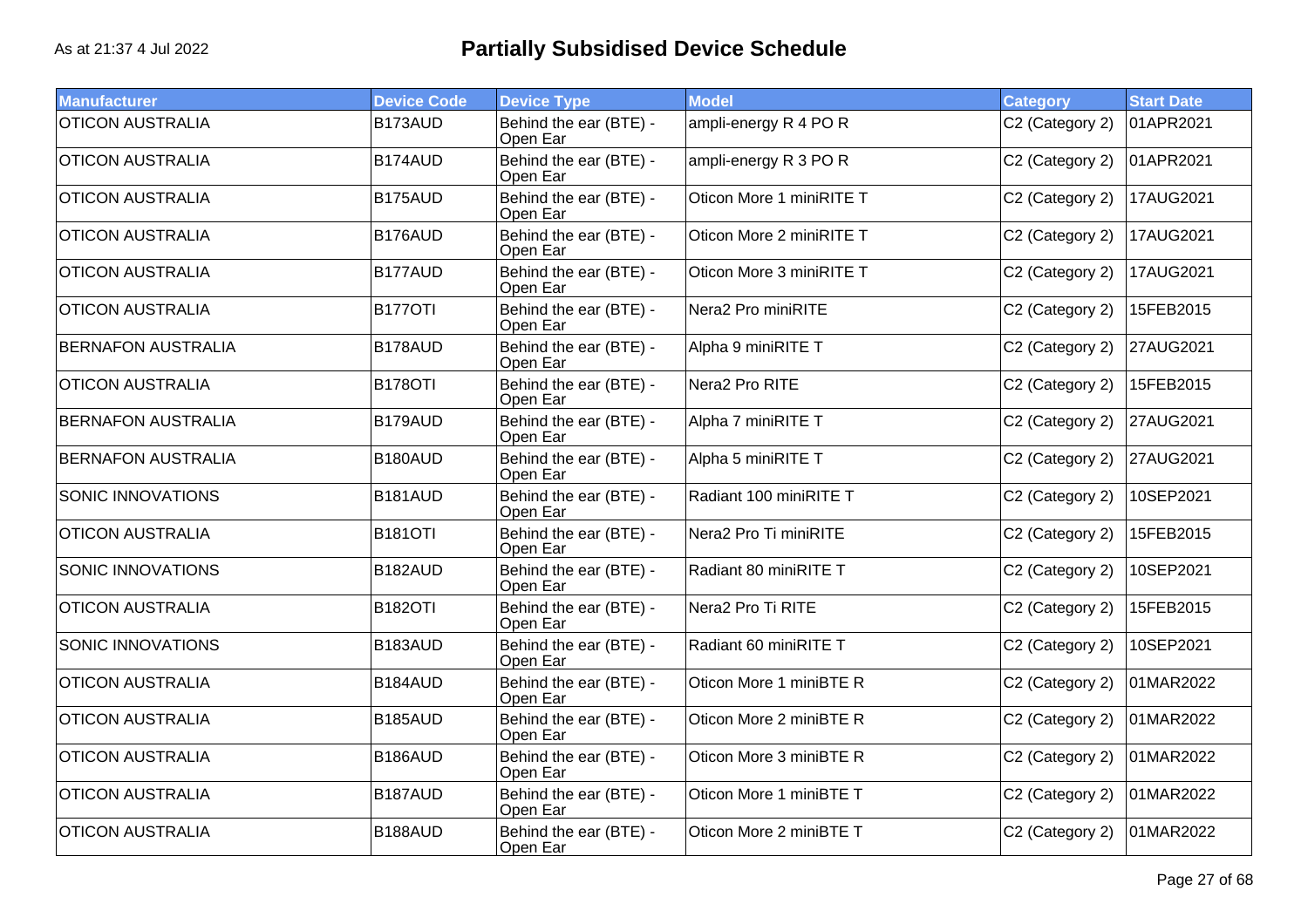| <b>Manufacturer</b>       | <b>Device Code</b> | <b>Device Type</b>                 | <b>Model</b>               | <b>Category</b> | <b>Start Date</b> |
|---------------------------|--------------------|------------------------------------|----------------------------|-----------------|-------------------|
| <b>OTICON AUSTRALIA</b>   | B189AUD            | Behind the ear (BTE) -<br>Open Ear | Oticon More 3 miniBTE T    | C2 (Category 2) | 01MAR2022         |
| <b>OTICON AUSTRALIA</b>   | B190AUD            | Behind the ear (BTE) -<br>Open Ear | Oticon Zircon 1 miniRITE R | C2 (Category 2) | 01MAR2022         |
| <b>OTICON AUSTRALIA</b>   | B191AUD            | Behind the ear (BTE) -<br>Open Ear | Oticon Zircon 2 miniRITE R | C2 (Category 2) | 01MAR2022         |
| <b>OTICON AUSTRALIA</b>   | B192AUD            | Behind the ear (BTE) -<br>Open Ear | Oticon Zircon 1 miniRITE T | C2 (Category 2) | 01MAR2022         |
| <b>OTICON AUSTRALIA</b>   | B193AUD            | Behind the ear (BTE) -<br>Open Ear | Oticon Zircon 2 miniRITE T | C2 (Category 2) | 01MAR2022         |
| <b>OTICON AUSTRALIA</b>   | B194AUD            | Behind the ear (BTE) -<br>Open Ear | Oticon Zircon 1 miniBTE R  | C2 (Category 2) | 01MAR2022         |
| <b>OTICON AUSTRALIA</b>   | B195AUD            | Behind the ear (BTE) -<br>Open Ear | Oticon Zircon 2 miniBTE R  | C2 (Category 2) | 01MAR2022         |
| <b>OTICON AUSTRALIA</b>   | B196AUD            | Behind the ear (BTE) -<br>Open Ear | Oticon Zircon 1 miniBTE T  | C2 (Category 2) | 01MAR2022         |
| <b>BERNAFON AUSTRALIA</b> | B198AUD            | Behind the ear (BTE) -<br>Open Ear | Alpha 9 miniBTE T          | C2 (Category 2) | 07MAR2022         |
| <b>BERNAFON AUSTRALIA</b> | B199AUD            | Behind the ear (BTE) -<br>Open Ear | Alpha 7 miniBTE T          | C2 (Category 2) | 07MAR2022         |
| <b>BERNAFON AUSTRALIA</b> | B200AUD            | Behind the ear (BTE) -<br>Open Ear | Alpha 5 miniBTE T          | C2 (Category 2) | 07MAR2022         |
| <b>BERNAFON AUSTRALIA</b> | B201AUD            | Behind the ear (BTE) -<br>Open Ear | Alpha 3 miniBTE T          | C2 (Category 2) | 07MAR2022         |
| <b>OTICON AUSTRALIA</b>   | <b>B202OTI</b>     | Behind the ear (BTE) -<br>Open Ear | Opn1 miniRITE              | C2 (Category 2) | 01MAY2016         |
| <b>BERNAFON AUSTRALIA</b> | B203AUD            | Behind the ear (BTE) -<br>Open Ear | Alpha 9 miniBTE T R        | C2 (Category 2) | 07MAR2022         |
| <b>BERNAFON AUSTRALIA</b> | B204AUD            | Behind the ear (BTE) -<br>Open Ear | Alpha 7 miniBTE T R        | C2 (Category 2) | 07MAR2022         |
| <b>BERNAFON AUSTRALIA</b> | <b>B205AUD</b>     | Behind the ear (BTE) -<br>Open Ear | Alpha 5 miniBTE T R        | C2 (Category 2) | 07MAR2022         |
| <b>BERNAFON AUSTRALIA</b> | B206AUD            | Behind the ear (BTE) -<br>Open Ear | Alpha 3 miniBTE T R        | C2 (Category 2) | 07MAR2022         |
| <b>BERNAFON AUSTRALIA</b> | B207AUD            | Behind the ear (BTE) -<br>Open Ear | Alpha 1 miniBTE T R        | C2 (Category 2) | 07MAR2022         |
| <b>BERNAFON AUSTRALIA</b> | B208AUD            | Behind the ear (BTE) -<br>Open Ear | Alpha 3 miniRITE T R       | C2 (Category 2) | 07MAR2022         |
| <b>BERNAFON AUSTRALIA</b> | B209AUD            | Behind the ear (BTE) -<br>Open Ear | Alpha 1 miniRITE T R       | C2 (Category 2) | 07MAR2022         |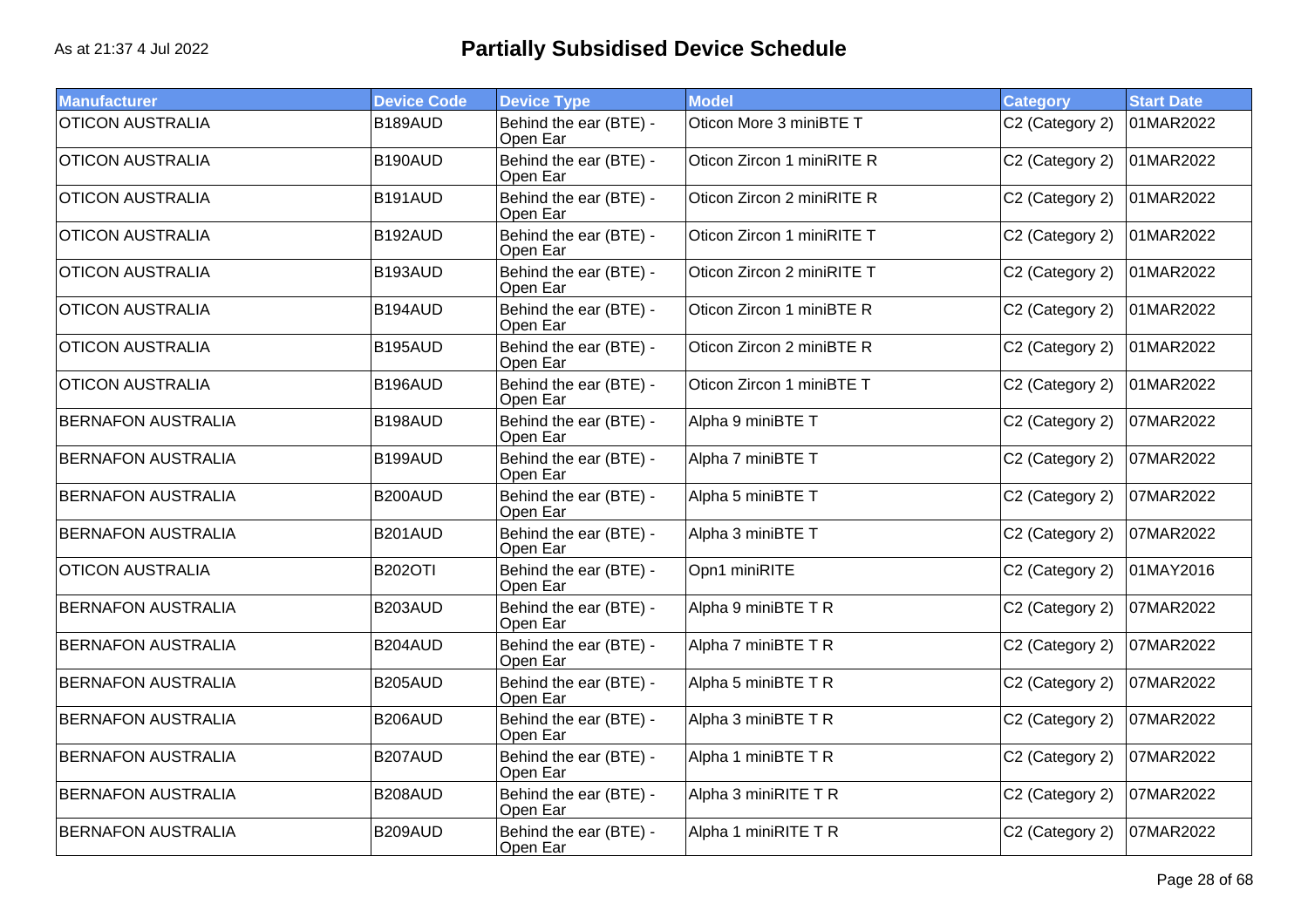| <b>Manufacturer</b>       | <b>Device Code</b> | <b>Device Type</b>                 | <b>Model</b>            | <b>Category</b> | <b>Start Date</b> |
|---------------------------|--------------------|------------------------------------|-------------------------|-----------------|-------------------|
| <b>BERNAFON AUSTRALIA</b> | B210AUD            | Behind the ear (BTE) -<br>Open Ear | Alpha 3 miniRITE T      | C2 (Category 2) | 07MAR2022         |
| <b>BERNAFON AUSTRALIA</b> | B211AUD            | Behind the ear (BTE) -<br>Open Ear | Alpha 1 MiniRITE T      | C2 (Category 2) | 07MAR2022         |
| <b>OTICON AUSTRALIA</b>   | B218AUD            | Behind the ear (BTE) -<br>Open Ear | ampli-energy R 2 PO R   | C2 (Category 2) | 07MAR2022         |
| <b>OTICON AUSTRALIA</b>   | B219AUD            | Behind the ear (BTE) -<br>Open Ear | ampli-mini R 2 PO 312 T | C2 (Category 2) | 07MAR2022         |
| <b>OTICON AUSTRALIA</b>   | B220AUD            | Behind the ear (BTE) -<br>Open Ear | ampli-mini R 3 PO 312 T | C2 (Category 2) | 07MAR2022         |
| <b>OTICON AUSTRALIA</b>   | B221AUD            | Behind the ear (BTE) -<br>Open Ear | ampli-energy B 5 PO R   | C2 (Category 2) | 07MAR2022         |
| <b>OTICON AUSTRALIA</b>   | B222AUD            | Behind the ear (BTE) -<br>Open Ear | ampli-energy B 4 PO R   | C2 (Category 2) | 07MAR2022         |
| <b>OTICON AUSTRALIA</b>   | B223AUD            | Behind the ear (BTE) -<br>Open Ear | ampli-energy B 3 PO R   | C2 (Category 2) | 07MAR2022         |
| <b>OTICON AUSTRALIA</b>   | B224AUD            | Behind the ear (BTE) -<br>Open Ear | ampli-energy B 2 PO R   | C2 (Category 2) | 07MAR2022         |
| SONIC INNOVATIONS         | B225AUD            | Behind the ear (BTE) -<br>Open Ear | Radiant 100 miniBTE T   | C2 (Category 2) | 21MAR2022         |
| <b>SONIC INNOVATIONS</b>  | B226AUD            | Behind the ear (BTE) -<br>Open Ear | Radiant 80 miniBTE T    | C2 (Category 2) | 21MAR2022         |
| <b>SONIC INNOVATIONS</b>  | B227AUD            | Behind the ear (BTE) -<br>Open Ear | Radiant 60 miniBTE T    | C2 (Category 2) | 21MAR2022         |
| <b>SONIC INNOVATIONS</b>  | B228AUD            | Behind the ear (BTE) -<br>Open Ear | Radiant 40 miniBTE T    | C2 (Category 2) | 21MAR2022         |
| <b>SONIC INNOVATIONS</b>  | B230AUD            | Behind the ear (BTE) -<br>Open Ear | Radiant 100 miniBTE T R | C2 (Category 2) | 21MAR2022         |
| SONIC INNOVATIONS         | B231AUD            | Behind the ear (BTE) -<br>Open Ear | Radiant 80 miniBTE T R  | C2 (Category 2) | 21MAR2022         |
| <b>SONIC INNOVATIONS</b>  | B232AUD            | Behind the ear (BTE) -<br>Open Ear | Radiant 60 miniBTE T R  | C2 (Category 2) | 21MAR2022         |
| <b>SONIC INNOVATIONS</b>  | B233AUD            | Behind the ear (BTE) -<br>Open Ear | Radiant 40 miniBTE T R  | C2 (Category 2) | 21MAR2022         |
| <b>SONIC INNOVATIONS</b>  | B234AUD            | Behind the ear (BTE) -<br>Open Ear | Radiant 20 miniBTE T R  | C2 (Category 2) | 21MAR2022         |
| <b>SONIC INNOVATIONS</b>  | B235AUD            | Behind the ear (BTE) -<br>Open Ear | Radiant 40 miniRITE T   | C2 (Category 2) | 21MAR2022         |
| SONIC INNOVATIONS         | B236AUD            | Behind the ear (BTE) -<br>Open Ear | Radiant 20 miniRITE T   | C2 (Category 2) | 21MAR2022         |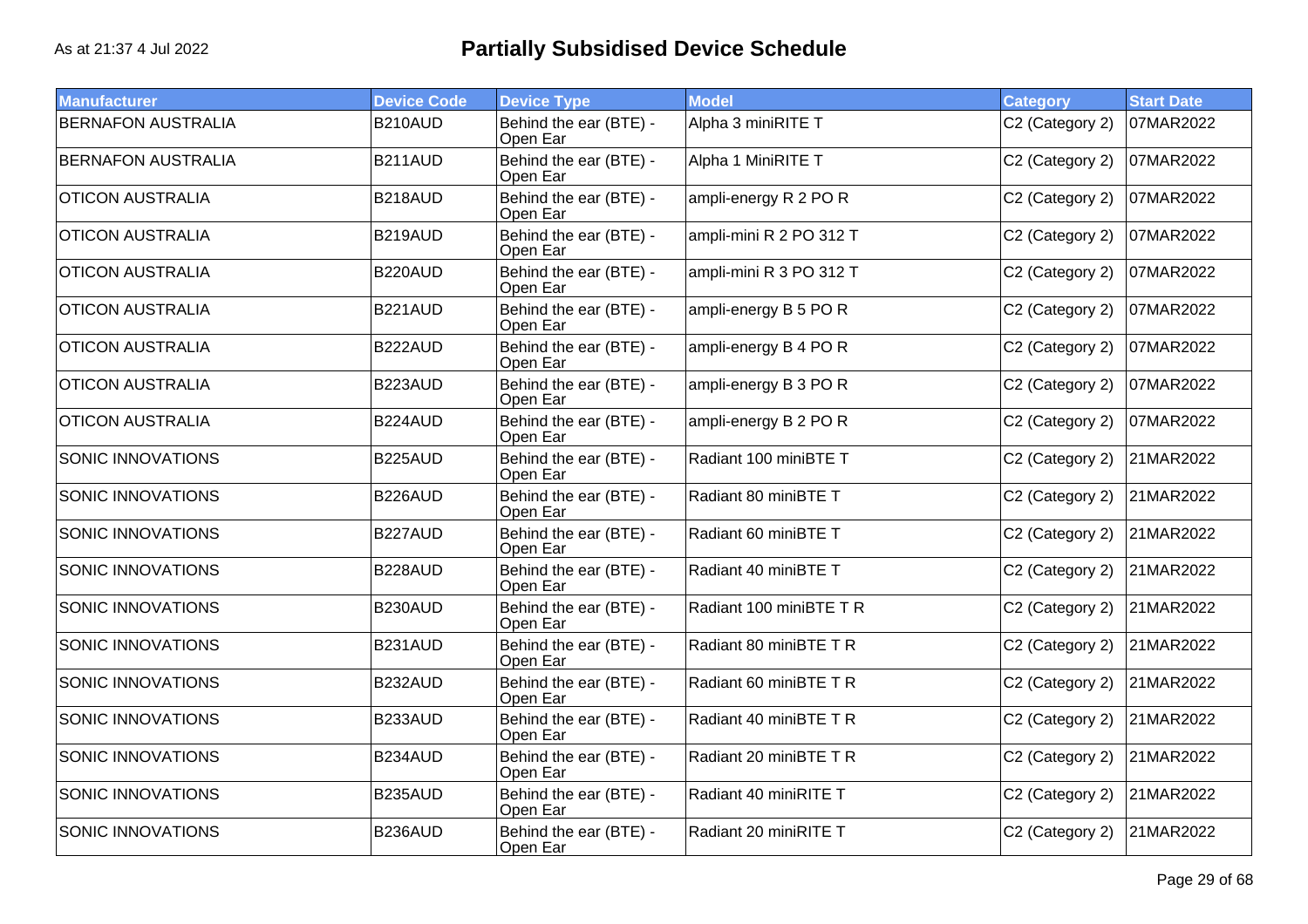| <b>Manufacturer</b>      | <b>Device Code</b> | <b>Device Type</b>                 | <b>Model</b>            | <b>Category</b> | <b>Start Date</b> |
|--------------------------|--------------------|------------------------------------|-------------------------|-----------------|-------------------|
| <b>SONIC INNOVATIONS</b> | B237AUD            | Behind the ear (BTE) -<br>Open Ear | Radiant 40 miniRITE T R | C2 (Category 2) | 21MAR2022         |
| SONIC INNOVATIONS        | B238AUD            | Behind the ear (BTE) -<br>Open Ear | Radiant 20 miniRITE T R | C2 (Category 2) | 21MAR2022         |
| <b>EVERTONE PTY LTD</b>  | B116EVE            | Behind the ear (BTE) -<br>Open Ear | Jam SHD 3 S312          | C2 (Category 2) | 04DEC2017         |
| <b>EVERTONE PTY LTD</b>  | <b>B117EVE</b>     | Behind the ear (BTE) -<br>Open Ear | Jam SHD 5 S312          | C2 (Category 2) | 04DEC2017         |
| <b>EVERTONE PTY LTD</b>  | B119EVE            | Behind the ear (BTE) -<br>Open Ear | Jam SHD 9 S312          | C2 (Category 2) | 04DEC2017         |
| <b>EVERTONE PTY LTD</b>  | B120EVE            | Behind the ear (BTE) -<br>Open Ear | Jam 7 SHD S 312         | C2 (Category 2) | 06DEC2017         |
| <b>EVERTONE PTY LTD</b>  | <b>B125EVE</b>     | Behind the ear (BTE) -<br>Open Ear | Sino XS                 | C2 (Category 2) | 08MAY2018         |
| <b>EVERTONE PTY LTD</b>  | B126EVE            | Behind the ear (BTE) -<br>Open Ear | Kami XS                 | C2 (Category 2) | 08MAY2018         |
| <b>EVERTONE PTY LTD</b>  | B127EVE            | Behind the ear (BTE) -<br>Open Ear | Rega XS                 | C2 (Category 2) | 08MAY2018         |
| <b>EVERTONE PTY LTD</b>  | B175EVE            | Behind the ear (BTE) -<br>Open Ear | jam XC Pro 3-R312M      | C2 (Category 2) | 23OCT2020         |
| <b>EVERTONE PTY LTD</b>  | B176EVE            | Behind the ear (BTE) -<br>Open Ear | iam XC Pro 5-R312M      | C2 (Category 2) | 23OCT2020         |
| <b>EVERTONE PTY LTD</b>  | <b>B177EVE</b>     | Behind the ear (BTE) -<br>Open Ear | jam XC Pro 7-R312M      | C2 (Category 2) | 23OCT2020         |
| <b>EVERTONE PTY LTD</b>  | B178EVE            | Behind the ear (BTE) -<br>Open Ear | jam XC Pro 9-R312M      | C2 (Category 2) | 23OCT2020         |
| <b>EVERTONE PTY LTD</b>  | B179EVE            | Behind the ear (BTE) -<br>Open Ear | AQ sound ST 9-RT        | C2 (Category 2) | 19MAY2021         |
| <b>EVERTONE PTY LTD</b>  | <b>B180EVE</b>     | Behind the ear (BTE) -<br>Open Ear | AQ sound ST 9-R         | C2 (Category 2) | 19MAY2021         |
| <b>EVERTONE PTY LTD</b>  | B181EVE            | Behind the ear (BTE) -<br>Open Ear | Sound ST 9-R312         | C2 (Category 2) | 19MAY2021         |
| <b>EVERTONE PTY LTD</b>  | <b>B182EVE</b>     | Behind the ear (BTE) -<br>Open Ear | AQ sound ST 7-RT        | C2 (Category 2) | 19MAY2021         |
| <b>EVERTONE PTY LTD</b>  | B183EVE            | Behind the ear (BTE) -<br>Open Ear | AQ sound ST 7-R         | C2 (Category 2) | 19MAY2021         |
| <b>EVERTONE PTY LTD</b>  | B184EVE            | Behind the ear (BTE) -<br>Open Ear | Sound ST 7-R312         | C2 (Category 2) | 19MAY2021         |
| <b>EVERTONE PTY LTD</b>  | <b>B185EVE</b>     | Behind the ear (BTE) -<br>Open Ear | AQ sound ST 5-RT        | C2 (Category 2) | 19MAY2021         |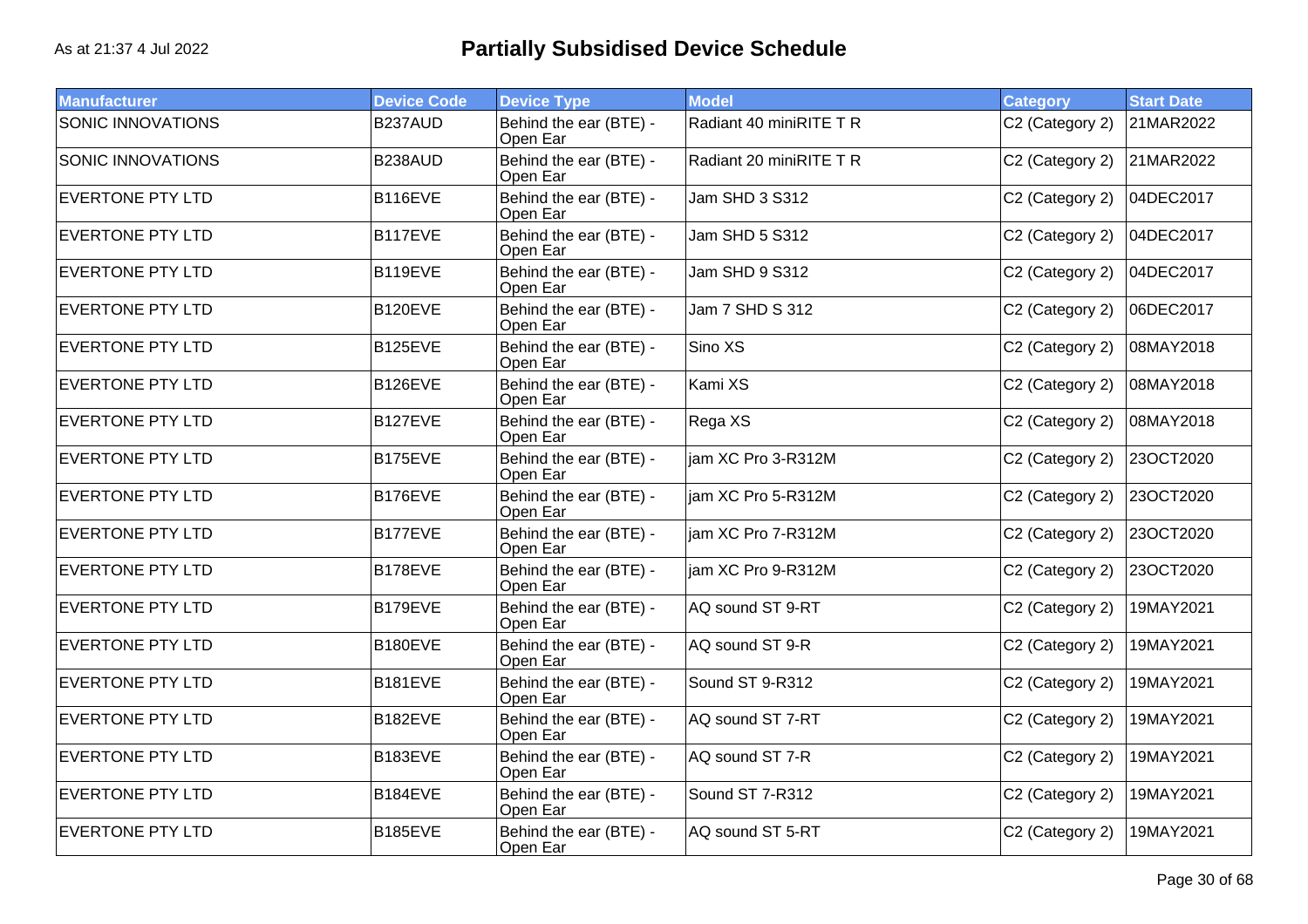| <b>Manufacturer</b>                 | <b>Device Code</b> | <b>Device Type</b>                 | <b>Model</b>                    | Category        | <b>Start Date</b> |
|-------------------------------------|--------------------|------------------------------------|---------------------------------|-----------------|-------------------|
| <b>EVERTONE PTY LTD</b>             | B186EVE            | Behind the ear (BTE) -<br>Open Ear | AQ sound ST 5-R                 | C2 (Category 2) | 19MAY2021         |
| <b>EVERTONE PTY LTD</b>             | B187EVE            | Behind the ear (BTE) -<br>Open Ear | Sound ST 5-R312                 | C2 (Category 2) | 19MAY2021         |
| <b>EVERTONE PTY LTD</b>             | B188EVE            | Behind the ear (BTE) -<br>Open Ear | AQ sound ST 3-RT                | C2 (Category 2) | 19MAY2021         |
| <b>EVERTONE PTY LTD</b>             | <b>B189EVE</b>     | Behind the ear (BTE) -<br>Open Ear | AQ sound ST 3-R                 | C2 (Category 2) | 19MAY2021         |
| <b>EVERTONE PTY LTD</b>             | B190EVE            | Behind the ear (BTE) -<br>Open Ear | Sound ST 3-R312                 | C2 (Category 2) | 19MAY2021         |
| <b>GN HEARING AUSTRALIA PTY LTD</b> | <b>B117GNH</b>     | Behind the ear (BTE) -<br>Open Ear | Beltone Imagine 4 IMG463 - DRWC | C2 (Category 2) | 01OCT2020         |
| SONOVA AUSTRALIA PTY LTD            | B459PHO            | Behind the ear (BTE) -<br>Open Ear | Audeo B90-10                    | C2 (Category 2) | 17OCT2016         |
| SONOVA AUSTRALIA PTY LTD            | B460PHO            | Behind the ear (BTE) -<br>Open Ear | Audeo B70-10                    | C2 (Category 2) | 17OCT2016         |
| SONOVA AUSTRALIA PTY LTD            | B461PHO            | Behind the ear (BTE) -<br>Open Ear | Audeo B50-10                    | C2 (Category 2) | 17OCT2016         |
| SONOVA AUSTRALIA PTY LTD            | B462PHO            | Behind the ear (BTE) -<br>Open Ear | Audeo B30-10                    | C2 (Category 2) | 17OCT2016         |
| SONOVA AUSTRALIA PTY LTD            | B463PHO            | Behind the ear (BTE) -<br>Open Ear | Audeo B90-312                   | C2 (Category 2) | 17OCT2016         |
| SONOVA AUSTRALIA PTY LTD            | B464PHO            | Behind the ear (BTE) -<br>Open Ear | Audeo B70-312                   | C2 (Category 2) | 17OCT2016         |
| SONOVA AUSTRALIA PTY LTD            | B465PHO            | Behind the ear (BTE) -<br>Open Ear | Audeo B50-312                   | C2 (Category 2) | 17OCT2016         |
| SONOVA AUSTRALIA PTY LTD            | B466PHO            | Behind the ear (BTE) -<br>Open Ear | Audeo B30-312                   | C2 (Category 2) | 17OCT2016         |
| SONOVA AUSTRALIA PTY LTD            | B467PHO            | Behind the ear (BTE) -<br>Open Ear | Audeo B90-312T                  | C2 (Category 2) | 17OCT2016         |
| SONOVA AUSTRALIA PTY LTD            | B468PHO            | Behind the ear (BTE) -<br>Open Ear | Audeo B70-312T                  | C2 (Category 2) | 17OCT2016         |
| SONOVA AUSTRALIA PTY LTD            | B469PHO            | Behind the ear (BTE) -<br>Open Ear | Audeo B50-312T                  | C2 (Category 2) | 17OCT2016         |
| SONOVA AUSTRALIA PTY LTD            | B470PHO            | Behind the ear (BTE) -<br>Open Ear | Audeo B30-312T                  | C2 (Category 2) | 17OCT2016         |
| SONOVA AUSTRALIA PTY LTD            | B471PHO            | Behind the ear (BTE) -<br>Open Ear | Audeo B90-13                    | C2 (Category 2) | 17OCT2016         |
| SONOVA AUSTRALIA PTY LTD            | B472PHO            | Behind the ear (BTE) -<br>Open Ear | Audeo B70-13                    | C2 (Category 2) | 17OCT2016         |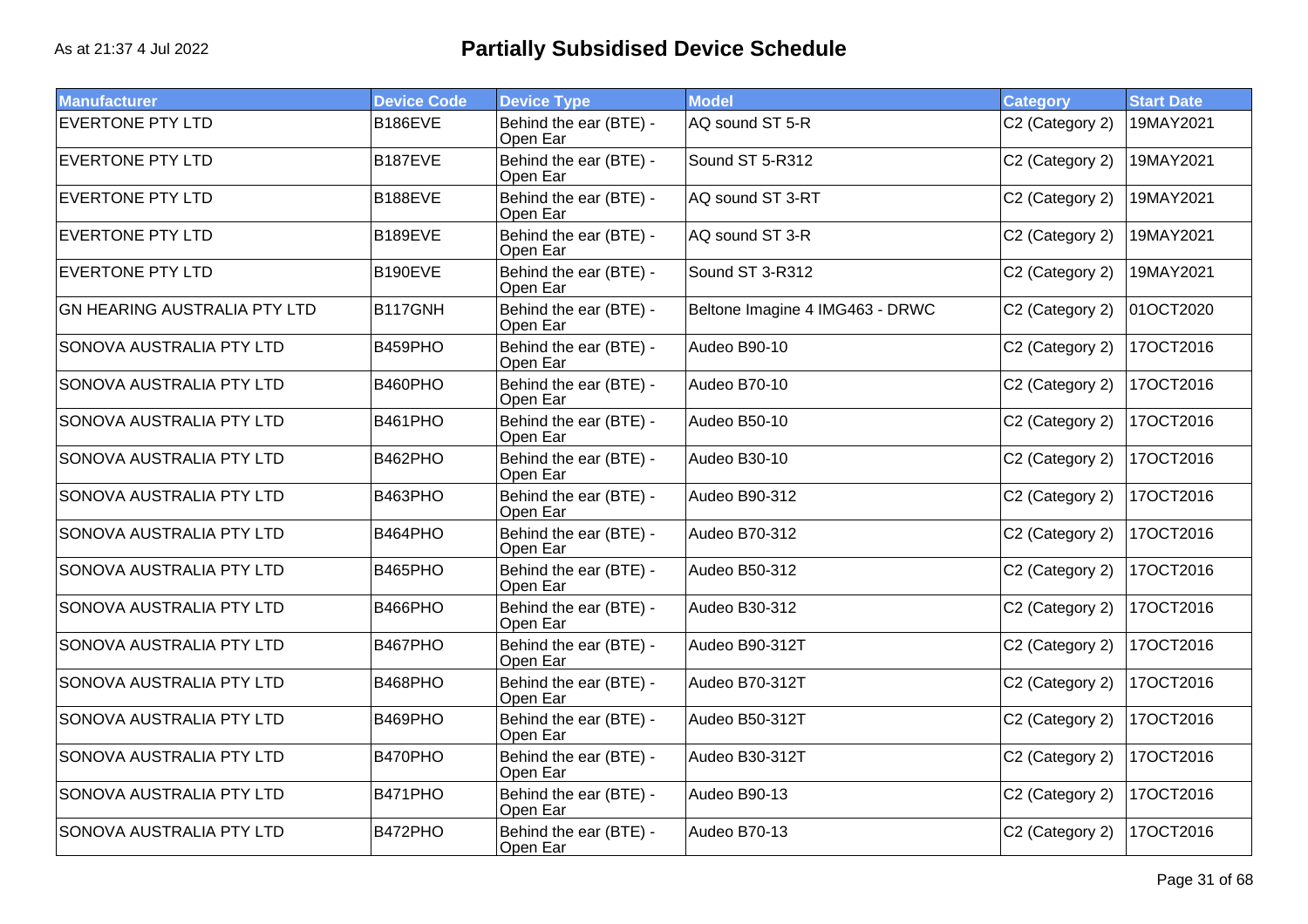| <b>Manufacturer</b>             | <b>Device Code</b> | <b>Device Type</b>                 | <b>Model</b>           | <b>Category</b> | <b>Start Date</b> |
|---------------------------------|--------------------|------------------------------------|------------------------|-----------------|-------------------|
| <b>SONOVA AUSTRALIA PTY LTD</b> | B473PHO            | Behind the ear (BTE) -<br>Open Ear | Audeo B50-13           | C2 (Category 2) | 17OCT2016         |
| SONOVA AUSTRALIA PTY LTD        | B474PHO            | Behind the ear (BTE) -<br>Open Ear | Audeo B30-13           | C2 (Category 2) | 17OCT2016         |
| SONOVA AUSTRALIA PTY LTD        | B475PHO            | Behind the ear (BTE) -<br>Open Ear | Audeo B90-R            | C2 (Category 2) | 17OCT2016         |
| SONOVA AUSTRALIA PTY LTD        | B476PHO            | Behind the ear (BTE) -<br>Open Ear | Audeo B70-R            | C2 (Category 2) | 17OCT2016         |
| SONOVA AUSTRALIA PTY LTD        | B477PHO            | Behind the ear (BTE) -<br>Open Ear | Audeo B50-R            | C2 (Category 2) | 17OCT2016         |
| SONOVA AUSTRALIA PTY LTD        | B479PHO            | Behind the ear (BTE) -<br>Open Ear | Naida Link RIC         | C2 (Category 2) | 23JAN2017         |
| SONOVA AUSTRALIA PTY LTD        | B495PHO            | Behind the ear (BTE) -<br>Open Ear | Unitron T Moxi Now 700 | C2 (Category 2) | 06MAR2017         |
| SONOVA AUSTRALIA PTY LTD        | B496PHO            | Behind the ear (BTE) -<br>Open Ear | Unitron T Moxi Now 800 | C2 (Category 2) | 06MAR2017         |
| SONOVA AUSTRALIA PTY LTD        | B497PHO            | Behind the ear (BTE) -<br>Open Ear | Unitron T Moxi Now Pro | C2 (Category 2) | 06MAR2017         |
| SONOVA AUSTRALIA PTY LTD        | B508PHO            | Behind the ear (BTE) -<br>Open Ear | Unitron T Moxi Fit 500 | C2 (Category 2) | 06MAR2017         |
| SONOVA AUSTRALIA PTY LTD        | B509PHO            | Behind the ear (BTE) -<br>Open Ear | Unitron T Moxi Fit 600 | C2 (Category 2) | 06MAR2017         |
| SONOVA AUSTRALIA PTY LTD        | B510PHO            | Behind the ear (BTE) -<br>Open Ear | Unitron T Moxi Fit 700 | C2 (Category 2) | 06MAR2017         |
| SONOVA AUSTRALIA PTY LTD        | B511PHO            | Behind the ear (BTE) -<br>Open Ear | Unitron T Moxi Fit 800 | C2 (Category 2) | 06MAR2017         |
| SONOVA AUSTRALIA PTY LTD        | B512PHO            | Behind the ear (BTE) -<br>Open Ear | Unitron T Moxi Fit Pro | C2 (Category 2) | 06MAR2017         |
| SONOVA AUSTRALIA PTY LTD        | B599PHO            | Behind the ear (BTE) -<br>Open Ear | Audéo M90-312          | C2 (Category 2) | 30NOV2018         |
| SONOVA AUSTRALIA PTY LTD        | B600PHO            | Behind the ear (BTE) -<br>Open Ear | Audéo M90-R            | C2 (Category 2) | 30NOV2018         |
| SONOVA AUSTRALIA PTY LTD        | B601PHO            | Behind the ear (BTE) -<br>Open Ear | Audéo M70-312          | C2 (Category 2) | 30NOV2018         |
| SONOVA AUSTRALIA PTY LTD        | B602PHO            | Behind the ear (BTE) -<br>Open Ear | Audéo M70-R            | C2 (Category 2) | 30NOV2018         |
| SONOVA AUSTRALIA PTY LTD        | B603PHO            | Behind the ear (BTE) -<br>Open Ear | Audéo M50-312          | C2 (Category 2) | 30NOV2018         |
| SONOVA AUSTRALIA PTY LTD        | B604PHO            | Behind the ear (BTE) -<br>Open Ear | Audéo M50-R            | C2 (Category 2) | 30NOV2018         |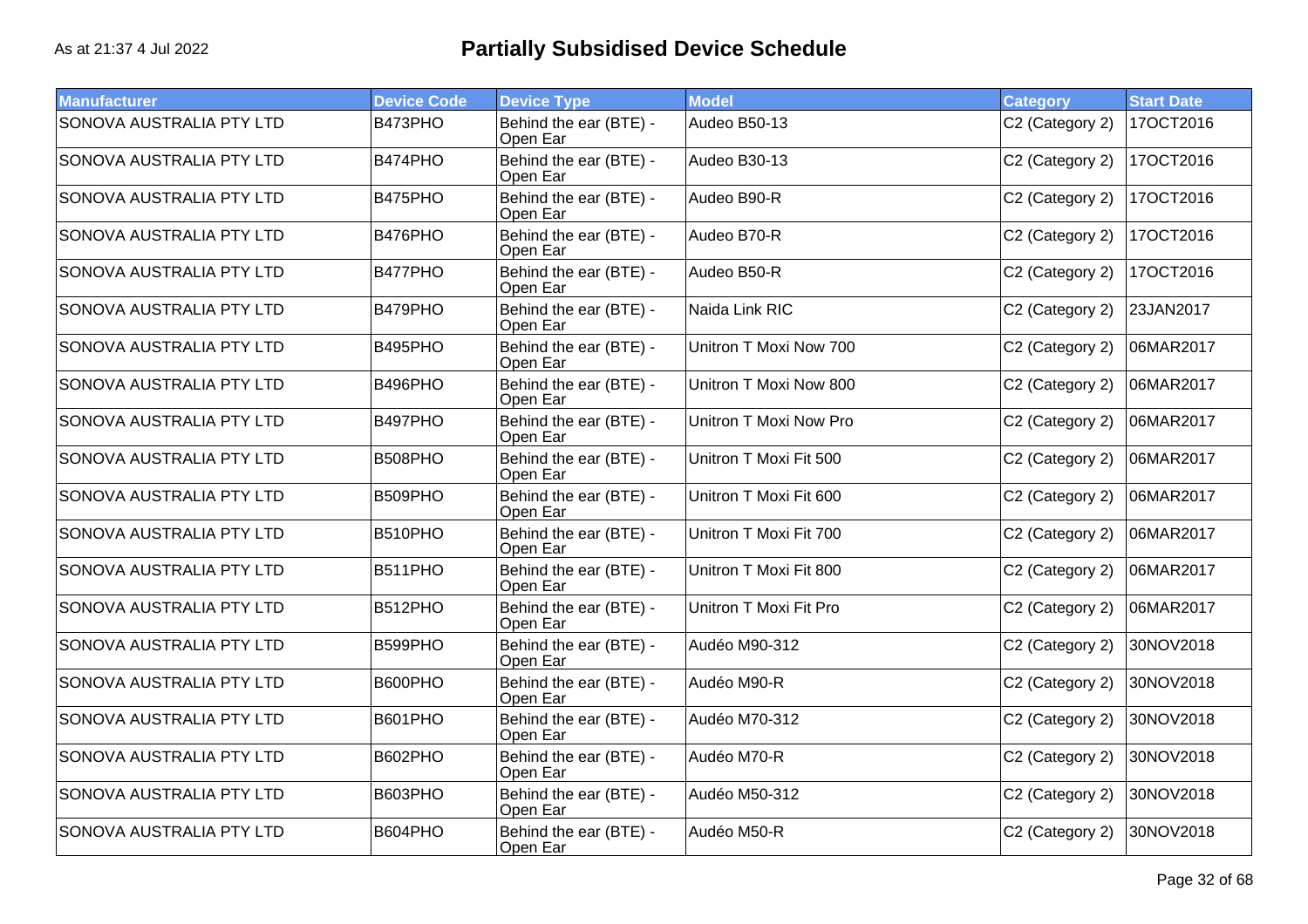| <b>Manufacturer</b>             | <b>Device Code</b> | <b>Device Type</b>                 | <b>Model</b>        | <b>Category</b> | <b>Start Date</b> |
|---------------------------------|--------------------|------------------------------------|---------------------|-----------------|-------------------|
| <b>SONOVA AUSTRALIA PTY LTD</b> | B605PHO            | Behind the ear (BTE) -<br>Open Ear | Audéo M30-312       | C2 (Category 2) | 30NOV2018         |
| SONOVA AUSTRALIA PTY LTD        | B606PHO            | Behind the ear (BTE) -<br>Open Ear | Audéo M30-R         | C2 (Category 2) | 30NOV2018         |
| SONOVA AUSTRALIA PTY LTD        | B607PHO            | Behind the ear (BTE) -<br>Open Ear | Audéo M90-RT        | C2 (Category 2) | 30SEP2019         |
| SONOVA AUSTRALIA PTY LTD        | B608PHO            | Behind the ear (BTE) -<br>Open Ear | Audéo M70-RT        | C2 (Category 2) | 30SEP2019         |
| <b>SONOVA AUSTRALIA PTY LTD</b> | B609PHO            | Behind the ear (BTE) -<br>Open Ear | Audéo M50-RT        | C2 (Category 2) | 30SEP2019         |
| SONOVA AUSTRALIA PTY LTD        | B610PHO            | Behind the ear (BTE) -<br>Open Ear | Audéo M30-RT        | C2 (Category 2) | 30SEP2019         |
| SONOVA AUSTRALIA PTY LTD        | B611PHO            | Behind the ear (BTE) -<br>Open Ear | Audeo M90-312T      | C2 (Category 2) | 28MAR2019         |
| SONOVA AUSTRALIA PTY LTD        | B612PHO            | Behind the ear (BTE) -<br>Open Ear | Audéo M70-312T      | C2 (Category 2) | 28MAR2019         |
| SONOVA AUSTRALIA PTY LTD        | B613PHO            | Behind the ear (BTE) -<br>Open Ear | Audéo M50-312T      | C2 (Category 2) | 28MAR2019         |
| SONOVA AUSTRALIA PTY LTD        | B614PHO            | Behind the ear (BTE) -<br>Open Ear | Audéo M30-312T      | C2 (Category 2) | 28MAR2019         |
| SONOVA AUSTRALIA PTY LTD        | B615PHO            | Behind the ear (BTE) -<br>Open Ear | Audéo M90-13T       | C2 (Category 2) | 28MAR2019         |
| SONOVA AUSTRALIA PTY LTD        | B616PHO            | Behind the ear (BTE) -<br>Open Ear | Audéo M70-13T       | C2 (Category 2) | 28MAR2019         |
| SONOVA AUSTRALIA PTY LTD        | B617PHO            | Behind the ear (BTE) -<br>Open Ear | Audéo M50-13T       | C2 (Category 2) | 28MAR2019         |
| SONOVA AUSTRALIA PTY LTD        | B618PHO            | Behind the ear (BTE) -<br>Open Ear | Audéo M30-13T       | C2 (Category 2) | 28MAR2019         |
| SONOVA AUSTRALIA PTY LTD        | B627PHO            | Behind the ear (BTE) -<br>Open Ear | ampli-mini R 2 M PH | C2 (Category 2) | 16JUL2019         |
| SONOVA AUSTRALIA PTY LTD        | B663PHO            | Behind the ear (BTE) -<br>Open Ear | DX Moxi Fit 9       | C2 (Category 2) | 06APR2020         |
| SONOVA AUSTRALIA PTY LTD        | B664PHO            | Behind the ear (BTE) -<br>Open Ear | DX Moxi Fit 7       | C2 (Category 2) | 06APR2020         |
| SONOVA AUSTRALIA PTY LTD        | B665PHO            | Behind the ear (BTE) -<br>Open Ear | DX Moxi Fit 5       | C2 (Category 2) | 06APR2020         |
| SONOVA AUSTRALIA PTY LTD        | B666PHO            | Behind the ear (BTE) -<br>Open Ear | DX Moxi Fit 3       | C2 (Category 2) | 06APR2020         |
| SONOVA AUSTRALIA PTY LTD        | B667PHO            | Behind the ear (BTE) -<br>Open Ear | DX Moxi Jump R T 9  | C2 (Category 2) | 06APR2020         |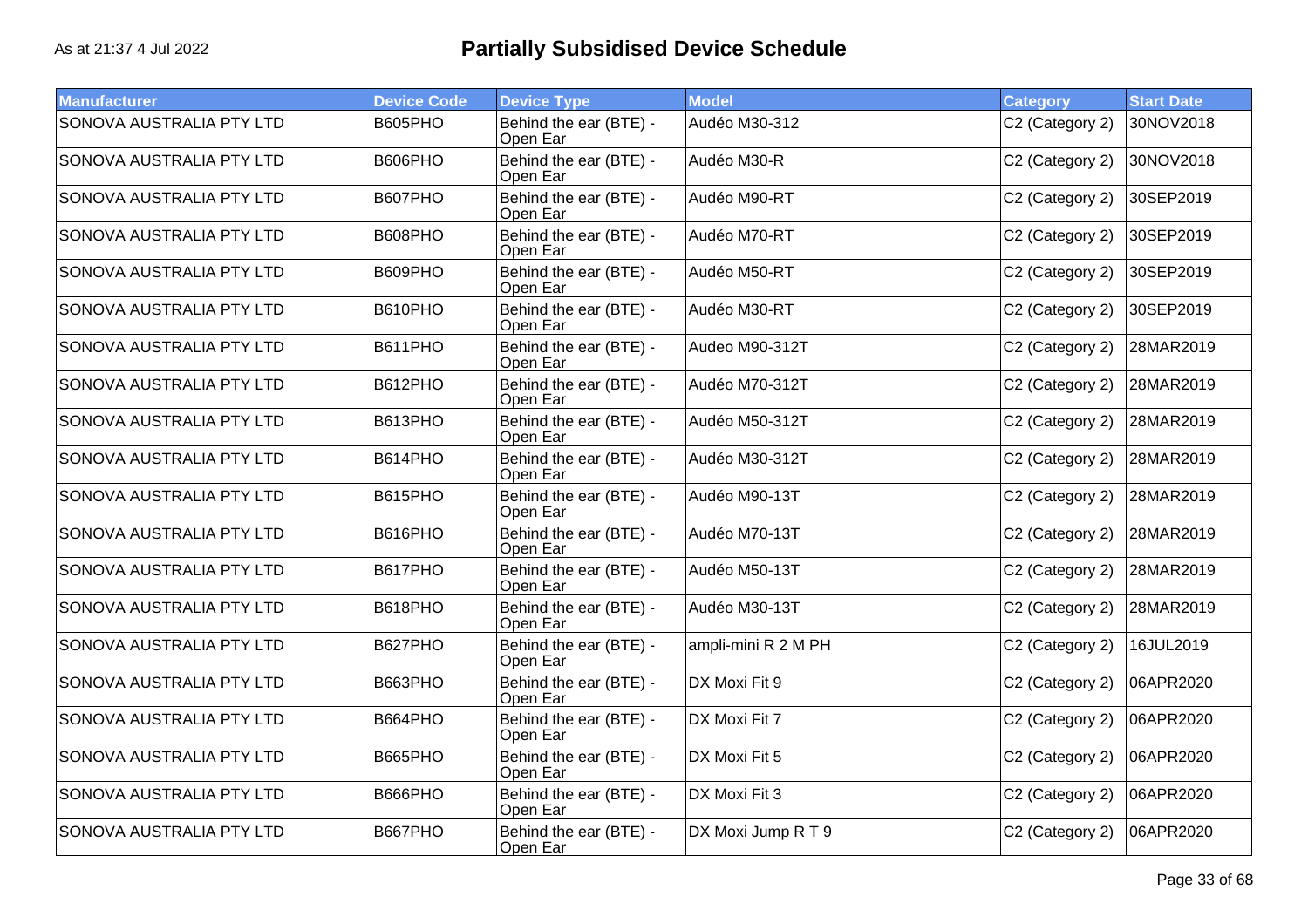| <b>Manufacturer</b>             | <b>Device Code</b> | <b>Device Type</b>                 | <b>Model</b>         | <b>Category</b> | <b>Start Date</b> |
|---------------------------------|--------------------|------------------------------------|----------------------|-----------------|-------------------|
| <b>SONOVA AUSTRALIA PTY LTD</b> | B668PHO            | Behind the ear (BTE) -<br>Open Ear | DX Moxi Jump R T 7   | C2 (Category 2) | 06APR2020         |
| SONOVA AUSTRALIA PTY LTD        | B669PHO            | Behind the ear (BTE) -<br>Open Ear | DX Moxi Jump R T 5   | C2 (Category 2) | 06APR2020         |
| SONOVA AUSTRALIA PTY LTD        | B670PHO            | Behind the ear (BTE) -<br>Open Ear | DX Moxi Jump R T 3   | C2 (Category 2) | 06APR2020         |
| SONOVA AUSTRALIA PTY LTD        | B675PHO            | Behind the ear (BTE) -<br>Open Ear | DX Moxi Move R 9     | C2 (Category 2) | 11MAY2020         |
| SONOVA AUSTRALIA PTY LTD        | B676PHO            | Behind the ear (BTE) -<br>Open Ear | DX Moxi Move R 7     | C2 (Category 2) | 11MAY2020         |
| SONOVA AUSTRALIA PTY LTD        | B677PHO            | Behind the ear (BTE) -<br>Open Ear | DX Moxi Move R 5     | C2 (Category 2) | 11MAY2020         |
| SONOVA AUSTRALIA PTY LTD        | B678PHO            | Behind the ear (BTE) -<br>Open Ear | DX Moxi Move R 3     | C2 (Category 2) | 11MAY2020         |
| SONOVA AUSTRALIA PTY LTD        | B679PHO            | Behind the ear (BTE) -<br>Open Ear | Phonak Audéo P90-312 | C2 (Category 2) | 01SEP2020         |
| SONOVA AUSTRALIA PTY LTD        | B680PHO            | Behind the ear (BTE) -<br>Open Ear | Phonak Audéo P70-312 | C2 (Category 2) | 01SEP2020         |
| SONOVA AUSTRALIA PTY LTD        | B681PHO            | Behind the ear (BTE) -<br>Open Ear | Phonak Audéo P50-312 | C2 (Category 2) | 01SEP2020         |
| SONOVA AUSTRALIA PTY LTD        | B682PHO            | Behind the ear (BTE) -<br>Open Ear | Phonak Audéo P30-312 | C2 (Category 2) | 01SEP2020         |
| SONOVA AUSTRALIA PTY LTD        | B683PHO            | Behind the ear (BTE) -<br>Open Ear | Phonak Audéo P90-13T | C2 (Category 2) | 01SEP2020         |
| SONOVA AUSTRALIA PTY LTD        | B684PHO            | Behind the ear (BTE) -<br>Open Ear | Phonak Audéo P70-13T | C2 (Category 2) | 01SEP2020         |
| SONOVA AUSTRALIA PTY LTD        | B685PHO            | Behind the ear (BTE) -<br>Open Ear | Phonak Audéo P50-13T | C2 (Category 2) | 01SEP2020         |
| SONOVA AUSTRALIA PTY LTD        | B686PHO            | Behind the ear (BTE) -<br>Open Ear | Phonak Audéo P30-13T | C2 (Category 2) | 01SEP2020         |
| SONOVA AUSTRALIA PTY LTD        | B687PHO            | Behind the ear (BTE) -<br>Open Ear | Phonak Audéo P90-R   | C2 (Category 2) | 01SEP2020         |
| SONOVA AUSTRALIA PTY LTD        | B688PHO            | Behind the ear (BTE) -<br>Open Ear | Phonak Audéo P70-R   | C2 (Category 2) | 01SEP2020         |
| SONOVA AUSTRALIA PTY LTD        | B689PHO            | Behind the ear (BTE) -<br>Open Ear | Phonak Audéo P50-R   | C2 (Category 2) | 01SEP2020         |
| SONOVA AUSTRALIA PTY LTD        | B690PHO            | Behind the ear (BTE) -<br>Open Ear | Phonak Audéo P30-R   | C2 (Category 2) | 01SEP2020         |
| SONOVA AUSTRALIA PTY LTD        | B691PHO            | Behind the ear (BTE) -<br>Open Ear | Phonak Audéo P90-RT  | C2 (Category 2) | 01SEP2020         |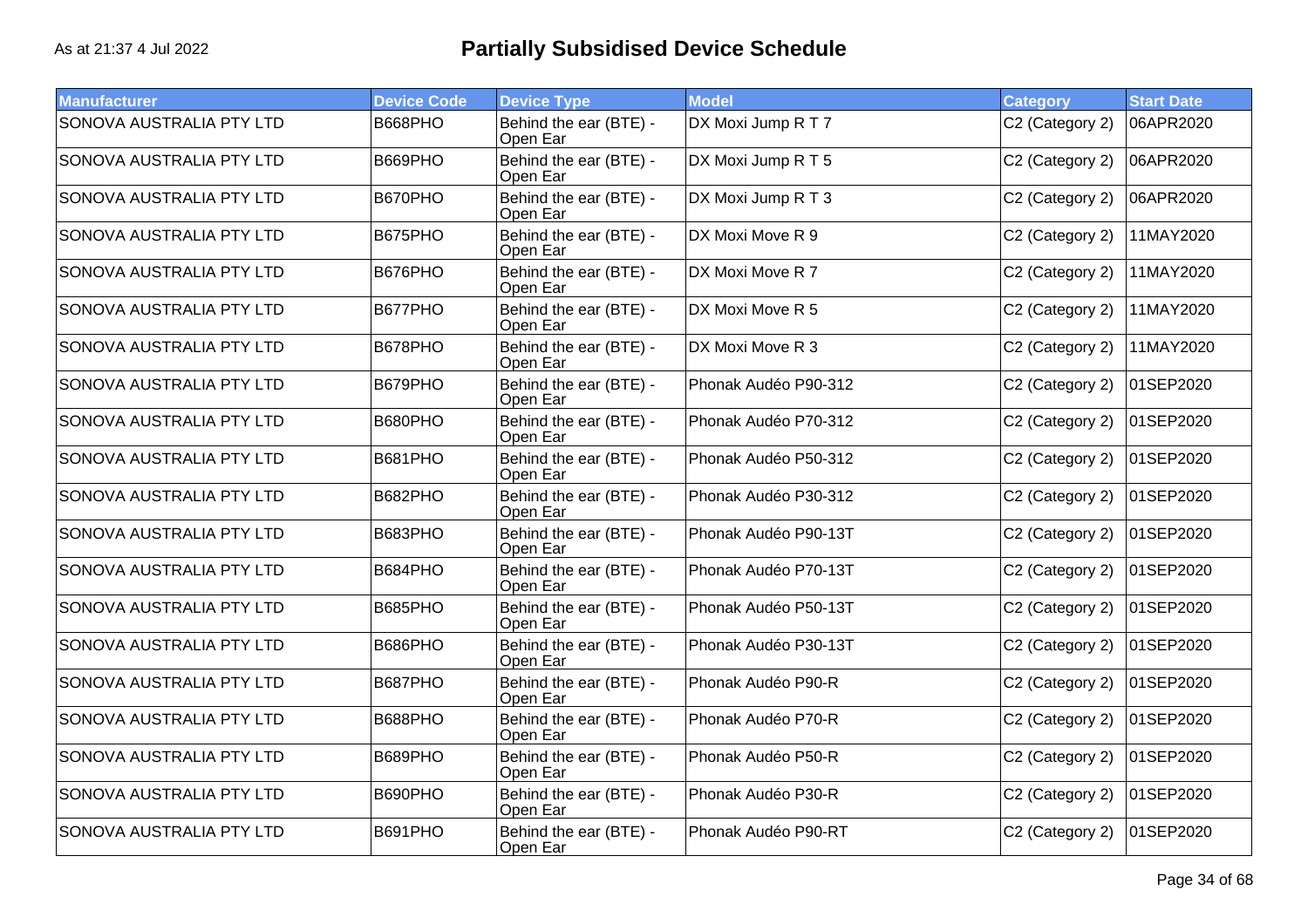| <b>Manufacturer</b>             | <b>Device Code</b> | <b>Device Type</b>                 | <b>Model</b>            | <b>Category</b> | <b>Start Date</b> |
|---------------------------------|--------------------|------------------------------------|-------------------------|-----------------|-------------------|
| <b>SONOVA AUSTRALIA PTY LTD</b> | B692PHO            | Behind the ear (BTE) -<br>Open Ear | Phonak Audéo P70-RT     | C2 (Category 2) | 01SEP2020         |
| SONOVA AUSTRALIA PTY LTD        | B693PHO            | Behind the ear (BTE) -<br>Open Ear | Phonak Audéo P50-RT     | C2 (Category 2) | 01SEP2020         |
| SONOVA AUSTRALIA PTY LTD        | B694PHO            | Behind the ear (BTE) -<br>Open Ear | Phonak Audéo P30-RT     | C2 (Category 2) | 01SEP2020         |
| SONOVA AUSTRALIA PTY LTD        | B716PHO            | Behind the ear (BTE) -<br>Open Ear | ampli-connect R 5 P PH  | C2 (Category 2) | 26FEB2021         |
| SONOVA AUSTRALIA PTY LTD        | <b>B717PHO</b>     | Behind the ear (BTE) -<br>Open Ear | ampli-connect R 4 P PH  | C2 (Category 2) | 26FEB2021         |
| SONOVA AUSTRALIA PTY LTD        | B718PHO            | Behind the ear (BTE) -<br>Open Ear | ampli-connect R 3 P PH  | C2 (Category 2) | 26FEB2021         |
| SONOVA AUSTRALIA PTY LTD        | B719PHO            | Behind the ear (BTE) -<br>Open Ear | ampli-mini R 2 P PH     | C2 (Category 2) | 26FEB2021         |
| SONOVA AUSTRALIA PTY LTD        | B720PHO            | Behind the ear (BTE) -<br>Open Ear | ampli-energy R 5 P R PH | C2 (Category 2) | 26FEB2021         |
| SONOVA AUSTRALIA PTY LTD        | B721PHO            | Behind the ear (BTE) -<br>Open Ear | ampli-energy R 4 P R PH | C2 (Category 2) | 26FEB2021         |
| SONOVA AUSTRALIA PTY LTD        | B722PHO            | Behind the ear (BTE) -<br>Open Ear | ampli-energy R 3 P R PH | C2 (Category 2) | 26FEB2021         |
| SONOVA AUSTRALIA PTY LTD        | B723PHO            | Behind the ear (BTE) -<br>Open Ear | ampli-energy R 2 P R PH | C2 (Category 2) | 26FEB2021         |
| SONOVA AUSTRALIA PTY LTD        | B724PHO            | Behind the ear (BTE) -<br>Open Ear | Moxi B-R 3              | C2 (Category 2) | 03MAY2021         |
| SONOVA AUSTRALIA PTY LTD        | B725PHO            | Behind the ear (BTE) -<br>Open Ear | Moxi B-R 5              | C2 (Category 2) | 03MAY2021         |
| SONOVA AUSTRALIA PTY LTD        | B726PHO            | Behind the ear (BTE) -<br>Open Ear | Moxi B-R 7              | C2 (Category 2) | 03MAY2021         |
| SONOVA AUSTRALIA PTY LTD        | B727PHO            | Behind the ear (BTE) -<br>Open Ear | Moxi B-R 9              | C2 (Category 2) | 03MAY2021         |
| SONOVA AUSTRALIA PTY LTD        | B728PHO            | Behind the ear (BTE) -<br>Open Ear | Moxi B-RT 3             | C2 (Category 2) | 03MAY2021         |
| SONOVA AUSTRALIA PTY LTD        | B729PHO            | Behind the ear (BTE) -<br>Open Ear | Moxi B-RT 5             | C2 (Category 2) | 03MAY2021         |
| SONOVA AUSTRALIA PTY LTD        | B730PHO            | Behind the ear (BTE) -<br>Open Ear | Moxi B-RT 7             | C2 (Category 2) | 03MAY2021         |
| SONOVA AUSTRALIA PTY LTD        | B731PHO            | Behind the ear (BTE) -<br>Open Ear | Moxi B-RT 9             | C2 (Category 2) | 03MAY2021         |
| SONOVA AUSTRALIA PTY LTD        | B732PHO            | Behind the ear (BTE) -<br>Open Ear | Moxi B-312 3            | C2 (Category 2) | 03MAY2021         |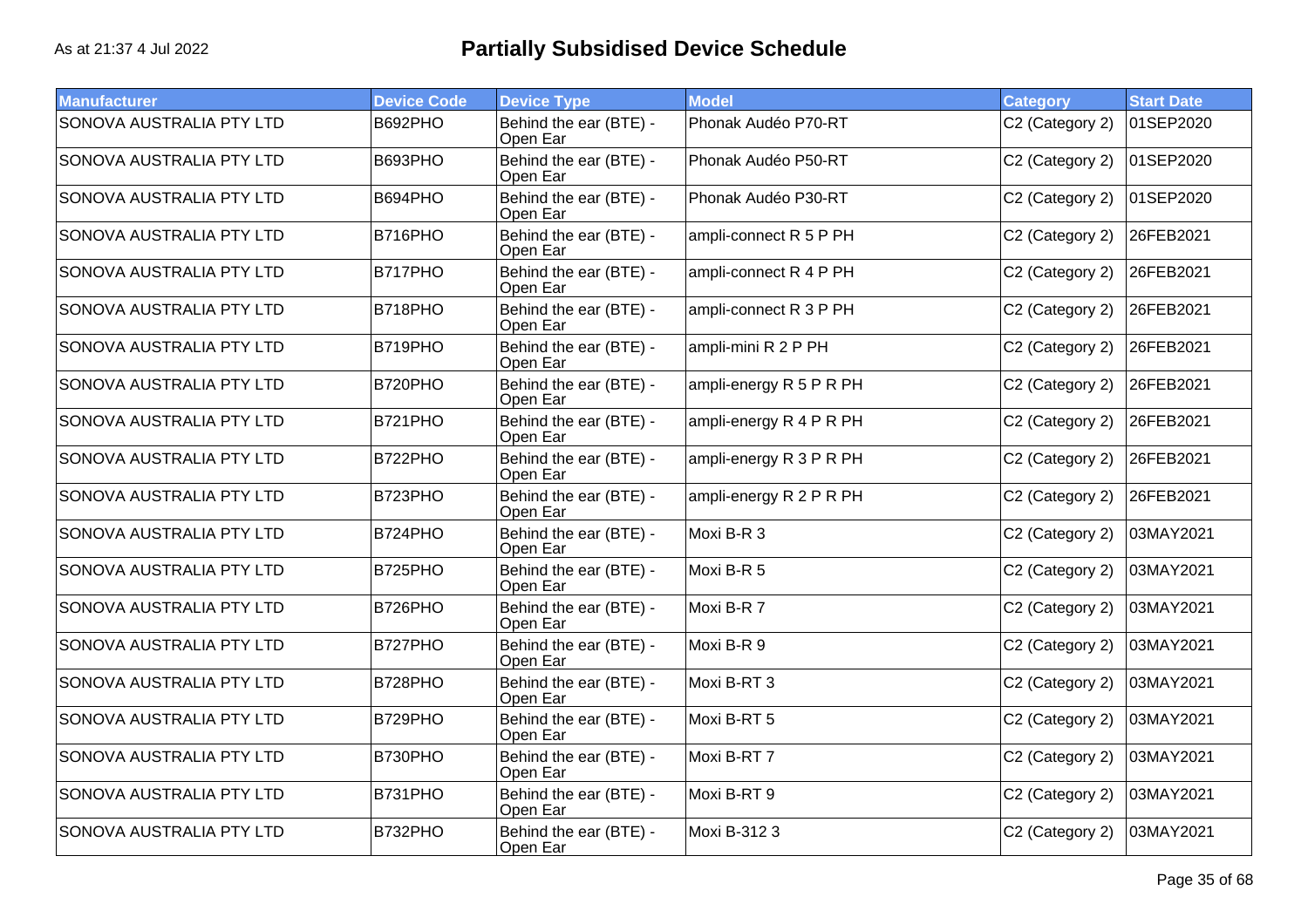| <b>Manufacturer</b>                                     | <b>Device Code</b> | <b>Device Type</b>                 | <b>Model</b>                | <b>Category</b> | <b>Start Date</b> |
|---------------------------------------------------------|--------------------|------------------------------------|-----------------------------|-----------------|-------------------|
| <b>SONOVA AUSTRALIA PTY LTD</b>                         | B733PHO            | Behind the ear (BTE) -<br>Open Ear | Moxi B-312 5                | C2 (Category 2) | 03MAY2021         |
| SONOVA AUSTRALIA PTY LTD                                | B734PHO            | Behind the ear (BTE) -<br>Open Ear | Moxi B-3127                 | C2 (Category 2) | 03MAY2021         |
| SONOVA AUSTRALIA PTY LTD                                | B735PHO            | Behind the ear (BTE) -<br>Open Ear | Moxi B-3129                 | C2 (Category 2) | 03MAY2021         |
| SONOVA AUSTRALIA PTY LTD                                | B750PHO            | Behind the ear (BTE) -<br>Open Ear | Audéo P90-RL                | C2 (Category 2) | 29APR2022         |
| SONOVA AUSTRALIA PTY LTD                                | <b>B751PHO</b>     | Behind the ear (BTE) -<br>Open Ear | Audéo P70-RL                | C2 (Category 2) | 29APR2022         |
| SONOVA AUSTRALIA PTY LTD                                | B752PHO            | Behind the ear (BTE) -<br>Open Ear | Audéo P50-RL                | C2 (Category 2) | 29APR2022         |
| SONOVA AUSTRALIA PTY LTD                                | B753PHO            | Behind the ear (BTE) -<br>Open Ear | Audéo P30-RL                | C2 (Category 2) | 29APR2022         |
| SONOVA AUSTRALIA PTY LTD                                | B759PHO            | Behind the ear (BTE) -<br>Open Ear | Phonak Audéo P90-R Fit      | C2 (Category 2) | 22JUN2022         |
| SONOVA AUSTRALIA PTY LTD                                | B760PHO            | Behind the ear (BTE) -<br>Open Ear | Phonak Audéo P70-R Fit      | C2 (Category 2) | 22JUN2022         |
| STARKEY LABORATORIES AUSTRALIA<br><b>PTY LTD</b>        | B449STA            | Behind the ear (BTE) -<br>Open Ear | Livio Edge AI RIC R         | C2 (Category 2) | 01JUL2020         |
| STARKEY LABORATORIES AUSTRALIA<br>PTY LTD               | B451STA            | Behind the ear (BTE) -<br>Open Ear | Livio Edge AI RIC 312       | C2 (Category 2) | 01JUL2020         |
| <b>STARKEY LABORATORIES AUSTRALIA</b><br>PTY LTD        | B453STA            | Behind the ear (BTE) -<br>Open Ear | Livio Edge Al micro RIC 312 | C2 (Category 2) | 01JUL2020         |
| <b>STARKEY LABORATORIES AUSTRALIA</b><br><b>PTY LTD</b> | B456STA            | Behind the ear (BTE) -<br>Open Ear | Livio AI 2000 RIC R         | C2 (Category 2) | 01JUL2020         |
| <b>STARKEY LABORATORIES AUSTRALIA</b><br><b>PTY LTD</b> | B458STA            | Behind the ear (BTE) -<br>Open Ear | Livio AI 2000 RIC 312       | C2 (Category 2) | 01JUL2020         |
| STARKEY LABORATORIES AUSTRALIA<br><b>PTY LTD</b>        | B460STA            | Behind the ear (BTE) -<br>Open Ear | Livio AI 2000 micro RIC 312 | C2 (Category 2) | 01JUL2020         |
| <b>STARKEY LABORATORIES AUSTRALIA</b><br>PTY LTD        | B463STA            | Behind the ear (BTE) -<br>Open Ear | Livio AI 1600 RIC R         | C2 (Category 2) | 01JUL2020         |
| <b>STARKEY LABORATORIES AUSTRALIA</b><br><b>PTY LTD</b> | B465STA            | Behind the ear (BTE) -<br>Open Ear | Livio AI 1600 RIC 312       | C2 (Category 2) | 01JUL2020         |
| <b>STARKEY LABORATORIES AUSTRALIA</b><br><b>PTY LTD</b> | B467STA            | Behind the ear (BTE) -<br>Open Ear | Livio AI 1600 micro RIC 312 | C2 (Category 2) | 01JUL2020         |
| <b>STARKEY LABORATORIES AUSTRALIA</b><br><b>PTY LTD</b> | B470STA            | Behind the ear (BTE) -<br>Open Ear | Livio AI 1200 RIC R         | C2 (Category 2) | 01JUL2020         |
| STARKEY LABORATORIES AUSTRALIA<br><b>PTY LTD</b>        | B472STA            | Behind the ear (BTE) -<br>Open Ear | Livio AI 1200 RIC 312       | C2 (Category 2) | 01JUL2020         |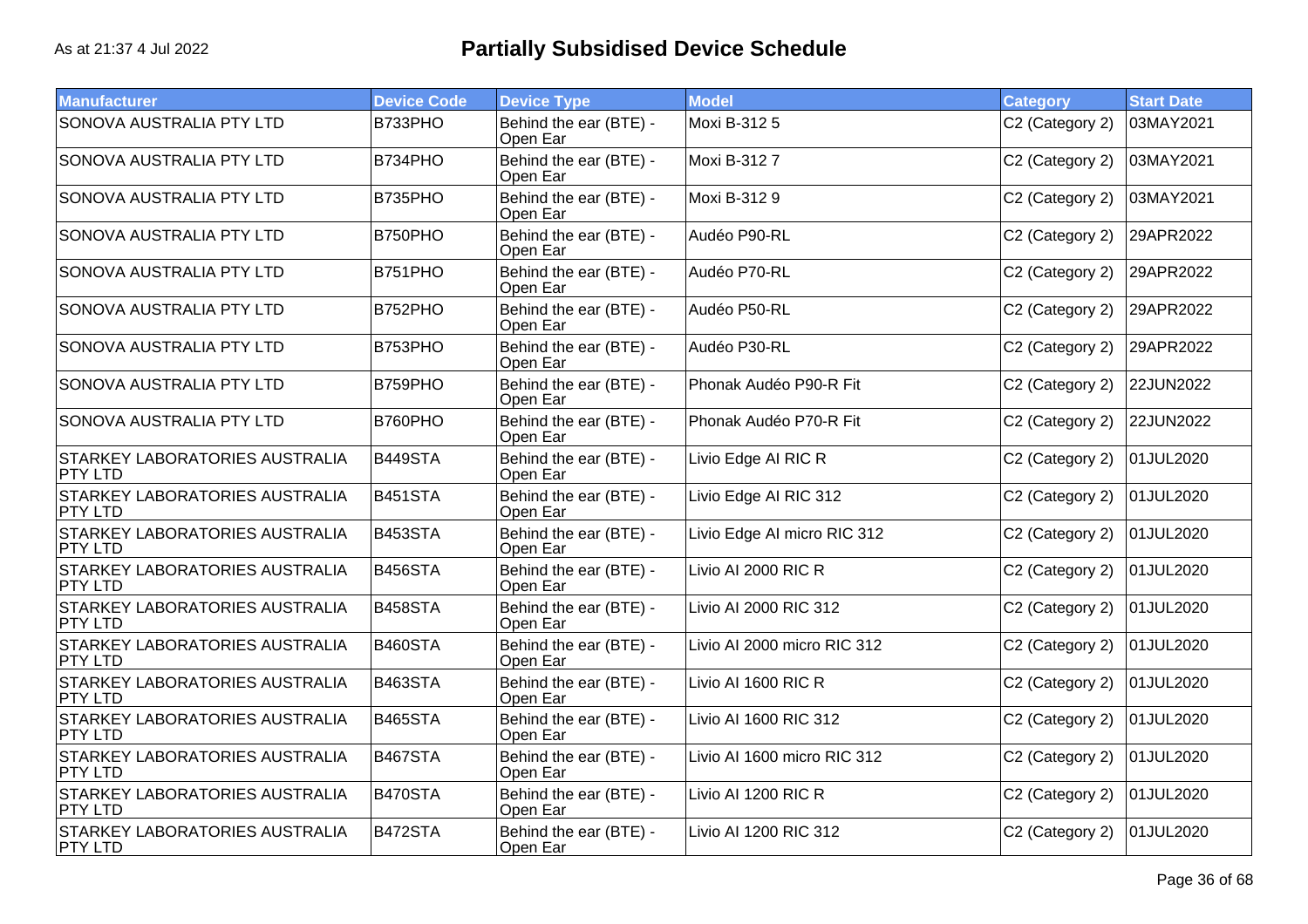| <b>Manufacturer</b>                              | <b>Device Code</b>   | <b>Device Type</b>                 | <b>Model</b>                | <b>Category</b> | <b>Start Date</b> |
|--------------------------------------------------|----------------------|------------------------------------|-----------------------------|-----------------|-------------------|
| <b>STARKEY LABORATORIES AUSTRALIA</b><br>PTY LTD | B474STA              | Behind the ear (BTE) -<br>Open Ear | Livio AI 1200 micro RIC 312 | C2 (Category 2) | 01JUL2020         |
| <b>STARKEY LABORATORIES AUSTRALIA</b><br>PTY LTD | B483STA              | Behind the ear (BTE) -<br>Open Ear | Evolv AI 2400 RIC R         | C2 (Category 2) | 29MAR2022         |
| STARKEY LABORATORIES AUSTRALIA<br><b>PTY LTD</b> | B485STA              | Behind the ear (BTE) -<br>Open Ear | Evolv AI 2400 RIC 312       | C2 (Category 2) | 29MAR2022         |
| STARKEY LABORATORIES AUSTRALIA<br>PTY LTD        | B487STA              | Behind the ear (BTE) -<br>Open Ear | Evolv Al 2400 micro RIC 312 | C2 (Category 2) | 29MAR2022         |
| STARKEY LABORATORIES AUSTRALIA<br><b>PTY LTD</b> | B492STA              | Behind the ear (BTE) -<br>Open Ear | Evolv AI 2000 RIC R         | C2 (Category 2) | 29MAR2022         |
| <b>STARKEY LABORATORIES AUSTRALIA</b><br>PTY LTD | B494STA              | Behind the ear (BTE) -<br>Open Ear | Evolv AI 2000 RIC 312       | C2 (Category 2) | 29MAR2022         |
| STARKEY LABORATORIES AUSTRALIA<br>PTY LTD        | B496STA              | Behind the ear (BTE) -<br>Open Ear | Evolv AI 2000 micro RIC 312 | C2 (Category 2) | 29MAR2022         |
| STARKEY LABORATORIES AUSTRALIA<br><b>PTY LTD</b> | B501STA              | Behind the ear (BTE) -<br>Open Ear | Evolv AI 1600 RIC R         | C2 (Category 2) | 29MAR2022         |
| STARKEY LABORATORIES AUSTRALIA<br>PTY LTD        | B503STA              | Behind the ear (BTE) -<br>Open Ear | Evolv AI 1600 RIC 312       | C2 (Category 2) | 29MAR2022         |
| STARKEY LABORATORIES AUSTRALIA<br><b>PTY LTD</b> | <b>B505STA</b>       | Behind the ear (BTE) -<br>Open Ear | Evoly AI 1600 micro RIC 312 | C2 (Category 2) | 29MAR2022         |
| <b>STARKEY LABORATORIES AUSTRALIA</b><br>PTY LTD | B510STA              | Behind the ear (BTE) -<br>Open Ear | Evolv AI 1200 RIC R         | C2 (Category 2) | 29MAR2022         |
| STARKEY LABORATORIES AUSTRALIA<br>PTY LTD        | B512STA              | Behind the ear (BTE) -<br>Open Ear | Evolv AI 1200 RIC 312       | C2 (Category 2) | 29MAR2022         |
| STARKEY LABORATORIES AUSTRALIA<br><b>PTY LTD</b> | B514STA              | Behind the ear (BTE) -<br>Open Ear | Evolv AI 1200 micro RIC 312 | C2 (Category 2) | 29MAR2022         |
| STARKEY LABORATORIES AUSTRALIA<br><b>PTY LTD</b> | B520STA              | Behind the ear (BTE) -<br>Open Ear | Livio 1000 micro RIC 312    | C2 (Category 2) | 18MAR2022         |
| Specsavers Pty Ltd                               | <b>B149SPE</b>       | Behind the ear (BTE) -<br>Open Ear | Advance 839 R 312           | C2 (Category 2) | 09DEC2019         |
| Specsavers Pty Ltd                               | B150SPE              | Behind the ear (BTE) -<br>Open Ear | Advance 839 RLi             | C2 (Category 2) | 09DEC2019         |
| Specsavers Pty Ltd                               | B <sub>151</sub> SPE | Behind the ear (BTE) -<br>Open Ear | Advance 739 R 312           | C2 (Category 2) | 09DEC2019         |
| Specsavers Pty Ltd                               | B152SPE              | Behind the ear (BTE) -<br>Open Ear | Advance 739 RLi             | C2 (Category 2) | 09DEC2019         |
| Specsavers Pty Ltd                               | B153SPE              | Behind the ear (BTE) -<br>Open Ear | Advance 639 R 312           | C2 (Category 2) | 09DEC2019         |
| Specsavers Pty Ltd                               | B154SPE              | Behind the ear (BTE) -<br>Open Ear | Advance 639 RLi             | C2 (Category 2) | 09DEC2019         |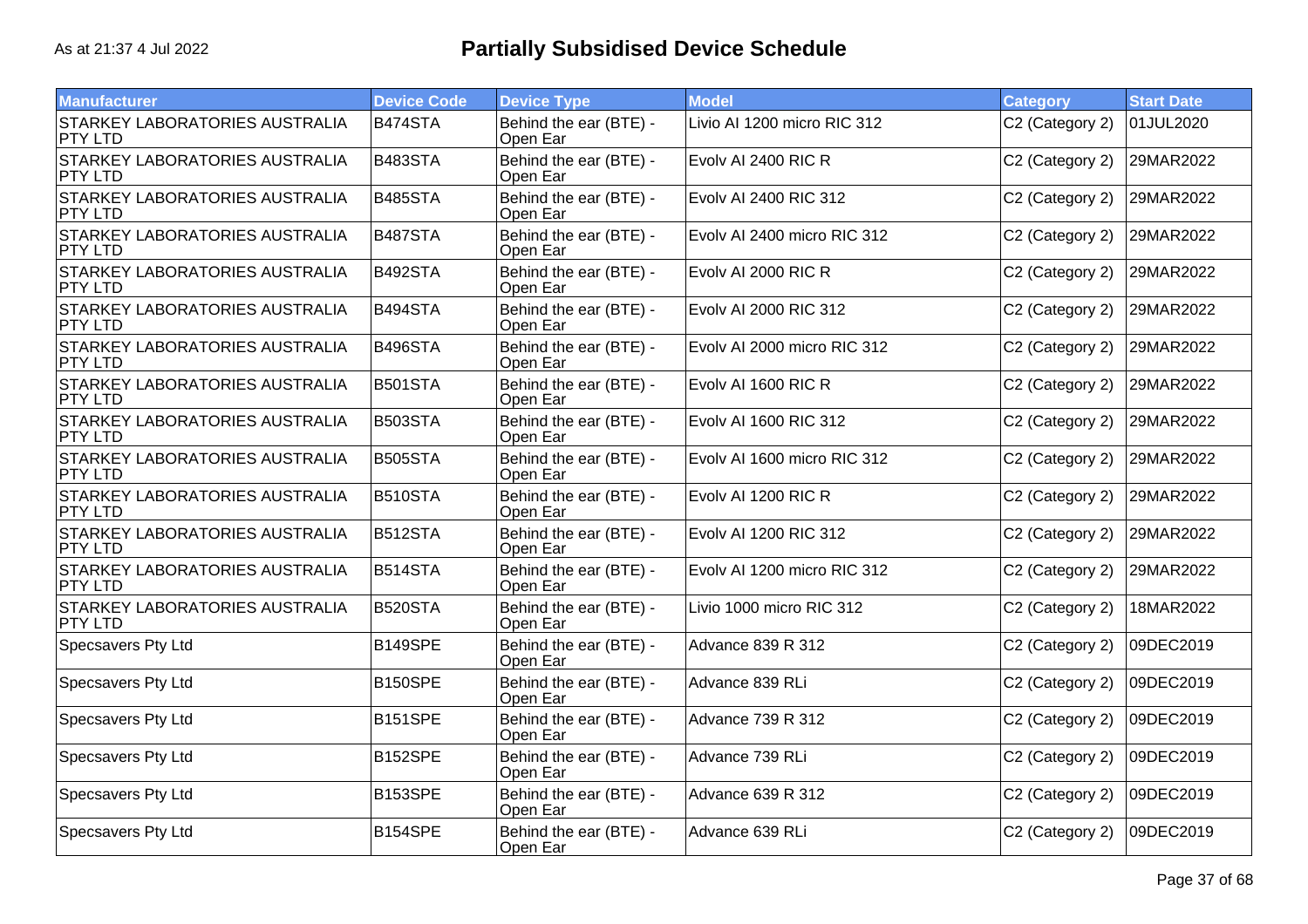| <b>Manufacturer</b>       | <b>Device Code</b> | <b>Device Type</b>                 | <b>Model</b>             | <b>Category</b> | <b>Start Date</b> |
|---------------------------|--------------------|------------------------------------|--------------------------|-----------------|-------------------|
| Specsavers Pty Ltd        | <b>B155SPE</b>     | Behind the ear (BTE) -<br>Open Ear | Advance Super 439 R 312  | C2 (Category 2) | 09DEC2019         |
| Specsavers Pty Ltd        | <b>B156SPE</b>     | Behind the ear (BTE) -<br>Open Ear | Advance 439 RLi          | C2 (Category 2) | 09DEC2019         |
| Specsavers Pty Ltd        | B179SPE            | Behind the ear (BTE) -<br>Open Ear | <b>Advance 870 R 312</b> | C2 (Category 2) | 01NOV2020         |
| Specsavers Pty Ltd        | B180SPE            | Behind the ear (BTE) -<br>Open Ear | <b>Advance 770 R 312</b> | C2 (Category 2) | 01NOV2020         |
| Specsavers Pty Ltd        | B181SPE            | Behind the ear (BTE) -<br>Open Ear | Advance 670 R 312        | C2 (Category 2) | 01NOV2020         |
| Specsavers Pty Ltd        | B182SPE            | Behind the ear (BTE) -<br>Open Ear | <b>Advance 470 R 312</b> | C2 (Category 2) | 01NOV2020         |
| <b>Specsavers Pty Ltd</b> | B183SPE            | Behind the ear (BTE) -<br>Open Ear | Advance 470 R Li T       | C2 (Category 2) | 01NOV2020         |
| <b>Specsavers Pty Ltd</b> | B184SPE            | Behind the ear (BTE) -<br>Open Ear | Advance 670 R Li T       | C2 (Category 2) | 01NOV2020         |
| Specsavers Pty Ltd        | <b>B185SPE</b>     | Behind the ear (BTE) -<br>Open Ear | Advance 770 R Li T       | C2 (Category 2) | 01NOV2020         |
| Specsavers Pty Ltd        | B186SPE            | Behind the ear (BTE) -<br>Open Ear | Advance 870 R Li T       | C2 (Category 2) | 01NOV2020         |
| Specsavers Pty Ltd        | B187SPE            | Behind the ear (BTE) -<br>Open Ear | Advance 470 R Li         | C2 (Category 2) | 01NOV2020         |
| <b>Specsavers Pty Ltd</b> | B188SPE            | Behind the ear (BTE) -<br>Open Ear | Advance 670 R Li         | C2 (Category 2) | 01NOV2020         |
| Specsavers Pty Ltd        | B189SPE            | Behind the ear (BTE) -<br>Open Ear | Advance 770 R Li         | C2 (Category 2) | 01NOV2020         |
| Specsavers Pty Ltd        | B190SPE            | Behind the ear (BTE) -<br>Open Ear | Advance 870 R Li         | C2 (Category 2) | 01NOV2020         |
| Specsavers Pty Ltd        | <b>B201SPE</b>     | Behind the ear (BTE) -<br>Open Ear | Advance 291 RIC Li       | C2 (Category 2) | 26APR2021         |
| Specsavers Pty Ltd        | <b>B202SPE</b>     | Behind the ear (BTE) -<br>Open Ear | Advance 219 SLIMRIC QI   | C2 (Category 2) | 26APR2021         |
| Specsavers Pty Ltd        | <b>B206SPE</b>     | Behind the ear (BTE) -<br>Open Ear | Advance 319 RIC          | C2 (Category 2) | 26APR2021         |
| Specsavers Pty Ltd        | B207SPE            | Behind the ear (BTE) -<br>Open Ear | Advance 319 RIC Li       | C2 (Category 2) | 26APR2021         |
| Specsavers Pty Ltd        | B211SPE            | Behind the ear (BTE) -<br>Open Ear | Advance 319 SLIMRIC QI   | C2 (Category 2) | 26APR2021         |
| Specsavers Pty Ltd        | B212SPE            | Behind the ear (BTE) -<br>Open Ear | Advance 419 RIC          | C2 (Category 2) | 26APR2021         |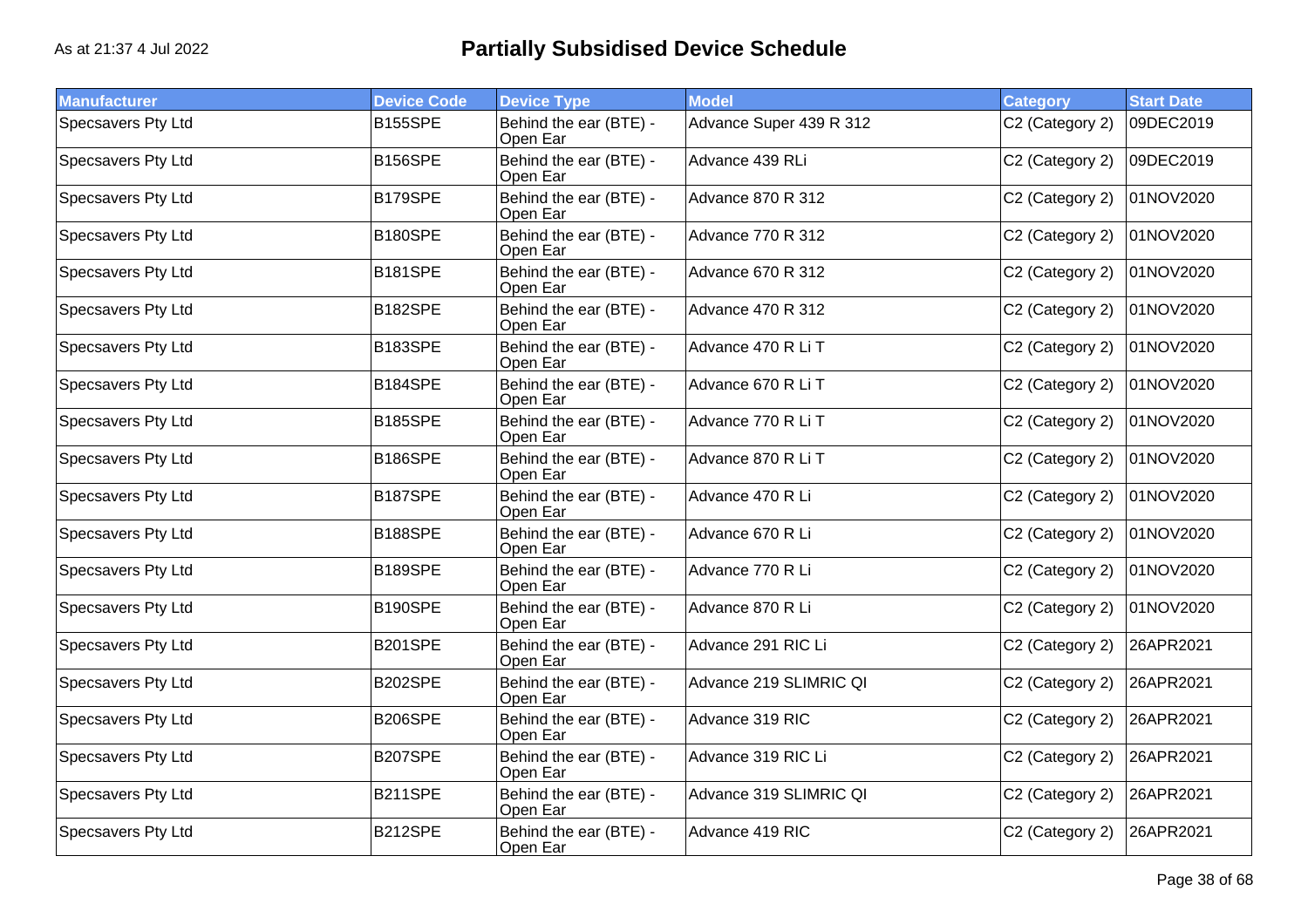| <b>Manufacturer</b>       | <b>Device Code</b> | <b>Device Type</b>                 | <b>Model</b>             | <b>Category</b> | <b>Start Date</b> |
|---------------------------|--------------------|------------------------------------|--------------------------|-----------------|-------------------|
| Specsavers Pty Ltd        | B213SPE            | Behind the ear (BTE) -<br>Open Ear | Advance 419 RIC Li       | C2 (Category 2) | 26APR2021         |
| Specsavers Pty Ltd        | B217SPE            | Behind the ear (BTE) -<br>Open Ear | Advance 419 SLIMRIC QI   | C2 (Category 2) | 26APR2021         |
| Specsavers Pty Ltd        | <b>B218SPE</b>     | Behind the ear (BTE) -<br>Open Ear | Advance 619 RIC          | C2 (Category 2) | 26APR2021         |
| Specsavers Pty Ltd        | B222SPE            | Behind the ear (BTE) -<br>Open Ear | Advance 619 RIC Li       | C2 (Category 2) | 26APR2021         |
| Specsavers Pty Ltd        | B223SPE            | Behind the ear (BTE) -<br>Open Ear | Advance 619 SLIMRIC QI   | C2 (Category 2) | 26APR2021         |
| Specsavers Pty Ltd        | B224SPE            | Behind the ear (BTE) -<br>Open Ear | Advance 819 RIC          | C2 (Category 2) | 26APR2021         |
| <b>Specsavers Pty Ltd</b> | <b>B228SPE</b>     | Behind the ear (BTE) -<br>Open Ear | Advance 819 RIC Li       | C2 (Category 2) | 26APR2021         |
| <b>Specsavers Pty Ltd</b> | <b>B229SPE</b>     | Behind the ear (BTE) -<br>Open Ear | Advance 819 SLIMRIC QI   | C2 (Category 2) | 26APR2021         |
| Specsavers Pty Ltd        | <b>B231SPE</b>     | Behind the ear (BTE) -<br>Open Ear | Advance 471 R Li         | C2 (Category 2) | 24SEP2021         |
| Specsavers Pty Ltd        | B232SPE            | Behind the ear (BTE) -<br>Open Ear | Advance 471 R Li T       | C2 (Category 2) | 24SEP2021         |
| Specsavers Pty Ltd        | B233SPE            | Behind the ear (BTE) -<br>Open Ear | Advance 471 R 312        | C2 (Category 2) | 24SEP2021         |
| <b>Specsavers Pty Ltd</b> | B234SPE            | Behind the ear (BTE) -<br>Open Ear | Advance 671 R Li         | C2 (Category 2) | 24SEP2021         |
| Specsavers Pty Ltd        | <b>B235SPE</b>     | Behind the ear (BTE) -<br>Open Ear | Advance 671 R Li T       | C2 (Category 2) | 24SEP2021         |
| Specsavers Pty Ltd        | <b>B236SPE</b>     | Behind the ear (BTE) -<br>Open Ear | <b>Advance 671 R 312</b> | C2 (Category 2) | 24SEP2021         |
| Specsavers Pty Ltd        | B237SPE            | Behind the ear (BTE) -<br>Open Ear | Advance 771 R Li         | C2 (Category 2) | 24SEP2021         |
| Specsavers Pty Ltd        | <b>B238SPE</b>     | Behind the ear (BTE) -<br>Open Ear | Advance 771 R Li T       | C2 (Category 2) | 24SEP2021         |
| Specsavers Pty Ltd        | B239SPE            | Behind the ear (BTE) -<br>Open Ear | Advance 771 R 312        | C2 (Category 2) | 24SEP2021         |
| Specsavers Pty Ltd        | <b>B240SPE</b>     | Behind the ear (BTE) -<br>Open Ear | Advance 871 R Li         | C2 (Category 2) | 24SEP2021         |
| Specsavers Pty Ltd        | <b>B241SPE</b>     | Behind the ear (BTE) -<br>Open Ear | Advance 871 R Li T       | C2 (Category 2) | 24SEP2021         |
| Specsavers Pty Ltd        | B242SPE            | Behind the ear (BTE) -<br>Open Ear | <b>Advance 871 R 312</b> | C2 (Category 2) | 24SEP2021         |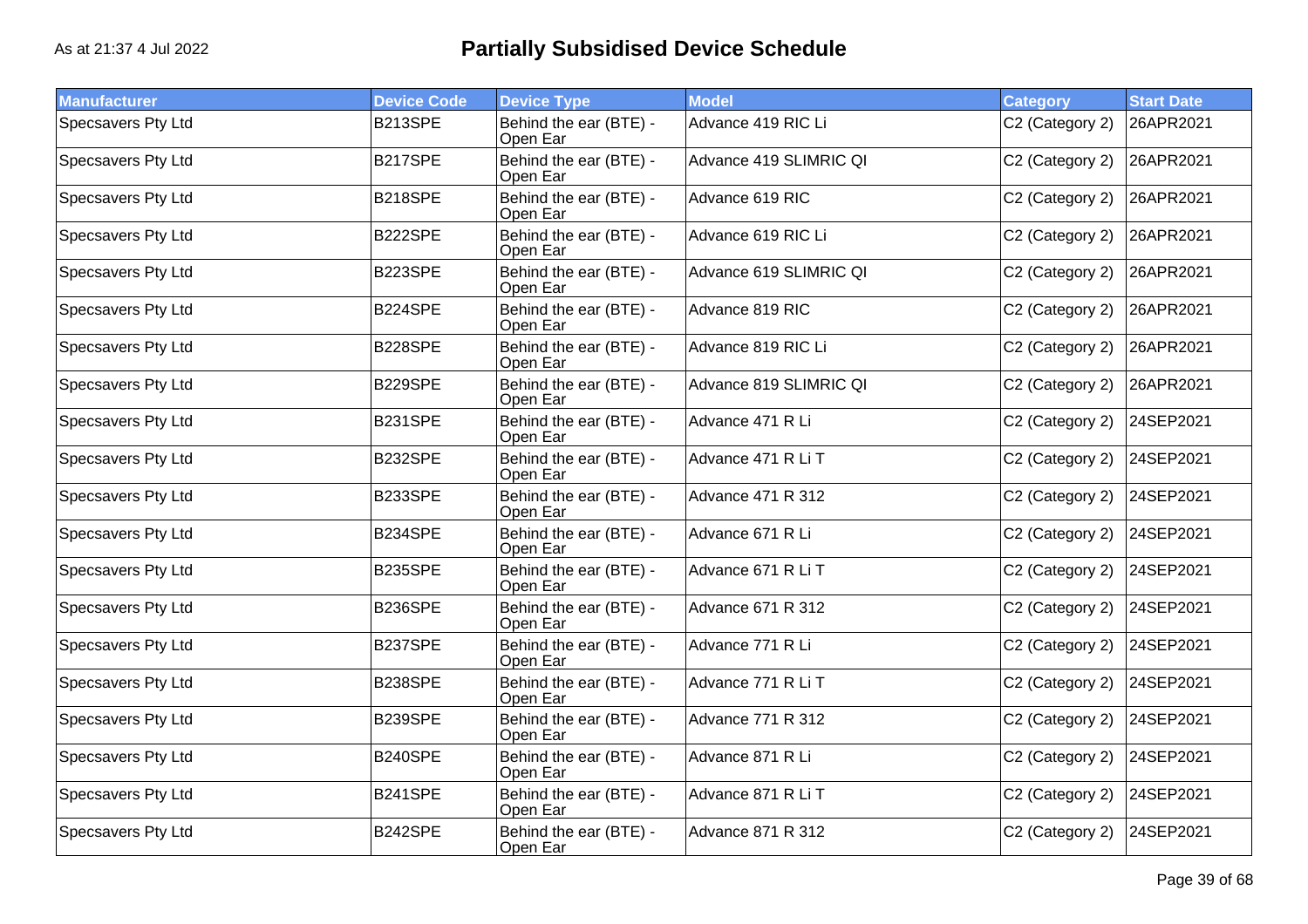| <b>Manufacturer</b>            | <b>Device Code</b> | <b>Device Type</b>                 | <b>Model</b>            | <b>Category</b> | <b>Start Date</b> |
|--------------------------------|--------------------|------------------------------------|-------------------------|-----------------|-------------------|
| Specsavers Pty Ltd             | B252SPE            | Behind the ear (BTE) -<br>Open Ear | Advance 690 miniRITE TR | C2 (Category 2) | 03JUN2022         |
| Specsavers Pty Ltd             | B253SPE            | Behind the ear (BTE) -<br>Open Ear | Advance 590 miniRITE TR | C2 (Category 2) | 03JUN2022         |
| Specsavers Pty Ltd             | B254SPE            | Behind the ear (BTE) -<br>Open Ear | Advance 490 miniRITE TR | C2 (Category 2) | 03JUN2022         |
| Specsavers Pty Ltd             | B255SPE            | Behind the ear (BTE) -<br>Open Ear | Advance 390 miniRITE TR | C2 (Category 2) | 03JUN2022         |
| Specsavers Pty Ltd             | <b>B256SPE</b>     | Behind the ear (BTE) -<br>Open Ear | Advance 290 miniRITE TR | C2 (Category 2) | 03JUN2022         |
| Specsavers Pty Ltd             | B257SPE            | Behind the ear (BTE) -<br>Open Ear | Advance 690 miniRITE T  | C2 (Category 2) | 03JUN2022         |
| Specsavers Pty Ltd             | B258SPE            | Behind the ear (BTE) -<br>Open Ear | Advance 590 miniRITE T  | C2 (Category 2) | 03JUN2022         |
| Specsavers Pty Ltd             | B259SPE            | Behind the ear (BTE) -<br>Open Ear | Advance 490 miniRITE T  | C2 (Category 2) | 03JUN2022         |
| Specsavers Pty Ltd             | <b>B260SPE</b>     | Behind the ear (BTE) -<br>Open Ear | Advance 390 miniRITE T  | C2 (Category 2) | 03JUN2022         |
| Signia Australia & New Zealand | <b>B275SIE</b>     | Behind the ear (BTE) -<br>Open Ear | Pure 3px RIC            | C2 (Category 2) | 01MAY2016         |
| Signia Australia & New Zealand | <b>B320SIE</b>     | Behind the ear (BTE) -<br>Open Ear | Pure 13 BT 3nx RIC      | C2 (Category 2) | 18OCT2017         |
| Signia Australia & New Zealand | <b>B321SIE</b>     | Behind the ear (BTE) -<br>Open Ear | Pure 13 BT 5nx RIC      | C2 (Category 2) | 18OCT2017         |
| Signia Australia & New Zealand | <b>B322SIE</b>     | Behind the ear (BTE) -<br>Open Ear | Pure 13 BT 7nx RIC      | C2 (Category 2) | 18OCT2017         |
| Signia Australia & New Zealand | <b>B323SIE</b>     | Behind the ear (BTE) -<br>Open Ear | Pure 312 BT 3nx RIC     | C2 (Category 2) | 18OCT2017         |
| Signia Australia & New Zealand | <b>B335SIE</b>     | Behind the ear (BTE) -<br>Open Ear | Pure 10 7nx             | C2 (Category 2) | 19MAR2018         |
| Signia Australia & New Zealand | <b>B336SIE</b>     | Behind the ear (BTE) -<br>Open Ear | Pure 10 5nx             | C2 (Category 2) | 18MAR2018         |
| Signia Australia & New Zealand | <b>B337SIE</b>     | Behind the ear (BTE) -<br>Open Ear | Pure 10 3nx             | C2 (Category 2) | 19MAR2018         |
| Signia Australia & New Zealand | <b>B341SIE</b>     | Behind the ear (BTE) -<br>Open Ear | Motion C&G BT 7nx       | C2 (Category 2) | 14OCT2018         |
| Signia Australia & New Zealand | <b>B342SIE</b>     | Behind the ear (BTE) -<br>Open Ear | Motion C&G BT 5nx       | C2 (Category 2) | 14OCT2018         |
| Signia Australia & New Zealand | B343SIE            | Behind the ear (BTE) -<br>Open Ear | Motion C&G BT 3nx       | C2 (Category 2) | 14OCT2018         |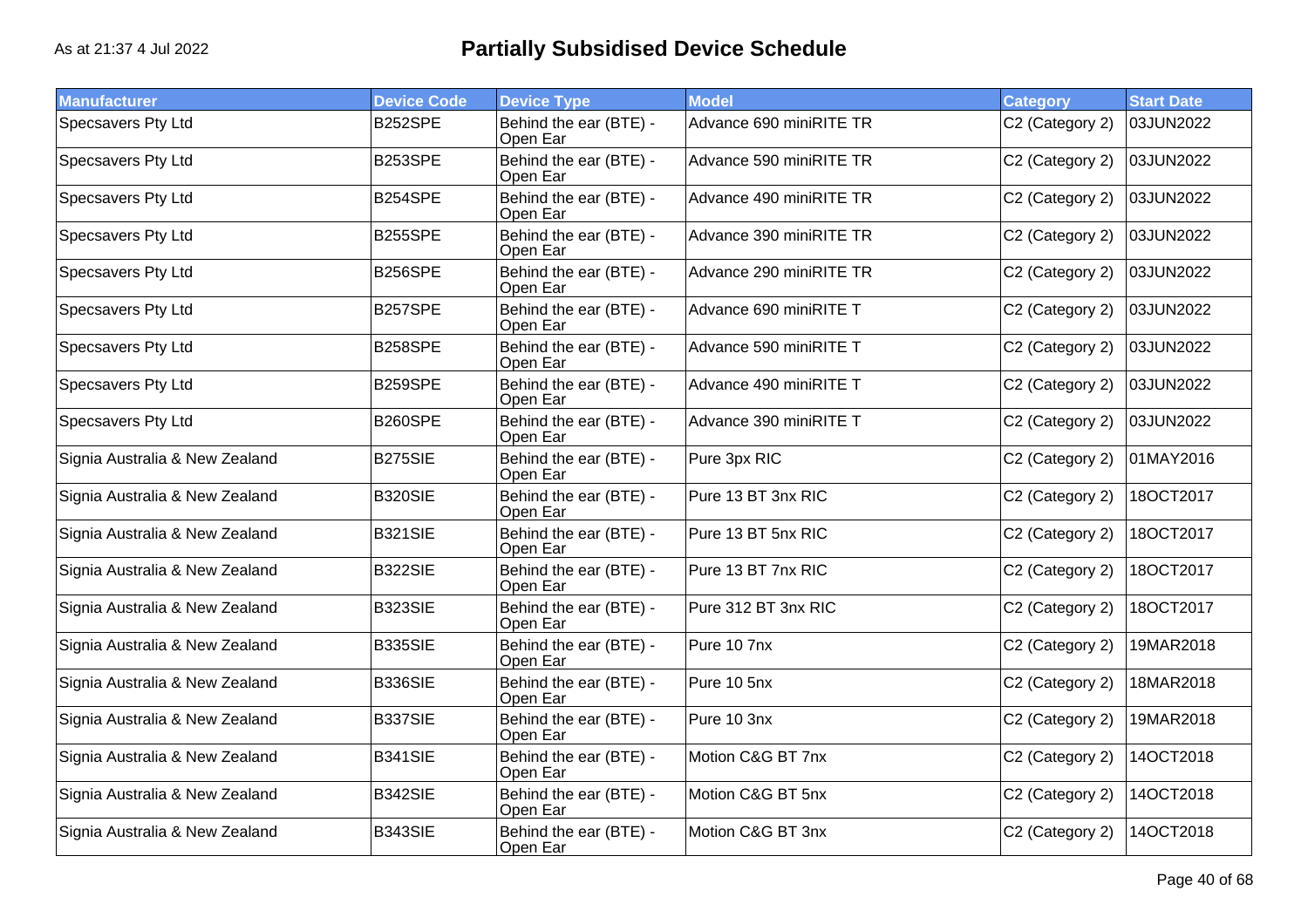| <b>Manufacturer</b>            | <b>Device Code</b> | <b>Device Type</b>                 | <b>Model</b>         | <b>Category</b> | <b>Start Date</b> |
|--------------------------------|--------------------|------------------------------------|----------------------|-----------------|-------------------|
| Signia Australia & New Zealand | <b>B353SIE</b>     | Behind the ear (BTE) -<br>Open Ear | Motion C&G BT 2nx    | C2 (Category 2) | 30MAR2019         |
| Signia Australia & New Zealand | <b>B354SIE</b>     | Behind the ear (BTE) -<br>Open Ear | Motion C&G BT 1nx    | C2 (Category 2) | 30MAR2019         |
| Signia Australia & New Zealand | <b>B355SIE</b>     | Behind the ear (BTE) -<br>Open Ear | Pure C&G BT 2nx      | C2 (Category 2) | 30MAR2019         |
| Signia Australia & New Zealand | <b>B356SIE</b>     | Behind the ear (BTE) -<br>Open Ear | Pure C&G BT 1nx      | C2 (Category 2) | 30MAR2019         |
| Signia Australia & New Zealand | <b>B357SIE</b>     | Behind the ear (BTE) -<br>Open Ear | Pure C&G BT 7X       | C2 (Category 2) | 01OCT2019         |
| Signia Australia & New Zealand | <b>B358SIE</b>     | Behind the ear (BTE) -<br>Open Ear | Pure C&G BT 5X       | C2 (Category 2) | 01OCT2019         |
| Signia Australia & New Zealand | <b>B359SIE</b>     | Behind the ear (BTE) -<br>Open Ear | Pure C&G BT 3X       | C2 (Category 2) | 01OCT2019         |
| Signia Australia & New Zealand | <b>B360SIE</b>     | Behind the ear (BTE) -<br>Open Ear | Pure 312 BT 7X       | C2 (Category 2) | 01OCT2019         |
| Signia Australia & New Zealand | <b>B361SIE</b>     | Behind the ear (BTE) -<br>Open Ear | Pure 312 BT 5X RIC   | C2 (Category 2) | 01OCT2019         |
| Signia Australia & New Zealand | B362SIE            | Behind the ear (BTE) -<br>Open Ear | Pure 312 BT 3X RIC   | C2 (Category 2) | 01OCT2019         |
| Signia Australia & New Zealand | <b>B363SIE</b>     | Behind the ear (BTE) -<br>Open Ear | Pure 10 2nx          | C2 (Category 2) | 01OCT2019         |
| Signia Australia & New Zealand | <b>B364SIE</b>     | Behind the ear (BTE) -<br>Open Ear | Pure 10 1nx          | C2 (Category 2) | 01OCT2019         |
| Signia Australia & New Zealand | <b>B365SIE</b>     | Behind the ear (BTE) -<br>Open Ear | Pure 312 BT 2nx RIC  | C2 (Category 2) | 01OCT2019         |
| Signia Australia & New Zealand | <b>B366SIE</b>     | Behind the ear (BTE) -<br>Open Ear | Pure 312 BT 1nx RIC  | C2 (Category 2) | 01OCT2019         |
| Signia Australia & New Zealand | <b>B367SIE</b>     | Behind the ear (BTE) -<br>Open Ear | Pure 13 BT 2nx RIC   | C2 (Category 2) | 01OCT2019         |
| Signia Australia & New Zealand | <b>B368SIE</b>     | Behind the ear (BTE) -<br>Open Ear | Pure 13 BT 1nx RIC   | C2 (Category 2) | 01OCT2019         |
| Signia Australia & New Zealand | <b>B371SIE</b>     | Behind the ear (BTE) -<br>Open Ear | Motion 13 BT 2nx BTE | C2 (Category 2) | 01OCT2019         |
| Signia Australia & New Zealand | <b>B373SIE</b>     | Behind the ear (BTE) -<br>Open Ear | Styletto BT 7X       | C2 (Category 2) | 01MAY2020         |
| Signia Australia & New Zealand | <b>B374SIE</b>     | Behind the ear (BTE) -<br>Open Ear | Styletto BT 5X       | C2 (Category 2) | 01MAY2020         |
| Signia Australia & New Zealand | <b>B375SIE</b>     | Behind the ear (BTE) -<br>Open Ear | Styletto BT 3X       | C2 (Category 2) | 01MAY2020         |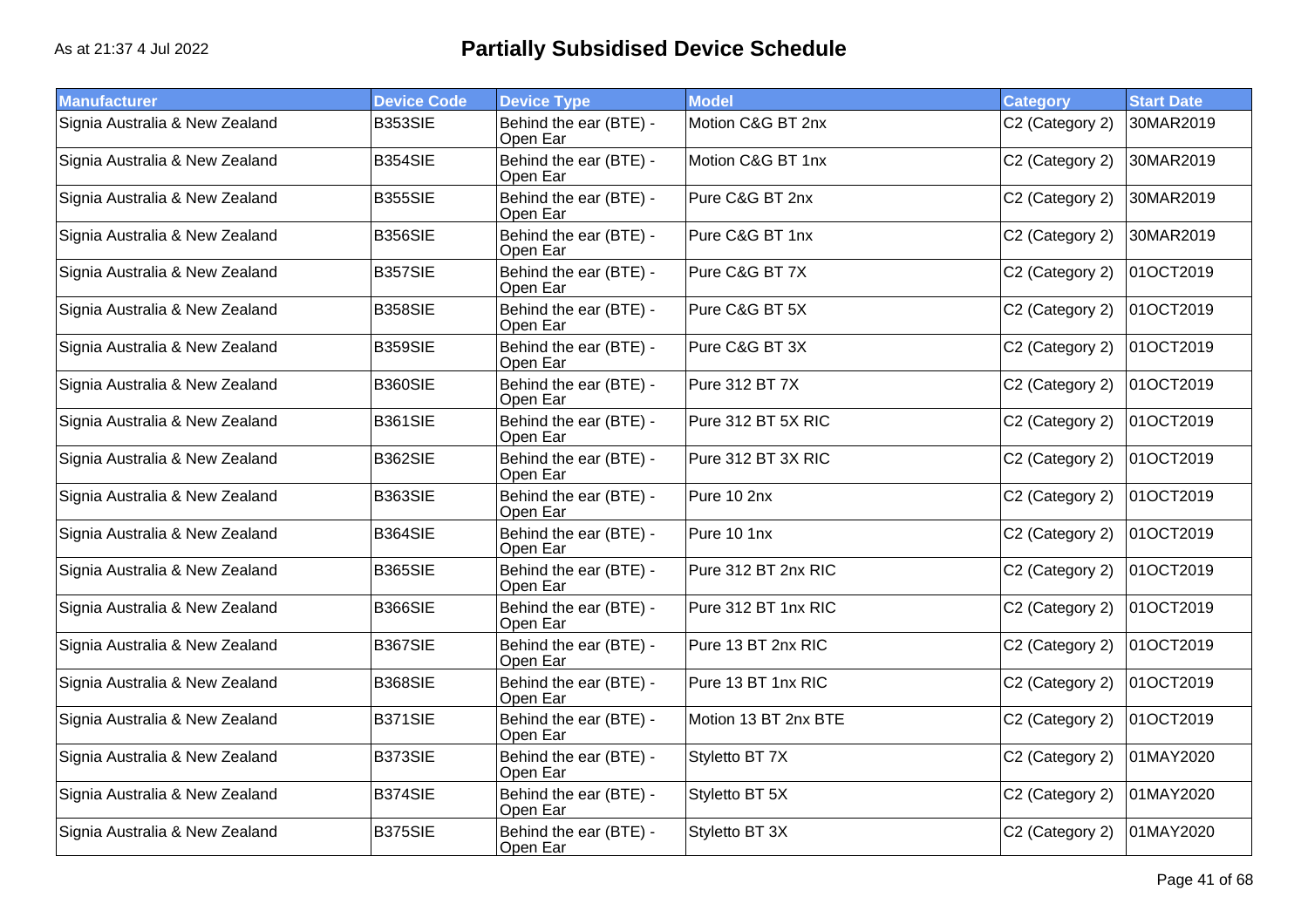| <b>Manufacturer</b>                  | <b>Device Code</b> | <b>Device Type</b>                 | <b>Model</b>                  | <b>Category</b> | <b>Start Date</b> |
|--------------------------------------|--------------------|------------------------------------|-------------------------------|-----------------|-------------------|
| WS Audiology Australia & New Zealand | <b>B388SIE</b>     | Behind the ear (BTE) -<br>Open Ear | ampli-connect R 5 MC 312 SI   | C2 (Category 2) | 01JUN2020         |
| WS Audiology Australia & New Zealand | <b>B389SIE</b>     | Behind the ear (BTE) -<br>Open Ear | ampli-connect R 5 MC 312 T SI | C2 (Category 2) | 01JUN2020         |
| WS Audiology Australia & New Zealand | B390SIE            | Behind the ear (BTE) -<br>Open Ear | ampli-connect R 4 MC 312 SI   | C2 (Category 2) | 01JUN2020         |
| WS Audiology Australia & New Zealand | B391SIE            | Behind the ear (BTE) -<br>Open Ear | ampli-connect R 4 MC 312 T SI | C2 (Category 2) | 01JUN2020         |
| WS Audiology Australia & New Zealand | B392SIE            | Behind the ear (BTE) -<br>Open Ear | ampli-connect R 3 MC 312 SI   | C2 (Category 2) | 01JUN2020         |
| WS Audiology Australia & New Zealand | <b>B393SIE</b>     | Behind the ear (BTE) -<br>Open Ear | ampli-connect R 3 MC 312 T SI | C2 (Category 2) | 01JUN2020         |
| WS Audiology Australia & New Zealand | B395SIE            | Behind the ear (BTE) -<br>Open Ear | ampli-energy R 5 MC R SI      | C2 (Category 2) | 01JUN2020         |
| WS Audiology Australia & New Zealand | B396SIE            | Behind the ear (BTE) -<br>Open Ear | ampli-energy R 4 MC R SI      | C2 (Category 2) | 01JUN2020         |
| WS Audiology Australia & New Zealand | <b>B397SIE</b>     | Behind the ear (BTE) -<br>Open Ear | ampli-energy R 3 MC R SI      | C2 (Category 2) | 01JUN2020         |
| WS Audiology Australia & New Zealand | B400SIE            | Behind the ear (BTE) -<br>Open Ear | ampli-energy B 2 8C R SI      | C2 (Category 2) | 01JUN2020         |
| Signia Australia & New Zealand       | <b>B405SIE</b>     | Behind the ear (BTE) -<br>Open Ear | Styletto BT 2X                | C2 (Category 2) | 01AUG2020         |
| Signia Australia & New Zealand       | B406SIE            | Behind the ear (BTE) -<br>Open Ear | Styletto BT 1X                | C2 (Category 2) | 01AUG2020         |
| Signia Australia & New Zealand       | B407SIE            | Behind the ear (BTE) -<br>Open Ear | Pure C&G BT 2X                | C2 (Category 2) | 01AUG2020         |
| Signia Australia & New Zealand       | B408SIE            | Behind the ear (BTE) -<br>Open Ear | Pure C&G BT 1X                | C2 (Category 2) | 01AUG2020         |
| Signia Australia & New Zealand       | <b>B409SIE</b>     | Behind the ear (BTE) -<br>Open Ear | Pure 312 BT 2X                | C2 (Category 2) | 01AUG2020         |
| Signia Australia & New Zealand       | <b>B410SIE</b>     | Behind the ear (BTE) -<br>Open Ear | Pure 312 BT 1X                | C2 (Category 2) | 01AUG2020         |
| WS Audiology Australia & New Zealand | B411SIE            | Behind the ear (BTE) -<br>Open Ear | AMPLI-ENERGY R 5MC R-D SI     | C2 (Category 2) | 20SEP2020         |
| WS Audiology Australia & New Zealand | B412SIE            | Behind the ear (BTE) -<br>Open Ear | AMPLI-ENERGY R 4MC R-D SI     | C2 (Category 2) | 20SEP2020         |
| WS Audiology Australia & New Zealand | B413SIE            | Behind the ear (BTE) -<br>Open Ear | AMPLI-ENERGY R 3MC R-D SI     | C2 (Category 2) | 20SEP2020         |
| WS Audiology Australia & New Zealand | B429SIE            | Behind the ear (BTE) -<br>Open Ear | Ampli-Energy B 5MC R SI       | C2 (Category 2) | 15MAR2021         |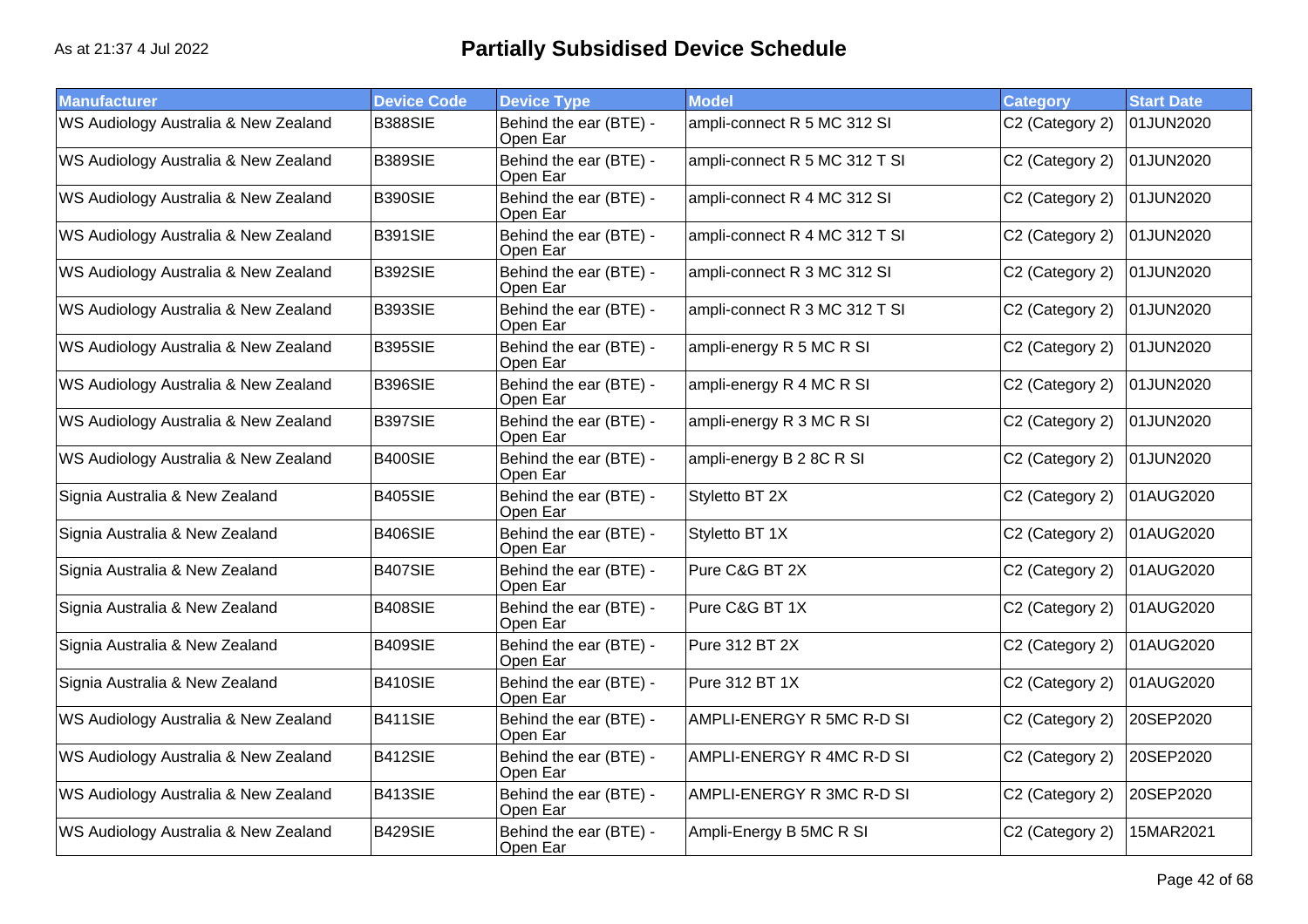| <b>Manufacturer</b>                  | <b>Device Code</b> | <b>Device Type</b>                 | <b>Model</b>                | <b>Category</b> | <b>Start Date</b> |
|--------------------------------------|--------------------|------------------------------------|-----------------------------|-----------------|-------------------|
| WS Audiology Australia & New Zealand | <b>B430SIE</b>     | Behind the ear (BTE) -<br>Open Ear | Ampli-Energy B 4MC R SI     | C2 (Category 2) | 15MAR2021         |
| WS Audiology Australia & New Zealand | B431SIE            | Behind the ear (BTE) -<br>Open Ear | Ampli-Energy B 3MC R SI     | C2 (Category 2) | 15MAR2021         |
| WS Audiology Australia & New Zealand | B435SIE            | Behind the ear (BTE) -<br>Open Ear | AMPLI-ENERGY R 2MC R-D SI   | C2 (Category 2) | 15MAR2021         |
| WS Audiology Australia & New Zealand | B436SIE            | Behind the ear (BTE) -<br>Open Ear | Ampli-Energy R 2MC SI       | C2 (Category 2) | 15MAR2021         |
| WS Audiology Australia & New Zealand | B438SIE            | Behind the ear (BTE) -<br>Open Ear | ampli-mini R 2 MC 312 SI    | C2 (Category 2) | 15MAR2021         |
| Signia Australia & New Zealand       | B439SIE            | Behind the ear (BTE) -<br>Open Ear | Pure C&G 7AX                | C2 (Category 2) | 01MAY2021         |
| Signia Australia & New Zealand       | B440SIE            | Behind the ear (BTE) -<br>Open Ear | Pure C&G 5AX                | C2 (Category 2) | 01MAY2021         |
| Signia Australia & New Zealand       | <b>B441SIE</b>     | Behind the ear (BTE) -<br>Open Ear | Pure C&G 3AX                | C2 (Category 2) | 01MAY2021         |
| Widex Australia & New Zealand        | B448SIE            | Behind the ear (BTE) -<br>Open Ear | Widex Magnify 50 RIC 10     | C2 (Category 2) | 01MAY2021         |
| Widex Australia & New Zealand        | B449SIE            | Behind the ear (BTE) -<br>Open Ear | Widex Magnify 110 BTE 312   | C2 (Category 2) | 01MAY2021         |
| Widex Australia & New Zealand        | B452SIE            | Behind the ear (BTE) -<br>Open Ear | Widex Magnify 110 mRIC R D  | C2 (Category 2) | 01MAY2021         |
| Widex Australia & New Zealand        | B453SIE            | Behind the ear (BTE) -<br>Open Ear | Widex Magnify 110 RIC 10    | C2 (Category 2) | 01MAY2021         |
| Widex Australia & New Zealand        | B458SIE            | Behind the ear (BTE) -<br>Open Ear | Widex MOMENT 440 M4-RIC 10  | C2 (Category 2) | 01JUN2021         |
| Widex Australia & New Zealand        | B459SIE            | Behind the ear (BTE) -<br>Open Ear | Widex MOMENT 330-M3 RIC 10  | C2 (Category 2) | 01JUN2021         |
| Widex Australia & New Zealand        | B461SIE            | Behind the ear (BTE) -<br>Open Ear | Widex MOMENT 110-M1 RIC 10  | C2 (Category 2) | 01JUN2021         |
| Widex Australia & New Zealand        | B462SIE            | Behind the ear (BTE) -<br>Open Ear | Widex MOMENT 110 BTE 312    | C2 (Category 2) | 01JUN2021         |
| Widex Australia & New Zealand        | B463SIE            | Behind the ear (BTE) -<br>Open Ear | Widex MOMENT 220 BTE 312    | C2 (Category 2) | 01JUN2021         |
| Widex Australia & New Zealand        | B464SIE            | Behind the ear (BTE) -<br>Open Ear | Widex MOMENT 330 BTE 312    | C2 (Category 2) | 01JUN2021         |
| Widex Australia & New Zealand        | <b>B465SIE</b>     | Behind the ear (BTE) -<br>Open Ear | Widex MOMENT 440 BTE 312    | C2 (Category 2) | 01JUN2021         |
| Widex Australia & New Zealand        | <b>B466SIE</b>     | Behind the ear (BTE) -<br>Open Ear | Widex MOMENT 110 M1-mRIC RD | C2 (Category 2) | 01JUN2021         |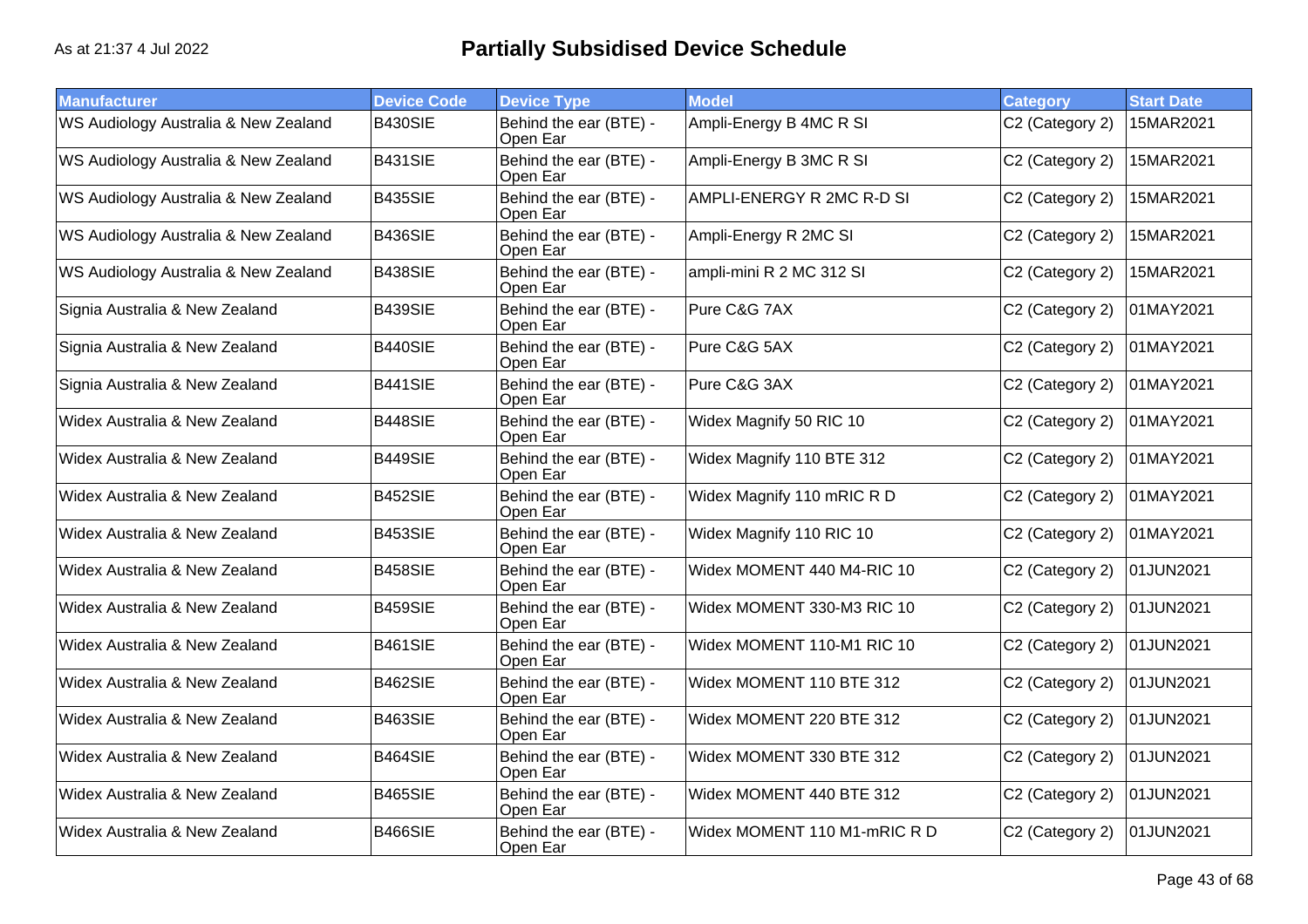| <b>Manufacturer</b>                  | <b>Device Code</b> | <b>Device Type</b>                 | <b>Model</b>                   | <b>Category</b> | <b>Start Date</b> |
|--------------------------------------|--------------------|------------------------------------|--------------------------------|-----------------|-------------------|
| Widex Australia & New Zealand        | B467SIE            | Behind the ear (BTE) -<br>Open Ear | Widex MOMENT 220 M2-mRIC R D   | C2 (Category 2) | 01JUN2021         |
| Widex Australia & New Zealand        | <b>B468SIE</b>     | Behind the ear (BTE) -<br>Open Ear | Widex MOMENT 330 M3-mRIC RD    | C2 (Category 2) | 01JUN2021         |
| Widex Australia & New Zealand        | B469SIE            | Behind the ear (BTE) -<br>Open Ear | Widex MOMENT 440 M4-mRIC R D   | C2 (Category 2) | 01JUN2021         |
| Widex Australia & New Zealand        | B482SIE            | Behind the ear (BTE) -<br>Open Ear | Widex EVOKE440 E4-FASHION-MINI | C2 (Category 2) | 01JUN2021         |
| Widex Australia & New Zealand        | B483SIE            | Behind the ear (BTE) -<br>Open Ear | Widex EVOKE330 E3-FASHION-MINI | C2 (Category 2) | 01JUN2021         |
| Widex Australia & New Zealand        | B484SIE            | Behind the ear (BTE) -<br>Open Ear | Widex EVOKE220 E2-FASHION-MINI | C2 (Category 2) | 01JUN2021         |
| Widex Australia & New Zealand        | <b>B485SIE</b>     | Behind the ear (BTE) -<br>Open Ear | Widex EVOKE110 E1-FASHION-MINI | C2 (Category 2) | 01JUN2021         |
| Widex Australia & New Zealand        | B496SIE            | Behind the ear (BTE) -<br>Open Ear | Widex EVOKE440 E4-PASSION      | C2 (Category 2) | 01JUN2021         |
| Widex Australia & New Zealand        | B497SIE            | Behind the ear (BTE) -<br>Open Ear | Widex EVOKE330 E3-PASSION      | C2 (Category 2) | 01JUN2021         |
| Widex Australia & New Zealand        | B498SIE            | Behind the ear (BTE) -<br>Open Ear | Widex EVOKE220 E2-PASSION      | C2 (Category 2) | 01JUN2021         |
| Widex Australia & New Zealand        | B499SIE            | Behind the ear (BTE) -<br>Open Ear | Widex EVOKE110 E1-PASSION      | C2 (Category 2) | 01JUN2021         |
| Widex Australia & New Zealand        | B504SIE            | Behind the ear (BTE) -<br>Open Ear | Widex EVOKE 100 RIC 10         | C2 (Category 2) | 01JUN2021         |
| Widex Australia & New Zealand        | <b>B509SIE</b>     | Behind the ear (BTE) -<br>Open Ear | Widex MOMENT 220 RIC10         | C2 (Category 2) | 23JUL2021         |
| Signia Australia & New Zealand       | B510SIE            | Behind the ear (BTE) -<br>Open Ear | Styletto BT 7AX                | C2 (Category 2) | 01SEP2021         |
| Signia Australia & New Zealand       | <b>B511SIE</b>     | Behind the ear (BTE) -<br>Open Ear | Styletto BT 5AX                | C2 (Category 2) | 01SEP2021         |
| Signia Australia & New Zealand       | B512SIE            | Behind the ear (BTE) -<br>Open Ear | Styletto BT 3AX                | C2 (Category 2) | 01SEP2021         |
| Signia Australia & New Zealand       | B513SIE            | Behind the ear (BTE) -<br>Open Ear | Pure 312 BT 7AX RIC            | C2 (Category 2) | 01SEP2021         |
| Signia Australia & New Zealand       | B514SIE            | Behind the ear (BTE) -<br>Open Ear | Pure 312 BT 5AX RIC            | C2 (Category 2) | 01SEP2021         |
| Signia Australia & New Zealand       | <b>B515SIE</b>     | Behind the ear (BTE) -<br>Open Ear | Pure 312 BT 3AX RIC            | C2 (Category 2) | 01SEP2021         |
| WS Audiology Australia & New Zealand | B521SIE            | Behind the ear (BTE) -<br>Open Ear | ampli-energy R 5 AX R SI       | C2 (Category 2) | 01SEP2021         |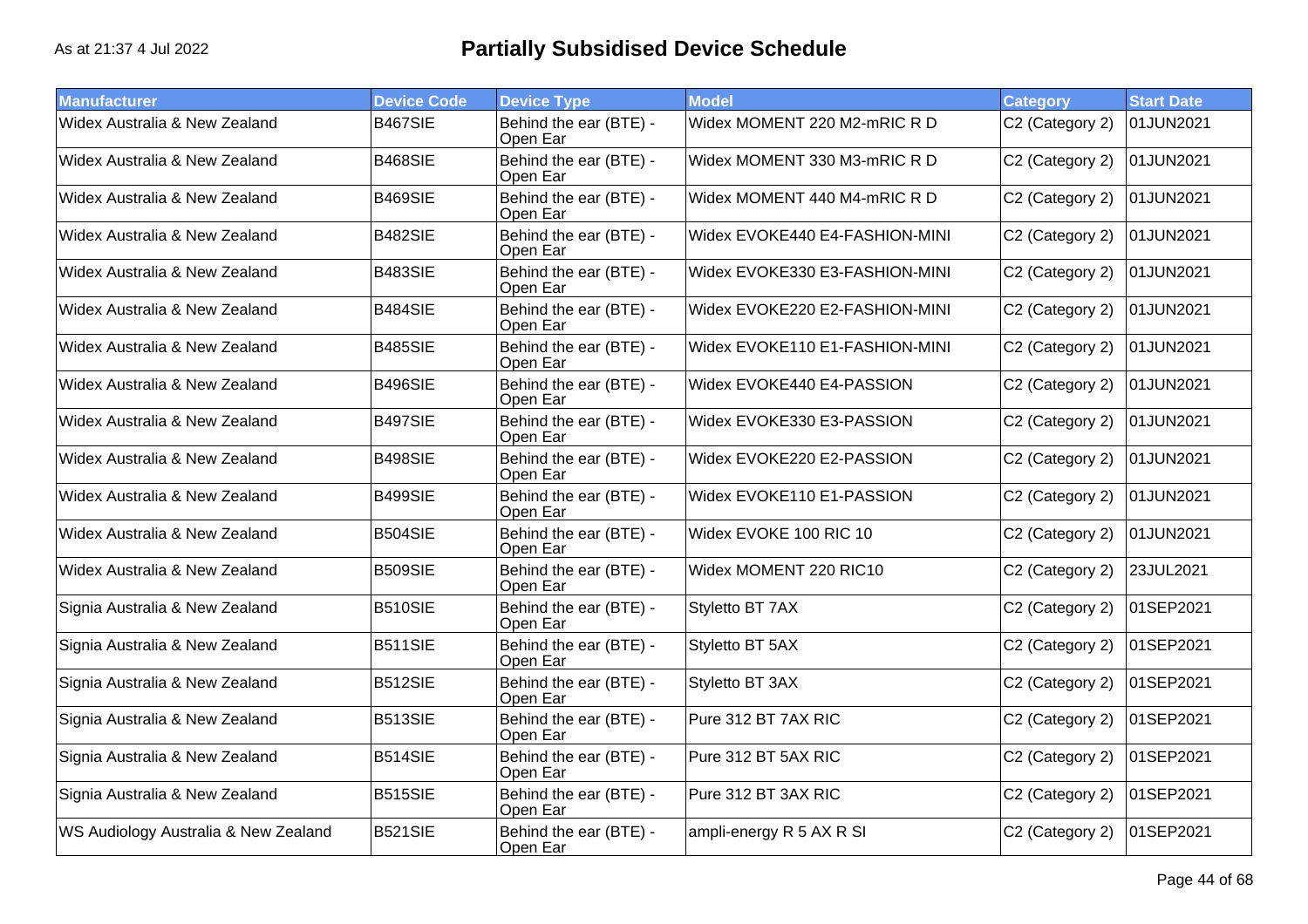| <b>Manufacturer</b>                  | <b>Device Code</b> | <b>Device Type</b>                           | <b>Model</b>               | <b>Category</b> | <b>Start Date</b> |
|--------------------------------------|--------------------|----------------------------------------------|----------------------------|-----------------|-------------------|
| WS Audiology Australia & New Zealand | B522SIE            | Behind the ear (BTE) -<br>Open Ear           | ampli-energy R 4 AX R SI   | C2 (Category 2) | 01SEP2021         |
| WS Audiology Australia & New Zealand | B523SIE            | Behind the ear (BTE) -<br>Open Ear           | ampli-energy R 3 AX R SI   | C2 (Category 2) | 01SEP2021         |
| WS Audiology Australia & New Zealand | B524SIE            | Behind the ear (BTE) -<br>Open Ear           | ampli-energy R 5 AX R-D SI | C2 (Category 2) | 01JAN2022         |
| WS Audiology Australia & New Zealand | B525SIE            | Behind the ear (BTE) -<br>Open Ear           | ampli-energy R 4 AX R-D SI | C2 (Category 2) | 01JAN2022         |
| WS Audiology Australia & New Zealand | B526SIE            | Behind the ear (BTE) -<br>Open Ear           | ampli-energy R 3 AX R-D SI | C2 (Category 2) | 01JAN2022         |
| WS Audiology Australia & New Zealand | <b>B527SIE</b>     | Behind the ear (BTE) -<br>Open Ear           | AMPLI-ENERGY R 2 AX R SIE  | C2 (Category 2) | 01JAN2022         |
| WS Audiology Australia & New Zealand | B528SIE            | Behind the ear (BTE) -<br>Open Ear           | AMPLI-MINI R 3 AX 312 SIE  | C2 (Category 2) | 01JAN2022         |
| WS Audiology Australia & New Zealand | B529SIE            | Behind the ear (BTE) -<br>Open Ear           | AMPLI-MINI R 2 AX 312      | C2 (Category 2) | 01JAN2022         |
| <b>BERNAFON AUSTRALIA</b>            | C008AUD            | Completely in the canal<br>(CIC)             | Zerena 9 CIC               | C3 (Category 3) | 01SEP2018         |
| <b>BERNAFON AUSTRALIA</b>            | C009AUD            | Completely in the canal<br>(CIC)             | Zerena 9 IIC               | C3 (Category 3) | 01SEP2018         |
| <b>BERNAFON AUSTRALIA</b>            | C010AUD            | Completely in the canal<br>(CIC)             | Zerena 7 CIC               | C3 (Category 3) | 01SEP2018         |
| <b>BERNAFON AUSTRALIA</b>            | C011AUD            | Completely in the canal<br>(CIC)             | Zerena 7 IIC               | C3 (Category 3) | 01SEP2018         |
| <b>BERNAFON AUSTRALIA</b>            | C012AUD            | Completely in the canal<br>(CIC)             | Zerena 5 CIC               | C3 (Category 3) | 01SEP2018         |
| <b>BERNAFON AUSTRALIA</b>            | C013AUD            | Completely in the canal<br>(CIC)             | Zerena 5 IIC               | C3 (Category 3) | 01SEP2018         |
| <b>BERNAFON AUSTRALIA</b>            | C014AUD            | Completely in the canal<br>(CIC)             | Zerena 3 CIC               | C3 (Category 3) | 01SEP2018         |
| <b>BERNAFON AUSTRALIA</b>            | C015AUD            | Completely in the canal<br>(CIC)             | Zerena 3 IIC               | C3 (Category 3) | 01SEP2018         |
| <b>BERNAFON AUSTRALIA</b>            | C016AUD            | Completely in the canal<br>(CIC)             | Zerena 1 CIC               | C3 (Category 3) | 01SEP2018         |
| <b>BERNAFON AUSTRALIA</b>            | C017AUD            | Completely in the canal<br>$\overline{C}$ IC | Zerena 1 IIC               | C3 (Category 3) | 01SEP2018         |
| <b>SONIC INNOVATIONS</b>             | C023AUD            | Completely in the canal<br>(CIC)             | Enchant 100 CIC            | C3 (Category 3) | 01SEP2018         |
| <b>SONIC INNOVATIONS</b>             | C024AUD            | Completely in the canal<br>(CIC)             | Enchant 80 CIC             | C3 (Category 3) | 01SEP2018         |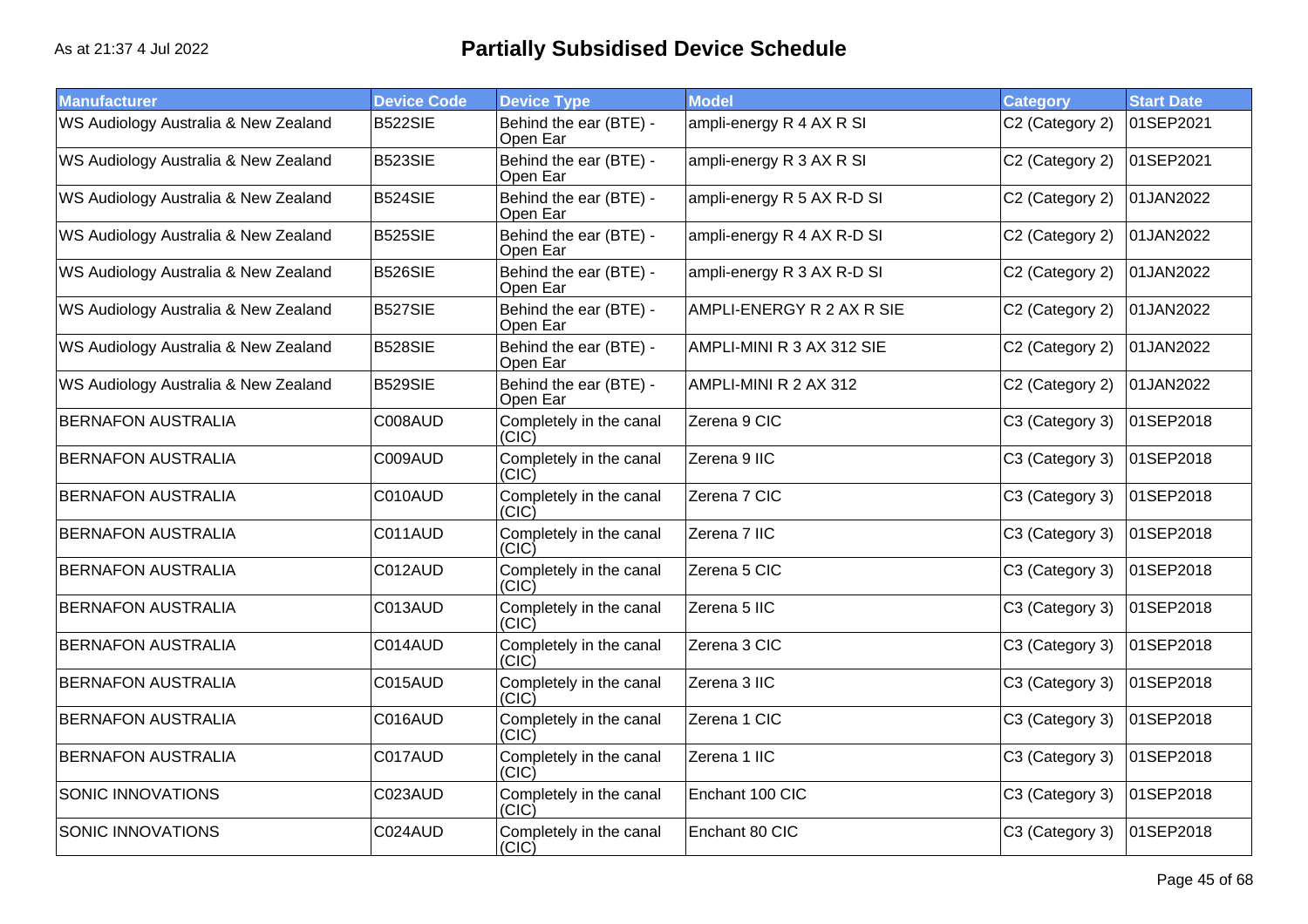| <b>Manufacturer</b>       | <b>Device Code</b> | <b>Device Type</b>               | <b>Model</b>    | <b>Category</b> | <b>Start Date</b> |
|---------------------------|--------------------|----------------------------------|-----------------|-----------------|-------------------|
| <b>SONIC INNOVATIONS</b>  | C025AUD            | Completely in the canal<br>(CIC) | Enchant 60 CIC  | C3 (Category 3) | 01SEP2018         |
| SONIC INNOVATIONS         | C026AUD            | Completely in the canal<br>(CIC) | Enchant 40 CIC  | C3 (Category 3) | 01SEP2018         |
| SONIC INNOVATIONS         | C027AUD            | Completely in the canal<br>(CIC) | Enchant 20 CIC  | C3 (Category 3) | 01SEP2018         |
| <b>OTICON AUSTRALIA</b>   | C030AUD            | Completely in the canal<br>(CIC) | Opn1 CIC        | C3 (Category 3) | 01SEP2018         |
| <b>OTICON AUSTRALIA</b>   | C031AUD            | Completely in the canal<br>(CIC) | Opn1 IIC        | C3 (Category 3) | 01SEP2018         |
| <b>OTICON AUSTRALIA</b>   | C033AUD            | Completely in the canal<br>(CIC) | Opn2 CIC        | C3 (Category 3) | 01SEP2018         |
| <b>OTICON AUSTRALIA</b>   | C034AUD            | Completely in the canal<br>(C C) | Opn2 IIC        | C3 (Category 3) | 01SEP2018         |
| <b>OTICON AUSTRALIA</b>   | C036AUD            | Completely in the canal<br>(CIC) | Opn3 CIC        | C3 (Category 3) | 01SEP2018         |
| <b>OTICON AUSTRALIA</b>   | C037AUD            | Completely in the canal<br>(CIC) | Opn3 IIC        | C3 (Category 3) | 01SEP2018         |
| <b>OTICON AUSTRALIA</b>   | C039AUD            | Completely in the canal<br>(CIC) | Siya1 CIC       | C3 (Category 3) | 01SEP2018         |
| <b>OTICON AUSTRALIA</b>   | C040AUD            | Completely in the canal<br>(CIC) | Siya1 IIC       | C3 (Category 3) | 01SEP2018         |
| <b>OTICON AUSTRALIA</b>   | C042AUD            | Completely in the canal<br>(CIC) | Siya2 CIC       | C3 (Category 3) | 01SEP2018         |
| <b>OTICON AUSTRALIA</b>   | C043AUD            | Completely in the canal<br>(CIC) | Siya2 IIC       | C3 (Category 3) | 01SEP2018         |
| <b>SONIC INNOVATIONS</b>  | C044AUD            | Completely in the canal<br>(CIC) | Enchant 100 IIC | C3 (Category 3) | 01SEP2018         |
| SONIC INNOVATIONS         | C045AUD            | Completely in the canal<br>(CIC) | Enchant 80 IIC  | C3 (Category 3) | 01SEP2018         |
| SONIC INNOVATIONS         | C046AUD            | Completely in the canal<br>(CIC) | Enchant 60 IIC  | C3 (Category 3) | 01SEP2018         |
| <b>SONIC INNOVATIONS</b>  | C047AUD            | Completely in the canal<br>(CIC) | Enchant 40 IIC  | C3 (Category 3) | 01SEP2018         |
| SONIC INNOVATIONS         | C048AUD            | Completely in the canal<br>(CIC) | Enchant 20 IIC  | C3 (Category 3) | 01SEP2018         |
| <b>BERNAFON AUSTRALIA</b> | C053AUD            | Completely in the canal<br>(CIC) | Mirum 3 CICP    | C3 (Category 3) | 01OCT2018         |
| <b>BERNAFON AUSTRALIA</b> | C054AUD            | Completely in the canal<br>(CIC) | Mirum 3 CICx    | C3 (Category 3) | 01OCT2018         |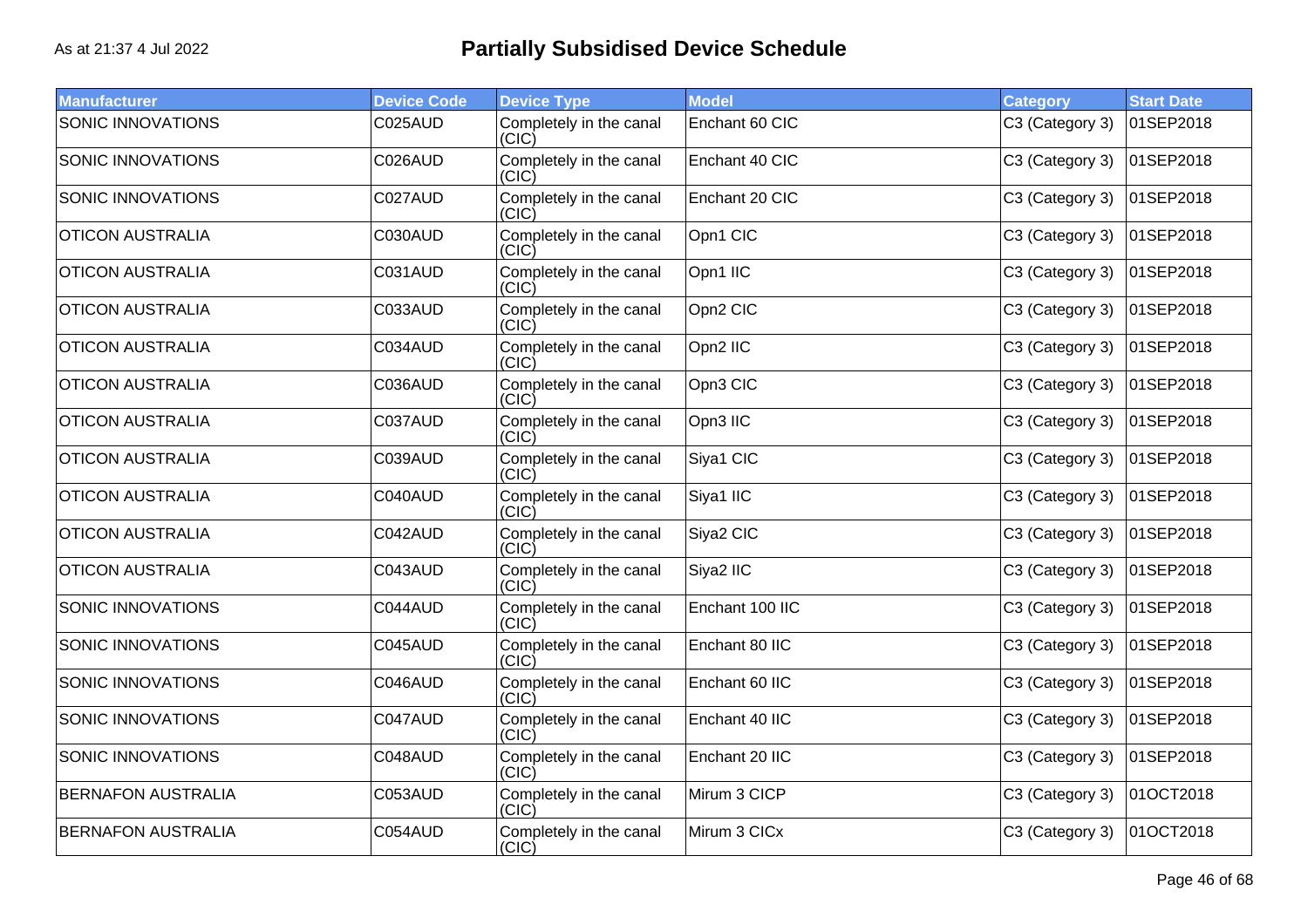| <b>Manufacturer</b>       | <b>Device Code</b> | <b>Device Type</b>               | <b>Model</b>             | <b>Category</b> | <b>Start Date</b> |
|---------------------------|--------------------|----------------------------------|--------------------------|-----------------|-------------------|
| <b>BERNAFON AUSTRALIA</b> | C055AUD            | Completely in the canal<br>(CIC) | Mirum 3 CIC              | C3 (Category 3) | 01OCT2018         |
| <b>OTICON AUSTRALIA</b>   | C063AUD            | Completely in the canal<br>(CIC) | ampli-mini I 2 VX 10 IIC | C3 (Category 3) | 15JUL2019         |
| <b>OTICON AUSTRALIA</b>   | C064AUD            | Completely in the canal<br>(CIC) | ampli-mini I 2 VX 10     | C3 (Category 3) | 15JUL2019         |
| <b>OTICON AUSTRALIA</b>   | C065AUD            | Completely in the canal<br>(CIC) | ampli-mini I 1 VX 10 IIC | C3 (Category 3) | 15JUL2019         |
| <b>OTICON AUSTRALIA</b>   | C066AUD            | Completely in the canal<br>(CIC) | ampli-mini I 1 VX 10     | C3 (Category 3) | 15JUL2019         |
| <b>OTICON AUSTRALIA</b>   | C067AUD            | Completely in the canal<br>(C C) | ampli-mini I 3 VX 10     | C3 (Category 3) | 15JUL2019         |
| <b>OTICON AUSTRALIA</b>   | C068AUD            | Completely in the canal<br>(CIC) | ampli-mini I 3 VX 10 IIC | C3 (Category 3) | 15JUL2019         |
| <b>OTICON AUSTRALIA</b>   | C069AUD            | Completely in the canal<br>(CIC) | ampli-mini I 4 VX 10     | C3 (Category 3) | 15JUL2019         |
| <b>OTICON AUSTRALIA</b>   | C070AUD            | Completely in the canal<br>(CIC) | ampli-mini I 4 VX 10 IIC | C3 (Category 3) | 15JUL2019         |
| <b>OTICON AUSTRALIA</b>   | C071AUD            | Completely in the canal<br>(CIC) | ampli-mini I 5 VX 10     | C3 (Category 3) | 15JUL2019         |
| <b>OTICON AUSTRALIA</b>   | C072AUD            | Completely in the canal<br>(CIC) | ampli-mini I 5 VX 10 IIC | C3 (Category 3) | 15JUL2019         |
| SONIC INNOVATIONS         | <b>C081SON</b>     | Completely in the canal<br>(CIC) | Cheer 20 CIC W           | C3 (Category 3) | 01OCT2015         |
| SONIC INNOVATIONS         | <b>C089SON</b>     | Completely in the canal<br>(CIC) | Cheer 60 CIC PW          | C3 (Category 3) | 01OCT2015         |
| SONIC INNOVATIONS         | C090SON            | Completely in the canal<br>(CIC) | Cheer 60 CIC W           | C3 (Category 3) | 01OCT2015         |
| SONIC INNOVATIONS         | C091SON            | Completely in the canal<br>(CIC) | Cheer 60 CIC             | C3 (Category 3) | 01OCT2015         |
| SONIC INNOVATIONS         | C092SON            | Completely in the canal<br>(CIC) | Cheer 60 IIC             | C3 (Category 3) | 01OCT2015         |
| <b>OTICON AUSTRALIA</b>   | C164OTI            | Completely in the canal<br>(CIC) | Nera2 Pro MIC            | C3 (Category 3) | 15FEB2015         |
| <b>OTICON AUSTRALIA</b>   | C165OTI            | Completely in the canal<br>(C C) | Nera2 Pro CIC            | C3 (Category 3) | 15FEB2015         |
| <b>OTICON AUSTRALIA</b>   | C166OTI            | Completely in the canal<br>(CIC) | Nera 2 Pro IIC           | C3 (Category 3) | 15FEB2015         |
| <b>EVERTONE PTY LTD</b>   | C084EVE            | Completely in the canal<br>(CIC) | Jam SHD 3 CIC            | C3 (Category 3) | 01DEC2017         |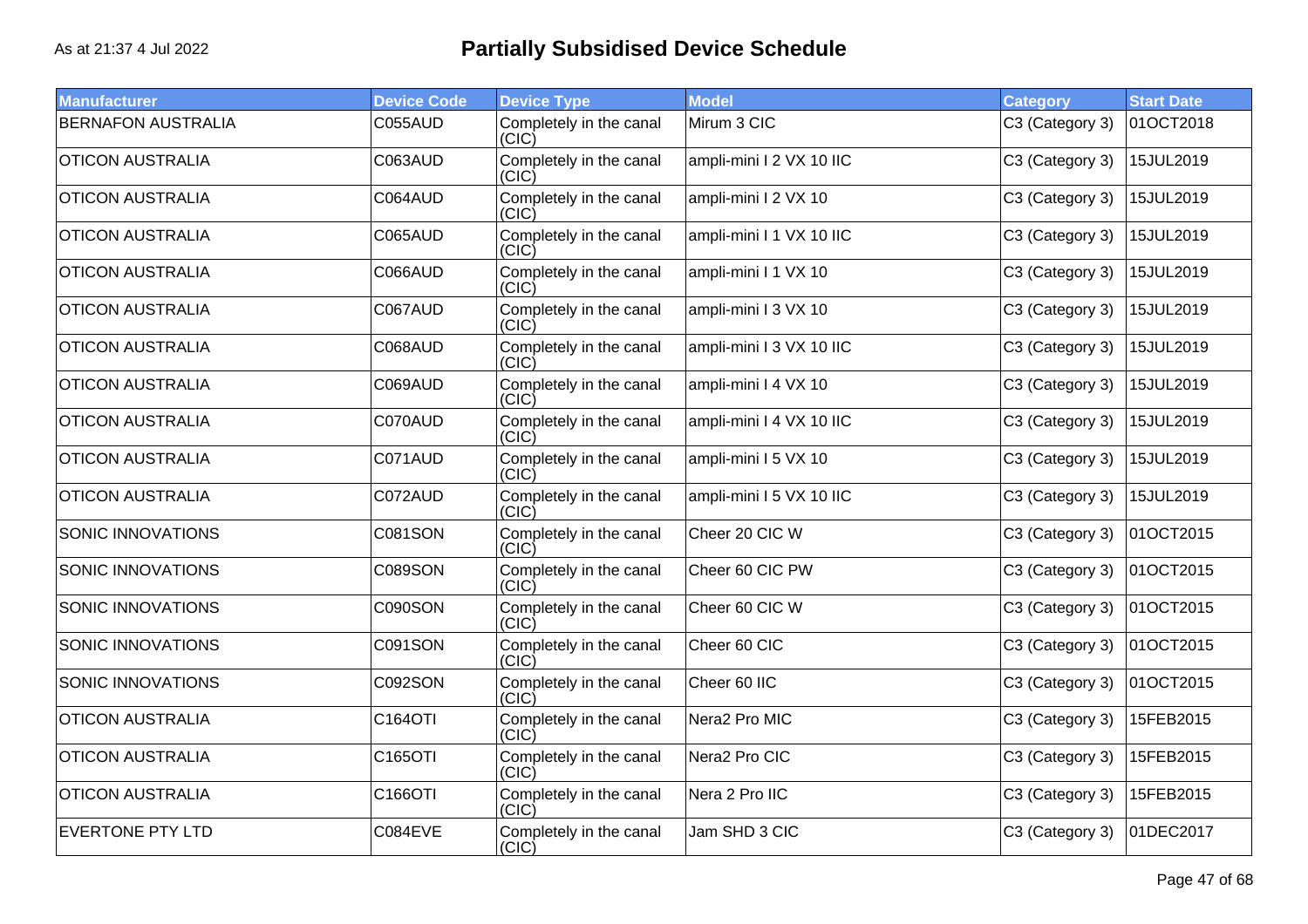| <b>Manufacturer</b>                 | <b>Device Code</b> | <b>Device Type</b>               | <b>Model</b>                   | Category        | <b>Start Date</b> |
|-------------------------------------|--------------------|----------------------------------|--------------------------------|-----------------|-------------------|
| <b>EVERTONE PTY LTD</b>             | <b>C085EVE</b>     | Completely in the canal<br>(C C) | Jam SHD 5 CIC                  | C3 (Category 3) | 01DEC2017         |
| <b>EVERTONE PTY LTD</b>             | C086EVE            | Completely in the canal<br>(CIC) | Jam SHD 7 CIC                  | C3 (Category 3) | 01DEC2017         |
| <b>EVERTONE PTY LTD</b>             | C087EVE            | Completely in the canal<br>(CIC) | Jam SHD 9 CIC                  | C3 (Category 3) | 01DEC2017         |
| <b>EVERTONE PTY LTD</b>             | C090EVE            | Completely in the canal<br>(CIC) | jazz XC Pro 3-10               | C3 (Category 3) | 23OCT2020         |
| <b>EVERTONE PTY LTD</b>             | C091EVE            | Completely in the canal<br>(CIC) | jazz XC Pro 5-10               | C3 (Category 3) | 23OCT2020         |
| <b>EVERTONE PTY LTD</b>             | C092EVE            | Completely in the canal<br>(CIC) | jazz XC Pro 7-10               | C3 (Category 3) | 23OCT2020         |
| <b>EVERTONE PTY LTD</b>             | <b>C093EVE</b>     | Completely in the canal<br>(CIC) | jazz XC Pro 9-10               | C3 (Category 3) | 23OCT2020         |
| GN HEARING AUSTRALIA PTY LTD        | C014GNH            | Completely in the canal<br>(CIC) | Beltone Amaze AMZ17CIC-W-LP    | C3 (Category 3) | 01OCT2019         |
| <b>GN HEARING AUSTRALIA PTY LTD</b> | C015GNH            | Completely in the canal<br>(CIC) | Beltone Amaze 17 AMZ17CIC-W-MP | C3 (Category 3) | 01OCT2019         |
| <b>GN HEARING AUSTRALIA PTY LTD</b> | C016GNH            | Completely in the canal<br>(CIC) | Beltone Amaze 17 AMZ17CIC-W-HP | C3 (Category 3) | 01OCT2019         |
| <b>GN HEARING AUSTRALIA PTY LTD</b> | C017GNH            | Completely in the canal<br>(CIC) | Beltone Amaze 17 AMZ17CIC-W-UP | C3 (Category 3) | 17DEC2019         |
| <b>GN HEARING AUSTRALIA PTY LTD</b> | C018GNH            | Completely in the canal<br>(CIC) | Beltone Amaze 9 AMZ9CIC-W-LP   | C3 (Category 3) | 01OCT2019         |
| GN HEARING AUSTRALIA PTY LTD        | C019GNH            | Completely in the canal<br>(CIC) | Beltone Amaze 9 AMZ9CIC-W-MP   | C3 (Category 3) | 01OCT2019         |
| <b>GN HEARING AUSTRALIA PTY LTD</b> | C020GNH            | Completely in the canal<br>(C C) | Beltone Amaze 9 AMZ9CIC-W-HP   | C3 (Category 3) | 01OCT2019         |
| <b>GN HEARING AUSTRALIA PTY LTD</b> | C021GNH            | Completely in the canal<br>(CIC) | Beltone Amaze 9 AMZ9CIC-W-UP   | C3 (Category 3) | 17DEC2019         |
| <b>GN HEARING AUSTRALIA PTY LTD</b> | C022GNH            | Completely in the canal<br>(CIC) | Beltone Amaze 6 AMZ6CIC-W-LP   | C3 (Category 3) | 01OCT2019         |
| GN HEARING AUSTRALIA PTY LTD        | C023GNH            | Completely in the canal<br>(CIC) | Beltone Amaze 6 AMZ6CIC-W-MP   | C3 (Category 3) | 01OCT2019         |
| GN HEARING AUSTRALIA PTY LTD        | C024GNH            | Completely in the canal<br>(C C) | Beltone Amaze 6 AMZ6CIC-W-HP   | C3 (Category 3) | 01OCT2019         |
| <b>GN HEARING AUSTRALIA PTY LTD</b> | C025GNH            | Completely in the canal<br>(CIC) | Beltone Amaze 6 AMZ6CIC-W-UP   | C3 (Category 3) | 01NOV2019         |
| <b>GN HEARING AUSTRALIA PTY LTD</b> | C026GNH            | Completely in the canal<br>(CIC) | Beltone Trust TST17IIC-LP      | C3 (Category 3) | 01OCT2019         |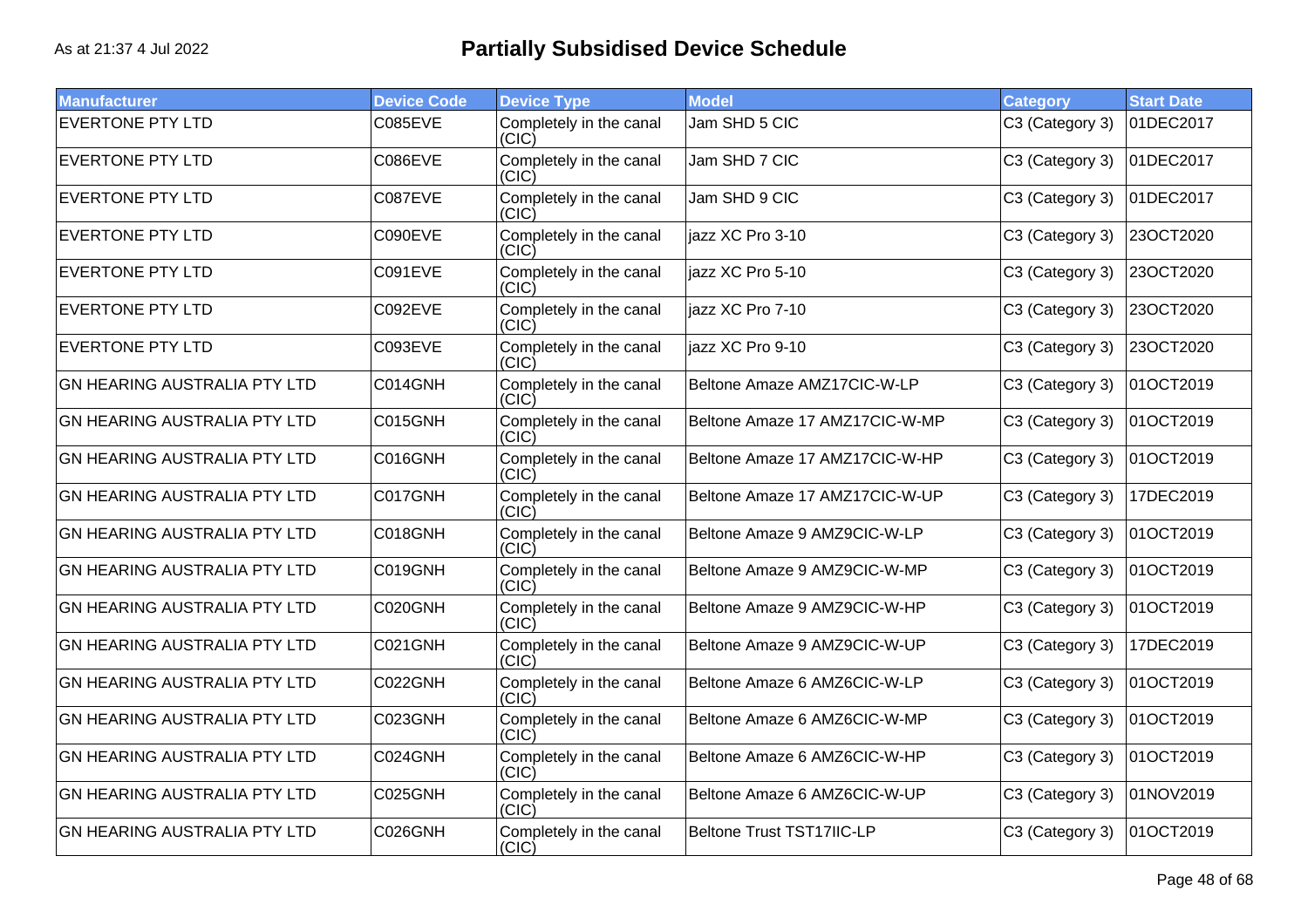| <b>Manufacturer</b>                 | <b>Device Code</b> | <b>Device Type</b>               | <b>Model</b>                       | Category        | <b>Start Date</b> |
|-------------------------------------|--------------------|----------------------------------|------------------------------------|-----------------|-------------------|
| <b>GN HEARING AUSTRALIA PTY LTD</b> | C027GNH            | Completely in the canal<br>(CIC) | Beltone Trust 9 TST9IIC-LP         | C3 (Category 3) | 01OCT2019         |
| <b>GN HEARING AUSTRALIA PTY LTD</b> | C028GNH            | Completely in the canal<br>(CIC) | Beltone Trust 6 TST6IIC-LP         | C3 (Category 3) | 01OCT2019         |
| <b>GN HEARING AUSTRALIA PTY LTD</b> | C029GNH            | Completely in the canal<br>(CIC) | Beltone Trust 17 TST17CIC-LP       | C3 (Category 3) | 01OCT2019         |
| <b>GN HEARING AUSTRALIA PTY LTD</b> | C030GNH            | Completely in the canal<br>(CIC) | Beltone Trust 17 TST17CIC-MP       | C3 (Category 3) | 01OCT2019         |
| <b>GN HEARING AUSTRALIA PTY LTD</b> | C031GNH            | Completely in the canal<br>(CIC) | Beltone Trust 17 TST17CIC-HP       | C3 (Category 3) | 01OCT2019         |
| <b>GN HEARING AUSTRALIA PTY LTD</b> | C032GNH            | Completely in the canal<br>(CIC) | Beltone Trust 17 TST17CIC-UP       | C3 (Category 3) | 01OCT2019         |
| <b>GN HEARING AUSTRALIA PTY LTD</b> | C033GNH            | Completely in the canal<br>(CIC) | Beltone Trust 9 TST9CIC-LP         | C3 (Category 3) | 02AUG2019         |
| <b>GN HEARING AUSTRALIA PTY LTD</b> | C034GNH            | Completely in the canal<br>(CIC) | Beltone Trust 9 TST9CIC-MP         | C3 (Category 3) | 01OCT2019         |
| <b>GN HEARING AUSTRALIA PTY LTD</b> | C035GNH            | Completely in the canal<br>(CIC) | Beltone Trust 9 TST9CIC-HP         | C3 (Category 3) | 01OCT2019         |
| <b>GN HEARING AUSTRALIA PTY LTD</b> | C036GNH            | Completely in the canal<br>(CIC) | Beltone Trust 9 TST9CIC-UP         | C3 (Category 3) | 01OCT2019         |
| <b>GN HEARING AUSTRALIA PTY LTD</b> | C037GNH            | Completely in the canal<br>(CIC) | Beltone Trust 6 TST6CIC-LP         | C3 (Category 3) | 01OCT2019         |
| <b>GN HEARING AUSTRALIA PTY LTD</b> | C038GNH            | Completely in the canal<br>(CIC) | Beltone Trust 6 TST6CIC-MP         | C3 (Category 3) | 01OCT2019         |
| <b>GN HEARING AUSTRALIA PTY LTD</b> | C039GNH            | Completely in the canal<br>(CIC) | Beltone Trust 6 TST6CIC-HP         | C3 (Category 3) | 01OCT2019         |
| <b>GN HEARING AUSTRALIA PTY LTD</b> | C040GNH            | Completely in the canal<br>(CIC) | Beltone Trust 6 TST6CIC-UP         | C3 (Category 3) | 01OCT2019         |
| <b>GN HEARING AUSTRALIA PTY LTD</b> | C054GNH            | Completely in the canal<br>(CIC) | ReSound LINX Quattro 9 RE9CIC-W-LP | C3 (Category 3) | 01OCT2019         |
| <b>GN HEARING AUSTRALIA PTY LTD</b> | C055GNH            | Completely in the canal<br>(CIC) | ReSound LINX Quattro 9 RE9CIC-W-MP | C3 (Category 3) | 01OCT2019         |
| <b>GN HEARING AUSTRALIA PTY LTD</b> | C056GNH            | Completely in the canal<br>(CIC  | ReSound LiNX Quattro 9 RE9CIC-W-HP | C3 (Category 3) | 01OCT2019         |
| <b>GN HEARING AUSTRALIA PTY LTD</b> | C057GNH            | Completely in the canal<br>(CIC) | ReSound LiNX Quattro 9 RE9CIC-W-UP | C3 (Category 3) | 17FEB2020         |
| <b>GN HEARING AUSTRALIA PTY LTD</b> | C058GNH            | Completely in the canal<br>(CIC) | ReSound LINX Quattro 7 RE7CIC-W-LP | C3 (Category 3) | 01OCT2019         |
| <b>GN HEARING AUSTRALIA PTY LTD</b> | C059GNH            | Completely in the canal<br>(CIC) | ReSound LiNX Quattro 7 RE7CIC-W-MP | C3 (Category 3) | 01OCT2019         |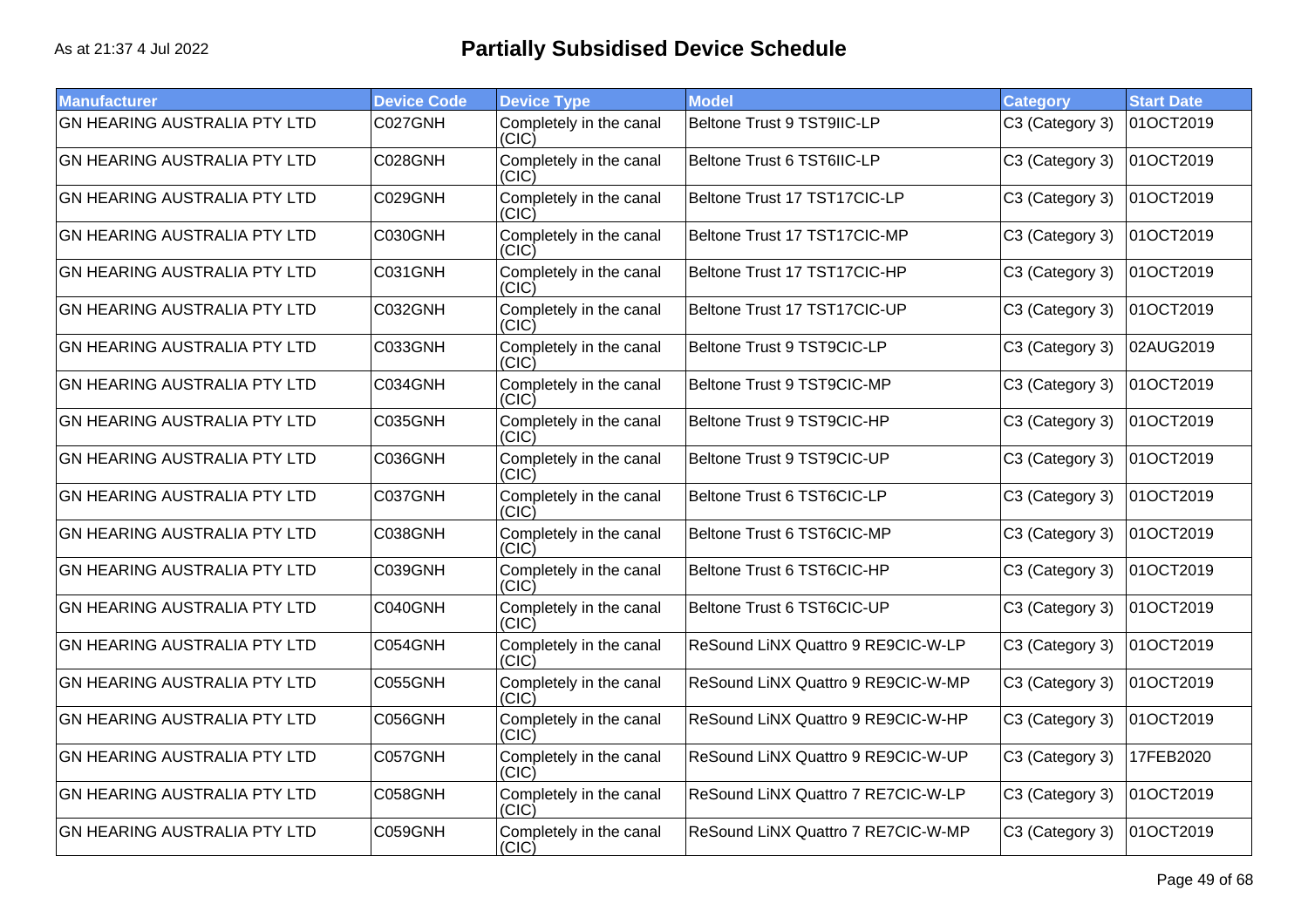| <b>Manufacturer</b>                 | <b>Device Code</b> | <b>Device Type</b>               | <b>Model</b>                       | <b>Category</b> | <b>Start Date</b> |
|-------------------------------------|--------------------|----------------------------------|------------------------------------|-----------------|-------------------|
| <b>GN HEARING AUSTRALIA PTY LTD</b> | C060GNH            | Completely in the canal<br>(CIC) | ReSound LINX Quattro 7 RE7CIC-W-HP | C3 (Category 3) | 01OCT2019         |
| <b>GN HEARING AUSTRALIA PTY LTD</b> | C061GNH            | Completely in the canal<br>(CIC) | ReSound LiNX Quattro 7 RE7CIC-W-UP | C3 (Category 3) | 17FEB2020         |
| <b>GN HEARING AUSTRALIA PTY LTD</b> | C062GNH            | Completely in the canal<br>(CIC) | ReSound LiNX Quattro 5 RE5CIC-W-LP | C3 (Category 3) | 01OCT2019         |
| <b>GN HEARING AUSTRALIA PTY LTD</b> | C063GNH            | Completely in the canal<br>(CIC) | ReSound LiNX Quattro 5 RE5CIC-W-MP | C3 (Category 3) | 01OCT2019         |
| <b>GN HEARING AUSTRALIA PTY LTD</b> | C064GNH            | Completely in the canal<br>(C C) | ReSound LiNX Quattro 5 RE5CIC-W-HP | C3 (Category 3) | 01OCT2019         |
| <b>GN HEARING AUSTRALIA PTY LTD</b> | C065GNH            | Completely in the canal<br>(CIC) | ReSound LiNX Quattro 5 RE5CIC-W-UP | C3 (Category 3) | 17FEB2020         |
| <b>GN HEARING AUSTRALIA PTY LTD</b> | C136GNH            | Completely in the canal<br>(CIC) | ampli-mini 2X3P10UPAG              | C3 (Category 3) | 22MAR2020         |
| <b>GN HEARING AUSTRALIA PTY LTD</b> | C137GNH            | Completely in the canal<br>(CIC) | ampli-mini 2X3P10HPAG              | C3 (Category 3) | 22MAR2020         |
| <b>GN HEARING AUSTRALIA PTY LTD</b> | <b>C138GNH</b>     | Completely in the canal<br>(CIC) | ampli-mini 2X3P10MPAG              | C3 (Category 3) | 22MAR2020         |
| <b>GN HEARING AUSTRALIA PTY LTD</b> | C139GNH            | Completely in the canal<br>(CIC) | ampli-mini 2X3P10LPAG              | C3 (Category 3) | 22MAR2020         |
| <b>GN HEARING AUSTRALIA PTY LTD</b> | C140GNH            | Completely in the canal<br>(CIC) | ampli-mini 2X310UPAG               | C3 (Category 3) | 22MAR2020         |
| <b>GN HEARING AUSTRALIA PTY LTD</b> | C141GNH            | Completely in the canal<br>(CIC) | ampli-mini 2X310HPAG               | C3 (Category 3) | 22MAR2020         |
| <b>GN HEARING AUSTRALIA PTY LTD</b> | C142GNH            | Completely in the canal<br>(CIC) | ampli-mini 2X310MPAG               | C3 (Category 3) | 22MAR2020         |
| <b>GN HEARING AUSTRALIA PTY LTD</b> | C143GNH            | Completely in the canal<br>(CIC) | ampli-mini 2X310LPAG               | C3 (Category 3) | 22MAR2020         |
| <b>GN HEARING AUSTRALIA PTY LTD</b> | C144GNH            | Completely in the canal<br>(CIC) | ampli-mini 5 XQ 10 LP              | C3 (Category 3) | 01JUL2020         |
| <b>GN HEARING AUSTRALIA PTY LTD</b> | C145GNH            | Completely in the canal<br>(CIC) | ampli-mini 5 XQ 10 MP              | C3 (Category 3) | 01JUL2020         |
| <b>GN HEARING AUSTRALIA PTY LTD</b> | C146GNH            | Completely in the canal<br>(CIC) | ampli-mini 5 XQ 10 HP              | C3 (Category 3) | 01JUL2020         |
| <b>GN HEARING AUSTRALIA PTY LTD</b> | C147GNH            | Completely in the canal<br>(C C) | ampli-mini 5 XQ 10 UP              | C3 (Category 3) | 01JUL2020         |
| <b>GN HEARING AUSTRALIA PTY LTD</b> | C148GNH            | Completely in the canal<br>(CIC) | ampli-mini 4 XQ 10 LP              | C3 (Category 3) | 01JUL2020         |
| <b>GN HEARING AUSTRALIA PTY LTD</b> | C149GNH            | Completely in the canal<br>(CIC) | ampli-mini 4 XQ 10 MP              | C3 (Category 3) | 01JUL2020         |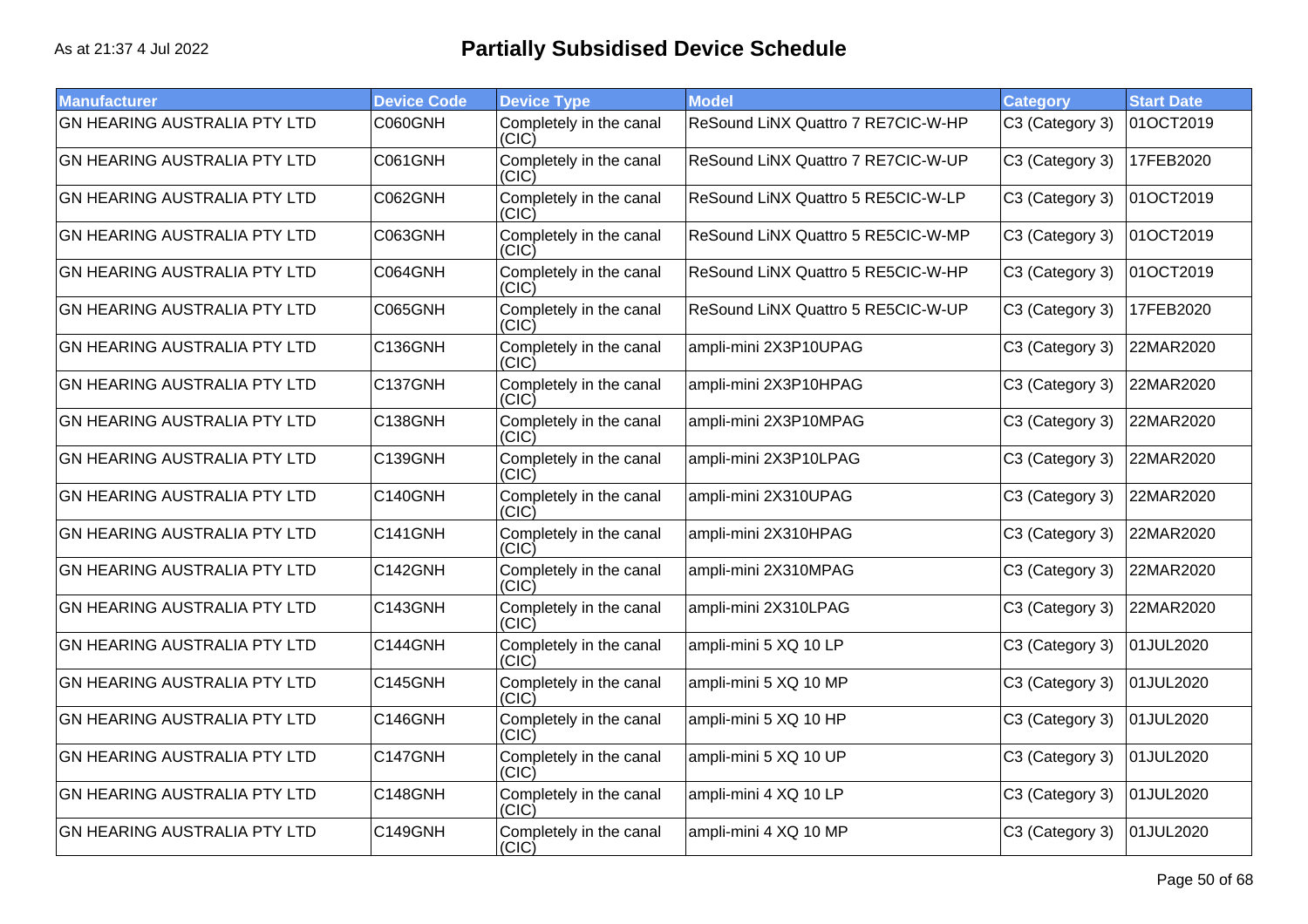| <b>Manufacturer</b>                 | <b>Device Code</b> | <b>Device Type</b>               | <b>Model</b>             | <b>Category</b> | <b>Start Date</b> |
|-------------------------------------|--------------------|----------------------------------|--------------------------|-----------------|-------------------|
| <b>GN HEARING AUSTRALIA PTY LTD</b> | C150GNH            | Completely in the canal<br>(CIC) | ampli-mini 4 XQ 10 HP    | C3 (Category 3) | 01JUL2020         |
| <b>GN HEARING AUSTRALIA PTY LTD</b> | <b>C151GNH</b>     | Completely in the canal<br>(CIC) | ampli-mini 4 XQ 10 UP    | C3 (Category 3) | 01JUL2020         |
| <b>GN HEARING AUSTRALIA PTY LTD</b> | C152GNH            | Completely in the canal<br>(CIC) | ampli-mini 3 XQ 10 LP    | C3 (Category 3) | 01JUL2020         |
| <b>GN HEARING AUSTRALIA PTY LTD</b> | C153GNH            | Completely in the canal<br>(CIC) | ampli-mini 3 XQ 10 MP    | C3 (Category 3) | 01JUL2020         |
| <b>GN HEARING AUSTRALIA PTY LTD</b> | C154GNH            | Completely in the canal<br>(CIC) | ampli-mini 3 XQ 10 HP    | C3 (Category 3) | 01JUL2020         |
| GN HEARING AUSTRALIA PTY LTD        | <b>C155GNH</b>     | Completely in the canal<br>(CIC) | ampli-mini 3 XQ 10 UP    | C3 (Category 3) | 01JUL2020         |
| <b>GN HEARING AUSTRALIA PTY LTD</b> | C169GNH            | Completely in the canal<br>(CIC) | Beltone Rely 4 RLY4CIC-W | C3 (Category 3) | 01FEB2021         |
| <b>GN HEARING AUSTRALIA PTY LTD</b> | C171GNH            | Completely in the canal<br>(CIC) | Beltone Rely 3 RLY3CIC-W | C3 (Category 3) | 01FEB2021         |
| <b>GN HEARING AUSTRALIA PTY LTD</b> | C173GNH            | Completely in the canal<br>(CIC) | ReSound Key 4 KE4CIC-W   | C3 (Category 3) | 01MAY2021         |
| <b>GN HEARING AUSTRALIA PTY LTD</b> | C175GNH            | Completely in the canal<br>(CIC) | ReSound Key 3 KE3CIC-W   | C3 (Category 3) | 01MAY2021         |
| <b>GN HEARING AUSTRALIA PTY LTD</b> | <b>C315RES</b>     | Completely in the canal<br>(CIC) | LINX 3D 9 LT9CIC-LP      | C3 (Category 3) | 01MAY2017         |
| <b>GN HEARING AUSTRALIA PTY LTD</b> | C316RES            | Completely in the canal<br>(CIC) | LINX 3D 9 LT9CIC-MP      | C3 (Category 3) | 01MAY2017         |
| <b>GN HEARING AUSTRALIA PTY LTD</b> | C317RES            | Completely in the canal<br>(CIC) | LINX 3D 9 LT9CIC-HP      | C3 (Category 3) | 01MAY2017         |
| <b>GN HEARING AUSTRALIA PTY LTD</b> | <b>C318RES</b>     | Completely in the canal<br>(CIC) | LINX 3D 9 LT9CIC-UP      | C3 (Category 3) | 01MAY2017         |
| <b>GN HEARING AUSTRALIA PTY LTD</b> | <b>C319RES</b>     | Completely in the canal<br>(CIC) | LINX 3D 9 LT9IIC-LP      | C3 (Category 3) | 01MAY2017         |
| <b>GN HEARING AUSTRALIA PTY LTD</b> | <b>C324RES</b>     | Completely in the canal<br>(C C) | LINX 3D 7 LT7CIC-LP      | C3 (Category 3) | 01MAY2017         |
| <b>GN HEARING AUSTRALIA PTY LTD</b> | <b>C325RES</b>     | Completely in the canal<br>(CIC) | LINX 3D 7 LT7CIC-MP      | C3 (Category 3) | 01MAY2017         |
| <b>GN HEARING AUSTRALIA PTY LTD</b> | <b>C326RES</b>     | Completely in the canal<br>(CIC) | LINX 3D 7 LT7CIC-HP      | C3 (Category 3) | 01MAY2017         |
| <b>GN HEARING AUSTRALIA PTY LTD</b> | C327RES            | Completely in the canal<br>(CIC) | LINX 3D 7 LT7CIC-UP      | C3 (Category 3) | 01MAY2017         |
| <b>GN HEARING AUSTRALIA PTY LTD</b> | <b>C328RES</b>     | Completely in the canal<br>(CIC) | LINX 3D 7 LT7IIC-LP      | C3 (Category 3) | 01MAY2017         |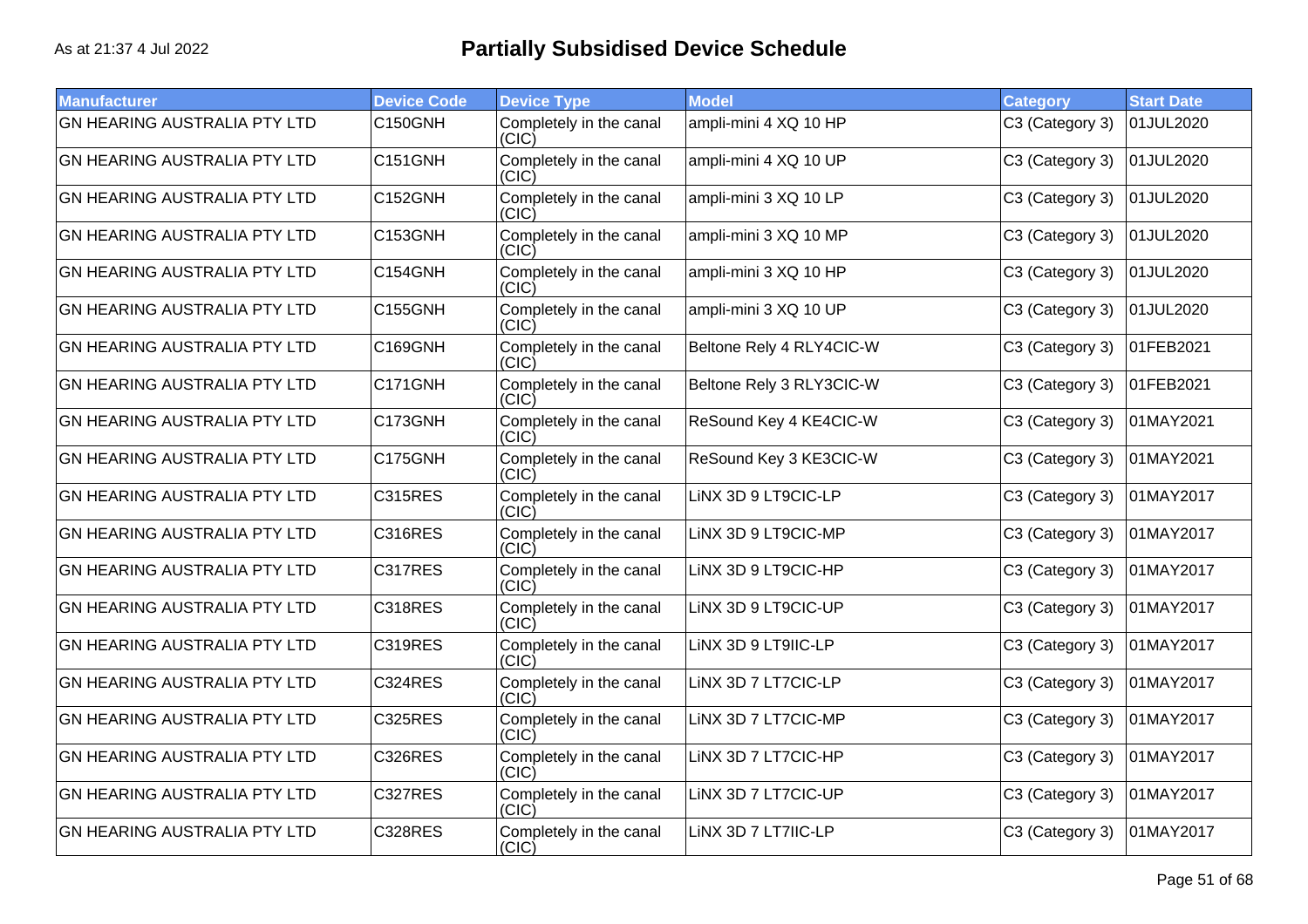| <b>Manufacturer</b>                 | <b>Device Code</b> | <b>Device Type</b>               | <b>Model</b>          | <b>Category</b> | <b>Start Date</b> |
|-------------------------------------|--------------------|----------------------------------|-----------------------|-----------------|-------------------|
| <b>GN HEARING AUSTRALIA PTY LTD</b> | <b>C333RES</b>     | Completely in the canal<br>(CIC) | LINX 3D 5 LT5CIC-LP   | C3 (Category 3) | 01MAY2017         |
| <b>GN HEARING AUSTRALIA PTY LTD</b> | <b>C334RES</b>     | Completely in the canal<br>(CIC) | LINX 3D 5 LT5CIC-MP   | C3 (Category 3) | 01MAY2017         |
| <b>GN HEARING AUSTRALIA PTY LTD</b> | <b>C335RES</b>     | Completely in the canal<br>(CIC) | LINX 3D 5 LT5CIC-HP   | C3 (Category 3) | 01MAY2017         |
| <b>GN HEARING AUSTRALIA PTY LTD</b> | <b>C336RES</b>     | Completely in the canal<br>(CIC) | LINX 3D 5 LT5CIC-UP   | C3 (Category 3) | 01MAY2017         |
| <b>GN HEARING AUSTRALIA PTY LTD</b> | C337RES            | Completely in the canal<br>(CIC) | LINX 3D 5 LT5IIC-LP   | C3 (Category 3) | 01MAY2017         |
| <b>GN HEARING AUSTRALIA PTY LTD</b> | <b>C338RES</b>     | Completely in the canal<br>(CIC) | ampli-mini 5X310LPAG  | C3 (Category 3) | 08JUL2019         |
| <b>GN HEARING AUSTRALIA PTY LTD</b> | <b>C339RES</b>     | Completely in the canal<br>(CIC) | ampli-mini 5X310SLPAG | C3 (Category 3) | 08JUL2019         |
| <b>GN HEARING AUSTRALIA PTY LTD</b> | <b>C340RES</b>     | Completely in the canal<br>(CIC) | ampli-mini 4X310SLPAG | C3 (Category 3) | 08JUL2019         |
| <b>GN HEARING AUSTRALIA PTY LTD</b> | <b>C341RES</b>     | Completely in the canal<br>(CIC) | ampli-mini 3X310SLPAG | C3 (Category 3) | 08JUL2019         |
| <b>GN HEARING AUSTRALIA PTY LTD</b> | C342RES            | Completely in the canal<br>(CIC) | ampli-mini 4X310LPAG  | C3 (Category 3) | 08JUL2019         |
| <b>GN HEARING AUSTRALIA PTY LTD</b> | <b>C343RES</b>     | Completely in the canal<br>(CIC) | ampli-mini 3X310LPAG  | C3 (Category 3) | 08JUL2019         |
| <b>GN HEARING AUSTRALIA PTY LTD</b> | <b>C345RES</b>     | Completely in the canal<br>(CIC) | ampli-mini 5X310MPAG  | C3 (Category 3) | 08JUL2019         |
| <b>GN HEARING AUSTRALIA PTY LTD</b> | <b>C346RES</b>     | Completely in the canal<br>(CIC) | ampli-mini 4X310MPAG  | C3 (Category 3) | 08JUL2019         |
| <b>GN HEARING AUSTRALIA PTY LTD</b> | C347RES            | Completely in the canal<br>(CIC) | ampli-mini 3X310MPAG  | C3 (Category 3) | 08JUL2019         |
| <b>GN HEARING AUSTRALIA PTY LTD</b> | <b>C349RES</b>     | Completely in the canal<br>(CIC) | ampli-mini 5X310HPAG  | C3 (Category 3) | 08JUL2019         |
| <b>GN HEARING AUSTRALIA PTY LTD</b> | <b>C350RES</b>     | Completely in the canal<br>(CIC) | ampli-mini 4X310HPAG  | C3 (Category 3) | 08JUL2019         |
| <b>GN HEARING AUSTRALIA PTY LTD</b> | <b>C351RES</b>     | Completely in the canal<br>(CIC) | ampli-mini 3X310HPAG  | C3 (Category 3) | 08JUL2019         |
| <b>GN HEARING AUSTRALIA PTY LTD</b> | <b>C353RES</b>     | Completely in the canal<br>(C C) | ampli-mini 5X310UPAG  | C3 (Category 3) | 08JUL2019         |
| <b>GN HEARING AUSTRALIA PTY LTD</b> | <b>C354RES</b>     | Completely in the canal<br>(CIC) | ampli-mini 4X310UPAG  | C3 (Category 3) | 08JUL2019         |
| <b>GN HEARING AUSTRALIA PTY LTD</b> | <b>C355RES</b>     | Completely in the canal<br>(CIC) | ampli-mini 3X310UPAG  | C3 (Category 3) | 08JUL2019         |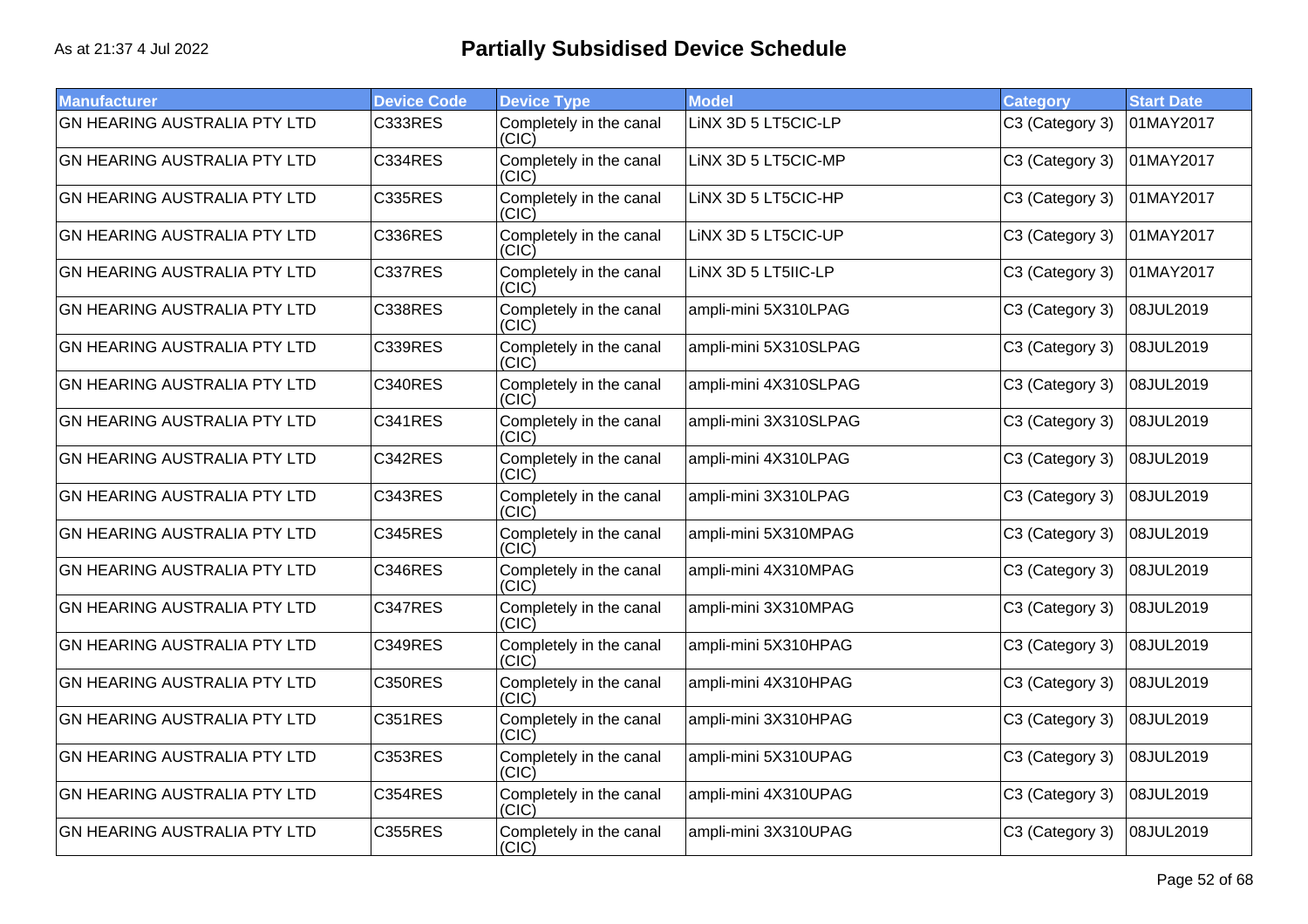| <b>Manufacturer</b>             | <b>Device Code</b>   | <b>Device Type</b>               | <b>Model</b>                    | <b>Category</b> | <b>Start Date</b> |
|---------------------------------|----------------------|----------------------------------|---------------------------------|-----------------|-------------------|
| SONOVA AUSTRALIA PTY LTD        | C260PHO              | Completely in the canal<br>(CIC) | Virto B90-Titanium              | C3 (Category 3) | 20MAR2017         |
| SONOVA AUSTRALIA PTY LTD        | C261PHO              | Completely in the canal<br>(CIC) | Virto B70 Titanium              | C3 (Category 3) | 20MAR2017         |
| SONOVA AUSTRALIA PTY LTD        | C262PHO              | Completely in the canal<br>(CIC) | Virto B90-10 NW O               | C3 (Category 3) | 25SEP2017         |
| SONOVA AUSTRALIA PTY LTD        | C263PHO              | Completely in the canal<br>(CIC) | Virto B70-10 NW O               | C3 (Category 3) | 25SEP2017         |
| SONOVA AUSTRALIA PTY LTD        | C264PHO              | Completely in the canal<br>(C C) | Virto B50-10 NW O               | C3 (Category 3) | 25SEP2017         |
| SONOVA AUSTRALIA PTY LTD        | C265PHO              | Completely in the canal<br>(CIC) | Virto B30-10 NW O               | C3 (Category 3) | 25SEP2017         |
| SONOVA AUSTRALIA PTY LTD        | C266PHO              | Completely in the canal<br>(CIC) | Virto B90-10 O                  | C3 (Category 3) | 25SEP2017         |
| SONOVA AUSTRALIA PTY LTD        | C <sub>267</sub> PHO | Completely in the canal<br>(CIC) | Virto B70-10 O                  | C3 (Category 3) | 25SEP2017         |
| SONOVA AUSTRALIA PTY LTD        | C268PHO              | Completely in the canal<br>(CIC) | Virto B50-10 O                  | C3 (Category 3) | 25SEP2017         |
| SONOVA AUSTRALIA PTY LTD        | C269PHO              | Completely in the canal<br>(CIC) | Virto B30-10 O                  | C3 (Category 3) | 25SEP2017         |
| <b>SONOVA AUSTRALIA PTY LTD</b> | C270PHO              | Completely in the canal<br>(CIC) | <b>Virto B90-10</b>             | C3 (Category 3) | 25SEP2017         |
| SONOVA AUSTRALIA PTY LTD        | C271PHO              | Completely in the canal<br>(CIC) | <b>Virto B70-10</b>             | C3 (Category 3) | 25SEP2017         |
| SONOVA AUSTRALIA PTY LTD        | C272PHO              | Completely in the canal<br>(CIC) | <b>Virto B50-10</b>             | C3 (Category 3) | 25SEP2017         |
| SONOVA AUSTRALIA PTY LTD        | C273PHO              | Completely in the canal<br>(CIC) | <b>Virto B30-10</b>             | C3 (Category 3) | 25SEP2017         |
| SONOVA AUSTRALIA PTY LTD        | C283PHO              | Completely in the canal<br>(CIC) | Unitron T Insera Pro W 10A Dir  | C3 (Category 3) | 16OCT2017         |
| SONOVA AUSTRALIA PTY LTD        | C285PHO              | Completely in the canal<br>(CIC) | Unitron T Insera 800 W 10A Dir  | C3 (Category 3) | 16OCT2017         |
| SONOVA AUSTRALIA PTY LTD        | C286PHO              | Completely in the canal<br>(CIC) | Unitron T Insera 800 W 10A Omni | C3 (Category 3) | 16OCT2017         |
| SONOVA AUSTRALIA PTY LTD        | C287PHO              | Completely in the canal<br>(CIC) | Unitron T Insera 800 10A Omni   | C3 (Category 3) | 16OCT2017         |
| SONOVA AUSTRALIA PTY LTD        | C289PHO              | Completely in the canal<br>(CIC) | Unitron T Insera 700 W 10A Dir  | C3 (Category 3) | 16OCT2017         |
| SONOVA AUSTRALIA PTY LTD        | C290PHO              | Completely in the canal<br>(CIC) | Unitron T Insera 700 W 10A Omni | C3 (Category 3) | 16OCT2017         |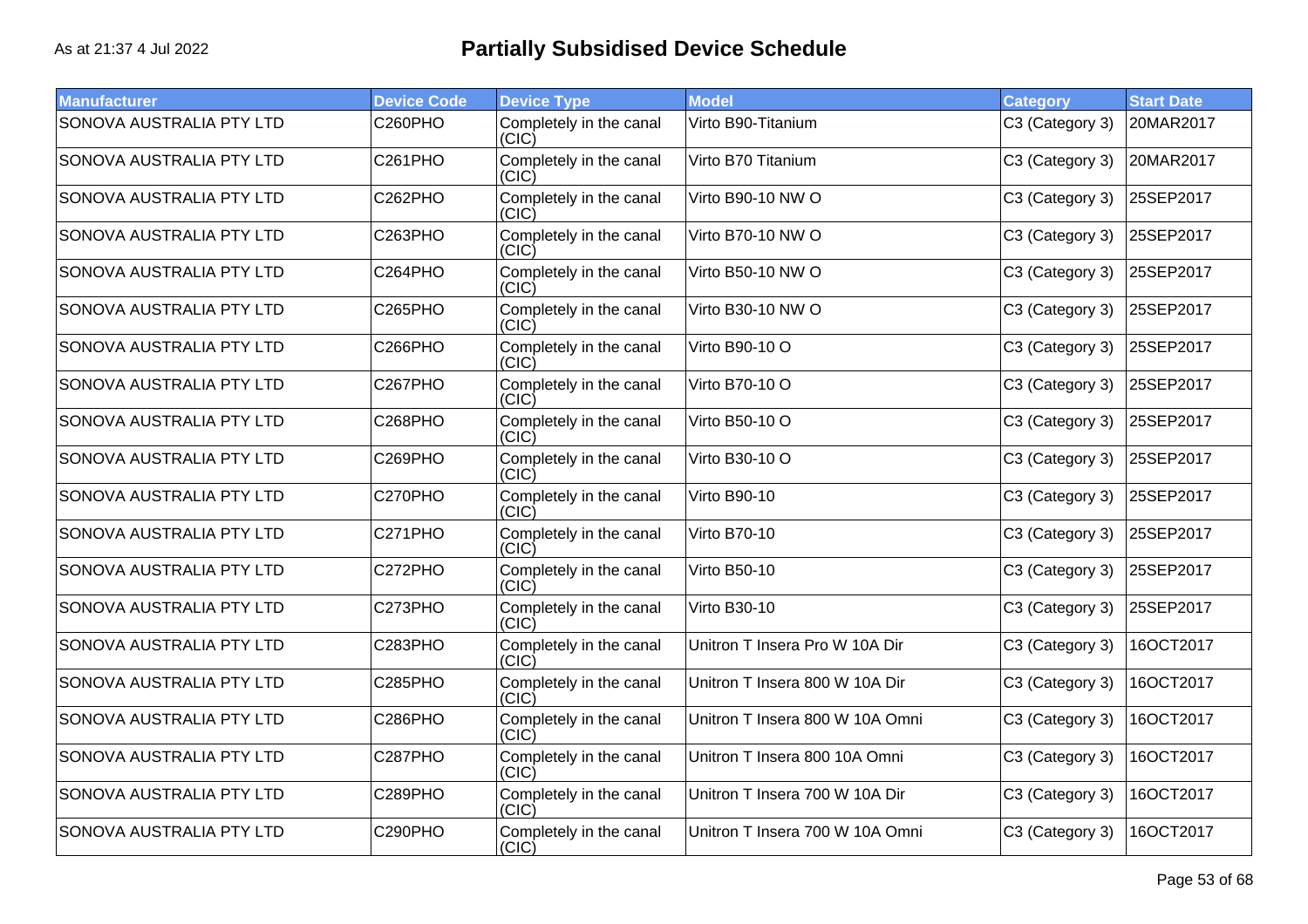| <b>Manufacturer</b>             | <b>Device Code</b> | <b>Device Type</b>               | <b>Model</b>                    | <b>Category</b> | <b>Start Date</b> |
|---------------------------------|--------------------|----------------------------------|---------------------------------|-----------------|-------------------|
| SONOVA AUSTRALIA PTY LTD        | C291PHO            | Completely in the canal<br>(CIC) | Unitron T Insera 700 10A Omni   | C3 (Category 3) | 16OCT2017         |
| <b>SONOVA AUSTRALIA PTY LTD</b> | C292PHO            | Completely in the canal<br>(CIC) | Unitron T Insera 600 W 10A Dir  | C3 (Category 3) | 16OCT2017         |
| SONOVA AUSTRALIA PTY LTD        | C293PHO            | Completely in the canal<br>(CIC) | Unitron T Insera 600 W 10A Omni | C3 (Category 3) | 16OCT2017         |
| SONOVA AUSTRALIA PTY LTD        | C294PHO            | Completely in the canal<br>(CIC) | Unitron T Insera 600 10A Omni   | C3 (Category 3) | 16OCT2017         |
| SONOVA AUSTRALIA PTY LTD        | C296PHO            | Completely in the canal<br>(C C) | Unitron T Insera 500 W 10A Dir  | C3 (Category 3) | 16OCT2017         |
| SONOVA AUSTRALIA PTY LTD        | C297PHO            | Completely in the canal<br>(CIC) | Unitron T Insera 500 W 10A Omni | C3 (Category 3) | 16OCT2017         |
| SONOVA AUSTRALIA PTY LTD        | C298PHO            | Completely in the canal<br>(CIC) | Unitron T Insera 500 10A Omni   | C3 (Category 3) | 16OCT2017         |
| SONOVA AUSTRALIA PTY LTD        | C300PHO            | Completely in the canal<br>(CIC) | Virto M90-Titanium              | C3 (Category 3) | 30MAR2020         |
| SONOVA AUSTRALIA PTY LTD        | C301PHO            | Completely in the canal<br>(CIC) | Virto M70-Titanium              | C3 (Category 3) | 30MAR2020         |
| <b>SONOVA AUSTRALIA PTY LTD</b> | C302PHO            | Completely in the canal<br>(CIC) | Virto M90-312 NW O              | C3 (Category 3) | 30MAR2020         |
| <b>SONOVA AUSTRALIA PTY LTD</b> | C303PHO            | Completely in the canal<br>(CIC) | Virto M90-10 NW O               | C3 (Category 3) | 30MAR2020         |
| SONOVA AUSTRALIA PTY LTD        | C304PHO            | Completely in the canal<br>(CIC) | Virto M70-312 NW O              | C3 (Category 3) | 30MAR2020         |
| SONOVA AUSTRALIA PTY LTD        | <b>C305PHO</b>     | Completely in the canal<br>(CIC) | Virto M70-10 NW O               | C3 (Category 3) | 30MAR2020         |
| SONOVA AUSTRALIA PTY LTD        | C306PHO            | Completely in the canal<br>(CIC) | Virto M50-312 NW O              | C3 (Category 3) | 30MAR2020         |
| SONOVA AUSTRALIA PTY LTD        | C307PHO            | Completely in the canal<br>(CIC) | Virto M50-10 NW O               | C3 (Category 3) | 30MAR2020         |
| <b>SONOVA AUSTRALIA PTY LTD</b> | <b>C308PHO</b>     | Completely in the canal<br>(CIC) | Virto M30-312 NW O              | C3 (Category 3) | 30MAR2020         |
| SONOVA AUSTRALIA PTY LTD        | C309PHO            | Completely in the canal<br>(CIC) | Virto M30-10 NW O               | C3 (Category 3) | 30MAR2020         |
| SONOVA AUSTRALIA PTY LTD        | C310PHO            | Completely in the canal<br>(CIC) | DX Insera 10A OMNI 3            | C3 (Category 3) | 12OCT2020         |
| SONOVA AUSTRALIA PTY LTD        | C313PHO            | Completely in the canal<br>(CIC) | DX Insera 10A OMNI 5            | C3 (Category 3) | 12OCT2020         |
| SONOVA AUSTRALIA PTY LTD        | C316PHO            | Completely in the canal<br>(CIC) | DX Insera 10A OMNI 7            | C3 (Category 3) | 12SEP2020         |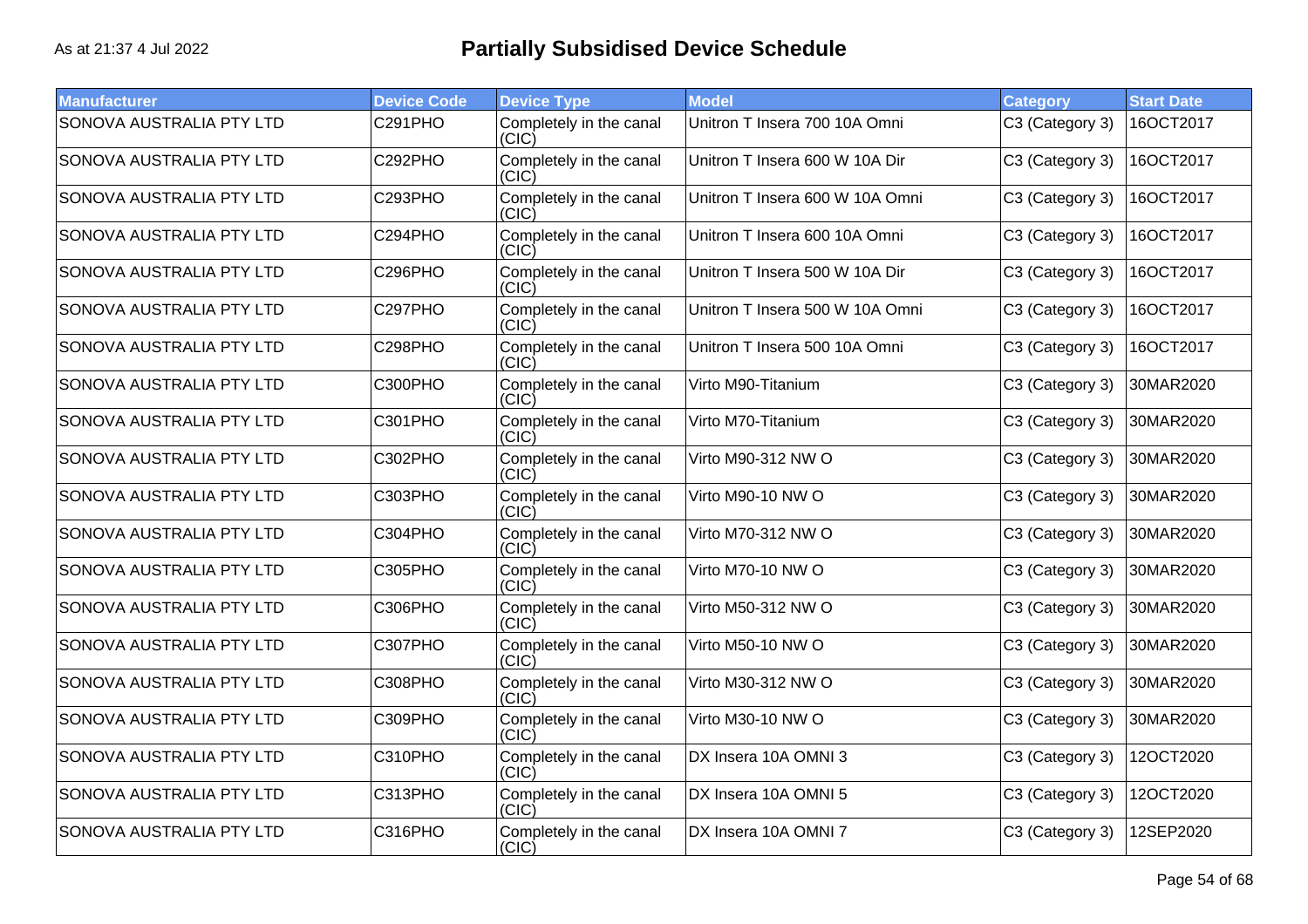| <b>Manufacturer</b>                                     | <b>Device Code</b> | <b>Device Type</b>               | <b>Model</b>         | <b>Category</b> | <b>Start Date</b> |
|---------------------------------------------------------|--------------------|----------------------------------|----------------------|-----------------|-------------------|
| SONOVA AUSTRALIA PTY LTD                                | C319PHO            | Completely in the canal<br>(CIC) | DX Insera 10A OMNI 9 | C3 (Category 3) | 12OCT2020         |
| SONOVA AUSTRALIA PTY LTD                                | C322PHO            | Completely in the canal<br>(CIC) | Virto P90-Titanium   | C3 (Category 3) | 22APR2022         |
| SONOVA AUSTRALIA PTY LTD                                | C323PHO            | Completely in the canal<br>(C C) | Virto P70-Titanium   | C3 (Category 3) | 22APR2022         |
| SONOVA AUSTRALIA PTY LTD                                | C324PHO            | Completely in the canal<br>(C C) | Virto P90-10 NW O    | C3 (Category 3) | 22APR2022         |
| SONOVA AUSTRALIA PTY LTD                                | C325PHO            | Completely in the canal<br>(CIC) | Virto P70-10 NW O    | C3 (Category 3) | 22APR2022         |
| SONOVA AUSTRALIA PTY LTD                                | C326PHO            | Completely in the canal<br>(CIC) | Virto P50-10 NW O    | C3 (Category 3) | 22APR2022         |
| SONOVA AUSTRALIA PTY LTD                                | C327PHO            | Completely in the canal<br>(CIC) | Virto P30-10 NW O    | C3 (Category 3) | 22APR2022         |
| SONOVA AUSTRALIA PTY LTD                                | C328PHO            | Completely in the canal<br>(C C) | Virto P90-312 NW O   | C3 (Category 3) | 22APR2022         |
| SONOVA AUSTRALIA PTY LTD                                | C329PHO            | Completely in the canal<br>(CIC) | Virto P70-312 NW O   | C3 (Category 3) | 22APR2022         |
| SONOVA AUSTRALIA PTY LTD                                | C330PHO            | Completely in the canal<br>(CIC) | Virto P50-312 NW O   | C3 (Category 3) | 22APR2022         |
| SONOVA AUSTRALIA PTY LTD                                | C331PHO            | Completely in the canal<br>(CIC) | Virto P30-312 NW O   | C3 (Category 3) | 22APR2022         |
| STARKEY LABORATORIES AUSTRALIA<br>PTY LTD               | C150STA            | Completely in the canal<br>(CIC) | Muse iQ i1000 CIC    | C3 (Category 3) | 02APR2018         |
| STARKEY LABORATORIES AUSTRALIA<br><b>PTY LTD</b>        | C151STA            | Completely in the canal<br>(CIC) | Muse iQ 1000 CIC     | C3 (Category 3) | 02APR2018         |
| <b>STARKEY LABORATORIES AUSTRALIA</b><br><b>PTY LTD</b> | C180STA            | Completely in the canal<br>(CIC) | Evolv AI 2400 CIC    | C3 (Category 3) | 29MAR2022         |
| STARKEY LABORATORIES AUSTRALIA<br><b>PTY LTD</b>        | <b>C181STA</b>     | Completely in the canal<br>(CIC) | Evolv AI 2400 CIC NW | C3 (Category 3) | 29MAR2022         |
| STARKEY LABORATORIES AUSTRALIA<br>PTY LTD               | C182STA            | Completely in the canal<br>(CIC) | Evolv AI 2400 IIC    | C3 (Category 3) | 29MAR2022         |
| STARKEY LABORATORIES AUSTRALIA<br>PTY LTD               | <b>C185STA</b>     | Completely in the canal<br>(CIC) | Evolv AI 2000 CIC    | C3 (Category 3) | 29MAR2022         |
| STARKEY LABORATORIES AUSTRALIA<br><b>PTY LTD</b>        | C186STA            | Completely in the canal<br>(CIC) | Evolv AI 2000 CIC NW | C3 (Category 3) | 29MAR2022         |
| <b>STARKEY LABORATORIES AUSTRALIA</b><br><b>PTY LTD</b> | C187STA            | Completely in the canal<br>(CIC) | Evolv AI 2000 IIC    | C3 (Category 3) | 29MAR2022         |
| STARKEY LABORATORIES AUSTRALIA<br><b>PTY LTD</b>        | C190STA            | Completely in the canal<br>(CIC) | Evolv AI 1600 CIC    | C3 (Category 3) | 29MAR2022         |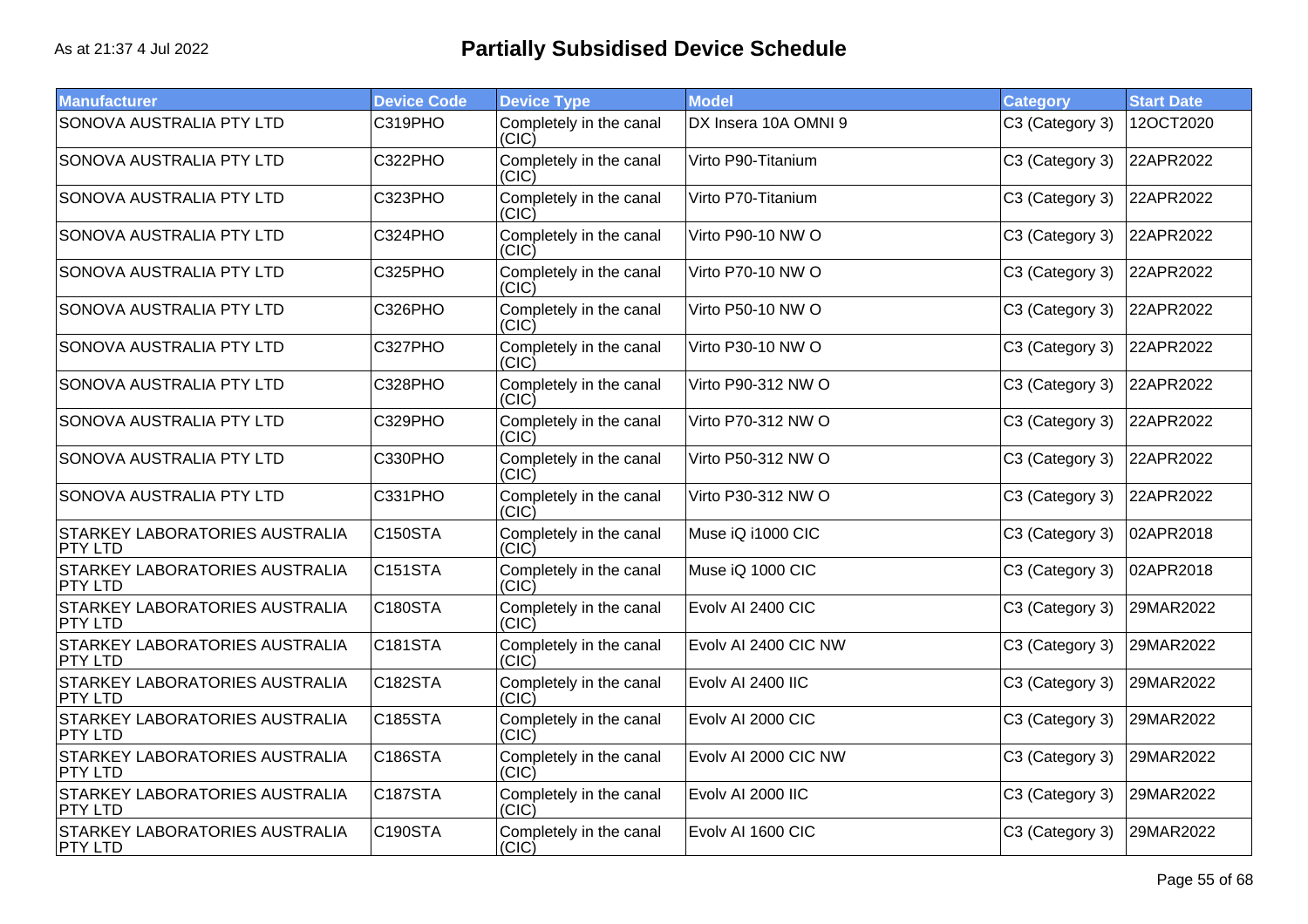| <b>Manufacturer</b>                                     | <b>Device Code</b>   | <b>Device Type</b>               | <b>Model</b>         | <b>Category</b> | <b>Start Date</b> |
|---------------------------------------------------------|----------------------|----------------------------------|----------------------|-----------------|-------------------|
| <b>STARKEY LABORATORIES AUSTRALIA</b><br>PTY LTD        | C191STA              | Completely in the canal<br>(CIC) | Evolv AI 1600 CIC NW | C3 (Category 3) | 29MAR2022         |
| <b>STARKEY LABORATORIES AUSTRALIA</b><br><b>PTY LTD</b> | C <sub>192</sub> STA | Completely in the canal<br>(CIC) | Evolv AI 1600 IIC    | C3 (Category 3) | 29MAR2022         |
| <b>STARKEY LABORATORIES AUSTRALIA</b><br><b>PTY LTD</b> | C195STA              | Completely in the canal<br>(CIC) | Evolv AI 1200 CIC NW | C3 (Category 3) | 29MAR2022         |
| Specsavers Pty Ltd                                      | C162SPE              | Completely in the canal<br>(CIC) | Advance 418 IIC      | C3 (Category 3) | 01JUL2019         |
| Specsavers Pty Ltd                                      | C163SPE              | Completely in the canal<br>(C C) | Advance 418 CIC      | C3 (Category 3) | 01JUL2019         |
| Specsavers Pty Ltd                                      | C165SPE              | Completely in the canal<br>(CIC) | Advance 618 IIC      | C3 (Category 3) | 01JUL2019         |
| Specsavers Pty Ltd                                      | C166SPE              | Completely in the canal<br>(C C) | Advance 618 CIC      | C3 (Category 3) | 01JUL2019         |
| Specsavers Pty Ltd                                      | C168SPE              | Completely in the canal<br>(CIC) | Advance 818 IIC      | C3 (Category 3) | 01JUL2019         |
| Specsavers Pty Ltd                                      | C169SPE              | Completely in the canal<br>(CIC) | Advance 818 CIC      | C3 (Category 3) | 01JUL2019         |
| Specsavers Pty Ltd                                      | <b>C171SPE</b>       | Completely in the canal<br>(CIC) | Advance 470 10A Omni | C3 (Category 3) | 01NOV2020         |
| Specsavers Pty Ltd                                      | C172SPE              | Completely in the canal<br>(CIC) | Advance 670 10A Omni | C3 (Category 3) | 01NOV2020         |
| Specsavers Pty Ltd                                      | C173SPE              | Completely in the canal<br>(CIC) | Advance 770 10A Omni | C3 (Category 3) | 01NOV2020         |
| Specsavers Pty Ltd                                      | C174SPE              | Completely in the canal<br>(CIC) | Advance 870 10A Omni | C3 (Category 3) | 01NOV2020         |
| Specsavers Pty Ltd                                      | C185SPE              | Completely in the canal<br>(CIC) | Advance 318 CIC      | C3 (Category 3) | 26APR2021         |
| Specsavers Pty Ltd                                      | C186SPE              | Completely in the canal<br>(CIC) | Advance 318 IIC      | C3 (Category 3) | 26APR2021         |
| Signia Australia & New Zealand                          | <b>C232SIE</b>       | Completely in the canal<br>(CIC) | Insio 7nx CIC        | C3 (Category 3) | 14MAY2018         |
| Signia Australia & New Zealand                          | <b>C233SIE</b>       | Completely in the canal<br>(CIC) | Insio 5nx CIC        | C3 (Category 3) | 14MAY2018         |
| Signia Australia & New Zealand                          | <b>C234SIE</b>       | Completely in the canal<br>(C C) | Insio 3nx CIC        | C3 (Category 3) | 14MAY2018         |
| Signia Australia & New Zealand                          | <b>C235SIE</b>       | Completely in the canal<br>(CIC) | Insio 7nx IIC        | C3 (Category 3) | 14MAY2018         |
| Signia Australia & New Zealand                          | <b>C236SIE</b>       | Completely in the canal<br>(CIC) | Insio 5nx IIC        | C3 (Category 3) | 14MAY2018         |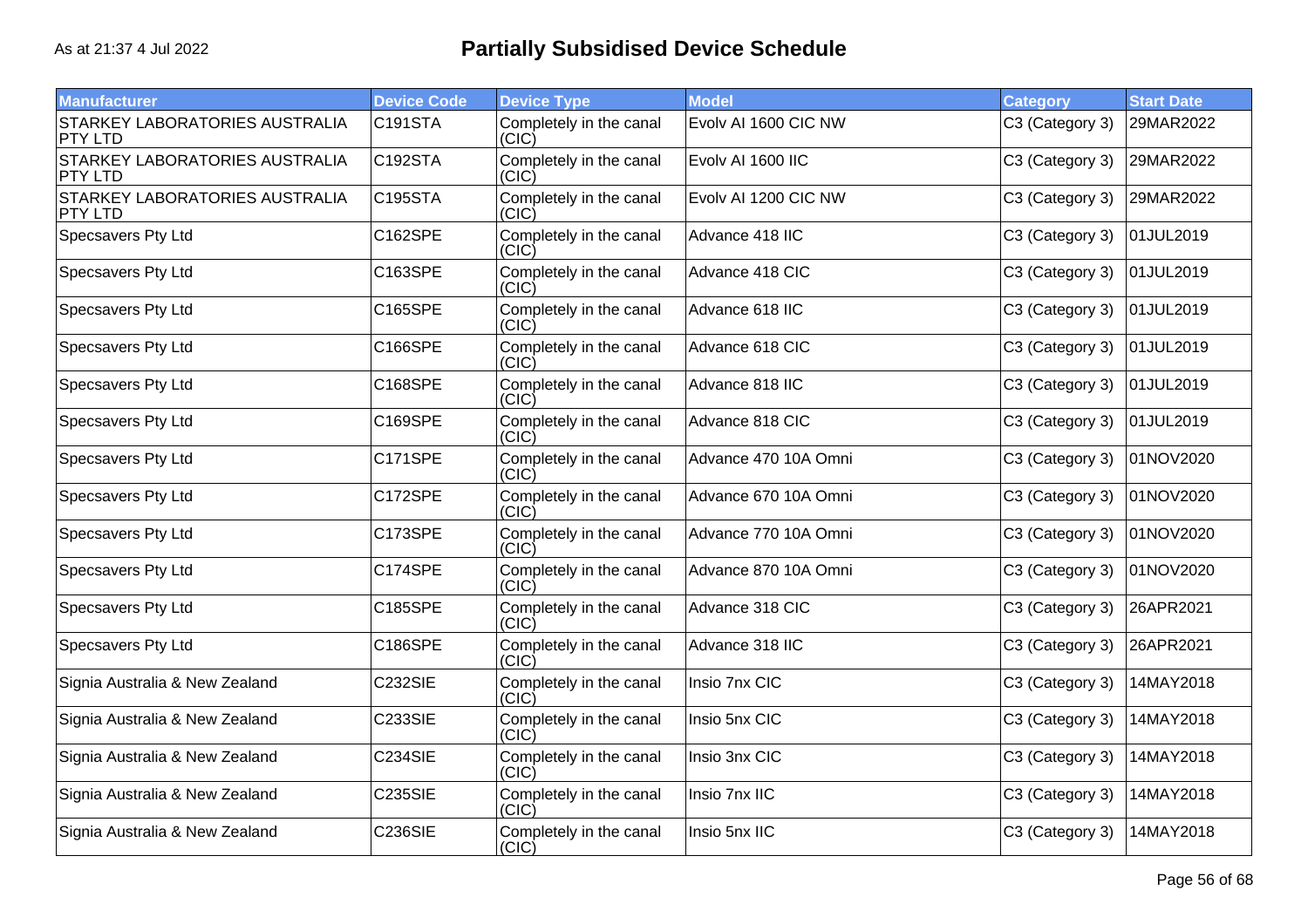| <b>Manufacturer</b>                  | <b>Device Code</b> | <b>Device Type</b>               | <b>Model</b>                    | <b>Category</b> | <b>Start Date</b> |
|--------------------------------------|--------------------|----------------------------------|---------------------------------|-----------------|-------------------|
| Signia Australia & New Zealand       | <b>C237SIE</b>     | Completely in the canal<br>(CIC) | Insio 3nx IIC                   | C3 (Category 3) | 14MAY2018         |
| WS Audiology Australia & New Zealand | C241SIE            | Completely in the canal<br>(CIC) | ampli-mini I 3 8C 10 IIC NWL SI | C3 (Category 3) | 01JUN2020         |
| WS Audiology Australia & New Zealand | C242SIE            | Completely in the canal<br>(CIC) | ampli-mini I 3 8C 10 NWL SI     | C3 (Category 3) | 01JUN2020         |
| WS Audiology Australia & New Zealand | C244SIE            | Completely in the canal<br>(CIC) | ampli-mini I 4 8C 10 IIC NWL SI | C3 (Category 3) | 01JUN2020         |
| WS Audiology Australia & New Zealand | C245SIE            | Completely in the canal<br>(C C) | ampli-mini I 4 8C 10 NWL SI     | C3 (Category 3) | 01JUN2020         |
| WS Audiology Australia & New Zealand | C247SIE            | Completely in the canal<br>(CIC) | ampli-mini I 5 8C 10 IIC NWL SI | C3 (Category 3) | 01JUN2020         |
| WS Audiology Australia & New Zealand | <b>C248SIE</b>     | Completely in the canal<br>(CIC) | ampli-mini I 5 8C 10 NWL SI     | C3 (Category 3) | 01JUN2020         |
| Signia Australia & New Zealand       | <b>C250SIE</b>     | Completely in the canal<br>(CIC) | Insio 2nx CIC                   | C3 (Category 3) | 01AUG2020         |
| Signia Australia & New Zealand       | <b>C251SIE</b>     | Completely in the canal<br>(CIC) | Insio 1nx CIC                   | C3 (Category 3) | 01AUG2020         |
| Signia Australia & New Zealand       | <b>C252SIE</b>     | Completely in the canal<br>(CIC) | Insio 1Nx IIC                   | C3 (Category 3) | 01AUG2020         |
| Signia Australia & New Zealand       | <b>C253SIE</b>     | Completely in the canal<br>(CIC) | Insio 2nx IIC                   | C3 (Category 3) | 01AUG2020         |
| Widex Australia & New Zealand        | <b>C257SIE</b>     | Completely in the canal<br>(CIC) | Widex Magnify 50 CIC M          | C3 (Category 3) | 01MAY2021         |
| Widex Australia & New Zealand        | <b>C258SIE</b>     | Completely in the canal<br>(CIC) | Widex Magnify 50 CIC            | C3 (Category 3) | 01MAY2021         |
| Widex Australia & New Zealand        | <b>C261SIE</b>     | Completely in the canal<br>(CIC) | Widex Magnify 110 CIC           | C3 (Category 3) | 01MAY2021         |
| Widex Australia & New Zealand        | <b>C262SIE</b>     | Completely in the canal<br>(CIC) | Widex Magnify 110 CIC M         | C3 (Category 3) | 01MAY2021         |
| Widex Australia & New Zealand        | <b>C267SIE</b>     | Completely in the canal<br>(CIC) | Widex MOMENT 110 CIC-M          | C3 (Category 3) | 01JUN2021         |
| Widex Australia & New Zealand        | <b>C268SIE</b>     | Completely in the canal<br>(CIC) | Widex MOMENT 220 CIC-M          | C3 (Category 3) | 01JUN2021         |
| Widex Australia & New Zealand        | <b>C269SIE</b>     | Completely in the canal<br>(C C) | Widex MOMENT 330 CIC-M          | C3 (Category 3) | 01JUN2021         |
| Widex Australia & New Zealand        | C270SIE            | Completely in the canal<br>(CIC) | Widex MOMENT 440 CIC-M          | C3 (Category 3) | 01JUN2021         |
| Widex Australia & New Zealand        | C271SIE            | Completely in the canal<br>(CIC) | Widex MOMENT 110 M1-CIC         | C3 (Category 3) | 01JUN2021         |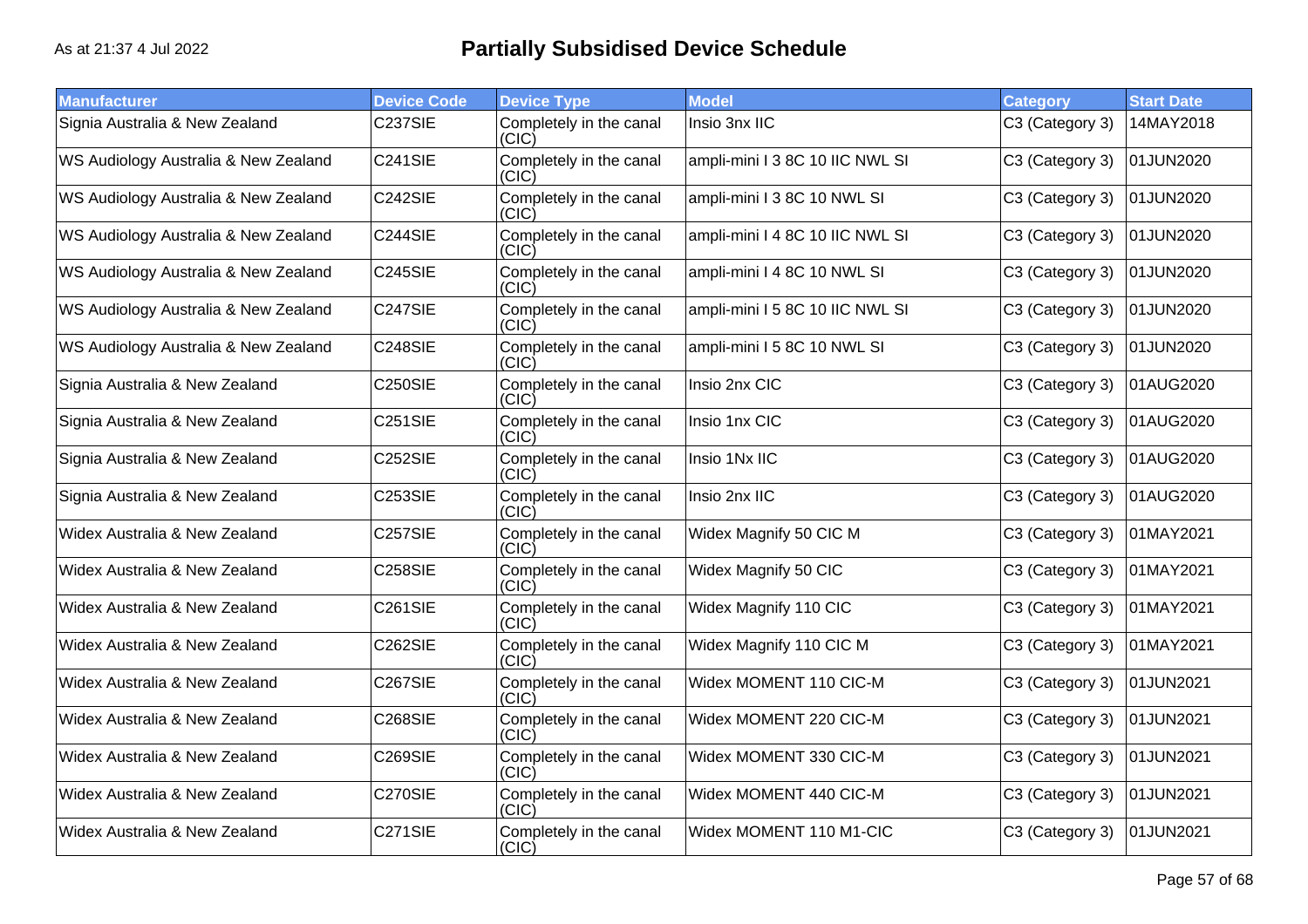| <b>Manufacturer</b>           | <b>Device Code</b> | <b>Device Type</b>               | <b>Model</b>             | <b>Category</b> | <b>Start Date</b> |
|-------------------------------|--------------------|----------------------------------|--------------------------|-----------------|-------------------|
| Widex Australia & New Zealand | C272SIE            | Completely in the canal<br>(CIC) | Widex MOMENT 220 M2-CIC  | C3 (Category 3) | 01JUN2021         |
| Widex Australia & New Zealand | <b>C273SIE</b>     | Completely in the canal<br>(CIC) | Widex MOMENT 330 M3-CIC  | C3 (Category 3) | 01JUN2021         |
| Widex Australia & New Zealand | C274SIE            | Completely in the canal<br>(CIC) | Widex MOMENT 440 M4-CIC  | C3 (Category 3) | 01JUN2021         |
| Widex Australia & New Zealand | <b>C279SIE</b>     | Completely in the canal<br>(CIC) | Widex EVOKE440 E4-CIC    | C3 (Category 3) | 01JUN2021         |
| Widex Australia & New Zealand | <b>C280SIE</b>     | Completely in the canal<br>(CIC) | Widex EVOKE330 E3-CIC    | C3 (Category 3) | 01JUN2021         |
| Widex Australia & New Zealand | <b>C281SIE</b>     | Completely in the canal<br>(CIC) | Widex EVOKE 220 E2-CIC   | C3 (Category 3) | 01JUN2021         |
| Widex Australia & New Zealand | <b>C282SIE</b>     | Completely in the canal<br>(C C) | Widex EVOKE 110 E1-CIC   | C3 (Category 3) | 01JUN2021         |
| Widex Australia & New Zealand | <b>C283SIE</b>     | Completely in the canal<br>(CIC) | Widex EVOKE 50 CIC       | C3 (Category 3) | 01JUN2021         |
| Widex Australia & New Zealand | <b>C284SIE</b>     | Completely in the canal<br>(CIC) | Widex EVOKE 440 E4-CIC-m | C3 (Category 3) | 01JUN2021         |
| Widex Australia & New Zealand | <b>C285SIE</b>     | Completely in the canal<br>(CIC) | Widex EVOKE330 E3-CIC-m  | C3 (Category 3) | 01JUN2021         |
| Widex Australia & New Zealand | <b>C286SIE</b>     | Completely in the canal<br>(CIC) | Widex EVOKE 220 E2-CIC-m | C3 (Category 3) | 01JUN2021         |
| Widex Australia & New Zealand | <b>C287SIE</b>     | Completely in the canal<br>(CIC) | Widex EVOKE110 E1-CIC-m  | C3 (Category 3) | 01JUN2021         |
| Widex Australia & New Zealand | <b>C288SIE</b>     | Completely in the canal<br>(CIC) | Widex EVOKE 50 CIC-m     | C3 (Category 3) | 01JUN2021         |
| <b>BERNAFON AUSTRALIA</b>     | C003AUD            | In the canal (ITC)               | Zerena 9 ITC             | C3 (Category 3) | 01SEP2018         |
| <b>BERNAFON AUSTRALIA</b>     | C004AUD            | In the canal (ITC)               | Zerena 7 ITC             | C3 (Category 3) | 01SEP2018         |
| <b>BERNAFON AUSTRALIA</b>     | C005AUD            | In the canal (ITC)               | Zerena 5 ITC             | C3 (Category 3) | 01SEP2018         |
| <b>BERNAFON AUSTRALIA</b>     | C006AUD            | In the canal (ITC)               | Zerena 3 ITC             | C3 (Category 3) | 01SEP2018         |
| SONIC INNOVATIONS             | C018AUD            | In the canal (ITC)               | Enchant 100 ITC          | C3 (Category 3) | 01SEP2018         |
| SONIC INNOVATIONS             | C019AUD            | In the canal (ITC)               | Enchant 80 ITC           | C3 (Category 3) | 01SEP2018         |
| SONIC INNOVATIONS             | C020AUD            | In the canal (ITC)               | Enchant 60 ITC           | C3 (Category 3) | 01SEP2018         |
| SONIC INNOVATIONS             | C021AUD            | In the canal (ITC)               | Enchant 40 ITC           | C3 (Category 3) | 01SEP2018         |
| <b>OTICON AUSTRALIA</b>       | C029AUD            | In the canal (ITC)               | Opn1 ITC                 | C3 (Category 3) | 01SEP2018         |
| <b>OTICON AUSTRALIA</b>       | C032AUD            | In the canal (ITC)               | Opn2 ITC                 | C3 (Category 3) | 01SEP2018         |
| <b>OTICON AUSTRALIA</b>       | C035AUD            | In the canal (ITC)               | Opn3 ITC                 | C3 (Category 3) | 01SEP2018         |
| <b>OTICON AUSTRALIA</b>       | C038AUD            | In the canal (ITC)               | Siya1 ITC                | C3 (Category 3) | 01SEP2018         |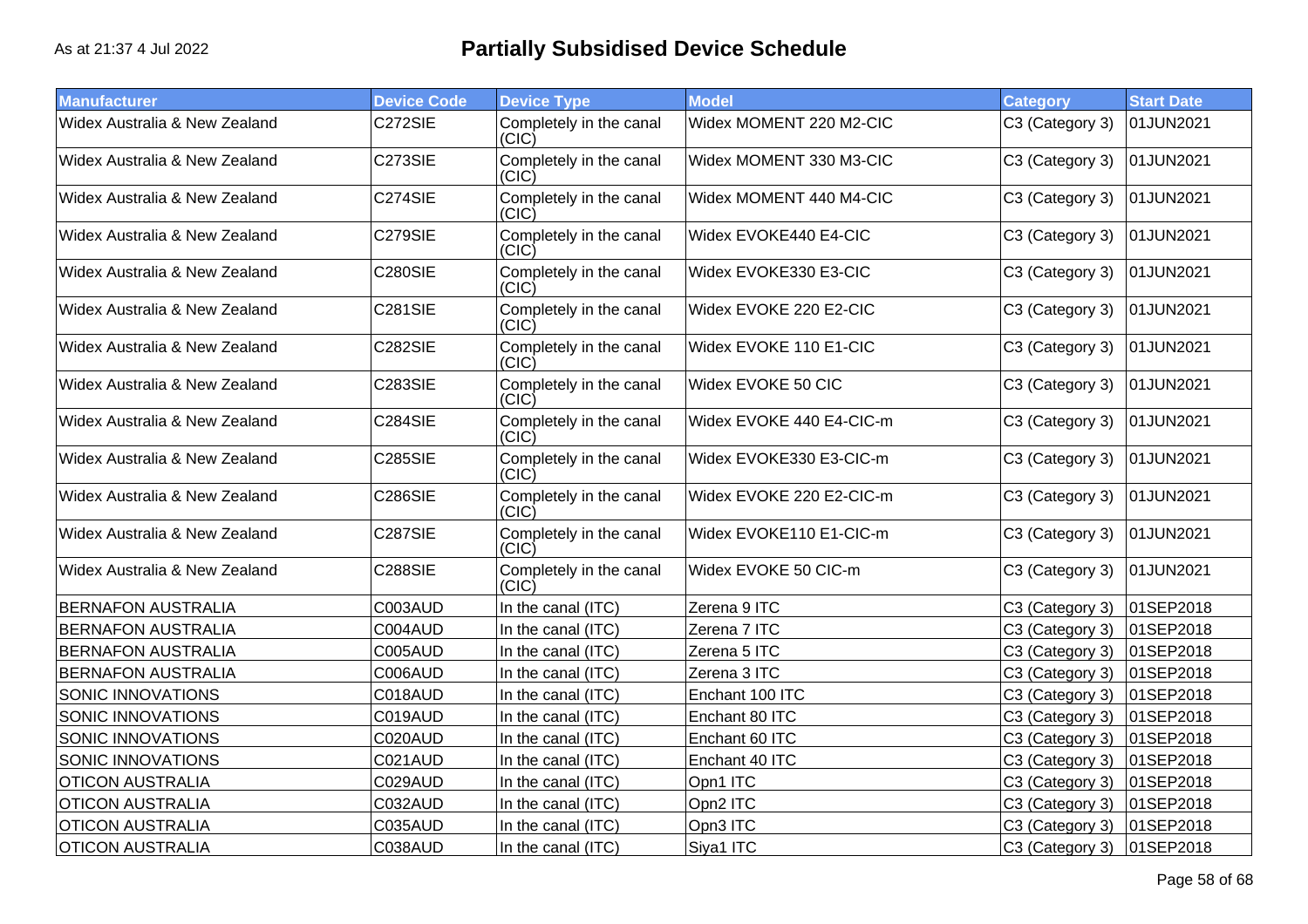| <b>Manufacturer</b>                 | <b>Device Code</b> | <b>Device Type</b> | <b>Model</b>                    | <b>Category</b> | <b>Start Date</b> |
|-------------------------------------|--------------------|--------------------|---------------------------------|-----------------|-------------------|
| <b>BERNAFON AUSTRALIA</b>           | C051AUD            | In the canal (ITC) | Mirum 3 ITCPD                   | C3 (Category 3) | 01OCT2018         |
| <b>BERNAFON AUSTRALIA</b>           | C052AUD            | In the canal (ITC) | Mirum 3 ITCD                    | C3 (Category 3) | 01OCT2018         |
| <b>OTICON AUSTRALIA</b>             | C058AUD            | In the canal (ITC) | ampli-mini I 1 VX 312           | C3 (Category 3) | 15JUL2019         |
| <b>OTICON AUSTRALIA</b>             | C059AUD            | In the canal (ITC) | ampli-mini I 2 VX 312           | C3 (Category 3) | 15JUL2019         |
| <b>OTICON AUSTRALIA</b>             | C060AUD            | In the canal (ITC) | ampli-mini I 3 VX 312           | C3 (Category 3) | 15JUL2019         |
| <b>OTICON AUSTRALIA</b>             | C061AUD            | In the canal (ITC) | ampli-mini I 4 VX 312           | C3 (Category 3) | 15JUL2019         |
| <b>OTICON AUSTRALIA</b>             | C062AUD            | In the canal (ITC) | ampli-mini I 5 VX 312           | C3 (Category 3) | 15JUL2019         |
| SONIC INNOVATIONS                   | C080SON            | In the canal (ITC) | Cheer 20 ITC PDW                | C3 (Category 3) | 01OCT2015         |
| SONIC INNOVATIONS                   | C087SON            | In the canal (ITC) | Cheer 60 ITC PDW                | C3 (Category 3) | 01OCT2015         |
| SONIC INNOVATIONS                   | C088SON            | In the canal (ITC) | Cheer 60 ITC D                  | C3 (Category 3) | 01OCT2015         |
| <b>OTICON AUSTRALIA</b>             | <b>C151OTI</b>     | In the canal (ITC) | Nera2 Pro ITC                   | C3 (Category 3) | 15FEB2015         |
| <b>OTICON AUSTRALIA</b>             | C152OTI            | In the canal (ITC) | Nera2 Pro ITC Power             | C3 (Category 3) | 15FEB2015         |
| <b>EVERTONE PTY LTD</b>             | C079EVE            | In the canal (ITC) | Jam SHD 3 ITC                   | C3 (Category 3) | 01DEC2017         |
| <b>EVERTONE PTY LTD</b>             | C080EVE            | In the canal (ITC) | JAM SHD 5 ITC                   | C3 (Category 3) | 01DEC2017         |
| <b>EVERTONE PTY LTD</b>             | C081EVE            | In the canal (ITC) | JAM SHD 7 ITC                   | C3 (Category 3) | 01DEC2017         |
| <b>EVERTONE PTY LTD</b>             | C083EVE            | In the canal (ITC) | JAM SHD 9 ITC                   | C3 (Category 3) | 01DEC2017         |
| <b>EVERTONE PTY LTD</b>             | C094EVE            | In the canal (ITC) | jazz XC Pro 3-312               | C3 (Category 3) | 23OCT2020         |
| <b>EVERTONE PTY LTD</b>             | C095EVE            | In the canal (ITC) | jazz XC Pro 5-312               | C3 (Category 3) | 23OCT2020         |
| <b>EVERTONE PTY LTD</b>             | C096EVE            | In the canal (ITC) | jazz XC Pro 7-312               | C3 (Category 3) | 23OCT2020         |
| <b>EVERTONE PTY LTD</b>             | C097EVE            | In the canal (ITC) | jazz XC Pro 9-312               | C3 (Category 3) | 23OCT2020         |
| <b>GN HEARING AUSTRALIA PTY LTD</b> | C002GNH            | In the canal (ITC) | Beltone Amaze AMZ17ITC-DW-UP    | C3 (Category 3) | 17DEC2019         |
| GN HEARING AUSTRALIA PTY LTD        | C003GNH            | In the canal (ITC) | Beltone Amaze AMZ17ITC-DW-HP    | C3 (Category 3) | 01OCT2019         |
| <b>GN HEARING AUSTRALIA PTY LTD</b> | C004GNH            | In the canal (ITC) | Beltone Amaze 17 AMZ17ITC-DW-MP | C3 (Category 3) | 01OCT2019         |
| GN HEARING AUSTRALIA PTY LTD        | C005GNH            | In the canal (ITC) | Beltone Amaze 17 AMZ17ITC-DW-LP | C3 (Category 3) | 01OCT2019         |
| GN HEARING AUSTRALIA PTY LTD        | C006GNH            | In the canal (ITC) | Beltone Amaze 9 AMZ9ITC-DW-UP   | C3 (Category 3) | 01SEP2019         |
| GN HEARING AUSTRALIA PTY LTD        | C007GNH            | In the canal (ITC) | Beltone Amaze 9 AMZ9ITC-DW-HP   | C3 (Category 3) | 14JAN2020         |
| GN HEARING AUSTRALIA PTY LTD        | C008GNH            | In the canal (ITC) | Beltone Amaze 9 AMZ9ITC-DW-MP   | C3 (Category 3) | 01OCT2019         |
| GN HEARING AUSTRALIA PTY LTD        | C009GNH            | In the canal (ITC) | Beltone Amaze 9 AMZ9ITC-DW-LP   | C3 (Category 3) | 01OCT2019         |
| GN HEARING AUSTRALIA PTY LTD        | C010GNH            | In the canal (ITC) | Beltone Amaze 6 AMZ6ITC-DW-UP   | C3 (Category 3) | 01NOV2019         |
| GN HEARING AUSTRALIA PTY LTD        | C011GNH            | In the canal (ITC) | Beltone Amaze 6 AMZ6ITC-DW-HP   | C3 (Category 3) | 01OCT2019         |
| <b>GN HEARING AUSTRALIA PTY LTD</b> | C012GNH            | In the canal (ITC) | Beltone Amaze 6 AMZ6ITC-DW-MP   | C3 (Category 3) | 01OCT2019         |
| GN HEARING AUSTRALIA PTY LTD        | C013GNH            | In the canal (ITC) | Beltone Amaze AMZ6ITC-DW-LP     | C3 (Category 3) | 01OCT2019         |
| <b>GN HEARING AUSTRALIA PTY LTD</b> | C041GNH            | In the canal (ITC) | Beltone Trust 17 TST17ITC-DW-UP | C3 (Category 3) | 01OCT2019         |
| <b>GN HEARING AUSTRALIA PTY LTD</b> | C042GNH            | In the canal (ITC) | Beltone Trust 17 TST17ITC-DW-HP | C3 (Category 3) | 01OCT2019         |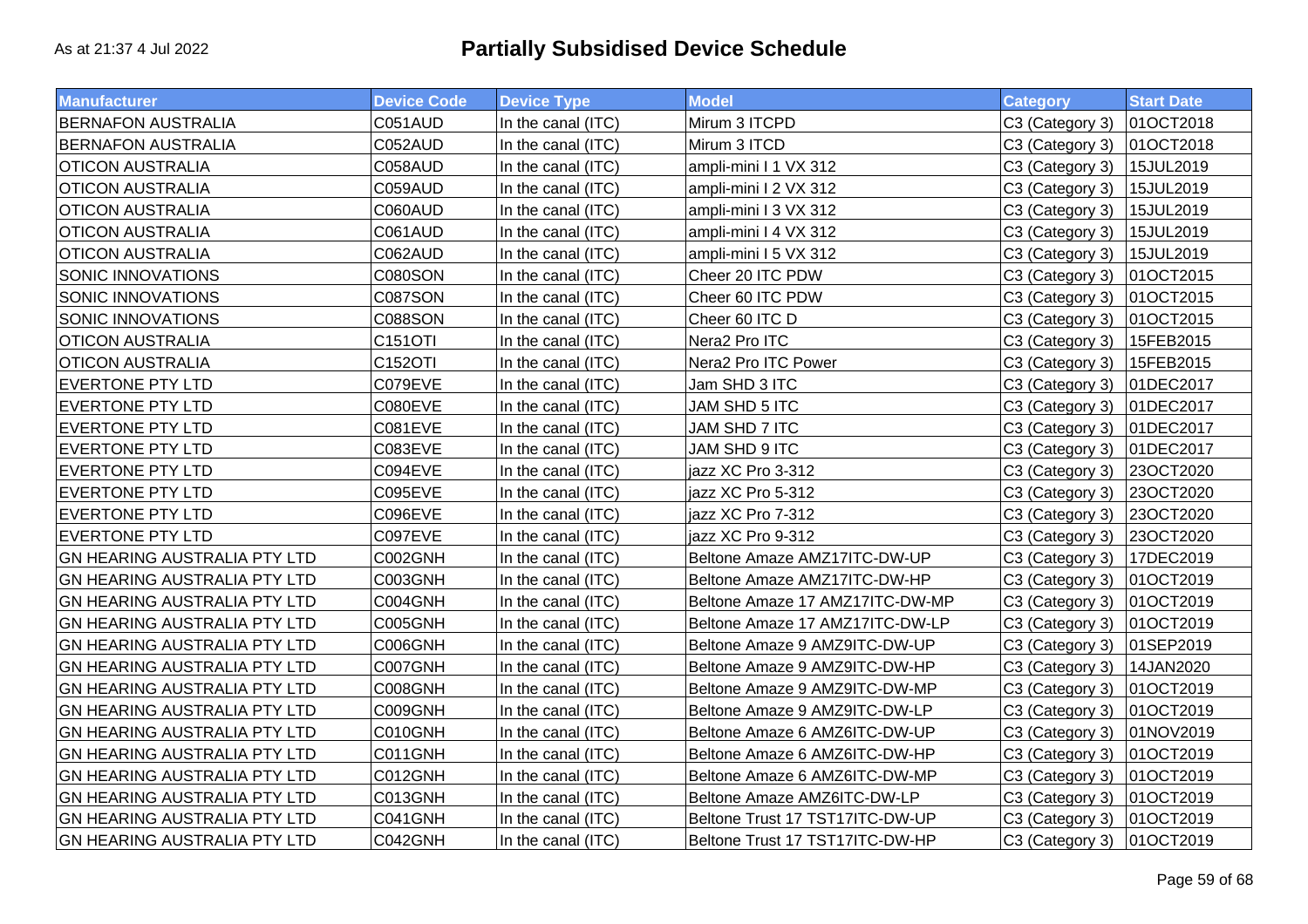| <b>Manufacturer</b>                 | <b>Device Code</b> | <b>Device Type</b> | <b>Model</b>                         | <b>Category</b> | <b>Start Date</b> |
|-------------------------------------|--------------------|--------------------|--------------------------------------|-----------------|-------------------|
| <b>GN HEARING AUSTRALIA PTY LTD</b> | C043GNH            | In the canal (ITC) | Beltone Trust 17 TST17ITC-DW-MP      | C3 (Category 3) | 01OCT2019         |
| <b>GN HEARING AUSTRALIA PTY LTD</b> | C044GNH            | In the canal (ITC) | Beltone Trust 17 TST17ITC-DW-LP      | C3 (Category 3) | 01OCT2019         |
| <b>GN HEARING AUSTRALIA PTY LTD</b> | C045GNH            | In the canal (ITC) | Beltone Trust 9 TST9ITC-DW-UP        | C3 (Category 3) | 01OCT2019         |
| <b>GN HEARING AUSTRALIA PTY LTD</b> | C046GNH            | In the canal (ITC) | Beltone Trust 9 TST9ITC-DW-HP        | C3 (Category 3) | 01OCT2019         |
| <b>GN HEARING AUSTRALIA PTY LTD</b> | C047GNH            | In the canal (ITC) | Beltone Trust 9 TST9ITC-DW-MP        | C3 (Category 3) | 01OCT2019         |
| <b>GN HEARING AUSTRALIA PTY LTD</b> | C048GNH            | In the canal (ITC) | Beltone Trust 9 TST9ITC-DW-LP        | C3 (Category 3) | 01OCT2019         |
| <b>GN HEARING AUSTRALIA PTY LTD</b> | C049GNH            | In the canal (ITC) | Beltone Trust 6 TST6ITC-DW-UP        | C3 (Category 3) | 01OCT2019         |
| <b>GN HEARING AUSTRALIA PTY LTD</b> | C050GNH            | In the canal (ITC) | Beltone Trust 6 TST6ITC-DW-HP        | C3 (Category 3) | 01OCT2019         |
| <b>GN HEARING AUSTRALIA PTY LTD</b> | C051GNH            | In the canal (ITC) | Beltone Trust 6 TST6ITC-DW-MP        | C3 (Category 3) | 01OCT2019         |
| <b>GN HEARING AUSTRALIA PTY LTD</b> | C052GNH            | In the canal (ITC) | Beltone Trust 6 TST6ITC-DW-LP        | C3 (Category 3) | 01OCT2019         |
| <b>GN HEARING AUSTRALIA PTY LTD</b> | C066GNH            | In the canal (ITC) | ReSound LiNX Quattro 9 RE9ITC-DW-LP  | C3 (Category 3) | 01OCT2019         |
| <b>GN HEARING AUSTRALIA PTY LTD</b> | C067GNH            | In the canal (ITC) | ReSound LiNX Quattro 9 RE9ITC-DW-MP  | C3 (Category 3) | 01OCT2019         |
| <b>GN HEARING AUSTRALIA PTY LTD</b> | C068GNH            | In the canal (ITC) | ReSound LiNX Quattro 9 RE9ITC-DW-HP  | C3 (Category 3) | 01OCT2019         |
| <b>GN HEARING AUSTRALIA PTY LTD</b> | C069GNH            | In the canal (ITC) | ReSound LiNX Quattro 9 RE9ITC-DW-UP  | C3 (Category 3) | 17FEB2020         |
| GN HEARING AUSTRALIA PTY LTD        | C070GNH            | In the canal (ITC) | ReSound LiNX Quattro 7 RE7ITC-DW-LP  | C3 (Category 3) | 01OCT2019         |
| GN HEARING AUSTRALIA PTY LTD        | C071GNH            | In the canal (ITC) | ReSound LiNX Quattro 7 RE7ITC-DW-MP  | C3 (Category 3) | 01OCT2019         |
| <b>GN HEARING AUSTRALIA PTY LTD</b> | C072GNH            | In the canal (ITC) | ReSound LiNX Quattro 7 RE7ITC-DW-HP  | C3 (Category 3) | 01OCT2019         |
| GN HEARING AUSTRALIA PTY LTD        | C073GNH            | In the canal (ITC) | ReSound LiNX Quattro 7 RE7ITC-DW-UP  | C3 (Category 3) | 17FEB2020         |
| <b>GN HEARING AUSTRALIA PTY LTD</b> | C074GNH            | In the canal (ITC) | ReSound LiNX Quattro 5 RE5ITC-DW-LP  | C3 (Category 3) | 01OCT2019         |
| <b>GN HEARING AUSTRALIA PTY LTD</b> | C075GNH            | In the canal (ITC) | ReSound LiNX Quattro 5 RE5ITC-DW-MP  | C3 (Category 3) | 01OCT2019         |
| <b>GN HEARING AUSTRALIA PTY LTD</b> | C076GNH            | In the canal (ITC) | ReSound LiNX Quattro 5 RE5ITC-DW-HP  | C3 (Category 3) | 01OCT2019         |
| <b>GN HEARING AUSTRALIA PTY LTD</b> | C077GNH            | In the canal (ITC) | ReSound LiNX Quattro 5 RE5ITC-DW-UP  | C3 (Category 3) | 17FEB2020         |
| <b>GN HEARING AUSTRALIA PTY LTD</b> | <b>C103GNH</b>     | In the canal (ITC) | ReSound LiNX Quattro 9 RE9ITC-DWT-HP | C3 (Category 3) | 16MAR2020         |
| <b>GN HEARING AUSTRALIA PTY LTD</b> | C104GNH            | In the canal (ITC) | ReSound LiNX Quattro 9 RE9ITC-DWT-UP | C3 (Category 3) | 16MAR2020         |
| GN HEARING AUSTRALIA PTY LTD        | C105GNH            | In the canal (ITC) | ReSound LiNX Quattro 7 RE7ITC-DWT-HP | C3 (Category 3) | 16MAR2020         |
| GN HEARING AUSTRALIA PTY LTD        | C106GNH            | In the canal (ITC) | ReSound LiNX Quattro 7 RE7ITC-DWT-UP | C3 (Category 3) | 16MAR2020         |
| GN HEARING AUSTRALIA PTY LTD        | C107GNH            | In the canal (ITC) | ReSound LINX Quattro 5 RE5ITC-DWT-MP | C3 (Category 3) | 16MAR2020         |
| <b>GN HEARING AUSTRALIA PTY LTD</b> | C108GNH            | In the canal (ITC) | ReSound LiNX Quattro 5 RE5ITC-DWT-HP | C3 (Category 3) | 16MAR2020         |
| GN HEARING AUSTRALIA PTY LTD        | C109GNH            | In the canal (ITC) | ReSound LiNX Quattro 5 RE5ITC-DWT-UP | C3 (Category 3) | 16MAR2020         |
| <b>GN HEARING AUSTRALIA PTY LTD</b> | C114GNH            | In the canal (ITC) | ReSound LiNX Quattro 9 RE9ITC-DWT-MP | C3 (Category 3) | 16MAR2020         |
| <b>GN HEARING AUSTRALIA PTY LTD</b> | C115GNH            | In the canal (ITC) | Beltone Amaze 17 AMZ17ITC-DWT-MP     | C3 (Category 3) | 16MAR2020         |
| <b>GN HEARING AUSTRALIA PTY LTD</b> | C116GNH            | In the canal (ITC) | Beltone Amaze 17 AMZ17ITC-DWT-HP     | C3 (Category 3) | 16MAR2020         |
| <b>GN HEARING AUSTRALIA PTY LTD</b> | C117GNH            | In the canal (ITC) | Beltone Amaze 17 AMZ17ITC-DWT-UP     | C3 (Category 3) | 16MAR2020         |
| <b>GN HEARING AUSTRALIA PTY LTD</b> | C118GNH            | In the canal (ITC) | Beltone Amaze 9 AMZ9ITC-DWT-MP       | C3 (Category 3) | 16MAR2020         |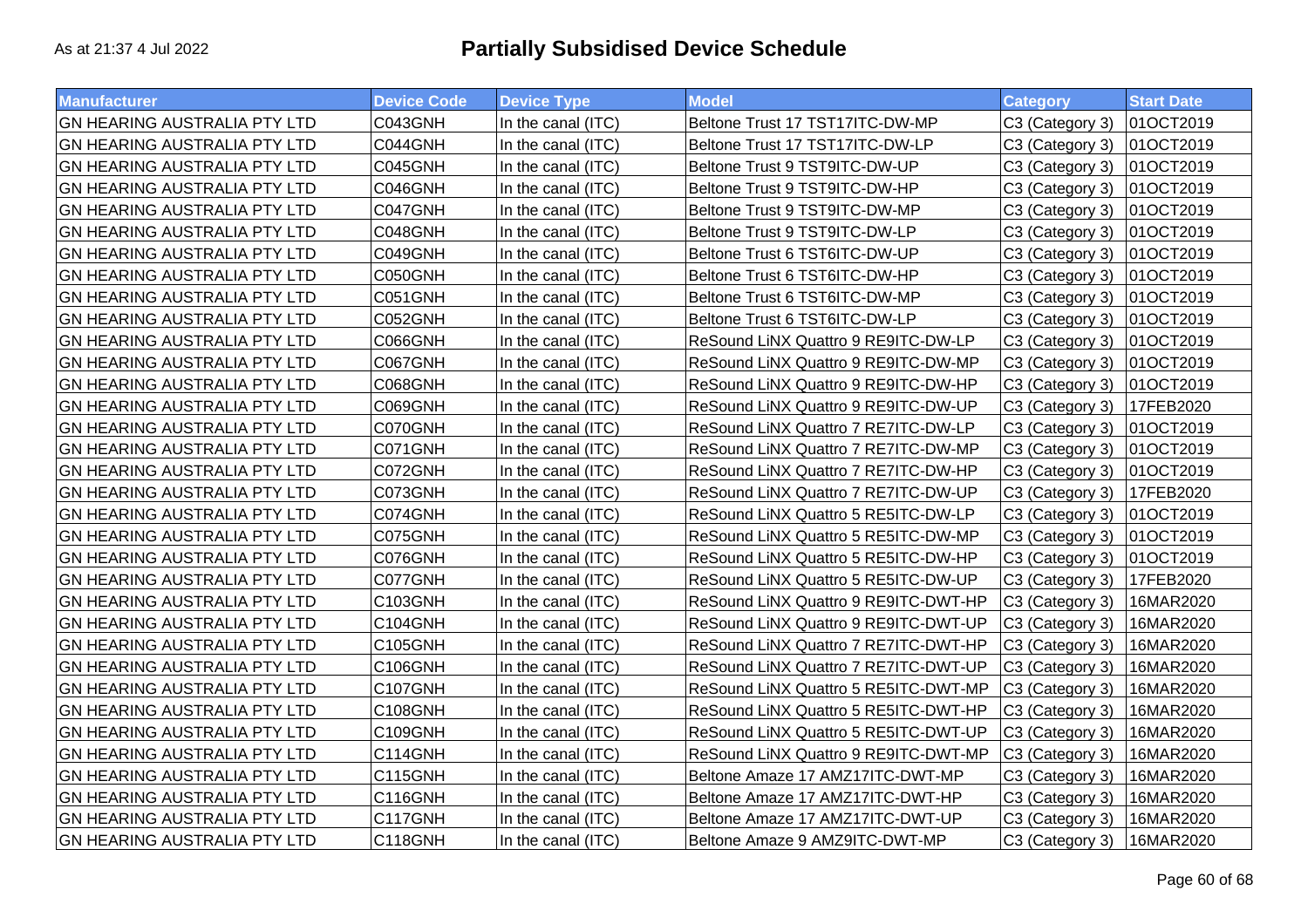| <b>Manufacturer</b>                 | <b>Device Code</b>   | <b>Device Type</b> | <b>Model</b>                         | <b>Category</b> | <b>Start Date</b> |
|-------------------------------------|----------------------|--------------------|--------------------------------------|-----------------|-------------------|
| <b>GN HEARING AUSTRALIA PTY LTD</b> | C119GNH              | In the canal (ITC) | Beltone Amaze 9 AMZ9ITC-DWT-HP       | C3 (Category 3) | 16MAR2020         |
| <b>GN HEARING AUSTRALIA PTY LTD</b> | C120GNH              | In the canal (ITC) | Beltone Amaze 9 AMZ9ITC-DWT-UP       | C3 (Category 3) | 16MAR2020         |
| <b>GN HEARING AUSTRALIA PTY LTD</b> | C121GNH              | In the canal (ITC) | Beltone Amaze 6 AMZ6ITC-DWT-MP       | C3 (Category 3) | 16MAR2020         |
| <b>GN HEARING AUSTRALIA PTY LTD</b> | C122GNH              | In the canal (ITC) | Beltone Amaze 6 AMZ6ITC-DWT-HP       | C3 (Category 3) | 16MAR2020         |
| <b>GN HEARING AUSTRALIA PTY LTD</b> | C123GNH              | In the canal (ITC) | Beltone Amaze 6 AMZ6ITC-DWT-UP       | C3 (Category 3) | 16MAR2020         |
| <b>GN HEARING AUSTRALIA PTY LTD</b> | C156GNH              | In the canal (ITC) | ampli-mini 5 XQ WLD LP               | C3 (Category 3) | 01JUL2020         |
| <b>GN HEARING AUSTRALIA PTY LTD</b> | C157GNH              | In the canal (ITC) | ampli-mini 5 XQ WLD MP               | C3 (Category 3) | 01JUL2020         |
| GN HEARING AUSTRALIA PTY LTD        | C158GNH              | In the canal (ITC) | ampli-mini 5 XQ WLD HP               | C3 (Category 3) | 01JUL2020         |
| <b>GN HEARING AUSTRALIA PTY LTD</b> | C159GNH              | In the canal (ITC) | ampli-mini 5 XQ WLD UP               | C3 (Category 3) | 01JUL2020         |
| GN HEARING AUSTRALIA PTY LTD        | C160GNH              | In the canal (ITC) | ampli-mini 4 XQ WLD LP               | C3 (Category 3) | 01JUL2020         |
| <b>GN HEARING AUSTRALIA PTY LTD</b> | C <sub>161</sub> GNH | In the canal (ITC) | ampli-mini 4 XQ WLD MP               | C3 (Category 3) | 01JUL2020         |
| <b>GN HEARING AUSTRALIA PTY LTD</b> | C162GNH              | In the canal (ITC) | ampli-mini 4 XQ WLD HP               | C3 (Category 3) | 01JUL2020         |
| <b>GN HEARING AUSTRALIA PTY LTD</b> | C163GNH              | In the canal (ITC) | ampli-mini 4 XQ WLD UP               | C3 (Category 3) | 01JUL2020         |
| <b>GN HEARING AUSTRALIA PTY LTD</b> | C164GNH              | In the canal (ITC) | ampli-mini 3 XQ WLD LP               | C3 (Category 3) | 01JUL2020         |
| <b>GN HEARING AUSTRALIA PTY LTD</b> | C165GNH              | In the canal (ITC) | ampli-mini 3 XQ WLD MP               | C3 (Category 3) | 01JUL2020         |
| <b>GN HEARING AUSTRALIA PTY LTD</b> | C166GNH              | In the canal (ITC) | ampli-mini 3 XQ WLD HP               | C3 (Category 3) | 01JUL2020         |
| <b>GN HEARING AUSTRALIA PTY LTD</b> | C167GNH              | In the canal (ITC) | ampli-mini 3 XQ WLD UP               | C3 (Category 3) | 01JUL2020         |
| <b>GN HEARING AUSTRALIA PTY LTD</b> | C168GNH              | In the canal (ITC) | ReSound LiNX Quattro 7 RE7ITC-DWT-MP | C3 (Category 3) | 06JUN2020         |
| <b>GN HEARING AUSTRALIA PTY LTD</b> | C170GNH              | In the canal (ITC) | Beltone Rely 4 RLY4ITC-DW            | C3 (Category 3) | 01FEB2021         |
| <b>GN HEARING AUSTRALIA PTY LTD</b> | C174GNH              | In the canal (ITC) | ReSound Key 4 KE4ITC-DW              | C3 (Category 3) | 01MAY2021         |
| <b>GN HEARING AUSTRALIA PTY LTD</b> | C177GNH              | In the canal (ITC) | Ampli-mini 2 KE WLD AG               | C3 (Category 3) | 05JAN2022         |
| <b>GN HEARING AUSTRALIA PTY LTD</b> | C311RES              | In the canal (ITC) | LINX 3D 9 LT9ITC-DW-LP               | C3 (Category 3) | 01MAY2017         |
| <b>GN HEARING AUSTRALIA PTY LTD</b> | C312RES              | In the canal (ITC) | LINX 3D 9 LT9ITC-DW-MP               | C3 (Category 3) | 01MAY2017         |
| <b>GN HEARING AUSTRALIA PTY LTD</b> | C313RES              | In the canal (ITC) | LINX 3D 9 LT9ITC-DW-HP               | C3 (Category 3) | 01MAY2017         |
| GN HEARING AUSTRALIA PTY LTD        | <b>C314RES</b>       | In the canal (ITC) | LINX 3D 9 LT9ITC-DW-UP               | C3 (Category 3) | 01MAY2017         |
| GN HEARING AUSTRALIA PTY LTD        | C320RES              | In the canal (ITC) | LINX 3D 7 LT7ITC-DW-LP               | C3 (Category 3) | 01MAY2017         |
| GN HEARING AUSTRALIA PTY LTD        | C321RES              | In the canal (ITC) | LINX 3D 7 LT7ITC-DW-MP               | C3 (Category 3) | 01MAY2017         |
| GN HEARING AUSTRALIA PTY LTD        | C322RES              | In the canal (ITC) | LINX 3D 7 LT7ITC-DW-HP               | C3 (Category 3) | 01MAY2017         |
| <b>GN HEARING AUSTRALIA PTY LTD</b> | C323RES              | In the canal (ITC) | LINX 3D 7 LT7ITC-DW-UP               | C3 (Category 3) | 01MAY2017         |
| <b>GN HEARING AUSTRALIA PTY LTD</b> | C329RES              | In the canal (ITC) | LINX 3D 5 LT5ITC-DW-LP               | C3 (Category 3) | 01MAY2017         |
| <b>GN HEARING AUSTRALIA PTY LTD</b> | C330RES              | In the canal (ITC) | LINX 3D 5 LT5ITC-DW-MP               | C3 (Category 3) | 01MAY2017         |
| <b>GN HEARING AUSTRALIA PTY LTD</b> | C331RES              | In the canal (ITC) | LINX 3D 5 LT5ITC-DW-HP               | C3 (Category 3) | 01MAY2017         |
| <b>GN HEARING AUSTRALIA PTY LTD</b> | C332RES              | In the canal (ITC) | LINX 3D 5 LT5ITC-DW-UP               | C3 (Category 3) | 01MAY2017         |
| SONOVA AUSTRALIA PTY LTD            | C274PHO              | In the canal (ITC) | Virto B90-312 NW O                   | C3 (Category 3) | 25SEP2017         |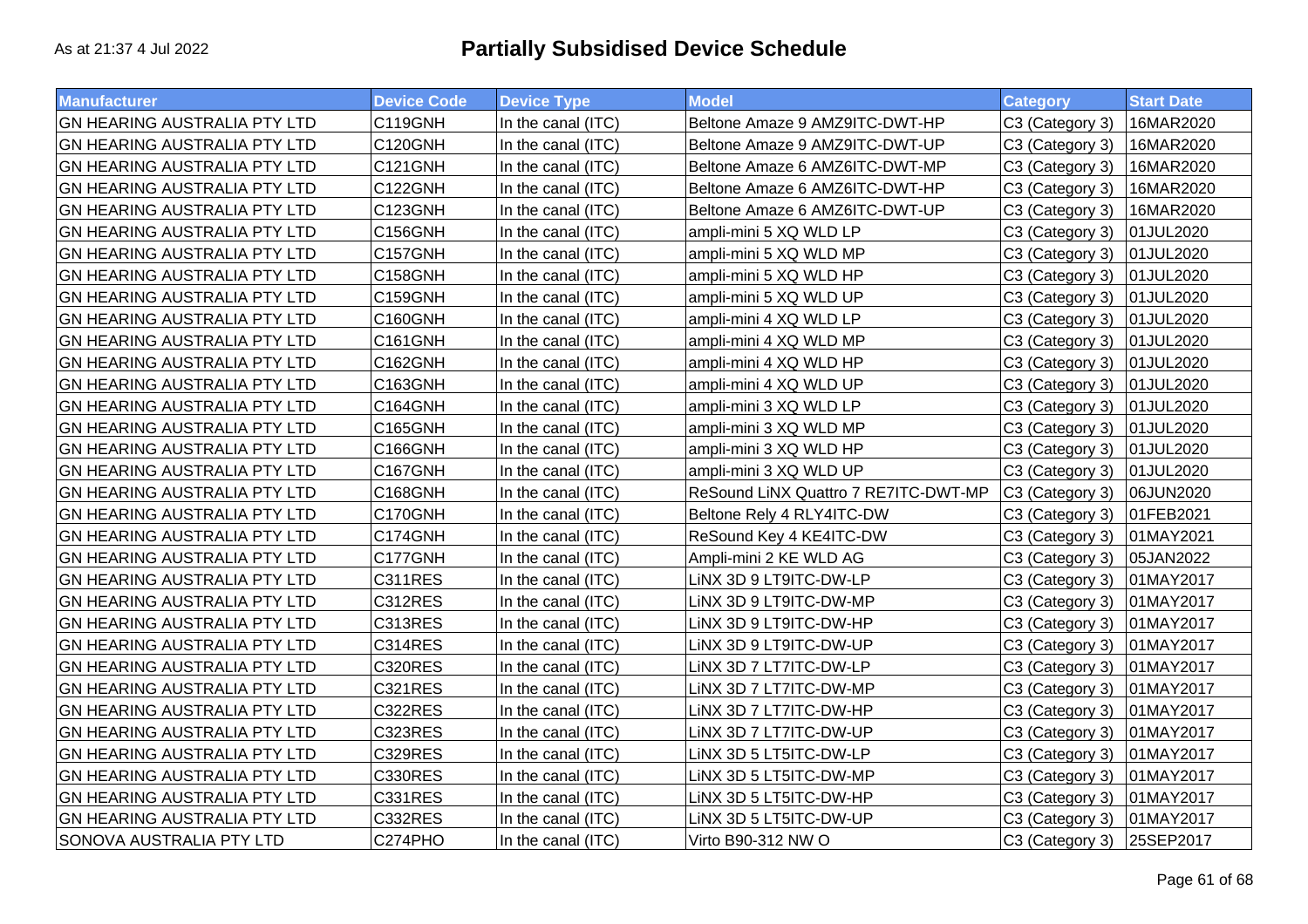| <b>Manufacturer</b>                                     | <b>Device Code</b>   | <b>Device Type</b> | <b>Model</b>                   | <b>Category</b> | <b>Start Date</b> |
|---------------------------------------------------------|----------------------|--------------------|--------------------------------|-----------------|-------------------|
| SONOVA AUSTRALIA PTY LTD                                | C275PHO              | In the canal (ITC) | Virto B70- 312 NW O            | C3 (Category 3) | 25SEP2017         |
| SONOVA AUSTRALIA PTY LTD                                | C276PHO              | In the canal (ITC) | Virto B50-312 NW O             | C3 (Category 3) | 25SEP2017         |
| SONOVA AUSTRALIA PTY LTD                                | C277PHO              | In the canal (ITC) | Virto B30-312 NW O             | C3 (Category 3) | 25SEP2017         |
| SONOVA AUSTRALIA PTY LTD                                | C278PHO              | In the canal (ITC) | Virto B90-312                  | C3 (Category 3) | 25SEP2017         |
| SONOVA AUSTRALIA PTY LTD                                | C279PHO              | In the canal (ITC) | Virto B70-312                  | C3 (Category 3) | 25SEP2017         |
| SONOVA AUSTRALIA PTY LTD                                | C280PHO              | In the canal (ITC) | Virto B50-312                  | C3 (Category 3) | 25SEP2017         |
| SONOVA AUSTRALIA PTY LTD                                | C281PHO              | In the canal (ITC) | Virto B30-312                  | C3 (Category 3) | 25SEP2017         |
| SONOVA AUSTRALIA PTY LTD                                | C282PHO              | In the canal (ITC) | Unitron T Insera Pro W 312 Dir | C3 (Category 3) | 16OCT2017         |
| SONOVA AUSTRALIA PTY LTD                                | C284PHO              | In the canal (ITC) | Unitron T Insera 800 W 312 Dir | C3 (Category 3) | 16OCT2017         |
| SONOVA AUSTRALIA PTY LTD                                | C288PHO              | In the canal (ITC) | Unitron T Insera 700 W 312 Dir | C3 (Category 3) | 16OCT2017         |
| SONOVA AUSTRALIA PTY LTD                                | C299PHO              | In the canal (ITC) | Unitron T Insera 600 W 312 ITC | C3 (Category 3) | 16OCT2017         |
| SONOVA AUSTRALIA PTY LTD                                | C314PHO              | In the canal (ITC) | DX Insera 312 OMNI 5           | C3 (Category 3) | 12OCT2020         |
| SONOVA AUSTRALIA PTY LTD                                | C315PHO              | In the canal (ITC) | DX Insera W 312 DIRECTIONAL 5  | C3 (Category 3) | 12OCT2020         |
| SONOVA AUSTRALIA PTY LTD                                | C317PHO              | In the canal (ITC) | DX Insera 312 OMNI 7           | C3 (Category 3) | 12OCT2020         |
| SONOVA AUSTRALIA PTY LTD                                | C318PHO              | In the canal (ITC) | DX Insera W 312 DIRECTIONAL 7  | C3 (Category 3) | 12OCT2020         |
| SONOVA AUSTRALIA PTY LTD                                | C320PHO              | In the canal (ITC) | DX Insera 312 OMNI 9           | C3 (Category 3) | 12OCT2020         |
| SONOVA AUSTRALIA PTY LTD                                | C321PHO              | In the canal (ITC) | DX Insera W 312 DIRECTIONAL 9  | C3 (Category 3) | 12OCT2020         |
| SONOVA AUSTRALIA PTY LTD                                | C332PHO              | In the canal (ITC) | Virto P90-312                  | C3 (Category 3) | 22APR2022         |
| SONOVA AUSTRALIA PTY LTD                                | C333PHO              | In the canal (ITC) | Virto P70-312                  | C3 (Category 3) | 22APR2022         |
| SONOVA AUSTRALIA PTY LTD                                | C334PHO              | In the canal (ITC) | Virto P50-312                  | C3 (Category 3) | 22APR2022         |
| SONOVA AUSTRALIA PTY LTD                                | C335PHO              | In the canal (ITC) | Virto P30-312                  | C3 (Category 3) | 22APR2022         |
| <b>STARKEY LABORATORIES AUSTRALIA</b><br><b>PTY LTD</b> | <b>C158STA</b>       | In the canal (ITC) | Muse iQ i1200 ITC              | C3 (Category 3) | 02APR2018         |
| <b>STARKEY LABORATORIES AUSTRALIA</b><br><b>PTY LTD</b> | <b>C159STA</b>       | In the canal (ITC) | Muse iQ 1200 ITC               | C3 (Category 3) | 02APR2018         |
| <b>STARKEY LABORATORIES AUSTRALIA</b><br><b>PTY LTD</b> | C162STA              | In the canal (ITC) | Livio Edge AI HS R             | C3 (Category 3) | 01JUL2020         |
| <b>STARKEY LABORATORIES AUSTRALIA</b><br><b>PTY LTD</b> | C163STA              | In the canal (ITC) | Livio Edge AI ITC R            | C3 (Category 3) | 01JUL2020         |
| <b>STARKEY LABORATORIES AUSTRALIA</b><br><b>PTY LTD</b> | C <sub>164</sub> STA | In the canal (ITC) | Livio AI 2000 HS R             | C3 (Category 3) | 01JUL2020         |
| <b>STARKEY LABORATORIES AUSTRALIA</b><br><b>PTY LTD</b> | C <sub>165</sub> STA | In the canal (ITC) | Livio AI 2000 ITC R            | C3 (Category 3) | 01JUL2020         |
| <b>STARKEY LABORATORIES AUSTRALIA</b><br><b>PTY LTD</b> | C <sub>166</sub> STA | In the canal (ITC) | Livio AI 1600 HS R             | C3 (Category 3) | 01JUL2020         |
| <b>STARKEY LABORATORIES AUSTRALIA</b><br><b>PTY LTD</b> | C <sub>167</sub> STA | In the canal (ITC) | Livio AI 1600 ITC R            | C3 (Category 3) | 01JUL2020         |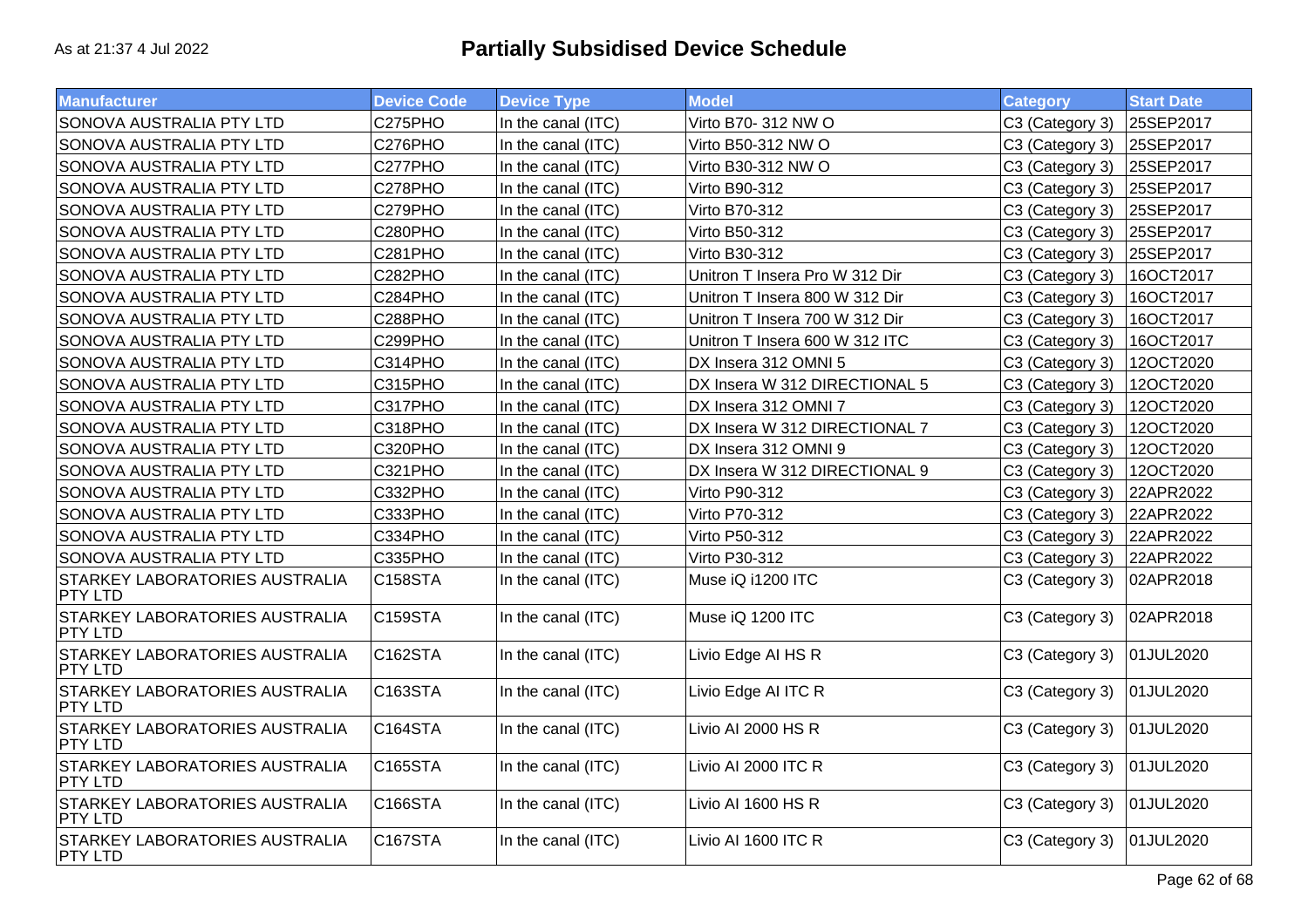| <b>Manufacturer</b>                                     | <b>Device Code</b> | <b>Device Type</b> | <b>Model</b>                | <b>Category</b> | <b>Start Date</b> |
|---------------------------------------------------------|--------------------|--------------------|-----------------------------|-----------------|-------------------|
| <b>STARKEY LABORATORIES AUSTRALIA</b><br>PTY LTD        | C168STA            | In the canal (ITC) | Livio AI 1200 HS R          | C3 (Category 3) | 01JUL2020         |
| STARKEY LABORATORIES AUSTRALIA<br><b>PTY LTD</b>        | C169STA            | In the canal (ITC) | Livio AI 1200 ITC R         | C3 (Category 3) | 01JUL2020         |
| STARKEY LABORATORIES AUSTRALIA<br><b>PTY LTD</b>        | C178STA            | In the canal (ITC) | Evolv AI 2400 HS R          | C3 (Category 3) | 29MAR2022         |
| <b>STARKEY LABORATORIES AUSTRALIA</b><br><b>PTY LTD</b> | C179STA            | In the canal (ITC) | Evoly AI 2400 ITC R         | C3 (Category 3) | 29MAR2022         |
| <b>STARKEY LABORATORIES AUSTRALIA</b><br><b>PTY LTD</b> | C183STA            | In the canal (ITC) | Evolv AI 2000 HS R          | C3 (Category 3) | 29MAR2022         |
| <b>STARKEY LABORATORIES AUSTRALIA</b><br><b>PTY LTD</b> | C184STA            | In the canal (ITC) | Evolv AI 2000 ITC R         | C3 (Category 3) | 29MAR2022         |
| STARKEY LABORATORIES AUSTRALIA<br><b>PTY LTD</b>        | <b>C188STA</b>     | In the canal (ITC) | Evolv AI 1600 HS R          | C3 (Category 3) | 29MAR2022         |
| <b>STARKEY LABORATORIES AUSTRALIA</b><br><b>PTY LTD</b> | C189STA            | In the canal (ITC) | Evolv AI 1600 ITC R         | C3 (Category 3) | 29MAR2022         |
| <b>STARKEY LABORATORIES AUSTRALIA</b><br><b>PTY LTD</b> | C193STA            | In the canal (ITC) | Evolv AI 1200 HS R          | C3 (Category 3) | 29MAR2022         |
| <b>STARKEY LABORATORIES AUSTRALIA</b><br><b>PTY LTD</b> | C194STA            | In the canal (ITC) | Evolv AI 1200 ITC R         | C3 (Category 3) | 29MAR2022         |
| Specsavers Pty Ltd                                      | C110SPE            | In the canal (ITC) | Advance 561 ITC D-LP        | C3 (Category 3) | 12APR2019         |
| Specsavers Pty Ltd                                      | C164SPE            | In the canal (ITC) | Advance 418 ITC             | C3 (Category 3) | 01JUL2019         |
| Specsavers Pty Ltd                                      | C167SPE            | In the canal (ITC) | Advance 618 ITC             | C3 (Category 3) | 01JUL2019         |
| Specsavers Pty Ltd                                      | C170SPE            | In the canal (ITC) | Advance 818 ITC             | C3 (Category 3) | 01JUL2019         |
| Specsavers Pty Ltd                                      | C175SPE            | In the canal (ITC) | Advance 470 312 Omni        | C3 (Category 3) | 01NOV2020         |
| Specsavers Pty Ltd                                      | C176SPE            | In the canal (ITC) | Advance 670 312 Omni        | C3 (Category 3) | 01NOV2020         |
| Specsavers Pty Ltd                                      | C177SPE            | In the canal (ITC) | Advance 770 312 Omni        | C3 (Category 3) | 01NOV2020         |
| Specsavers Pty Ltd                                      | C178SPE            | In the canal (ITC) | Advance 870 312 Omni        | C3 (Category 3) | 01NOV2020         |
| Specsavers Pty Ltd                                      | C179SPE            | In the canal (ITC) | Advance 470 W 312 Dir       | C3 (Category 3) | 01NOV2020         |
| Specsavers Pty Ltd                                      | C180SPE            | In the canal (ITC) | Advance 670 W 312 Dir       | C3 (Category 3) | 01NOV2020         |
| Specsavers Pty Ltd                                      | C181SPE            | In the canal (ITC) | Advance 770 W 312 Dir       | C3 (Category 3) | 01NOV2020         |
| Specsavers Pty Ltd                                      | C182SPE            | In the canal (ITC) | Advance 870 W 312 Dir       | C3 (Category 3) | 01NOV2020         |
| Specsavers Pty Ltd                                      | C183SPE            | In the canal (ITC) | Advance 318 ITC             | C3 (Category 3) | 26APR2021         |
| Signia Australia & New Zealand                          | <b>C238SIE</b>     | In the canal (ITC) | Insio BT ITC 7nx            | C3 (Category 3) | 14OCT2018         |
| Signia Australia & New Zealand                          | <b>C239SIE</b>     | In the canal (ITC) | Insio BT ITC 5nx            | C3 (Category 3) | 14OCT2018         |
| Signia Australia & New Zealand                          | <b>C240SIE</b>     | In the canal (ITC) | Insio BT ITC 3nx            | C3 (Category 3) | 14OCT2018         |
| WS Audiology Australia & New Zealand                    | C243SIE            | In the canal (ITC) | ampli-mini I 3 8C 312 WL SI | C3 (Category 3) | 01JUN2020         |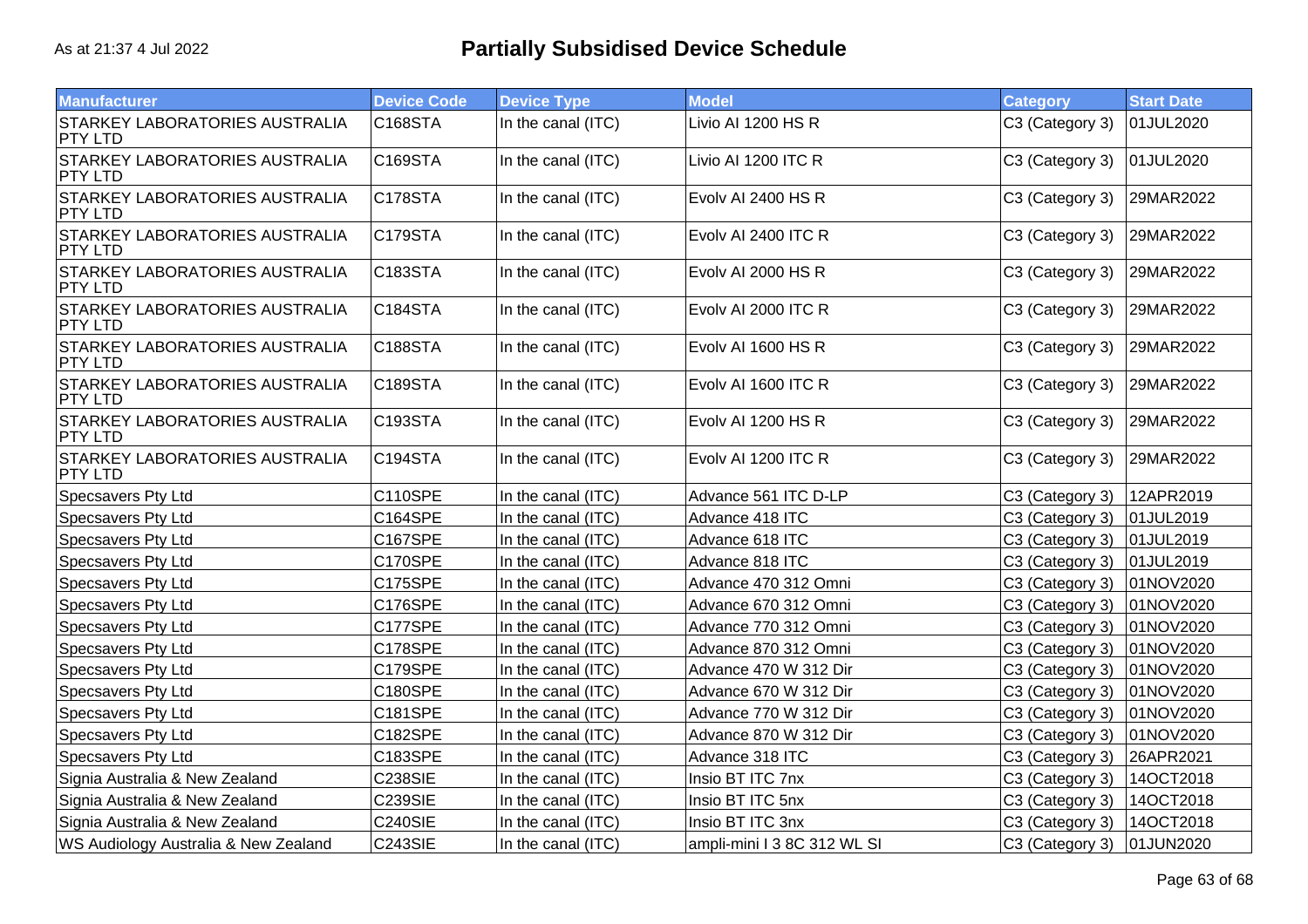| <b>Manufacturer</b>                  | <b>Device Code</b> | <b>Device Type</b> | <b>Model</b>                | <b>Category</b> | <b>Start Date</b> |
|--------------------------------------|--------------------|--------------------|-----------------------------|-----------------|-------------------|
| WS Audiology Australia & New Zealand | C246SIE            | In the canal (ITC) | ampli-mini I 4 8C 312 WL SI | C3 (Category 3) | 01JUN2020         |
| WS Audiology Australia & New Zealand | C249SIE            | In the canal (ITC) | ampli-mini I 5 8C 312 WL SI | C3 (Category 3) | 01JUN2020         |
| Signia Australia & New Zealand       | <b>C254SIE</b>     | In the canal (ITC) | Insio BT ITC 2nx            | C3 (Category 3) | 01AUG2020         |
| Signia Australia & New Zealand       | <b>C255SIE</b>     | In the canal (ITC) | Insio BT ITC 1 nx           | C3 (Category 3) | 01AUG2020         |
| Widex Australia & New Zealand        | <b>C260SIE</b>     | In the canal (ITC) | Widex Magnify 110 XP        | C3 (Category 3) | 01MAY2021         |
| Widex Australia & New Zealand        | <b>C263SIE</b>     | In the canal (ITC) | Widex MOMENT 110 M1-XP      | C3 (Category 3) | 01JUN2021         |
| Widex Australia & New Zealand        | <b>C264SIE</b>     | In the canal (ITC) | Widex MOMENT 220 M2-XP      | C3 (Category 3) | 01JUN2021         |
| Widex Australia & New Zealand        | <b>C265SIE</b>     | In the canal (ITC) | Widex MOMENT 330 M3-XP      | C3 (Category 3) | 01JUN2021         |
| Widex Australia & New Zealand        | <b>C266SIE</b>     | In the canal (ITC) | Widex MOMENT 440 M4-XP      | C3 (Category 3) | 01JUN2021         |
| Widex Australia & New Zealand        | <b>C275SIE</b>     | In the canal (ITC) | Widex EVOKE440 E4-XP        | C3 (Category 3) | 01JUN2021         |
| Widex Australia & New Zealand        | C276SIE            | In the canal (ITC) | Widex EVOKE330 E3-XP        | C3 (Category 3) | 01JUN2021         |
| Widex Australia & New Zealand        | C277SIE            | In the canal (ITC) | Widex EVOKE220 E2-XP        | C3 (Category 3) | 01JUN2021         |
| Widex Australia & New Zealand        | <b>C278SIE</b>     | In the canal (ITC) | Widex EVOKE110 E1-XP        | C3 (Category 3) | 01JUN2021         |
| Signia Australia & New Zealand       | <b>C289SIE</b>     | In the canal (ITC) | Insio C&G ITC BT 7AX        | C3 (Category 3) | 01SEP2021         |
| Signia Australia & New Zealand       | <b>C290SIE</b>     | In the canal (ITC) | Insio C&G ITC BT 5AX        | C3 (Category 3) | 01SEP2021         |
| Signia Australia & New Zealand       | <b>C291SIE</b>     | In the canal (ITC) | Insio C&G ITC BT 3AX        | C3 (Category 3) | 01SEP2021         |
| WS Audiology Australia & New Zealand | C292SIE            | In the canal (ITC) | AMPLI-ENERGY I 5 AX R WL SI | C3 (Category 3) | 01JAN2022         |
| WS Audiology Australia & New Zealand | C293SIE            | In the canal (ITC) | AMPLI-ENERGY I 4 AX R WL SI | C3 (Category 3) | 01JAN2022         |
| WS Audiology Australia & New Zealand | C294SIE            | In the canal (ITC) | AMPLI-ENERGY I 3 AX R WL SI | C3 (Category 3) | 01JAN2022         |
| <b>BERNAFON AUSTRALIA</b>            | <b>I001AUD</b>     | In the ear (ITE)   | Zerena 9 ITE HS             | C3 (Category 3) | 01SEP2018         |
| <b>BERNAFON AUSTRALIA</b>            | I002AUD            | In the ear (ITE)   | Zerena 9 ITE FS             | C3 (Category 3) | 01SEP2018         |
| <b>BERNAFON AUSTRALIA</b>            | I003AUD            | In the ear (ITE)   | Zerena 7 ITE HS             | C3 (Category 3) | 01SEP2018         |
| <b>BERNAFON AUSTRALIA</b>            | <b>I004AUD</b>     | In the ear (ITE)   | Zerena 7 ITE FS             | C3 (Category 3) | 01SEP2018         |
| <b>BERNAFON AUSTRALIA</b>            | <b>I005AUD</b>     | In the ear (ITE)   | Zerena 5 ITE HS             | C3 (Category 3) | 01SEP2018         |
| <b>BERNAFON AUSTRALIA</b>            | <b>I006AUD</b>     | In the ear (ITE)   | Zerena 5 ITE FS             | C3 (Category 3) | 01SEP2018         |
| <b>BERNAFON AUSTRALIA</b>            | I007AUD            | In the ear (ITE)   | Zerena 3 ITE HS             | C3 (Category 3) | 01SEP2018         |
| <b>BERNAFON AUSTRALIA</b>            | <b>I008AUD</b>     | In the ear (ITE)   | Zerena 3 ITE FS             | C3 (Category 3) | 01SEP2018         |
| <b>SONIC INNOVATIONS</b>             | <b>I011AUD</b>     | In the ear (ITE)   | Enchant 100 ITE             | C3 (Category 3) | 01SEP2018         |
| SONIC INNOVATIONS                    | I012AUD            | In the ear (ITE)   | Enchant 80 ITE              | C3 (Category 3) | 01SEP2018         |
| <b>SONIC INNOVATIONS</b>             | I013AUD            | In the ear (ITE)   | Enchant 60 ITE              | C3 (Category 3) | 01SEP2018         |
| SONIC INNOVATIONS                    | <b>I014AUD</b>     | In the ear (ITE)   | Enchant 40 ITE              | C3 (Category 3) | 01SEP2018         |
| <b>OTICON AUSTRALIA</b>              | I016AUD            | In the ear (ITE)   | Opn1 ITE                    | C3 (Category 3) | 01SEP2018         |
| <b>OTICON AUSTRALIA</b>              | I017AUD            | In the ear (ITE)   | Opn2 ITE                    | C3 (Category 3) | 01SEP2018         |
| <b>OTICON AUSTRALIA</b>              | <b>I018AUD</b>     | In the ear (ITE)   | Opn3 ITE                    | C3 (Category 3) | 01SEP2018         |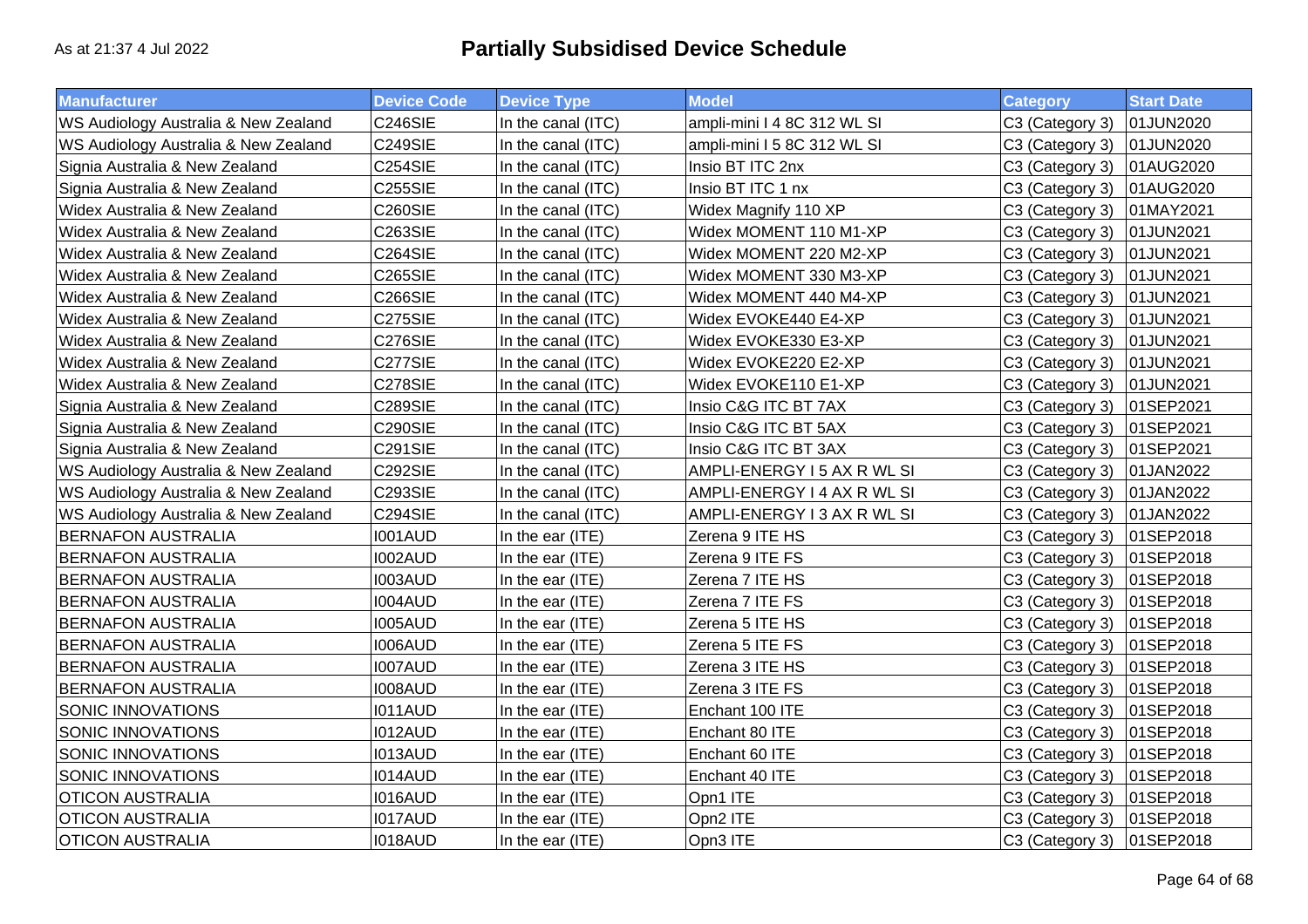| <b>Manufacturer</b>                 | <b>Device Code</b> | <b>Device Type</b> | <b>Model</b>                    | <b>Category</b> | <b>Start Date</b> |
|-------------------------------------|--------------------|--------------------|---------------------------------|-----------------|-------------------|
| <b>OTICON AUSTRALIA</b>             | I019AUD            | In the ear (ITE)   | Siya1 ITE                       | C3 (Category 3) | 01SEP2018         |
| <b>BERNAFON AUSTRALIA</b>           | I022AUD            | In the ear (ITE)   | Mirum 3 ITEPD                   | C3 (Category 3) | 01OCT2018         |
| <b>BERNAFON AUSTRALIA</b>           | I023AUD            | In the ear (ITE)   | Mirum 3 ITED                    | C3 (Category 3) | 01OCT2018         |
| <b>OTICON AUSTRALIA</b>             | I024AUD            | In the ear (ITE)   | ampli-mini I 1 VX 13            | C3 (Category 3) | 15JUL2019         |
| <b>OTICON AUSTRALIA</b>             | I025AUD            | In the ear (ITE)   | ampli-mini I 2 VX 13            | C3 (Category 3) | 15JUL2019         |
| <b>OTICON AUSTRALIA</b>             | I026AUD            | In the ear (ITE)   | ampli-mini I 3 VX 13            | C3 (Category 3) | 15JUL2019         |
| <b>OTICON AUSTRALIA</b>             | I027AUD            | In the ear (ITE)   | ampli-mini I 4 VX 13            | C3 (Category 3) | 15JUL2019         |
| <b>OTICON AUSTRALIA</b>             | I028AUD            | In the ear (ITE)   | ampli-mini I 5 VX 13            | C3 (Category 3) | 15JUL2019         |
| SONIC INNOVATIONS                   | <b>I047SON</b>     | In the ear (ITE)   | Cheer 20 ITE PDW                | C3 (Category 3) | 01OCT2015         |
| SONIC INNOVATIONS                   | <b>I050SON</b>     | In the ear (ITE)   | Cheer 60 ITE PDW                | C3 (Category 3) | 01OCT2015         |
| SONIC INNOVATIONS                   | <b>1051SON</b>     | In the ear (ITE)   | Cheer 60 ITE D                  | C3 (Category 3) | 01OCT2015         |
| <b>OTICON AUSTRALIA</b>             | <b>I071OTI</b>     | In the ear (ITE)   | Nera2 Pro ITE                   | C3 (Category 3) | 15FEB2015         |
| <b>OTICON AUSTRALIA</b>             | <b>1072OTI</b>     | In the ear (ITE)   | Nera 2 Pro ITE Power            | C3 (Category 3) | 15FEB2015         |
| <b>EVERTONE PTY LTD</b>             | <b>I038EVE</b>     | In the ear (ITE)   | Jam SHD 3 ITE                   | C3 (Category 3) | 01APR2018         |
| <b>EVERTONE PTY LTD</b>             | <b>I039EVE</b>     | In the ear (ITE)   | Jam SHD 5 ITE                   | C3 (Category 3) | 01APR2018         |
| <b>EVERTONE PTY LTD</b>             | <b>I040EVE</b>     | In the ear (ITE)   | Jam SHD 7 ITE                   | C3 (Category 3) | 01APR2018         |
| <b>EVERTONE PTY LTD</b>             | <b>I041EVE</b>     | In the ear (ITE)   | Jam SHD 9 ITE                   | C3 (Category 3) | 01APR2018         |
| <b>GN HEARING AUSTRALIA PTY LTD</b> | <b>I001GNH</b>     | In the ear (ITE)   | Beltone Amaze 17 AMZ17ITE-DW-UP | C3 (Category 3) | 01SEP2019         |
| GN HEARING AUSTRALIA PTY LTD        | <b>I002GNH</b>     | In the ear (ITE)   | Beltone Amaze 17 AMZ17ITE-DW-HP | C3 (Category 3) | 01OCT2019         |
| <b>GN HEARING AUSTRALIA PTY LTD</b> | <b>I003GNH</b>     | In the ear (ITE)   | Beltone Amaze 17 AMZ17ITE-DW-MP | C3 (Category 3) | 01OCT2019         |
| GN HEARING AUSTRALIA PTY LTD        | I004GNH            | In the ear (ITE)   | Beltone Amaze 9 AMZ9ITE-DW-HP   | C3 (Category 3) | 01OCT2019         |
| <b>GN HEARING AUSTRALIA PTY LTD</b> | <b>I005GNH</b>     | In the ear (ITE)   | Beltone Amaze 9 AMZ9ITE-DW-MP   | C3 (Category 3) | 01OCT2019         |
| <b>GN HEARING AUSTRALIA PTY LTD</b> | <b>I006GNH</b>     | In the ear (ITE)   | Beltone Amaze 6 AMZ6ITE-DW-UP   | C3 (Category 3) | 17DEC2019         |
| GN HEARING AUSTRALIA PTY LTD        | I007GNH            | In the ear (ITE)   | Beltone Amaze 6 AMZ6ITE-DW-HP   | C3 (Category 3) | 01OCT2019         |
| GN HEARING AUSTRALIA PTY LTD        | <b>I008GNH</b>     | In the ear (ITE)   | Beltone Amaze 6 AMZ6ITE-DW-MP   | C3 (Category 3) | 01OCT2019         |
| GN HEARING AUSTRALIA PTY LTD        | <b>I009GNH</b>     | In the ear (ITE)   | Beltone Trust 17 TST17ITE-DW-UP | C3 (Category 3) | 01OCT2019         |
| GN HEARING AUSTRALIA PTY LTD        | <b>I010GNH</b>     | In the ear (ITE)   | Beltone Trust 17 TST17ITE-DW-HP | C3 (Category 3) | 01OCT2019         |
| GN HEARING AUSTRALIA PTY LTD        | 1011GNH            | In the ear (ITE)   | Beltone Trust 17 TST17ITE-DW-MP | C3 (Category 3) | 01OCT2019         |
| GN HEARING AUSTRALIA PTY LTD        | 1012GNH            | In the ear (ITE)   | Beltone Trust 9 TST9ITE-DW-UP   | C3 (Category 3) | 01OCT2019         |
| GN HEARING AUSTRALIA PTY LTD        | <b>I013GNH</b>     | In the ear (ITE)   | Beltone Trust 9 TST9ITE-DW-HP   | C3 (Category 3) | 01OCT2019         |
| <b>GN HEARING AUSTRALIA PTY LTD</b> | <b>I014GNH</b>     | In the ear (ITE)   | Beltone Trust 9 TST9ITE-DW-MP   | C3 (Category 3) | 01OCT2019         |
| <b>GN HEARING AUSTRALIA PTY LTD</b> | 1015GNH            | In the ear (ITE)   | Beltone Trust 6 TST6ITE-DW-UP   | C3 (Category 3) | 01OCT2019         |
| <b>GN HEARING AUSTRALIA PTY LTD</b> | I017GNH            | In the ear (ITE)   | Beltone Amaze 9 AMZ9ITE-DW-UP   | C3 (Category 3) | 17DEC2019         |
| <b>GN HEARING AUSTRALIA PTY LTD</b> | <b>I018GNH</b>     | In the ear (ITE)   | Beltone Trust 6 TST6ITE-DW-HP   | C3 (Category 3) | 01OCT2019         |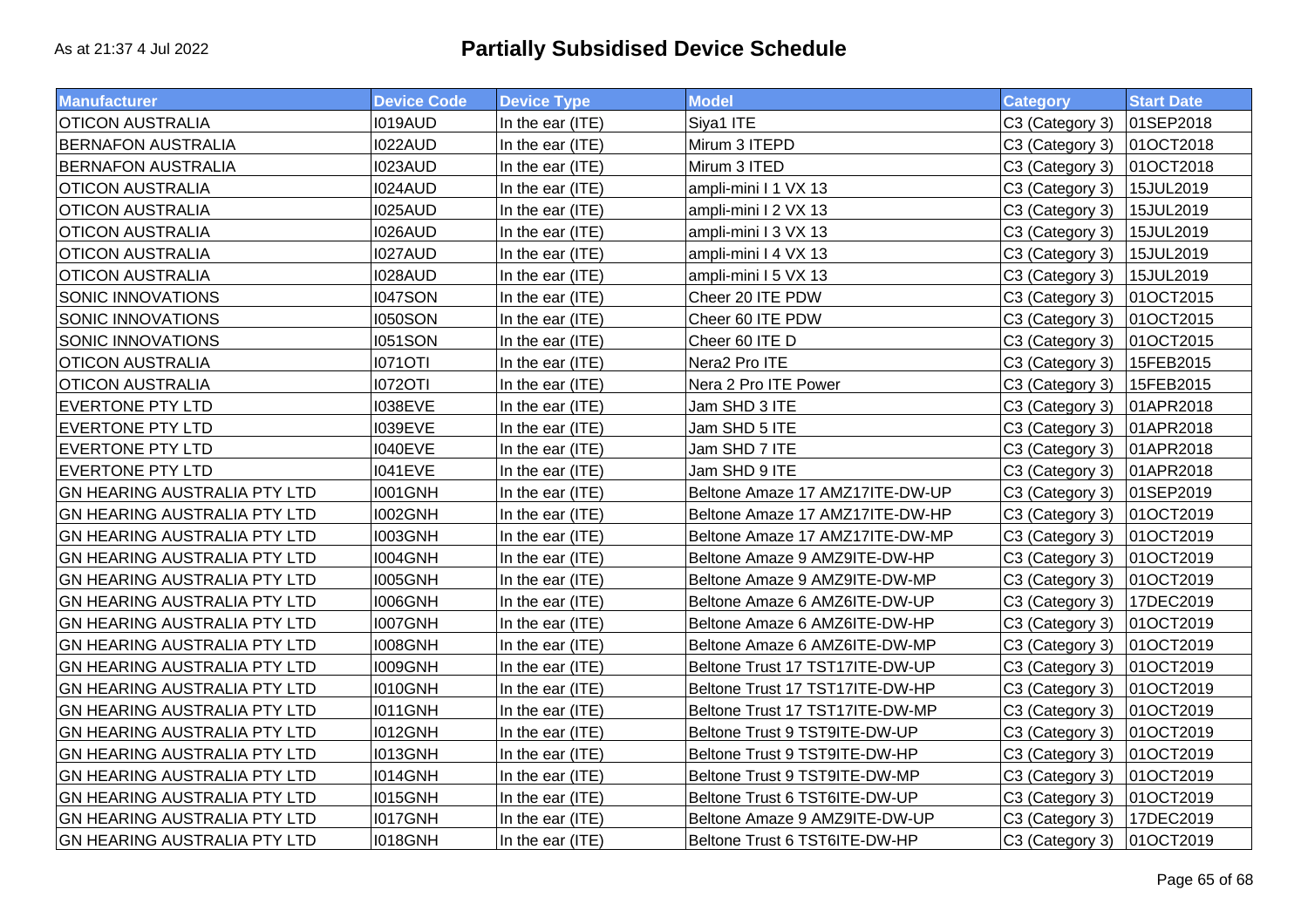| <b>Manufacturer</b>                 | <b>Device Code</b> | <b>Device Type</b> | <b>Model</b>                         | <b>Category</b> | <b>Start Date</b> |
|-------------------------------------|--------------------|--------------------|--------------------------------------|-----------------|-------------------|
| GN HEARING AUSTRALIA PTY LTD        | <b>I019GNH</b>     | In the ear (ITE)   | ReSound LiNX Quattro 9 RE9ITE-DW-MP  | C3 (Category 3) | 01OCT2019         |
| GN HEARING AUSTRALIA PTY LTD        | <b>I020GNH</b>     | In the ear (ITE)   | ReSound LiNX Quattro 9 RE9ITE-DW-HP  | C3 (Category 3) | 01OCT2019         |
| GN HEARING AUSTRALIA PTY LTD        | <b>I021GNH</b>     | In the ear (ITE)   | ReSound LiNX Quattro 9 RE9ITE-DW-UP  | C3 (Category 3) | 17FEB2020         |
| GN HEARING AUSTRALIA PTY LTD        | <b>I022GNH</b>     | In the ear (ITE)   | ReSound LiNX Quattro 7 RE7ITE-DW-MP  | C3 (Category 3) | 01OCT2019         |
| GN HEARING AUSTRALIA PTY LTD        | <b>I023GNH</b>     | In the ear (ITE)   | ReSound LiNX Quattro 7 RE7ITE-DW-HP  | C3 (Category 3) | 01OCT2019         |
| GN HEARING AUSTRALIA PTY LTD        | <b>I024GNH</b>     | In the ear (ITE)   | ReSound LiNX Quattro 7 RE7ITE-DW-UP  | C3 (Category 3) | 17FEB2020         |
| GN HEARING AUSTRALIA PTY LTD        | <b>I025GNH</b>     | In the ear (ITE)   | ReSound LiNX Quattro 5 RE5ITE-DW-MP  | C3 (Category 3) | 01OCT2019         |
| GN HEARING AUSTRALIA PTY LTD        | <b>I026GNH</b>     | In the ear (ITE)   | ReSound LiNX Quattro 5 RE5ITE-DW-HP  | C3 (Category 3) | 01OCT2019         |
| GN HEARING AUSTRALIA PTY LTD        | <b>I027GNH</b>     | In the ear (ITE)   | ReSound LiNX Quattro 5 RE5ITE-DW-UP  | C3 (Category 3) | 17FEB2020         |
| GN HEARING AUSTRALIA PTY LTD        | <b>I028GNH</b>     | In the ear (ITE)   | ReSound LiNX Quattro 7 RE7ITE-DWT-HP | C3 (Category 3) | 16MAR2020         |
| GN HEARING AUSTRALIA PTY LTD        | <b>I029GNH</b>     | In the ear (ITE)   | ReSound LiNX Quattro 7 RE7ITE-DWT-UP | C3 (Category 3) | 16MAR2020         |
| GN HEARING AUSTRALIA PTY LTD        | <b>I030GNH</b>     | In the ear (ITE)   | ReSound LiNX Quattro 5 RE5ITE-DWT-MP | C3 (Category 3) | 16MAR2020         |
| GN HEARING AUSTRALIA PTY LTD        | <b>I031GNH</b>     | In the ear (ITE)   | ReSound LiNX Quattro 5 RE5ITE-DWT-HP | C3 (Category 3) | 16MAR2020         |
| GN HEARING AUSTRALIA PTY LTD        | <b>I032GNH</b>     | In the ear (ITE)   | ReSound LiNX Quattro 5 RE5ITE-DWT-UP | C3 (Category 3) | 16MAR2020         |
| GN HEARING AUSTRALIA PTY LTD        | <b>I033GNH</b>     | In the ear (ITE)   | ReSound LiNX Quattro 9 RE9ITE-DWT-MP | C3 (Category 3) | 16MAR2020         |
| GN HEARING AUSTRALIA PTY LTD        | <b>I034GNH</b>     | In the ear (ITE)   | ReSound LiNX Quattro 9 RE9ITE-DWT-HP | C3 (Category 3) | 15MAR2020         |
| <b>GN HEARING AUSTRALIA PTY LTD</b> | <b>I035GNH</b>     | In the ear (ITE)   | ReSound LiNX Quattro 9 RE9ITE-DWT-UP | C3 (Category 3) | 15MAR2020         |
| GN HEARING AUSTRALIA PTY LTD        | <b>I036GNH</b>     | In the ear (ITE)   | ReSound LiNX Quattro 7 RE7ITE-DWT-MP | C3 (Category 3) | 16MAR2020         |
| GN HEARING AUSTRALIA PTY LTD        | <b>I037GNH</b>     | In the ear (ITE)   | Beltone Amaze 17 AMZ17ITE-DWT-MP     | C3 (Category 3) | 16MAR2020         |
| GN HEARING AUSTRALIA PTY LTD        | <b>I038GNH</b>     | In the ear (ITE)   | Beltone Amaze 17 AMZ17ITE-DWT-HP     | C3 (Category 3) | 16MAR2020         |
| GN HEARING AUSTRALIA PTY LTD        | <b>I039GNH</b>     | In the ear (ITE)   | Beltone Amaze 17 AMZ17ITE-DWT-UP     | C3 (Category 3) | 16MAR2020         |
| GN HEARING AUSTRALIA PTY LTD        | <b>I040GNH</b>     | In the ear (ITE)   | Beltone Amaze 9 AMZ9ITE-DWT-MP       | C3 (Category 3) | 16MAR2020         |
| GN HEARING AUSTRALIA PTY LTD        | <b>I041GNH</b>     | In the ear (ITE)   | Beltone Amaze 9 AMZ9ITE-DWT-HP       | C3 (Category 3) | 16MAR2020         |
| GN HEARING AUSTRALIA PTY LTD        | I042GNH            | In the ear (ITE)   | Beltone Amaze 9 AMZ9ITE-DWT-UP       | C3 (Category 3) | 16MAR2020         |
| GN HEARING AUSTRALIA PTY LTD        | <b>I043GNH</b>     | In the ear (ITE)   | Beltone Amaze 6 AMZ6ITE-DWT-MP       | C3 (Category 3) | 16MAR2020         |
| GN HEARING AUSTRALIA PTY LTD        | I044GNH            | In the ear (ITE)   | Beltone Amaze 6 AMZ6ITE-DWT-HP       | C3 (Category 3) | 16MAR2020         |
| GN HEARING AUSTRALIA PTY LTD        | <b>I045GNH</b>     | In the ear $(ITE)$ | Beltone Amaze 6 AMZ6ITE-DWT-UP       | C3 (Category 3) | 16MAR2020         |
| GN HEARING AUSTRALIA PTY LTD        | <b>I046GNH</b>     | In the ear (ITE)   | Beltone Trust 6 TST6ITE-DW-MP        | C3 (Category 3) | 08MAY2020         |
| GN HEARING AUSTRALIA PTY LTD        | <b>I047GNH</b>     | In the ear (ITE)   | Beltone Rely 4 RLY4ITE-DW            | C3 (Category 3) | 01FEB2021         |
| GN HEARING AUSTRALIA PTY LTD        | <b>I049GNH</b>     | In the ear (ITE)   | ReSound Key 4 KE4ITE-DW              | C3 (Category 3) | 01MAY2021         |
| GN HEARING AUSTRALIA PTY LTD        | <b>I212RES</b>     | In the ear (ITE)   | LINX 3D 9 LT9ITE-DW-MP               | C3 (Category 3) | 01MAY2017         |
| GN HEARING AUSTRALIA PTY LTD        | <b>I213RES</b>     | In the ear (ITE)   | LINX 3D 9 LT9ITE-DW-HP               | C3 (Category 3) | 01MAY2017         |
| <b>GN HEARING AUSTRALIA PTY LTD</b> | <b>I214RES</b>     | In the ear (ITE)   | LINX 3D 9 LT9ITE-DW-UP               | C3 (Category 3) | 01MAY2017         |
| <b>GN HEARING AUSTRALIA PTY LTD</b> | <b>I215RES</b>     | In the ear (ITE)   | LINX 3D 7 LT7ITE-DW-MP               | C3 (Category 3) | 01MAY2017         |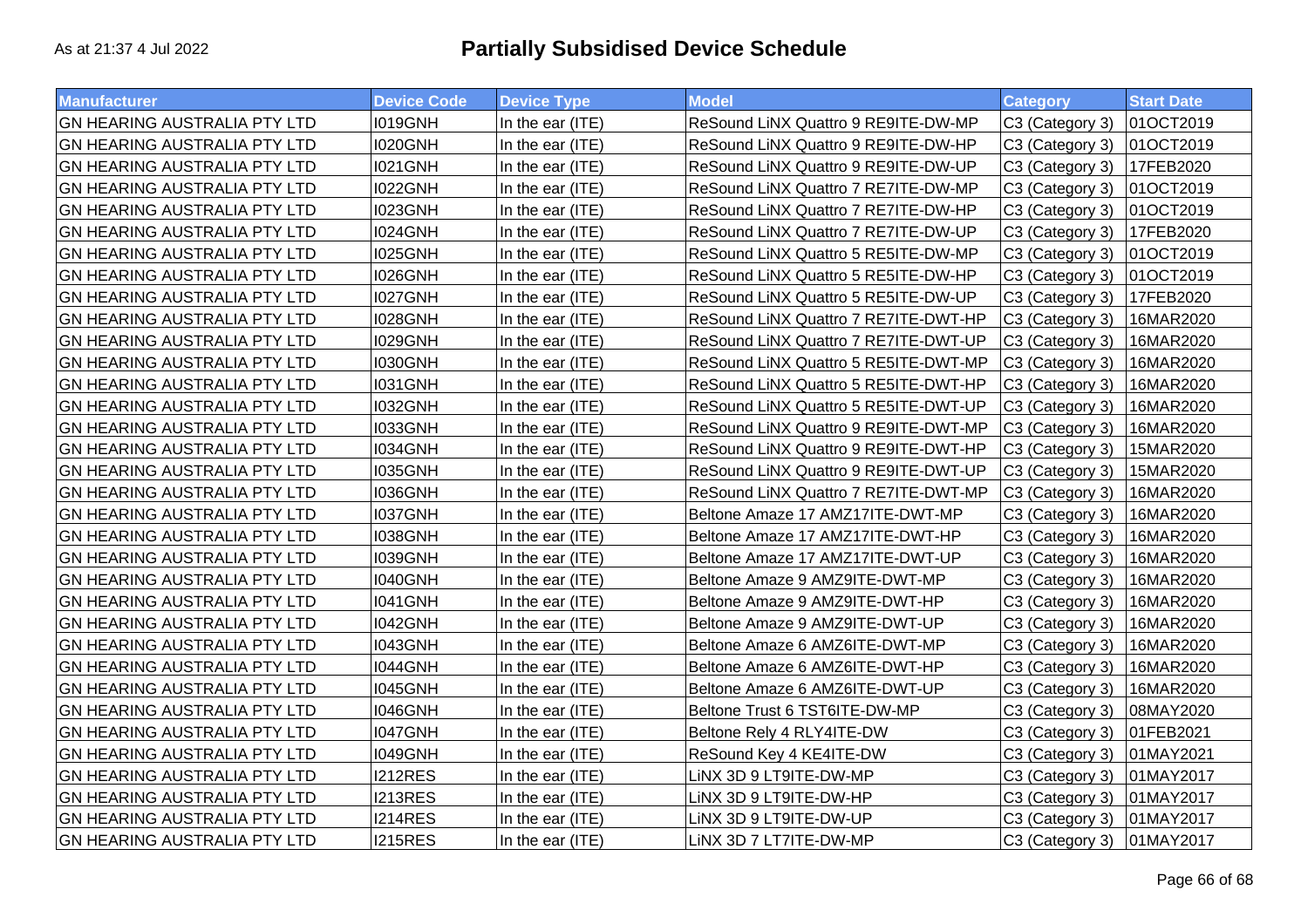| <b>Manufacturer</b>                                     | <b>Device Code</b> | <b>Device Type</b> | <b>Model</b>                  | <b>Category</b> | <b>Start Date</b> |
|---------------------------------------------------------|--------------------|--------------------|-------------------------------|-----------------|-------------------|
| <b>GN HEARING AUSTRALIA PTY LTD</b>                     | <b>I216RES</b>     | In the ear (ITE)   | LINX 3D 7 LT7ITE-DW-HP        | C3 (Category 3) | 01MAY2017         |
| GN HEARING AUSTRALIA PTY LTD                            | <b>I217RES</b>     | In the ear (ITE)   | LINX 3D 7 LT7ITE-DW-UP        | C3 (Category 3) | 01MAY2017         |
| GN HEARING AUSTRALIA PTY LTD                            | <b>I218RES</b>     | In the ear (ITE)   | LINX 3D 5 LT5ITE-DW-MP        | C3 (Category 3) | 01MAY2017         |
| <b>GN HEARING AUSTRALIA PTY LTD</b>                     | <b>I219RES</b>     | In the ear (ITE)   | LINX 3D 5 LT5ITE-DW-HP        | C3 (Category 3) | 01MAY2017         |
| GN HEARING AUSTRALIA PTY LTD                            | <b>I220RES</b>     | In the ear (ITE)   | LINX 3D 5 LT5ITE-DW-UP        | C3 (Category 3) | 01MAY2017         |
| SONOVA AUSTRALIA PTY LTD                                | <b>I126PHO</b>     | In the ear (ITE)   | <b>Virto B90-13</b>           | C3 (Category 3) | 25SEP2017         |
| SONOVA AUSTRALIA PTY LTD                                | <b>I127PHO</b>     | In the ear (ITE)   | <b>Virto B70-13</b>           | C3 (Category 3) | 25SEP2017         |
| SONOVA AUSTRALIA PTY LTD                                | <b>I128PHO</b>     | In the ear (ITE)   | <b>Virto B50-13</b>           | C3 (Category 3) | 25SEP2017         |
| SONOVA AUSTRALIA PTY LTD                                | <b>I129PHO</b>     | In the ear (ITE)   | Virto B30-13                  | C3 (Category 3) | 25SEP2017         |
| SONOVA AUSTRALIA PTY LTD                                | <b>I130PHO</b>     | In the ear (ITE)   | Unitron T Insera Pro W 13 Dir | C3 (Category 3) | 16OCT2017         |
| <b>SONOVA AUSTRALIA PTY LTD</b>                         | 1131 PHO           | In the ear (ITE)   | Unitron T Insera 800 W 13 Dir | C3 (Category 3) | 16OCT2017         |
| SONOVA AUSTRALIA PTY LTD                                | <b>I132PHO</b>     | In the ear (ITE)   | Unitron T Insera 700 W 13 Dir | C3 (Category 3) | 16OCT2017         |
| SONOVA AUSTRALIA PTY LTD                                | <b>I133PHO</b>     | In the ear (ITE)   | Unitron T Insera 600 W 13 Dir | C3 (Category 3) | 16OCT2017         |
| SONOVA AUSTRALIA PTY LTD                                | <b>I136PHO</b>     | In the ear (ITE)   | Phonak Virto M90 312          | C3 (Category 3) | 30MAR2020         |
| SONOVA AUSTRALIA PTY LTD                                | I137PHO            | In the ear (ITE)   | Virto M70 312                 | C3 (Category 3) | 30MAR2020         |
| SONOVA AUSTRALIA PTY LTD                                | <b>I138PHO</b>     | In the ear (ITE)   | Virto M50 312                 | C3 (Category 3) | 30MAR2020         |
| SONOVA AUSTRALIA PTY LTD                                | <b>I139PHO</b>     | In the ear (ITE)   | Virto M30 312                 | C3 (Category 3) | 30MAR2020         |
| STARKEY LABORATORIES AUSTRALIA<br>PTY LTD               | <b>I078STA</b>     | In the ear (ITE)   | Muse iQ i1200 ITE             | C3 (Category 3) | 02APR2018         |
| <b>STARKEY LABORATORIES AUSTRALIA</b><br><b>PTY LTD</b> | 1079STA            | In the ear (ITE)   | Muse iQ 1200 ITE              | C3 (Category 3) | 02APR2018         |
| <b>STARKEY LABORATORIES AUSTRALIA</b><br><b>PTY LTD</b> | <b>I082STA</b>     | In the ear (ITE)   | Livio Edge AI ITE R           | C3 (Category 3) | 01JUL2020         |
| <b>STARKEY LABORATORIES AUSTRALIA</b><br><b>PTY LTD</b> | <b>I083STA</b>     | In the ear (ITE)   | Livio AI 2000 ITE R           | C3 (Category 3) | 01JUL2020         |
| <b>STARKEY LABORATORIES AUSTRALIA</b><br>PTY LTD        | <b>I084STA</b>     | In the ear (ITE)   | Livio AI 1600 ITE R           | C3 (Category 3) | 01JUL2020         |
| <b>STARKEY LABORATORIES AUSTRALIA</b><br><b>PTY LTD</b> | <b>I085STA</b>     | In the ear (ITE)   | Livio AI 1200 ITE R           | C3 (Category 3) | 01JUL2020         |
| <b>STARKEY LABORATORIES AUSTRALIA</b><br><b>PTY LTD</b> | <b>I090STA</b>     | In the ear (ITE)   | Evolv AI 2400 ITE R           | C3 (Category 3) | 29MAR2022         |
| <b>STARKEY LABORATORIES AUSTRALIA</b><br><b>PTY LTD</b> | <b>I091STA</b>     | In the ear (ITE)   | Evolv AI 2000 ITE R           | C3 (Category 3) | 29MAR2022         |
| <b>STARKEY LABORATORIES AUSTRALIA</b><br><b>PTY LTD</b> | <b>I092STA</b>     | In the ear (ITE)   | Evolv AI 1600 ITE R           | C3 (Category 3) | 29MAR2022         |
| <b>STARKEY LABORATORIES AUSTRALIA</b><br><b>PTY LTD</b> | <b>I093STA</b>     | In the ear (ITE)   | Evolv AI 1200 ITE R           | C3 (Category 3) | 29MAR2022         |